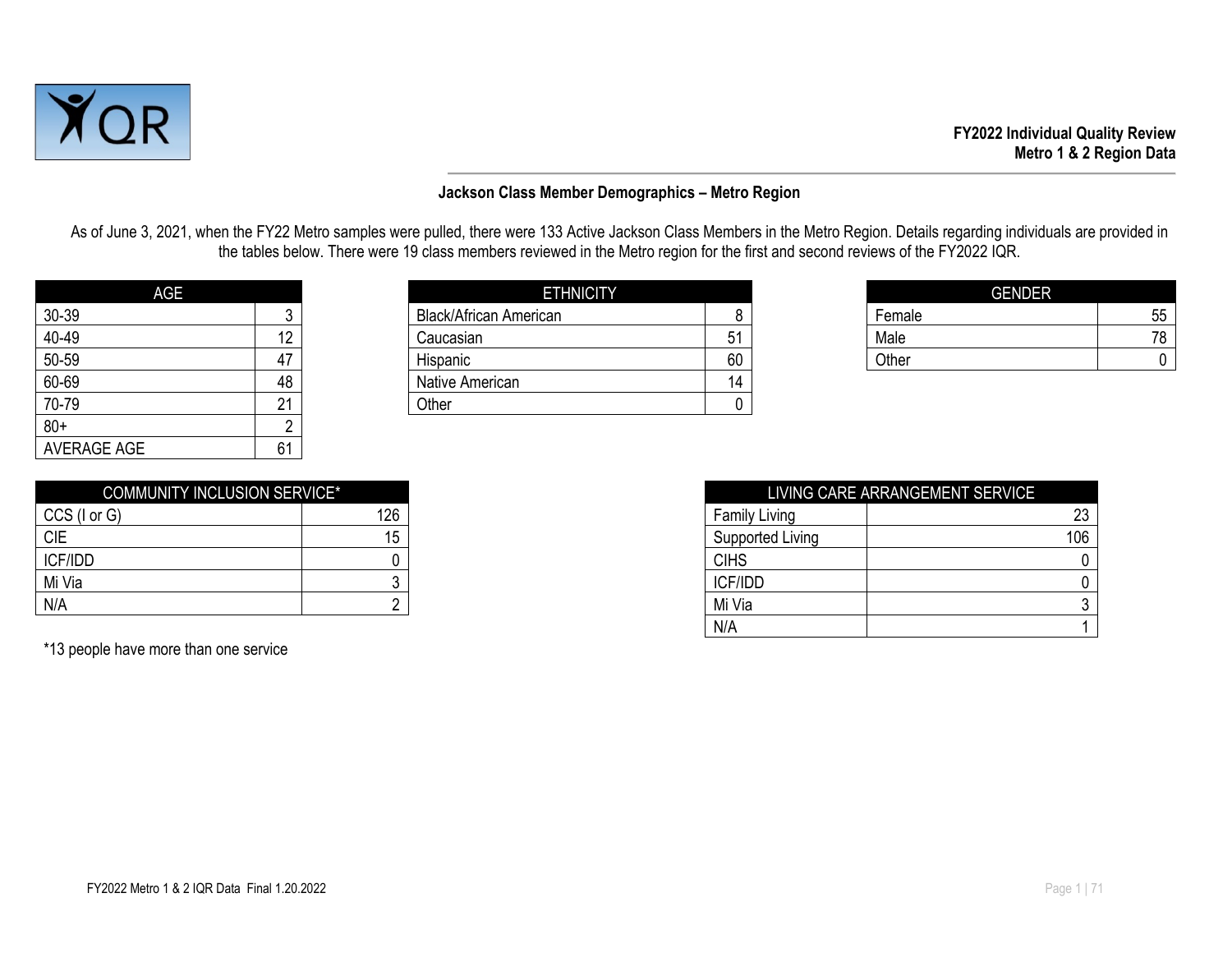### **Chart #2: Agencies and the Number of Jackson Class Members They Serve in the Metro Region**

| Case                                 | A New Vision (14)                                  | A Step Above (24)        | Amigo (8)                       | Cariño (15)                     | NMQCM (12)                      | Peak (13)                       | Unidas (38)                  |
|--------------------------------------|----------------------------------------------------|--------------------------|---------------------------------|---------------------------------|---------------------------------|---------------------------------|------------------------------|
| <b>Management</b>                    | Unique<br>Opportunities (5)                        | PCCS(1)                  |                                 |                                 |                                 |                                 | Mi Via $(3)$                 |
| <b>Residential</b>                   | ADID Care (1)<br>A Better Way (1)<br>Adelante (30) |                          | Advantage<br>Communications (1) | Alegria (2)                     | Alianza (1)                     | Alta Mira (1)                   |                              |
|                                      | <b>ARCA (12)</b>                                   | At Home<br>Advocacy (3)  | Bright Horizons (8)             | Community<br>Options (1)        | Cornucopia (2)                  | Dungarvin (9)                   | Expressions of<br>Life $(5)$ |
|                                      | Expressions<br>Unlimited (1)                       | La Vida<br>Felicidad (1) | LeL $(1)$                       | Life Mission (1)                | <b>LLCP (27)</b>                | Mandy's Farm (1)                | Maxcare (2)                  |
|                                      | Onyx $(5)$                                         | Optihealth (3)           | Su Vida (1)                     | The New<br>Beginnings (8)       | TLC(1)                          | N/A(1)                          | Mi Via $(3)$                 |
| <b>Community</b><br><b>Inclusion</b> | A Better Way (4)                                   | Active<br>Solutions (2)  | Adelante (39)                   | ADID Care (1)                   | Advantage<br>Communications (2) | <b>Advocacy Partners</b><br>(1) | Alianza (1)                  |
| *Note some<br>JCMs have more         | Alta Mira (1)                                      | ARCA (3)                 | Bright Horizons (6)             | CFC(9)                          | Community<br>Options (1)        | Cornucopia (3)                  | Dungarvin (6)                |
| than one CI<br>provider              | Expressions<br>Unlimited (2)                       | La Vida Felicidad<br>(1) | LifeRoots (4)                   | LLCP(30)                        | Mandy's Farm (2)                | Maxcare (2)                     | Mi Via $(3)$                 |
|                                      | NONE $(3)$                                         | Onyx $(4)$               | OptiHealth (3)                  | <b>Share Your</b><br>Care $(3)$ | Su Vida (1)                     | The New<br>Beginnings (5)       | Intentionally blank          |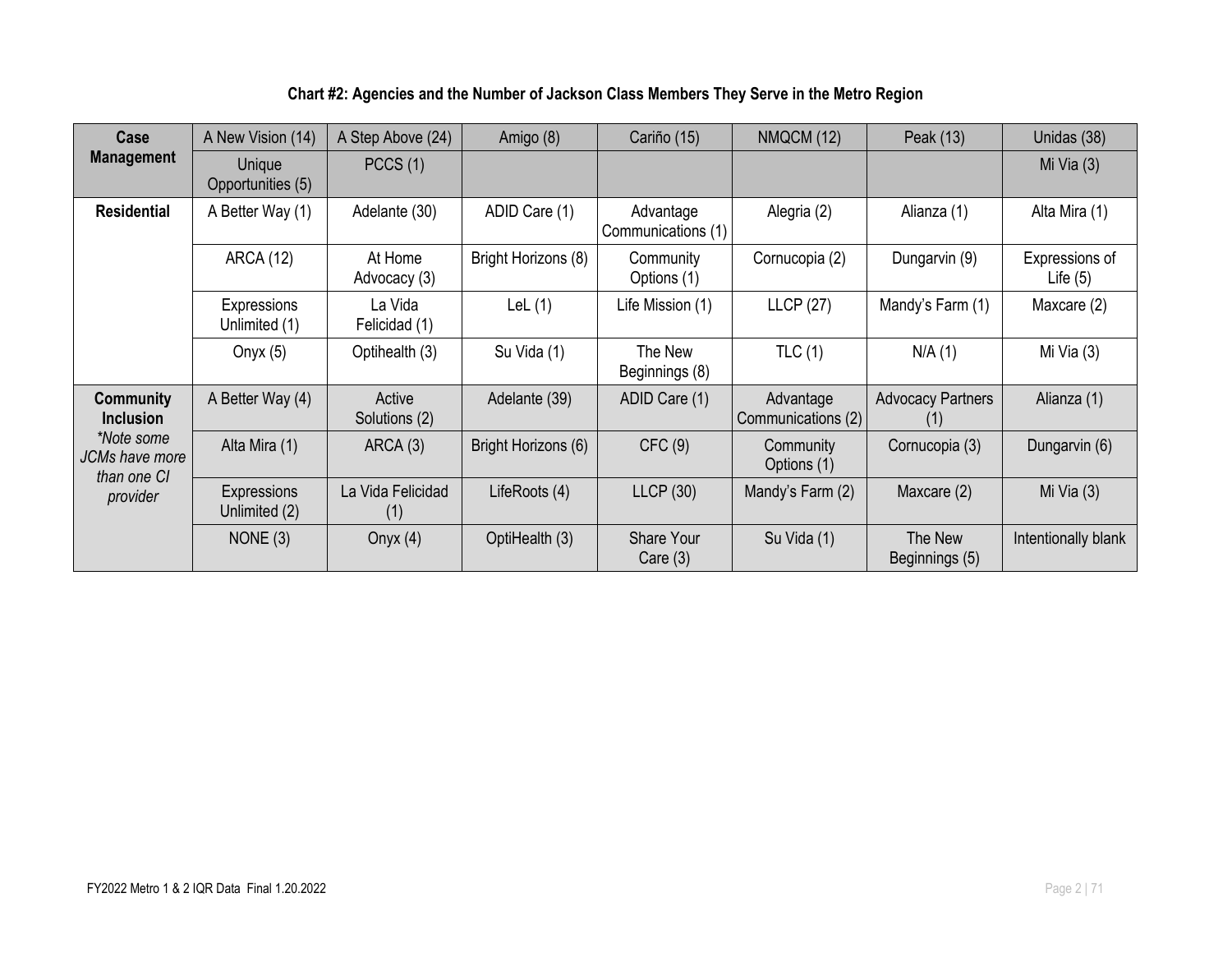#### **B. Most Frequently Identified Findings by Category**

Metro Region Rounds 1 & 2 had a total of 365 Findings. The table below shows into what categories those findings fall.

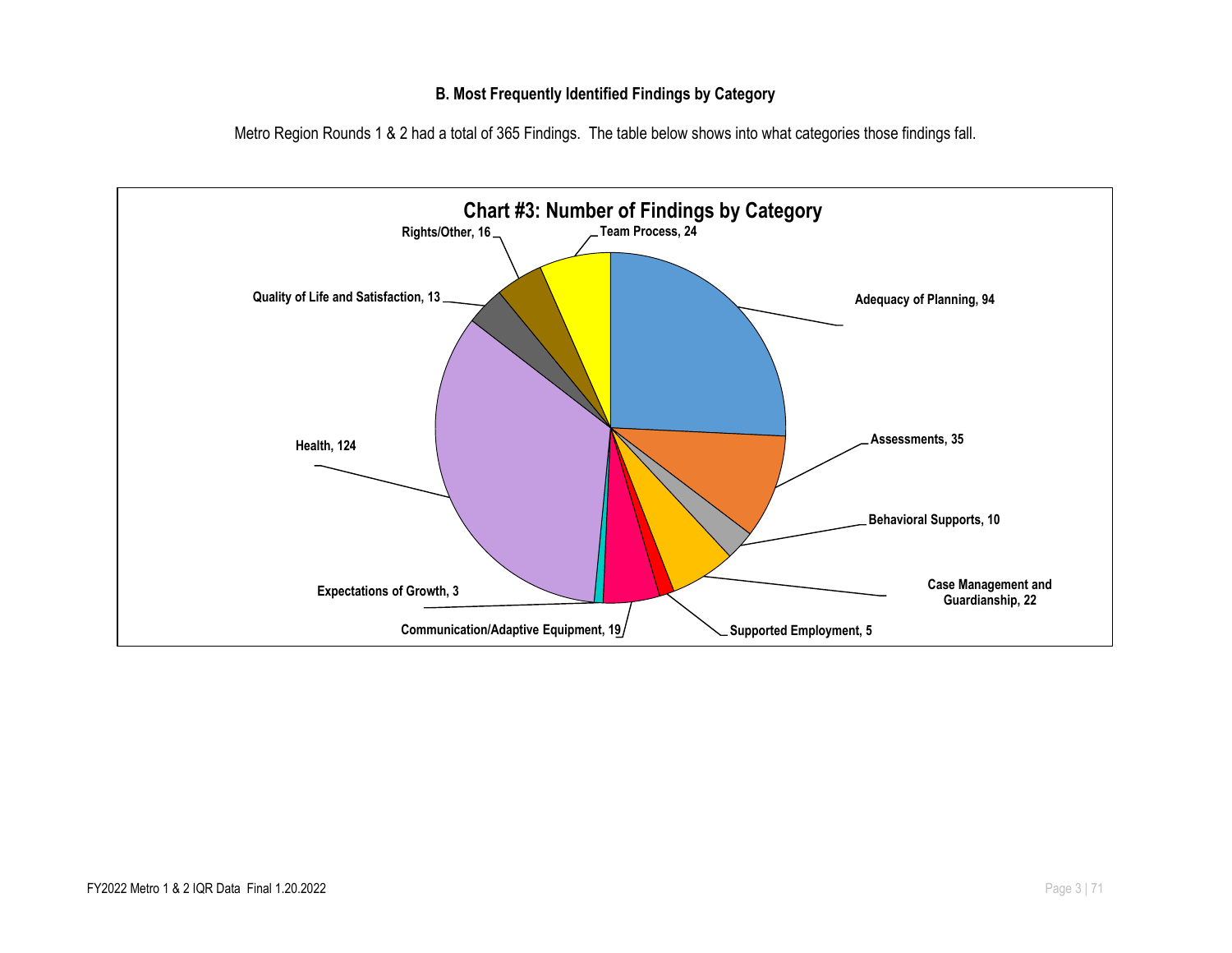#### **C. Most Frequently Repeated Findings by Category**

IQR Findings include the identification of good and exemplary as well as areas in need of improvement. Findings are developed by the Surveyor, reviewed by a Case Judge, the IQR Supervisor, Regional Office and State DDSD and DHI Staff to ensure accuracy before they become final. The expectation is that the identified issue will be resolved not only for the individual but, if applicable, for everyone in that agency to whom the finding is relevant.

Of the 365 Findings in the Metro 1 & 2 Regional Reviews, there were 141 (38.6%) identified as "repeat findings". Repeat findings are those which have been identified by the IQR within the last ten years. The categories where 'repeat findings' are most frequently identified are in the areas of Adequacy of Planning, Expectations of Growth and Health. The charts below summarize, by agency, the number of repeat findings which were identified by topic area.

|                           | Chart #4: Repeat Findings by Area and Residential Provider |                         |                                      |                        |                               |                                               |                                  |                |                                                    |                               |                               |              |  |
|---------------------------|------------------------------------------------------------|-------------------------|--------------------------------------|------------------------|-------------------------------|-----------------------------------------------|----------------------------------|----------------|----------------------------------------------------|-------------------------------|-------------------------------|--------------|--|
| <b>AREA</b>               | <b>ADEQUACY</b><br><b>OF</b><br><b>PLANNING</b>            | ASSESS-<br><b>MENTS</b> | <b>BEHAVIORAL</b><br><b>SUPPORTS</b> | CM&<br><b>GUARDIAN</b> | <b>EMPLOY-</b><br><b>MENT</b> | COMM /<br><b>ADAPTIVE</b><br><b>EQUIPMENT</b> | <b>EXPECTATIONS</b><br>OF GROWTH | <b>HEALTH</b>  | <b>QUALITY OF</b><br>LIFE &<br><b>SATISFACTION</b> | <b>RIGHTS</b><br><b>OTHER</b> | <b>TEAM</b><br><b>PROCESS</b> | <b>TOTAL</b> |  |
| <b>PROVIDER</b>           |                                                            |                         |                                      |                        |                               |                                               |                                  |                |                                                    |                               |                               |              |  |
| Adelante (5)              | 12                                                         | $\overline{2}$          | 0                                    | 4                      | $\overline{2}$                | 3                                             | 3                                | 8              | $\mathbf 0$                                        |                               | 0                             | 35           |  |
| Alegria (1)               |                                                            | 0                       | 0                                    |                        | $\Omega$                      | 0                                             | $\overline{2}$                   | 0              | 0                                                  | $\mathbf{0}$                  | $\overline{2}$                | 6            |  |
| At Home Advocacy (1)      | 0                                                          | $\mathbf 0$             | 0                                    | 0                      |                               | 0                                             | $\mathbf{0}$                     | 0              | 0                                                  | $\mathbf{0}$                  | 0                             |              |  |
| Bright Horizons (3)       | 5                                                          |                         | 0                                    |                        |                               |                                               |                                  | 4              |                                                    | $\mathbf{0}$                  |                               | 19           |  |
| Dungarvin (1)             | 3                                                          | $\overline{2}$          |                                      |                        | $\mathbf{0}$                  |                                               | 0                                | 4              | 0                                                  | $\mathbf{0}$                  |                               | 13           |  |
| Expressions of Life (1)   | $\overline{2}$                                             |                         | 0                                    | 0                      |                               | $\Omega$                                      | $\overline{2}$                   | 0              | $\Omega$                                           | 0                             |                               | 7            |  |
| LLCP(3)                   | 5                                                          | $\overline{2}$          | 0                                    | $\overline{2}$         |                               | 0                                             | 5                                | $\overline{2}$ |                                                    | $\mathbf{0}$                  |                               | 19           |  |
| Maxcare (1)               | 4                                                          |                         | 0                                    | 0                      | $\mathbf{0}$                  | $\mathfrak{p}$                                |                                  | 0              | 0                                                  | $\mathbf{0}$                  |                               | 9            |  |
| Onyx $(1)$                | 4                                                          |                         | 0                                    | 0                      | $\mathbf{0}$                  |                                               | $\mathbf{0}$                     | 5              | $\Omega$                                           | $\Omega$                      | 0                             | 11           |  |
| Solana Care (1)           | 3                                                          |                         | 0                                    |                        | $\Omega$                      | $\Omega$                                      | 6                                |                | $\Omega$                                           |                               | 0                             | 13           |  |
| The New Beginnings<br>(1) | $\overline{2}$                                             |                         | 0                                    |                        | $\mathbf{0}$                  | 0                                             | 4                                | 0              | 0                                                  | $\mathbf{0}$                  | 0                             | 8            |  |
| <b>TOTAL</b>              | 41                                                         | 15                      |                                      | 11                     | 6                             | 8                                             | 24                               | 24             | $\mathbf{2}$                                       | $\mathbf{2}$                  | 7                             | 141          |  |

**Chart #5: Repeat Findings by Area and Case Management Agency**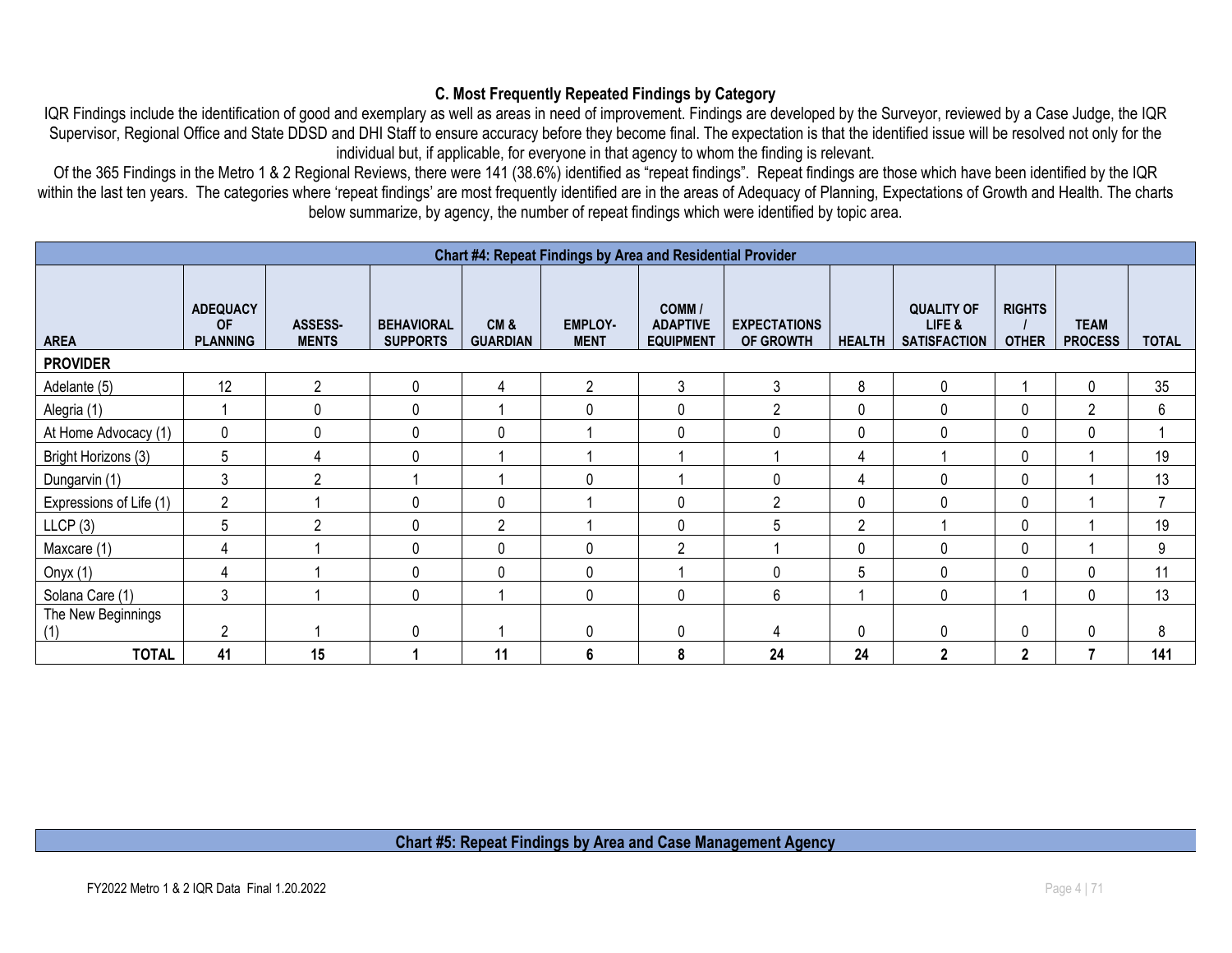| <b>AREA</b>      | <b>ADEQUACY</b><br><b>OF</b><br><b>PLANNING</b> | <b>ASSESSMENTS</b> | <b>BEHAVIORAL</b><br><b>SUPPORTS</b> | CM&<br><b>GUARDIAN</b> | <b>EMPLOYMENT</b> | COMM /<br><b>ADAPTIVE</b><br><b>EQUIPMENT</b> | <b>EXPECTATIONS</b><br><b>OF GROWTH</b> | <b>HEALTH</b> | <b>QUALITY OF</b><br>LIFE &<br><b>SATISFACTION</b> | <b>RIGHTS</b><br><b>OTHER</b> | <b>TEAM</b><br><b>PROCESS</b> | <b>TOTAL</b> |
|------------------|-------------------------------------------------|--------------------|--------------------------------------|------------------------|-------------------|-----------------------------------------------|-----------------------------------------|---------------|----------------------------------------------------|-------------------------------|-------------------------------|--------------|
| <b>PROVIDER</b>  |                                                 |                    |                                      |                        |                   |                                               |                                         |               |                                                    |                               |                               |              |
| A New Vision (2) |                                                 |                    | 0                                    | 0                      |                   |                                               |                                         | 0             |                                                    |                               |                               | 9            |
| A Step Above (3) | 11                                              |                    | 0                                    | ∩                      |                   | റ                                             |                                         | 9             |                                                    |                               |                               | 33           |
| Amigo (1)        | 4                                               | 0                  | 0                                    |                        |                   | 0                                             |                                         | <sup>2</sup>  |                                                    |                               |                               |              |
| Carino (1)       | റ                                               |                    | 0                                    | 0                      |                   | 0                                             | ∩                                       | 0             |                                                    |                               |                               |              |
| NMQCM (3)        | Ω                                               |                    | 0                                    |                        |                   | 0                                             | Д                                       | <sup>2</sup>  |                                                    |                               |                               | 14           |
| PCCS(1)          | 3                                               |                    |                                      |                        |                   |                                               |                                         | 4             |                                                    |                               |                               | 13           |
| Peak $(2)$       | 4                                               |                    | 0                                    | <sup>n</sup>           |                   |                                               | 6                                       | <sup>2</sup>  |                                                    |                               |                               | 17           |
| Unidas (6)       | 14                                              | 5                  | 0                                    | 4                      | റ                 | 3                                             | 5                                       | 5             |                                                    |                               | 3                             | 41           |
| <b>TOTAL</b>     | 41                                              | 15                 |                                      | 11                     | 6                 | 8                                             | 24                                      | 24            | າ                                                  | າ                             |                               | 141          |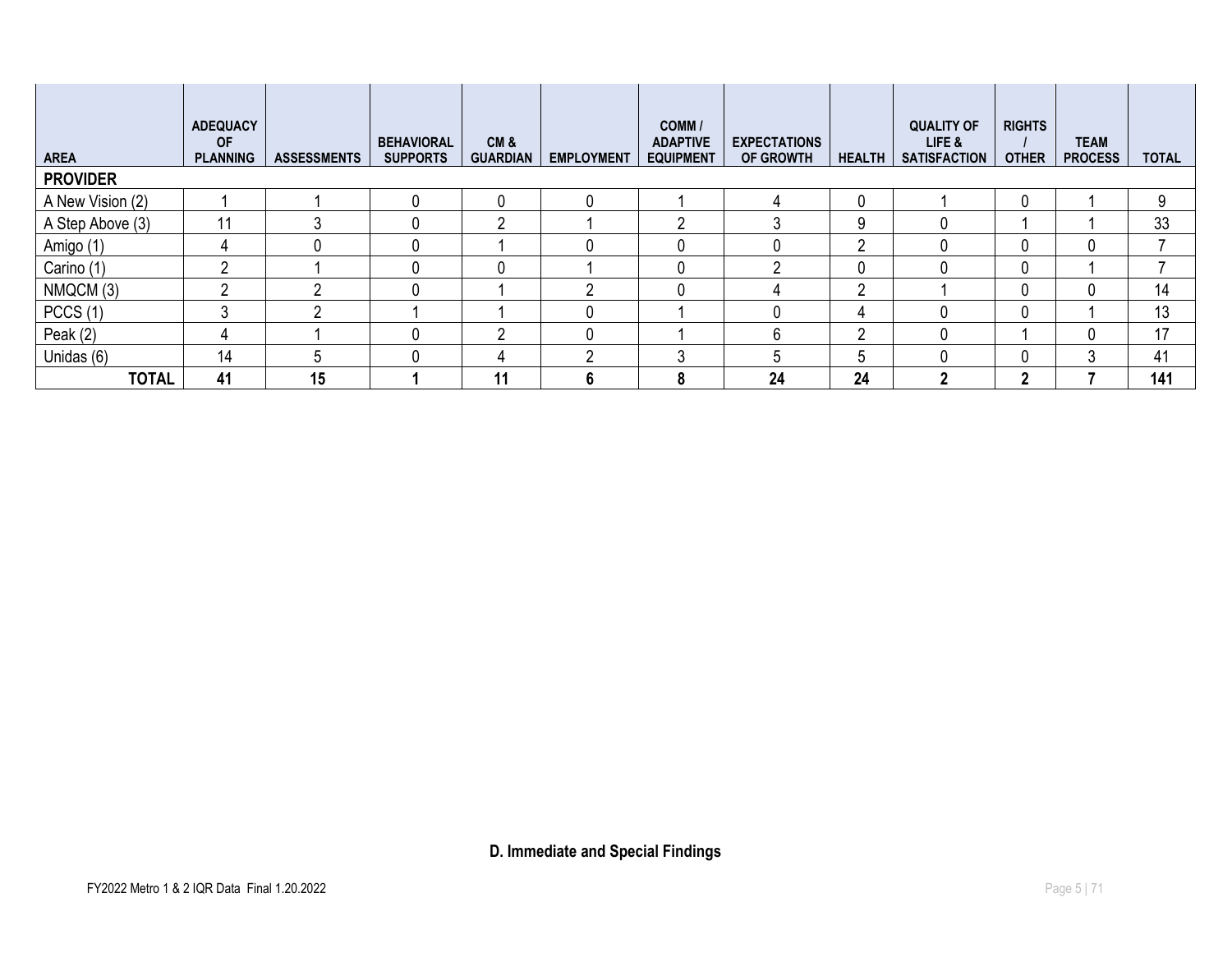There were 19 Class Members reviewed in the FY22 Metro 1 & 2 Region Reviews. 5 individuals (26.3% of the sample) were found to have Findings needing Immediate attention. 9 individuals (47.3% of the sample) were found to have Findings needing Special attention. Details of the issues of these findings are identified in the table below.

Class Members identified as **"***needing immediate attention***"** are persons for whom urgent health, safety, environment and/or abuse/neglect/exploitation issues were identified which the team is not successfully and actively in the process of addressing in a timely fashion.

Class Members identified as **"***needing special attention***"** are individuals for whom issues have been identified that, if not addressed, are likely to become an urgent health and safety concern.

|         | Immediate/Special Identified Individual Issues - FY2022 Metro #1 & 2 IQR |                              |                              |             |             |            |                                                                                                                                                                                                                                                                                                                                                                                                                                                                                                                                                                                                             |  |  |  |  |  |
|---------|--------------------------------------------------------------------------|------------------------------|------------------------------|-------------|-------------|------------|-------------------------------------------------------------------------------------------------------------------------------------------------------------------------------------------------------------------------------------------------------------------------------------------------------------------------------------------------------------------------------------------------------------------------------------------------------------------------------------------------------------------------------------------------------------------------------------------------------------|--|--|--|--|--|
| Reg     | <b>CM</b>                                                                | <b>Res</b>                   | Day                          | <b>Immd</b> | <b>Spec</b> | <b>ANE</b> | <b>Issue</b>                                                                                                                                                                                                                                                                                                                                                                                                                                                                                                                                                                                                |  |  |  |  |  |
|         |                                                                          |                              |                              |             |             |            | <b>Adequacy of Planning</b>                                                                                                                                                                                                                                                                                                                                                                                                                                                                                                                                                                                 |  |  |  |  |  |
| Metro 1 | A Step Above                                                             | Onyx                         | Onyx                         |             | X           |            | Based on document review, the SLP Discharge Report (due to business closure) 4/6/21: "It is recommended<br>that JCM continue to receive SLP services in the areas of aspiration risk management, communication support<br>language stimulation." JCM did not receive SLP support from April 2021 until July 2021.<br>. SLP is listed on the Face Sheet of the 21/22 ISP as Juntos Therapy Services, Carlos Bustamante, however<br>this is not indicated on the budget reviewed.<br>• Current SLP evaluations were not provided for review.                                                                  |  |  |  |  |  |
| Metro 2 | <b>NMQCM</b>                                                             | The New<br><b>Beginnings</b> | The New<br>Beginnings        |             | X           |            | An SFOC was signed for an SLP on 3/31/2021. Some team members did not agree so the SLP was placed on<br>hold. The SLP was added to the budget in October 2021.<br>Per document review and interviews, SLP services have not been implemented.<br>Per documentation and interviews, day services for WC were suspended in March 2020. WC has not received<br>funded day services since that time.                                                                                                                                                                                                            |  |  |  |  |  |
|         | <b>ASSESSMENTS</b>                                                       |                              |                              |             |             |            |                                                                                                                                                                                                                                                                                                                                                                                                                                                                                                                                                                                                             |  |  |  |  |  |
| Metro 2 | <b>NMQCM</b>                                                             | The New<br><b>Beginnings</b> | The New<br><b>Beginnings</b> |             | X           |            | Per record review, WC has not received required/recommended assessments and follow-up, including PCP,<br>neurology, audiology, vision, and nutrition per Therap appointment tracker. It is not clear if The New Beginnings<br>was monitoring medical appointments or completing home visits as required per 2018 DDSD standards.<br>Per FLP interview on onsite observation WC has some regression in endurance and strength, and WC does not<br>feed himself like he used to, FLP and Subcare are feeding him during mealtimes<br>Missed medical appointments is a Repeat Finding from CPR 2013 #1 Special |  |  |  |  |  |
|         |                                                                          |                              |                              |             |             |            | <b>HEALTH</b>                                                                                                                                                                                                                                                                                                                                                                                                                                                                                                                                                                                               |  |  |  |  |  |
| Metro 1 | A Step Above                                                             | <b>Bright Horizons</b>       | <b>Bright Horizons</b>       | X           |             |            | Based on record review, the following discrepancies were noted:<br>a) Per CARMP 8/25/20: 1500-1600 cal per day. Protein: 30-38 g/day, 1081 mls fluid EDWR: 69-85#<br>b) Nutrition 6/14/21: 1600-1700 kcals/day. Protein 33-44 g/day Fluid 1700 ml 55-57 oz<br>c) Echat 8/20/20 (rev.1/14/21): stated 35-40 oz (1035 - 1183 ml) fluid, 1600-1700 cal per day<br>d) Low BMI HCP: recommended 1600-1700 cal w/ 40 g protein<br>Plans not being consistent was a repeat finding from IQR 2017 Immediate Findings #1 and #2.                                                                                     |  |  |  |  |  |
| Metro 1 | A Step Above                                                             | <b>Bright Horizons</b>       | <b>Bright Horizons</b>       | X           |             |            | Based on record review:<br>. Low BMI HCP stated track weights weekly and notify RD of 3# weight loss or gain.                                                                                                                                                                                                                                                                                                                                                                                                                                                                                               |  |  |  |  |  |

#### **Chart #6: Immediate/Special Identified Individual Issues – FY2022 IQR Metro Region Rounds 1 & 2**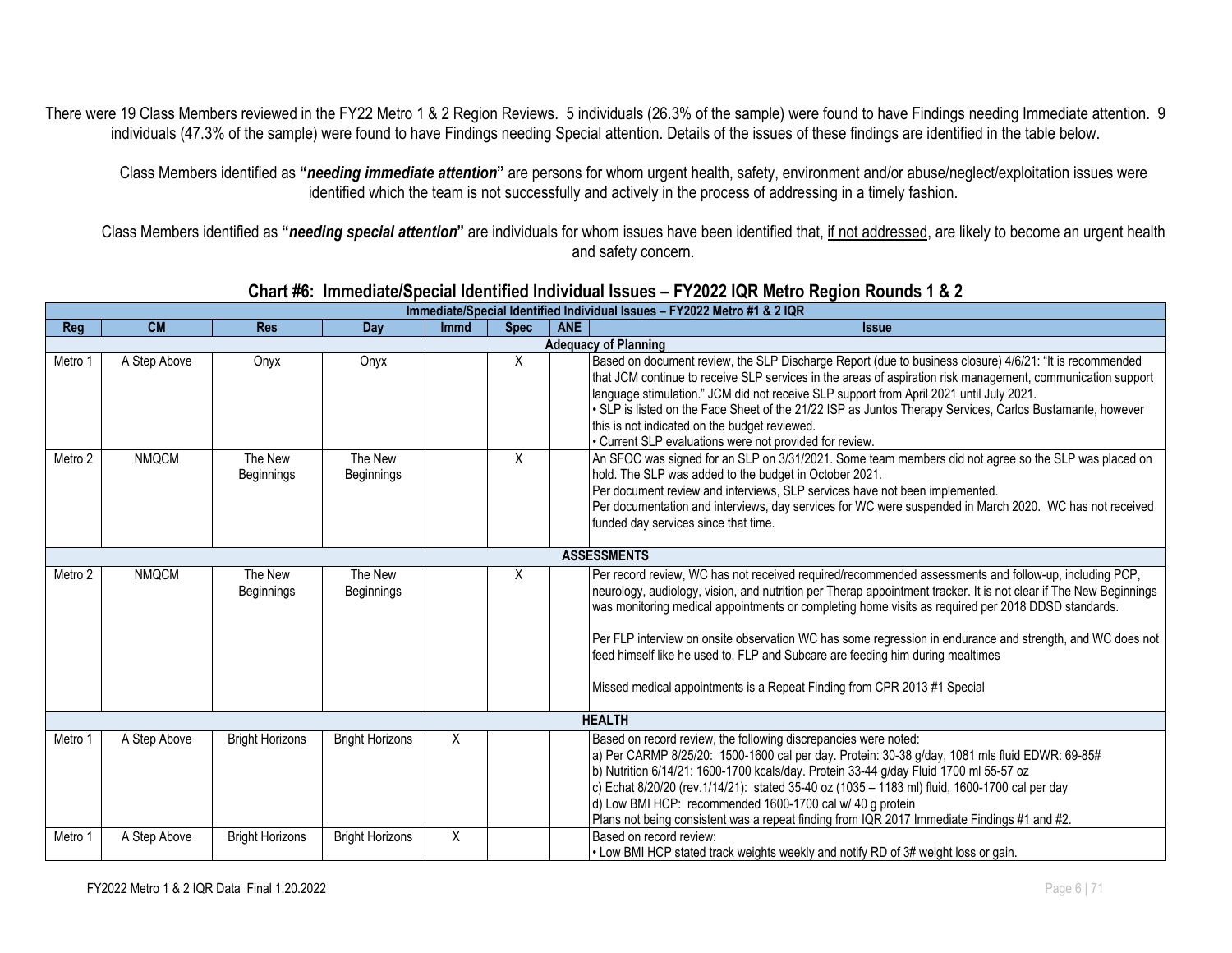|         | Immediate/Special Identified Individual Issues - FY2022 Metro #1 & 2 IQR |                        |                        |             |             |            |                                                                                                                                                                                                                                                                                                                                                                                                                                                                                                                                                                                                                                                                                                                                                                                                                                                                                                                                                                                                                                                                                                                                                                                                                                                                                                                                                                                                         |  |  |  |  |  |
|---------|--------------------------------------------------------------------------|------------------------|------------------------|-------------|-------------|------------|---------------------------------------------------------------------------------------------------------------------------------------------------------------------------------------------------------------------------------------------------------------------------------------------------------------------------------------------------------------------------------------------------------------------------------------------------------------------------------------------------------------------------------------------------------------------------------------------------------------------------------------------------------------------------------------------------------------------------------------------------------------------------------------------------------------------------------------------------------------------------------------------------------------------------------------------------------------------------------------------------------------------------------------------------------------------------------------------------------------------------------------------------------------------------------------------------------------------------------------------------------------------------------------------------------------------------------------------------------------------------------------------------------|--|--|--|--|--|
| Reg     | <b>CM</b>                                                                | <b>Res</b>             | Day                    | <b>Immd</b> | <b>Spec</b> | <b>ANE</b> | <b>Issue</b>                                                                                                                                                                                                                                                                                                                                                                                                                                                                                                                                                                                                                                                                                                                                                                                                                                                                                                                                                                                                                                                                                                                                                                                                                                                                                                                                                                                            |  |  |  |  |  |
|         |                                                                          |                        |                        |             |             |            | . Nutrition 6/14/21 stated track weights weekly and notify RD of gains/losses >5%. The following was noted:<br>a. JCM's weight has been tracked weekly except for the following months:<br>i. January 2021<br>ii. December 2020<br>liii. November 2020<br>liv. October 2020<br>b. Per weight tracking documentation, DR had a greater than 3# change in weight on the following days. There<br>was no indication that the RD was contacted:<br>i. $4/6/21$<br>ii. 3/2/21<br>iii. 2/19/21<br>iv. 1/29/21<br>v. 10/8/20<br>vi. 9/14/20                                                                                                                                                                                                                                                                                                                                                                                                                                                                                                                                                                                                                                                                                                                                                                                                                                                                    |  |  |  |  |  |
| Metro 1 | A Step Above                                                             | Onyx                   | Onyx                   | X           |             |            | Based on record review and interviews, there is confusion about JCM's DNR status:<br>a. There is a "My Choices" document dated 7/31/2019 indicating he wants DNR status<br>b. Guardian indicated that it may need to be revisited<br>c. CM indicated that there might be something in place, but she's not sure it's needed.<br>d. 21-22 ISP IST page indicates JCM does not have a DNR.<br>e. All MERP's states JCM is "FULL CODE"<br>f. Health Passport that indicates CH does not have Advanced Directives.<br>g. E-Chat indicates "FULL CODE"                                                                                                                                                                                                                                                                                                                                                                                                                                                                                                                                                                                                                                                                                                                                                                                                                                                       |  |  |  |  |  |
| Metro 1 | Peak                                                                     | Adelante               | Adelante               | X           |             |            | Based on interviews and document review, there is confusion about end-of-life decision making for JCM:<br>a) There is a document in the file titled "My Advance Directive" signed and dated 5/16/2018 that was found<br>under Advanced Directives in Therap.<br>b) Per Corporate Guardian during interview and in writing, there is a "My 5 Wishes" document in place, but the<br>guardian agency does not share the end-of-life planning documents with the DD Waiver team.<br>c) The Guardian also reported that JCM's team was aware of the end-of-life planning documents, however<br>Adelante staff (RN, Res. DSP, CCS DSP) reported that JCM has no advanced directives or any end-of-life<br>directions.                                                                                                                                                                                                                                                                                                                                                                                                                                                                                                                                                                                                                                                                                         |  |  |  |  |  |
| Metro 1 | <b>NMQCM</b>                                                             | <b>Bright Horizons</b> | <b>Bright Horizons</b> |             | X           |            | Based on record review, the following is noted about the 4/29/21 CARMP and/or documents with conflicting<br>information than the CARMP:<br>a. Indicates diet texture as pureed such as applesauce or pudding consistency. 6/28/21 EDF indicates meat is<br>ground with lubricant, rest is mechanically soft chopped into dime sized<br>b. 7/20/21 seating clinic for pressure mapping of current w/c seating clinic determined 30 degree or more of tilt<br>was best pressure and head/neck position but CARMP not yet updated<br>c. 7/15/21 dental appt and recommendations about oral care but CARMP not updated yet<br>d. 2/2/21 Monthly Nurse visit and wound care indicates: New diet order to eat q2hr and then leave head of bed<br>elevated 45 degrees for 45 minutes to prevent aspiration not incorporated into CARMP and new order was not<br>found during record review<br>e. CARMP 4/29/21 Nutrition: caloric intake contradicts itself within the CARMP.<br>i. Diet order: 2200-2500 calories per day with 3 meals, 1 snack, and 2 Boost PLUS supplements. Meal Plan @<br>2450 calories. 3 meals per day each with 2 main = 2 sides 2 BOOST Plus per day, and 1 snack per day. 3<br>servings of lactose free lactaid milk per day if tolerating it. Increase fiber.<br>ii. Caloric needs: 1700-2000 calories per day<br>CARMP inaccuracies is a repeat Special Finding from the 2017 IQR. |  |  |  |  |  |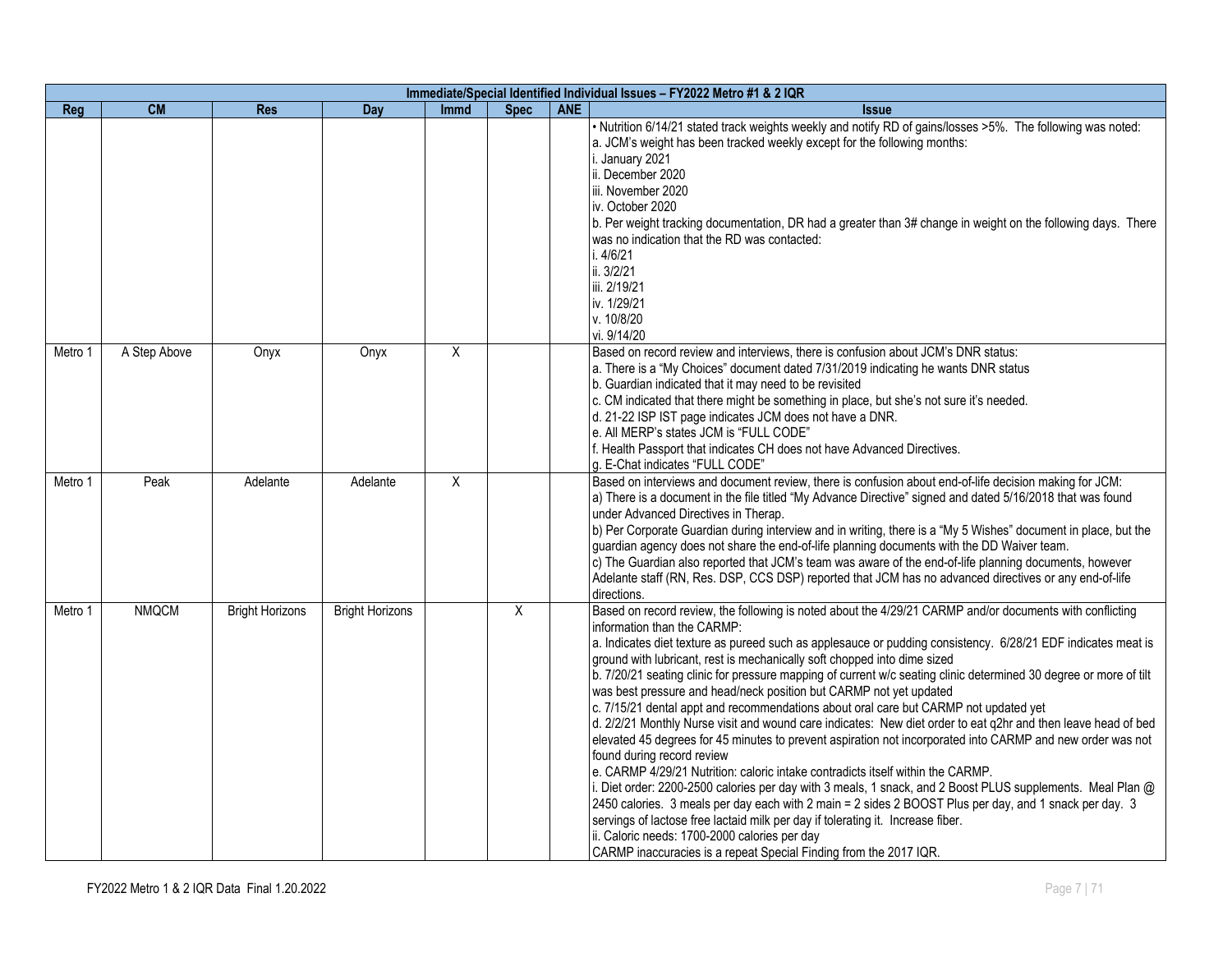|         | Immediate/Special Identified Individual Issues - FY2022 Metro #1 & 2 IQR |                        |                        |                |             |            |                                                                                                                                                                                                                                                                                                                                                                                                                                                                                                                                                                                                                                                                                                                                                                                                                                                                                                                                                      |  |  |  |  |
|---------|--------------------------------------------------------------------------|------------------------|------------------------|----------------|-------------|------------|------------------------------------------------------------------------------------------------------------------------------------------------------------------------------------------------------------------------------------------------------------------------------------------------------------------------------------------------------------------------------------------------------------------------------------------------------------------------------------------------------------------------------------------------------------------------------------------------------------------------------------------------------------------------------------------------------------------------------------------------------------------------------------------------------------------------------------------------------------------------------------------------------------------------------------------------------|--|--|--|--|
| Reg     | <b>CM</b>                                                                | <b>Res</b>             | Day                    | <b>Immd</b>    | <b>Spec</b> | <b>ANE</b> | <b>Issue</b>                                                                                                                                                                                                                                                                                                                                                                                                                                                                                                                                                                                                                                                                                                                                                                                                                                                                                                                                         |  |  |  |  |
| Metro 1 | <b>NMQCM</b>                                                             | <b>Bright Horizons</b> | <b>Bright Horizons</b> |                | X           |            | Based on observation of DSP assisting with intake during observation at the home, the following actions conflict<br>with the 4/29/21 CARMP:<br>a. JCM was not offered her cup to hold herself until the meal was nearly finished. The DSP did provide<br>complete assistance to give her drinks during the meal, but CARMP says to have JCM use her right hand and<br>assist her as needed.<br>b. The DSP stated JCM must remain in upright position following meal for 45 minutes. CARMP indicates at<br>least one hour after a meal, snack or meds.<br>c. JCM's body position during the meal was not per the CARMP. She was facing forward with both legs and<br>body in center of bed. CARMP says to have her seated in her bed to one side and off sacral wound.<br>CARMP implementation inconsistencies is a repeat Special Finding from the 2017 IQR.<br>JCM not using her adaptive mealtime equipment is a repeat Finding from the 2014 CPR. |  |  |  |  |
| Metro 1 | Unidas                                                                   | LLCP                   | <b>LLCP</b>            |                | X           |            | Based on document review and interviews, there is unclear and conflicting information regarding the Nayzilam<br>5mg nasal spray for PRN use due to seizures.<br>a. MERP Seizures 6/10/21 does not have clear step-by-step instructions; it is unclear when staff are to call<br>nurse, call 911, or use PRN Nazyilam.<br>b. Neither SL or CCS DSP could clearly explain the use of Nayzilam 5mg PRN spray for seizure use.<br>c. During Nurse interview, nurse stated regarding use of Nayzilam 5mg PRN as per MERP 6/10/21 " I'm<br>looking at that now and they wouldn't call 911 for 3min or more, it's after the spray and then if it continues,<br>basically they wouldn't wait, they would wait so usually more than one staff is there and one would call and get<br>the meds and one would keep him safe and time him and if he does not respond to the med, then call 911".                                                                 |  |  |  |  |
| Metro 1 | <b>Unidas</b>                                                            | Maxcare                | Maxcare                |                | X           |            | Based on review of the Constipation Health Care Plan 1/5/2021 and response from the ADRF seen in the<br>SComm of 8/17/2021, no tracking of bowel movements is occurring for JCM who has a diagnosis of<br>Constipation. (e-CHAT 3/9/2021) The HCP states:<br>"Recommended Tracking: Bowel Movements via health tracking in therap." "Bristol Stool Chart to be used for<br>tracking purposes." "If no BM after 3 days notify nurse and follow BM protocol"                                                                                                                                                                                                                                                                                                                                                                                                                                                                                           |  |  |  |  |
| Metro 2 | A New Vision                                                             | LLCP                   | <b>LLCP</b>            | $\overline{X}$ |             |            | Based on onsite observation, JA was not wearing an anterior chest strap while he was eating his lunch. Per the<br>CARMP 01/08/2021, at "Positioning for Mealtimes & Snacks" includes "JA's anterior chest strap should be on<br>and in place". Based on record review, CARMP 01/08/2021 However, the picture of JA provided in the CARMP<br>(which serves as a visual cue for DSP) does not show JA wearing his anterior chest strap.                                                                                                                                                                                                                                                                                                                                                                                                                                                                                                                |  |  |  |  |
| Metro 2 | A Step Above                                                             | Adelante               | Adelante               |                | X           |            | During on-site observation Surveyor observed JT's chest harness implemented during mealtime. PT WDSI<br>states JT "should never have his harness on while sitting in his wheelchair unless he is being transported in the<br>Van." CARMP indicates JT to be positioned in his wheelchair for dining and does not indicate use of chest<br>harness. There is therefore no evidence that chest harness is needed for positioning during mealtime. There is<br>no evidence that HRC has reviewed/approved the use of chest harness while eating.                                                                                                                                                                                                                                                                                                                                                                                                        |  |  |  |  |
| Metro 2 | <b>NMQCM</b>                                                             | The New<br>Beginnings  | The New<br>Beginnings  | X              |             |            | During the IDT on 6/20/2021 The New Beginnings Nurse indicates a swallow study referral was sent and the<br>FLP needed to watch for it in the mail. Per interviews and document review the FLP did not locate the referral<br>until after the referral was expired due to FLP not checking her mailbox at their residence. There is no evidence<br>that a follow up referral was requested.<br>On 7/28/2021, the Case Manager witnessed WC choking on a peanut butter and jelly sandwich, CM discussed<br>her concerns with the agency nurse, a swallow study was requested again by the Case Manager<br>During the 8/27/2021 Annual Physical the PCP ordered a swallow study and noted dysphagia as a diagnosis, a                                                                                                                                                                                                                                  |  |  |  |  |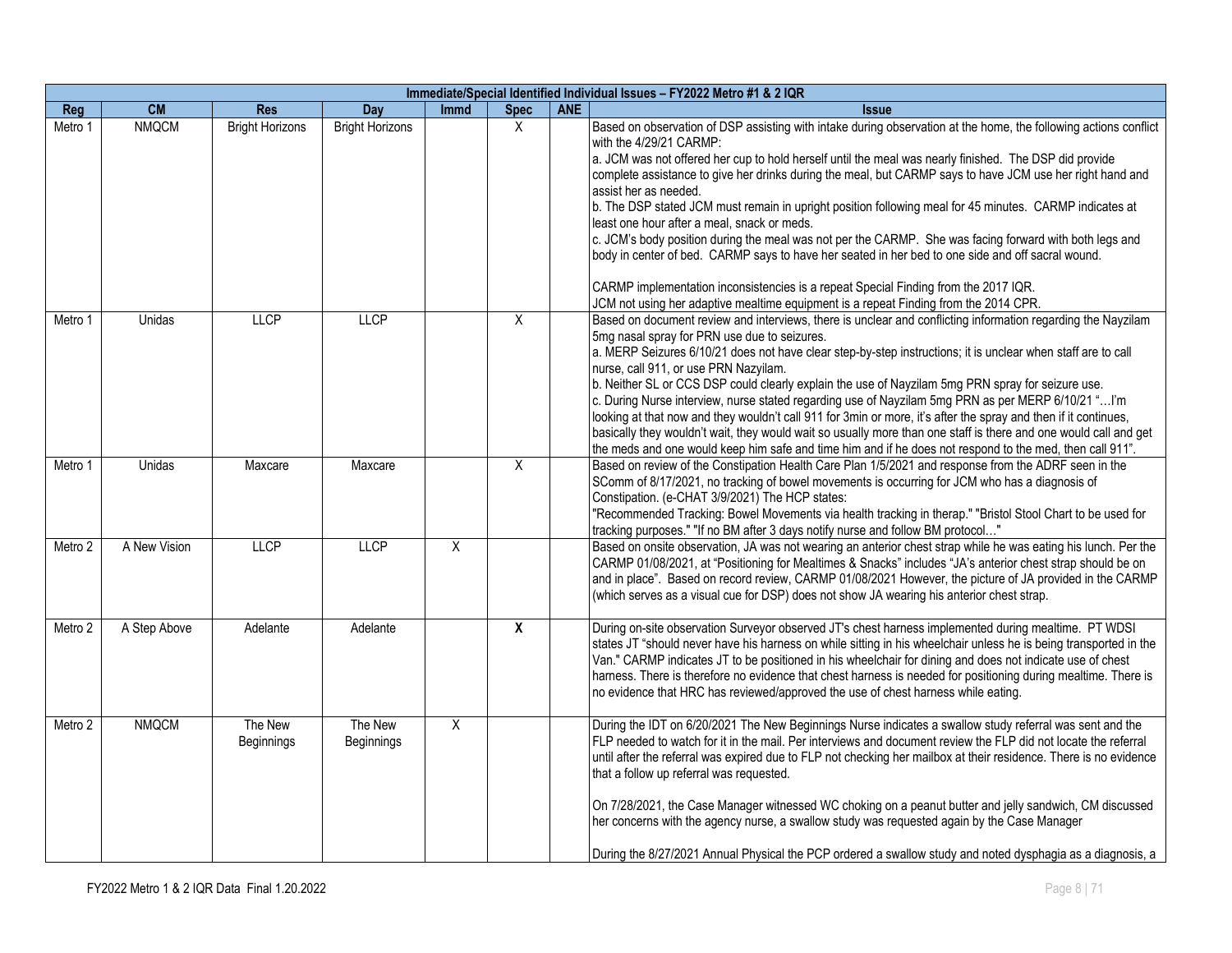|            | Immediate/Special Identified Individual Issues - FY2022 Metro #1 & 2 IQR |             |                      |             |             |            |                                                                                                                                                                                                                                                                                                                                                                                                                                                                                                                                                                                                                                                                                                                                                                                                                                                                                                                                                                                                                                                                                                                                                                                                                                                                                                                                                                                                                                                                                                                                                                                                                                                                                                                                                                                                                                                                                   |  |  |  |  |
|------------|--------------------------------------------------------------------------|-------------|----------------------|-------------|-------------|------------|-----------------------------------------------------------------------------------------------------------------------------------------------------------------------------------------------------------------------------------------------------------------------------------------------------------------------------------------------------------------------------------------------------------------------------------------------------------------------------------------------------------------------------------------------------------------------------------------------------------------------------------------------------------------------------------------------------------------------------------------------------------------------------------------------------------------------------------------------------------------------------------------------------------------------------------------------------------------------------------------------------------------------------------------------------------------------------------------------------------------------------------------------------------------------------------------------------------------------------------------------------------------------------------------------------------------------------------------------------------------------------------------------------------------------------------------------------------------------------------------------------------------------------------------------------------------------------------------------------------------------------------------------------------------------------------------------------------------------------------------------------------------------------------------------------------------------------------------------------------------------------------|--|--|--|--|
| <b>Reg</b> | <b>CM</b>                                                                | <b>Res</b>  | Day                  | <b>Immd</b> | <b>Spec</b> | <b>ANE</b> | <b>Issue</b>                                                                                                                                                                                                                                                                                                                                                                                                                                                                                                                                                                                                                                                                                                                                                                                                                                                                                                                                                                                                                                                                                                                                                                                                                                                                                                                                                                                                                                                                                                                                                                                                                                                                                                                                                                                                                                                                      |  |  |  |  |
|            |                                                                          |             |                      |             |             |            | swallow study was scheduled for 11/30/2021, however it was rescheduled for 12/7/2021 due to the FLP not<br>assisting WC with the required COVID screening prior to the scheduled appointment time.<br>Per Virtual onsite observation the swallow study scheduled for 12/7/2021 was canceled due to WC not receiving<br>the required COVID screening.<br>Per the 5/3/2021 ARST WC is low risk for aspiration. ARST instructions indicate a person is at moderate risk for<br>aspiration if the person is dependent on others for oral feeding and if the person has risky eating behaviors.<br>WC's food has to be cut up, moistened, and the FLP feeds WC with most meals, per the FLP interview and<br>virtual onsite observation. Per documentation WC will eat rapidly and stuff his mouth with food. It is not clear if<br>the ARST is accurate per interviews and documentation.<br>FLP does not agree with an SLP or WC needing CARMP and stated, "I tried telling them he doesn't need this,<br>but no one listens, so we will waste each other's time and they will find out on their own, right now they are<br>doing guess work".                                                                                                                                                                                                                                                                                                                                                                                                                                                                                                                                                                                                                                                                                                                                       |  |  |  |  |
| Metro 2    | Peak                                                                     | Solana Care | Solana Care          |             | X           |            | Based on document review, the following health tracking concerns are noted:<br>a. Per MAR, and Nutrition Evaluation 11/23/2020, Blood glucose to be checked 2x/day. HCP for Diabetes<br>indicates blood glucose "can" be taken if staff notice symptoms of high or low blood sugar and recorded. Per<br>Blood glucose tracking records glucose levels are not consistently tracked 2x/day. Glucose recorded 2x/day 6<br>days in Nov. 2020, 15 days in Dec 2020, 22 days in Jan 2021, 22 days in Feb 2021, 30 days in March 2021, 28<br>days in April 2021, 28 days in May 2021, 25 days in June 2021.<br>b. 10/2021 MAR reviewed (completed through 10/17) indicates only 1 blood glucose check on 10/8/21.<br>c. Fluid tracking had no data for several dates: 10/22-10/27/2020, 11/19/2020, 12/01-12/03/2020, 12/10/2020,<br>12/24/2020, 1/07/2021, 1/10/2021, 6/30/2021, 8/02-8/05/2021, 8/30-8/31/2021, 9/06-9/09/2021, 9/14-9/16/2021,<br>9/23/2021, 10/05-10/06/2021, 10/11-10/13/2021<br>d. Fluid tracking had several days marked 0 for fluid intake: 9/13/2021, 9/27/2021, 9/30/2021, and 10/04/2021.<br>e. LH exceeded fluid limit of 64 oz (1892.706 ml) on the following days and there is no evidence in GERs<br>reviewed and nursing documentation reviewed that RN was notified per recommendation in 2/18/2021 Fluid<br>Restriction HCP: 11/01/2020, 12/09/2020, 12/16/2020, 12/30/2020, 1/11-1/12/2021, 1/26/2021, 3/02/2021,<br>3/18/2021, 4/11/2021, 5/25/2021, 5/27/2021, 5/31/2021, 6/02/2021, 6/14/2021, 6/16/2021, 7/26/2021,<br>8/10/2021, 8/20-8/22/2021, 8/27/2021, 9/01/2021, 9/03-9/04/2021.<br>Discrepancies in tracking fluid intake and blood glucose is a Repeat Finding from 2018 IQR Immediate #1 and a<br>Partial Repeat Finding from 2018 IQR #7 and #14.<br>Glucose monitoring not on the MAR is a Partial Repeat Finding from 2018 IQR #12. |  |  |  |  |
| Metro 2    | Unidas                                                                   | Alegria     | Advocacy<br>Partners |             | Χ           |            | Based on document review and interviews, AM has been determined to be at moderate risk for aspiration due to<br>risky eating behaviors and tremors that are affecting his hands and his ability to feed himself.<br>a) Family Living Provider stated, "I really havent seen the OT or SLP in over a year".<br>b) SLP when asked if the CARMP is being implemented stated "I have no idea".<br>c) SLP also stated she never received the swallow study report that was completed in 2015.<br>d) SLP and 2015 Swallow Study indicates AM has dysphagia. This diagnosis is not indicated on the e-Chat or<br>current CARMP.                                                                                                                                                                                                                                                                                                                                                                                                                                                                                                                                                                                                                                                                                                                                                                                                                                                                                                                                                                                                                                                                                                                                                                                                                                                          |  |  |  |  |
| Metro 2    | Unidas                                                                   | <b>LLCP</b> | <b>LLCP</b>          |             | X           |            | Based on record review, onsite observations and interviews, medications have inconsistencies. Please see the<br>attached Appendix C - Medication Table. (4 concerns were noted)                                                                                                                                                                                                                                                                                                                                                                                                                                                                                                                                                                                                                                                                                                                                                                                                                                                                                                                                                                                                                                                                                                                                                                                                                                                                                                                                                                                                                                                                                                                                                                                                                                                                                                   |  |  |  |  |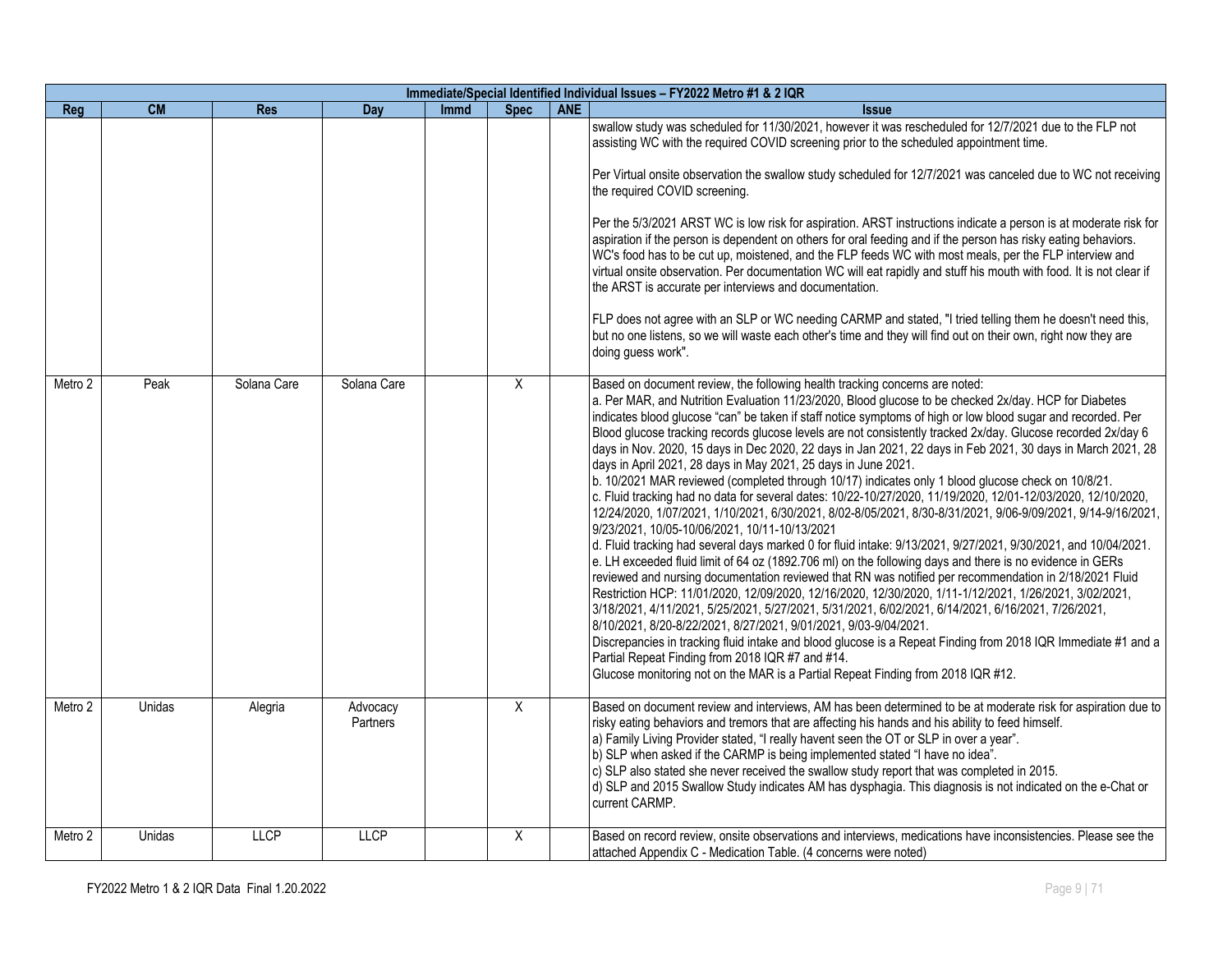|     | Y2022 Metro #1 & 2 IQR<br>EV2022 Mc<br>nediate/Special Identified Individual Issues -<br>ımn |            |     |             |             |            |              |  |  |  |  |  |  |
|-----|----------------------------------------------------------------------------------------------|------------|-----|-------------|-------------|------------|--------------|--|--|--|--|--|--|
| Reg | $\sim$<br><b>VM</b>                                                                          | <b>Res</b> | Dav | <b>Immd</b> | <b>Spec</b> | <b>ANE</b> | <b>Issue</b> |  |  |  |  |  |  |
|     |                                                                                              |            |     |             |             |            |              |  |  |  |  |  |  |

**E. Health, Assessments and Overall Wellness**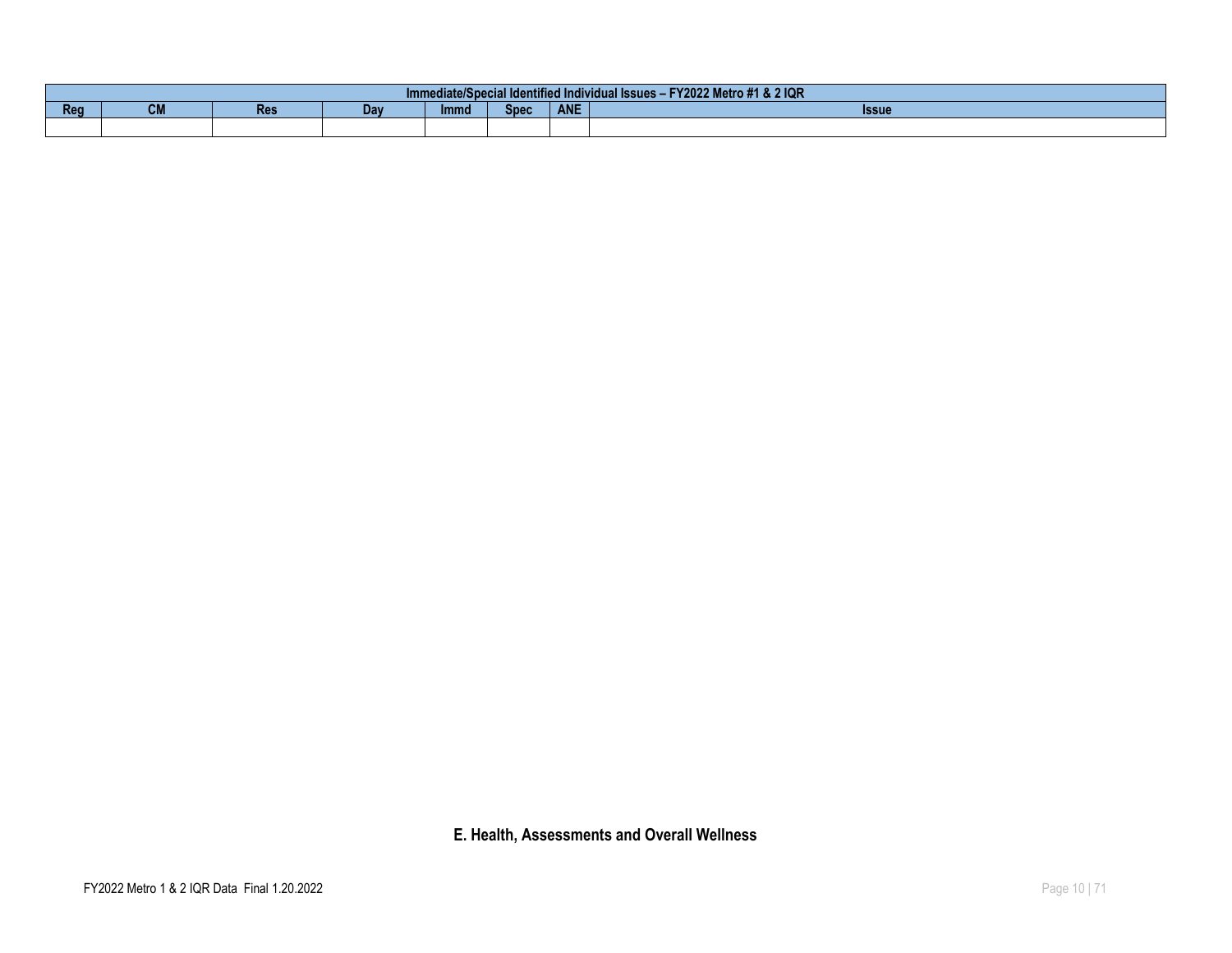There is a series of scored questions in the IQR protocol that specifically relate to the medical attention received by class members. The charts which follow detail the findings based on the specific questions asked, those questions are listed prior to each chart.

> 42.1%  $5.3\%$   $5.3\%$   $5.3\%$   $5.3\%$ 47.4% 78.9% 63.2%  $\frac{10.5\%}{0.0\%}$  5.3% 10.5% 31.5% 0.0% 5.3% 0.0% 0.0% 10.0% 20.0% 30.0% 40.0% 50.0% 60.0% 70.0% 80.0% 90.0% 100.0% #51: … medical treatments... timely received? #52: ...received … appropriate health screening/immunizations treatment? #53: … receive medication as prescribed? **Chart #7: Does the Indivdiual Receive Needed Medical Attention/Treatment?**  $\Box$ %Yes  $\Box$ %Many  $\Box$ %Needs Imp.  $\Box$ %No

Question #51. Are all of the individual's needed medical treatments, including routine, scheduled and chronic needs, timely received? Question #52. Has the individual received … appropriate health screening/immunizations in accordance with national best practice and/or as recommended Question #53: Does the individual receive medication as prescribed?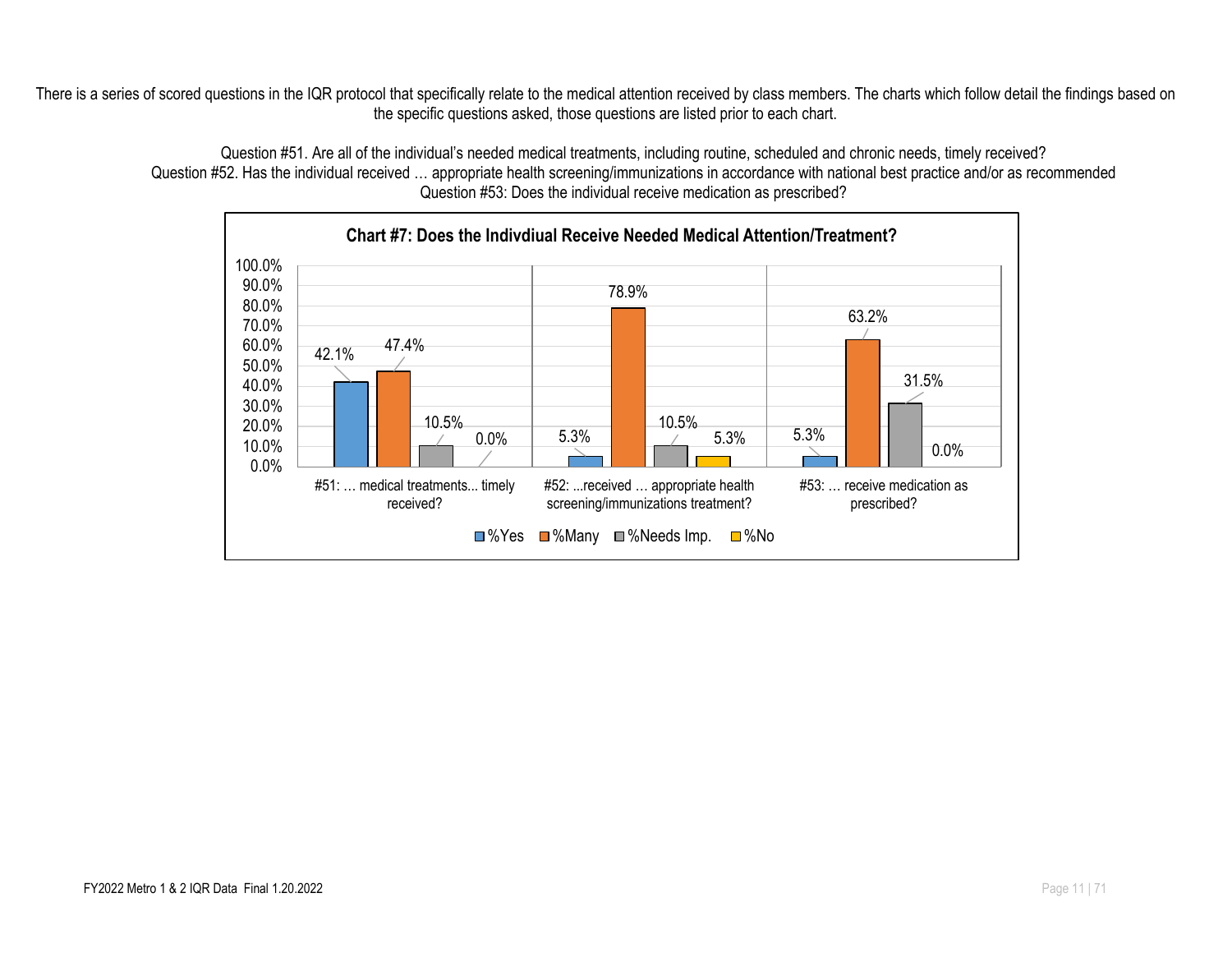Ensuring individuals have the medical treatment they require includes scheduling and obtaining needed assessments and using information from those assessments to influence treatment and inform future planning. The IQR also evaluates the assessments needed by the individual and whether or not those assessments are obtained by the teams as summarized below.

> Question #58: Did the team arrange for and obtain the needed, relevant assessments? Question #59: Are the assessments adequate for planning? Question #60: Were the recommendation from assessments used in planning?



Beyond the protocol questions, a letter of Findings is issued for each class member. This letter is developed by the Surveyor, reviewed by the Case Judge, IQR Supervisor Regional and State DDSD and DHI staff prior to becoming final. The table below summarizes some of the issues which were identified. It is important to note that the information below identifies the number of issues found; not the number of findings. For example, if one individual was found to have a Medication Administration Record (MAR) which called for the administration of a medication for which a doctors order was not found AND was also found to have been given a medication twice a day when the doctor's order called for one time a day, that might be ONE finding regarding medication but TWO different issues.

As the numbers in the following chart show, the following issues were identified most:

1. The Medication Administration Record (MAR) / Medication / Dr. Orders do not match (med strength, delivery method, purpose of med) (75 issues);

2. MAR needs updating / inconsistencies (24 issues).

*Dungarvin and The New Beginnings had the most issues on average.*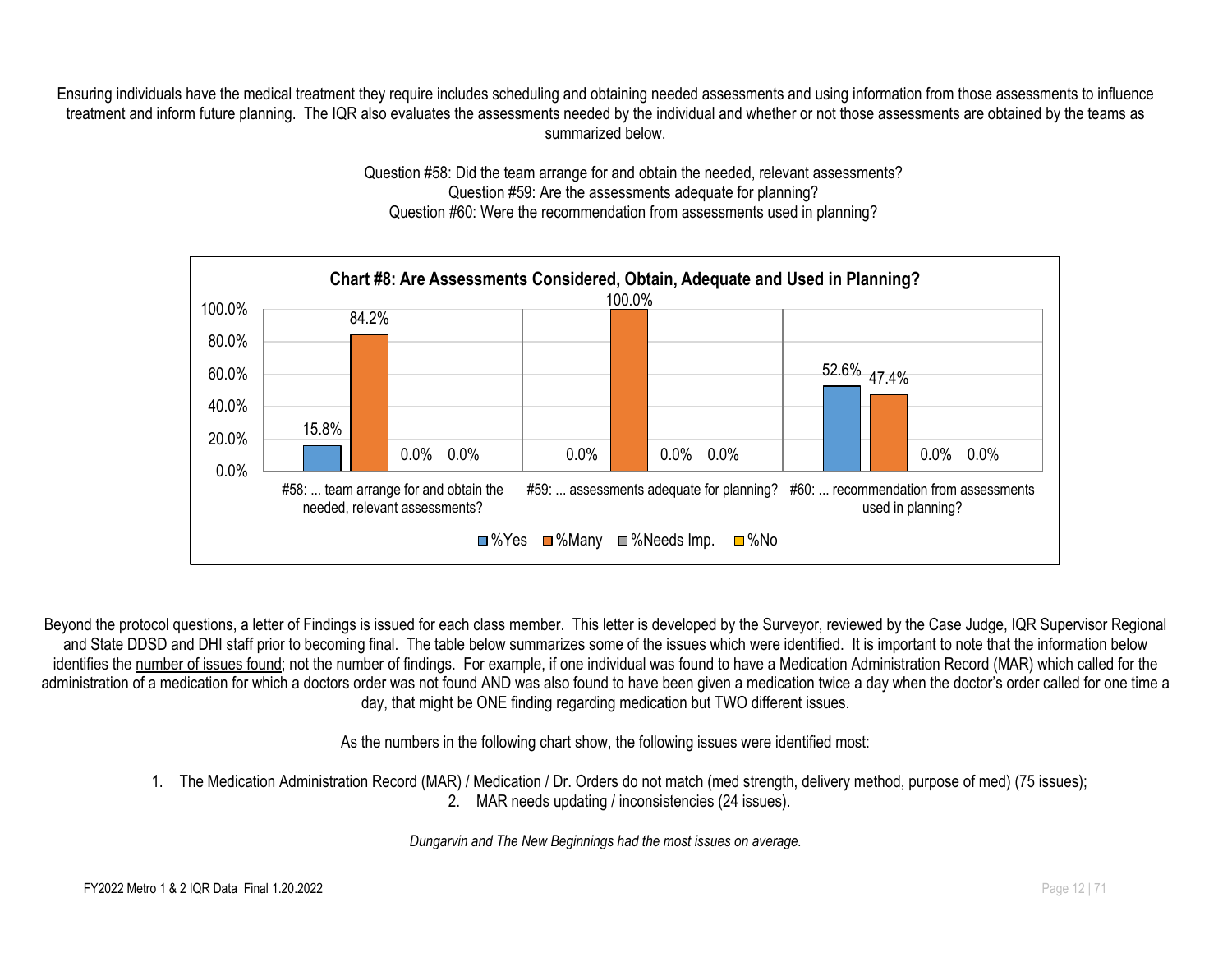| Chart #9: Type of Issues identified by Residential Agency                                    |                 |                |                            |                                         |                        |                                       |                    |                       |                |                              |                                            |                 |
|----------------------------------------------------------------------------------------------|-----------------|----------------|----------------------------|-----------------------------------------|------------------------|---------------------------------------|--------------------|-----------------------|----------------|------------------------------|--------------------------------------------|-----------------|
| <b>PROVIDER (# IN SAMPLE)</b>                                                                | Adelante<br>(5) | Alegria<br>(1) | At Home<br>Advocacy<br>(1) | <b>Bright</b><br><b>Horizons</b><br>(3) | Dungarvin<br>(1)       | <b>Expressio</b><br>ns of Life<br>(1) | <b>LLCP</b><br>(3) | <b>Maxcare</b><br>(1) | Onyx<br>(1)    | <b>Solana</b><br>Care<br>(1) | <b>The New</b><br><b>Beginning</b><br>s(1) | <b>TOTAL</b>    |
| <b>ISSUE</b>                                                                                 |                 |                |                            |                                         |                        |                                       |                    |                       |                |                              |                                            |                 |
|                                                                                              |                 |                |                            |                                         | <b>APPOINTMENTS</b>    |                                       |                    |                       |                |                              |                                            |                 |
| Audiology: not completed                                                                     | $\mathbf{1}$    | $\pmb{0}$      | $\overline{2}$             | $\pmb{0}$                               | $\pmb{0}$              | $\pmb{0}$                             | $\overline{1}$     | $\pmb{0}$             | 0              | $\mathbf 0$                  | $\overline{1}$                             | $5\phantom{.0}$ |
| Dental: follow up not completed / not<br>timely                                              | $\overline{2}$  | $\mathbf{1}$   | $\mathbf{3}$               | $\mathbf{1}$                            | $\overline{1}$         | $\mathbf{0}$                          | $\pmb{0}$          | $\overline{1}$        | 0              | 0                            | $\pmb{0}$                                  | 9               |
| Neurology: follow up not completed /<br>not timely                                           | $\pmb{0}$       | $\pmb{0}$      | $\pmb{0}$                  | $\pmb{0}$                               | $\mathbf{1}$           | $\mathbf 0$                           | $\pmb{0}$          | $\pmb{0}$             | $\mathbf{1}$   | $\pmb{0}$                    | $\overline{2}$                             | 4               |
| PCP: follow up not completed / not<br>timely                                                 | $\overline{1}$  | $\pmb{0}$      | $\mathbf{1}$               | $\pmb{0}$                               | $\mathbf 0$            | $\mathbf{0}$                          | 0                  | $\mathbf 0$           | 0              | $\pmb{0}$                    | $\mathfrak{Z}$                             | $5\phantom{.0}$ |
| Psych: follow up not completed/not<br>timely                                                 | $\pmb{0}$       | $\pmb{0}$      | $\overline{2}$             | 0                                       | $\mathbf 0$            | $\mathbf 0$                           | 0                  | $\mathbf 0$           | $\mathbf{1}$   | $\mathbf{1}$                 | $\pmb{0}$                                  | 4               |
| Specialists: follow up not completed /<br>not timely                                         | $\overline{2}$  | $\mathbf{1}$   | $\mathbf{3}$               | $\mathbf{3}$                            | $\overline{2}$         | $\mathbf{0}$                          | $\overline{2}$     | $\mathbf 0$           | $\mathfrak{Z}$ | $\overline{2}$               | $\overline{2}$                             | 20              |
| Specialists: report not provided for<br>review                                               | $\pmb{0}$       | $\pmb{0}$      | $\pmb{0}$                  | 0                                       | $\pmb{0}$              | $\mathbf 0$                           | 0                  | $\mathbf 0$           | 0              | $\pmb{0}$                    | $\pmb{0}$                                  | 0               |
| Vision: not completed / not current                                                          | $\overline{1}$  | $\pmb{0}$      | $\mathfrak{Z}$             | $\overline{2}$                          | $\pmb{0}$              | $\mathbf 0$                           | $\mathbf{1}$       | $\mathbf 0$           | $\mathbf{1}$   | 0                            | $\overline{1}$                             | 9               |
|                                                                                              |                 |                |                            |                                         | <b>MAR/MEDICATIONS</b> |                                       |                    |                       |                |                              |                                            |                 |
| MAR/Medication/Dr. Orders do not<br>match (med strength, delivery<br>method, purpose of med) | 21              | $\pmb{0}$      | $\mathbf 0$                | 19                                      | 19                     | $\mathbf 0$                           | $\overline{2}$     | $\overline{4}$        | 10             | $\mathbf{0}$                 | $\mathbf 0$                                | 75              |
| MAR needs updating /<br>inconsistencies                                                      | $\overline{1}$  | $\overline{4}$ | $\pmb{0}$                  | 0                                       | $\mathbf 0$            | $\overline{4}$                        | 0                  | $\pmb{0}$             | $\mathbf{1}$   | $\mathbf{3}$                 | 11                                         | 24              |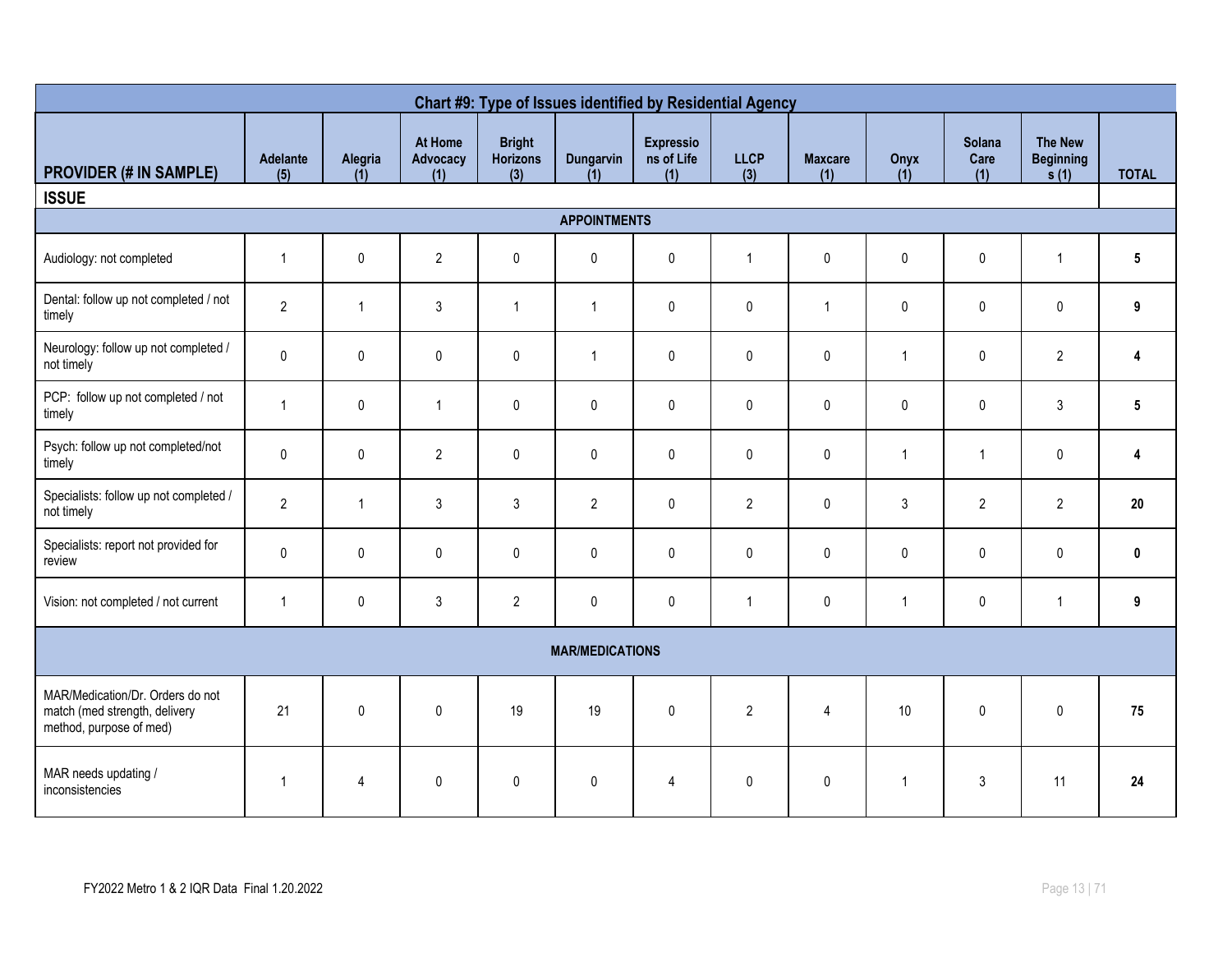| Chart #9: Type of Issues identified by Residential Agency                |                 |                |                            |                                  |                         |                                       |                    |                       |              |                              |                                            |              |
|--------------------------------------------------------------------------|-----------------|----------------|----------------------------|----------------------------------|-------------------------|---------------------------------------|--------------------|-----------------------|--------------|------------------------------|--------------------------------------------|--------------|
| <b>PROVIDER (# IN SAMPLE)</b>                                            | Adelante<br>(5) | Alegria<br>(1) | At Home<br>Advocacy<br>(1) | <b>Bright</b><br>Horizons<br>(3) | <b>Dungarvin</b><br>(1) | <b>Expressio</b><br>ns of Life<br>(1) | <b>LLCP</b><br>(3) | <b>Maxcare</b><br>(1) | Onyx<br>(1)  | <b>Solana</b><br>Care<br>(1) | <b>The New</b><br><b>Beginning</b><br>s(1) | <b>TOTAL</b> |
| Meds not administered / given as<br>required                             | 0               | $\mathbf 0$    | $\mathbf 0$                | $\mathbf 0$                      | $\pmb{0}$               | $\pmb{0}$                             | $\mathbf 0$        | $\mathbf 0$           | $\mathbf 0$  | 0                            | $\pmb{0}$                                  | 0            |
| Med review needed                                                        | $\mathbf 0$     | 0              | $\mathbf 0$                | 0                                | $\pmb{0}$               | $\pmb{0}$                             | $\mathbf 0$        | $\mathbf 0$           | 0            | 0                            | $\pmb{0}$                                  | $\pmb{0}$    |
| Expired med in home                                                      | $\mathbf 0$     | $\pmb{0}$      | $\pmb{0}$                  | 0                                | $\pmb{0}$               | $\pmb{0}$                             | $\mathbf 0$        | $\mathbf 0$           | 0            | 0                            | $\pmb{0}$                                  | 0            |
| Med orders not received                                                  | $\mathbf 0$     | 0              | $\mathbf 0$                | $\mathbf 0$                      | $\pmb{0}$               | $\mathbf 0$                           | $\mathbf{0}$       | $\pmb{0}$             | $\mathbf{0}$ | 0                            | $\pmb{0}$                                  | $\bf{0}$     |
| Expired prescriptions found / orders<br>not current                      | $\pmb{0}$       | 0              | $\pmb{0}$                  | 0                                | $\pmb{0}$               | $\pmb{0}$                             | $\pmb{0}$          | $\pmb{0}$             | $\mathbf 0$  | 0                            | $\pmb{0}$                                  | $\mathbf 0$  |
| Meds not stored properly                                                 | $\mathbf{1}$    | $\pmb{0}$      | $\pmb{0}$                  | $\mathbf 0$                      | $\pmb{0}$               | $\pmb{0}$                             | $\pmb{0}$          | $\mathbf 0$           | $\pmb{0}$    | 0                            | $\pmb{0}$                                  | $\mathbf{1}$ |
|                                                                          |                 |                |                            |                                  | <b>Screenings</b>       |                                       |                    |                       |              |                              |                                            |              |
| a. No evidence of Hep B/HepC<br>screening or team discussion thereof     | $\overline{2}$  | $\mathbf{1}$   | $\pmb{0}$                  | $\overline{2}$                   | $\mathbf{1}$            | $\overline{1}$                        | $\overline{2}$     | $\pmb{0}$             | $\mathbf{1}$ | $\mathbf{1}$                 | $\overline{1}$                             | 12           |
| b. No evidence of shingles vaccine or<br>team discussion thereof         | $\mathfrak{Z}$  | $\mathbf{1}$   | $\mathbf{1}$               | $\mathbf{1}$                     | $\mathbf{1}$            | $\pmb{0}$                             | $\mathbf{1}$       | $\pmb{0}$             | $\mathbf{1}$ | $\pmb{0}$                    | $\overline{1}$                             | 10           |
| c. No evidence of HIV screening or<br>team discussion thereof            | $\mathfrak{Z}$  | 0              | $\pmb{0}$                  | $\mathbf{1}$                     | $\pmb{0}$               | $\overline{1}$                        | $\mathbf{1}$       | $\pmb{0}$             | $\mathbf{1}$ | 0                            | $\overline{1}$                             | 8            |
| d. No evidence of TD/Tdap<br>immunizations or team discussion<br>thereof | $\overline{1}$  | 0              | $\mathbf{1}$               | $\pmb{0}$                        | $\mathbf{1}$            | $\pmb{0}$                             | $\pmb{0}$          | $\pmb{0}$             | $\pmb{0}$    | 0                            | $\mathbf{1}$                               | Δ            |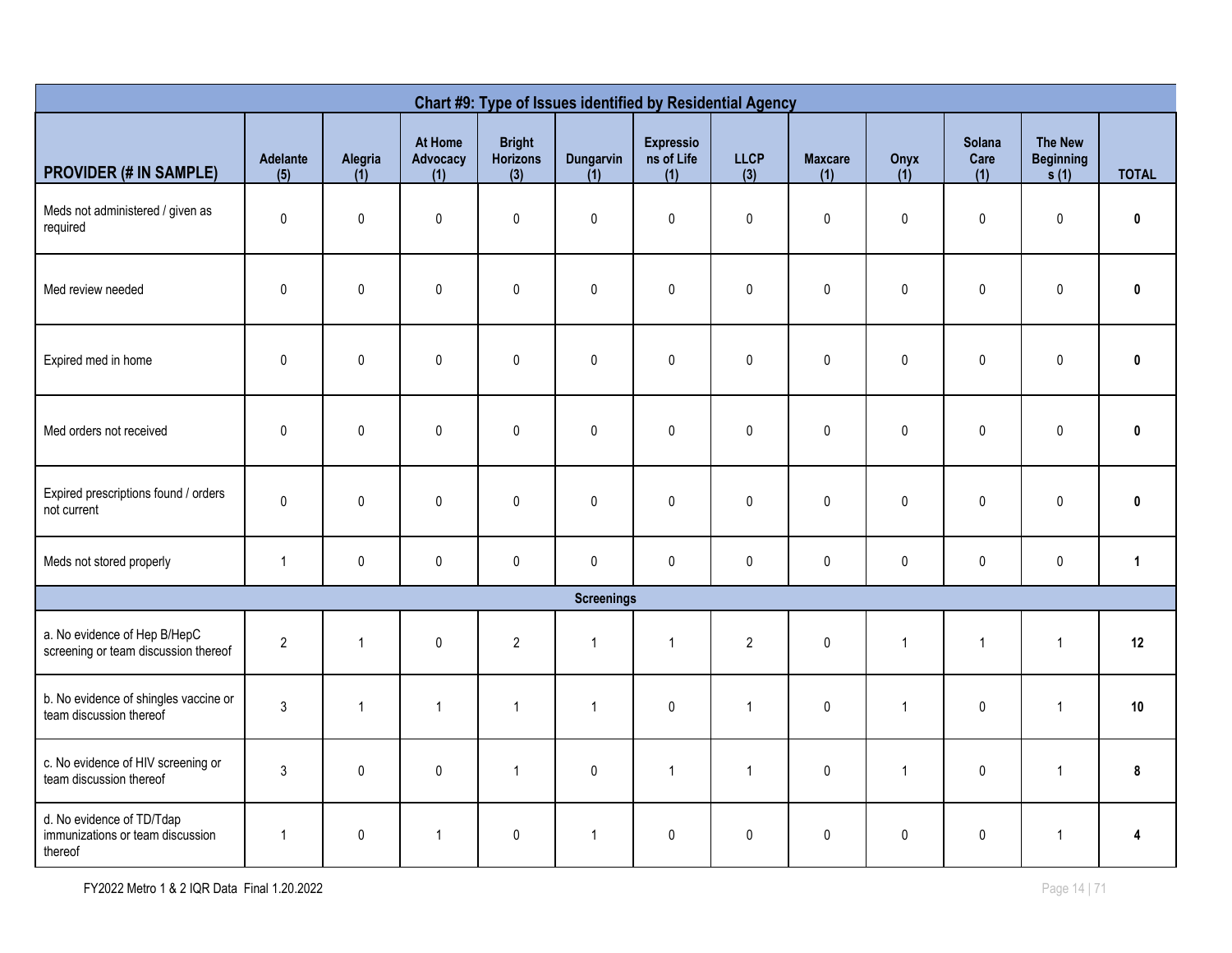| Chart #9: Type of Issues identified by Residential Agency                 |                 |                  |                            |                                         |                         |                                       |                    |                       |              |                              |                                            |                |
|---------------------------------------------------------------------------|-----------------|------------------|----------------------------|-----------------------------------------|-------------------------|---------------------------------------|--------------------|-----------------------|--------------|------------------------------|--------------------------------------------|----------------|
| <b>PROVIDER (# IN SAMPLE)</b>                                             | Adelante<br>(5) | Alegria<br>(1)   | At Home<br>Advocacy<br>(1) | <b>Bright</b><br><b>Horizons</b><br>(3) | <b>Dungarvin</b><br>(1) | <b>Expressio</b><br>ns of Life<br>(1) | <b>LLCP</b><br>(3) | <b>Maxcare</b><br>(1) | Onyx<br>(1)  | <b>Solana</b><br>Care<br>(1) | <b>The New</b><br><b>Beginning</b><br>s(1) | <b>TOTAL</b>   |
| e. No evidence of colorectal<br>screening or team discussion thereof      | $\mathbf{1}$    | $\pmb{0}$        | $\pmb{0}$                  | $\mathbf{1}$                            | $\mathbf{1}$            | $\pmb{0}$                             | $\pmb{0}$          | 0                     | $\pmb{0}$    | $\mathbf{1}$                 | $\pmb{0}$                                  | 4              |
| f. No evidence of flu or pneumonia<br>vaccine or team discussion thereof  | $\pmb{0}$       | $\pmb{0}$        | $\mathbf{1}$               | 3                                       | $\overline{2}$          | $\mathbf 0$                           | 0                  | $\mathbf{0}$          | $\mathbf{0}$ | 0                            | $\mathbf{1}$                               | $\overline{7}$ |
| g. No evidence of mammogram or<br>team discussion thereof                 | $\pmb{0}$       | $\pmb{0}$        | $\pmb{0}$                  | $\mathbf{1}$                            | $\pmb{0}$               | $\pmb{0}$                             | $\pmb{0}$          | $\pmb{0}$             | $\mathbf{0}$ | $\pmb{0}$                    | $\pmb{0}$                                  | $\mathbf{1}$   |
| h. No evidence of cervical cancer<br>screening or team discussion thereof | $\pmb{0}$       | $\pmb{0}$        | $\pmb{0}$                  | $\mathbf{1}$                            | $\pmb{0}$               | $\pmb{0}$                             | $\pmb{0}$          | 0                     | $\pmb{0}$    | $\pmb{0}$                    | $\mathbf{1}$                               | $\overline{2}$ |
| AIMS or other TD screening                                                | $\pmb{0}$       | $\pmb{0}$        | $\mathbf{1}$               | $\pmb{0}$                               | $\pmb{0}$               | $\pmb{0}$                             | $\pmb{0}$          | $\pmb{0}$             | $\mathbf{1}$ | $\pmb{0}$                    | $\pmb{0}$                                  | $\mathbf{2}$   |
| No evidence of test / lab screening or<br>alt. option discussed.          | $\pmb{0}$       | $\mathbf{1}$     | $\pmb{0}$                  | $\pmb{0}$                               | $\mathbf{1}$            | $\pmb{0}$                             | $\mathbf{1}$       | 0                     | 3            | 0                            | 6                                          | 12             |
| No evidence of recommended bone<br>density scan (not healthfinder).       | $\overline{1}$  | $\pmb{0}$        | $\pmb{0}$                  | $\pmb{0}$                               | $\mathbf 0$             | $\pmb{0}$                             | $\pmb{0}$          | $\pmb{0}$             | $\pmb{0}$    | $\pmb{0}$                    | $\mathbf{1}$                               | $\overline{2}$ |
|                                                                           |                 |                  |                            |                                         | Other                   |                                       |                    |                       |              |                              |                                            |                |
| AT Equipment; not on AT list / found<br>/ provided /or working, etc.      | $\overline{2}$  | $\pmb{0}$        | $\pmb{0}$                  | 0                                       | $\pmb{0}$               | $\mathbf{1}$                          | $\overline{2}$     | $\pmb{0}$             | $\pmb{0}$    | $\mathbf{1}$                 | $\mathbf{1}$                               | $\overline{7}$ |
| DNR: confusion about status                                               | $\overline{1}$  | $\pmb{0}$        | $\pmb{0}$                  | $\pmb{0}$                               | $\pmb{0}$               | $\pmb{0}$                             | $\mathbf 0$        | $\pmb{0}$             | $\mathbf{1}$ | $\pmb{0}$                    | $\mathbf 0$                                | $\mathbf{2}$   |
| <b>Totals</b>                                                             | 44              | $\boldsymbol{9}$ | 18                         | 35                                      | 30                      | $\overline{7}$                        | 13                 | $5\phantom{.0}$       | 25           | $\boldsymbol{9}$             | 34                                         | 229            |
| Average                                                                   | 8.8             | $\boldsymbol{9}$ | 18                         | $11.6$                                  | 30                      | $\overline{7}$                        | 4.3                | $5\overline{)}$       | 25           | $\boldsymbol{9}$             | 34                                         | 12             |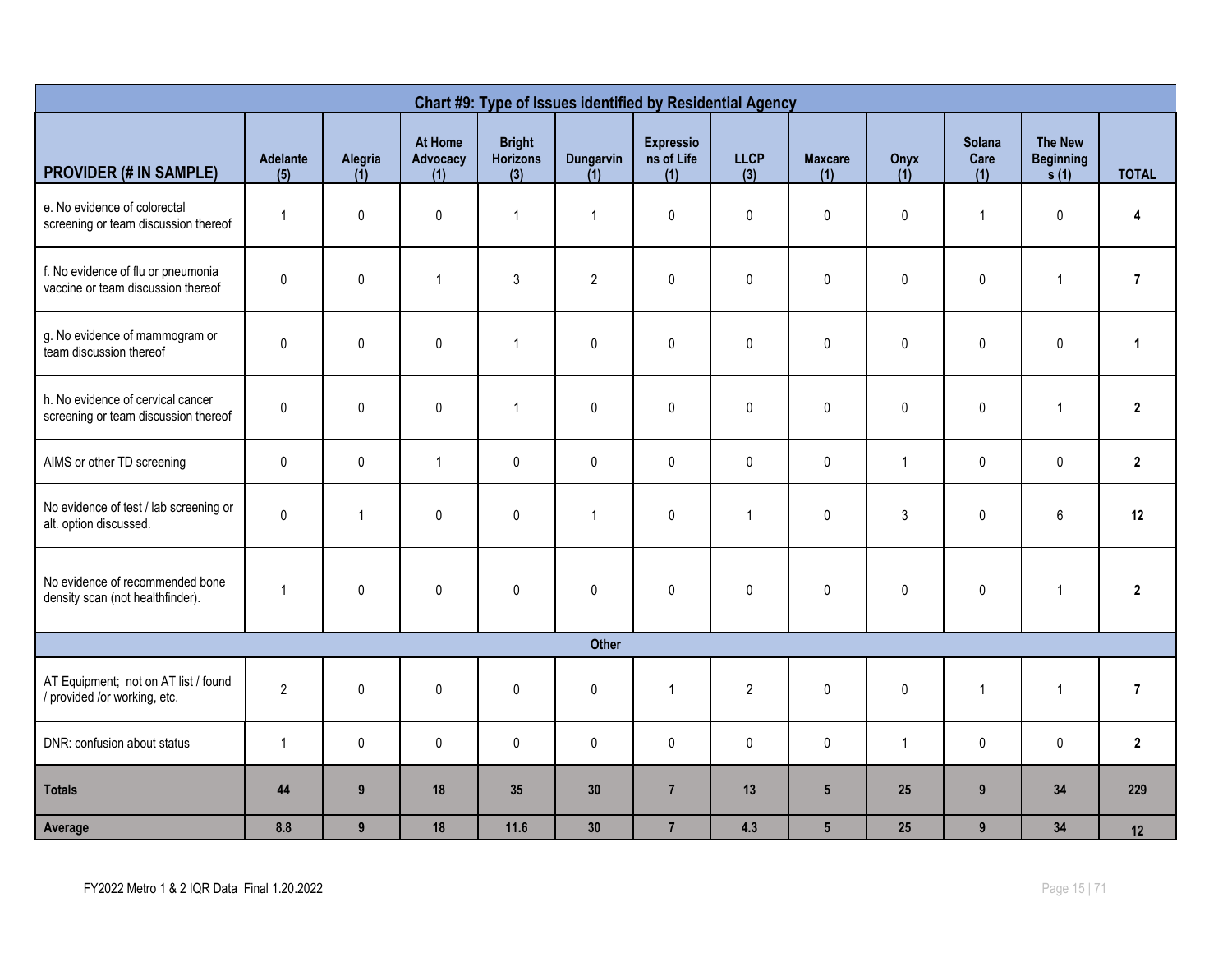For health care coordination, oversight and monitoring, I/DD services rely heavily on nurses, primary care physicians and referrals to needed specialists. Nurses and the supports they can provide are essential for the protection and healthy living of class members. Relevant scored protocol questions related directly to nursing include:

> Question #50a: Was the eCHAT updated timely? Question #50b: Is the eCHAT complete? Question #50c: Is the eCHAT accurate? Question #54: Are nursing services provided as needed by the individual? Question #55: Is the CARMP consistent with recommendations in other healthcare documents? Question #56: Is the CARMP consistently implemented as intended?



Oversight provided by nurses is a critical safeguard for Jackson Class Members, direct support personnel and their supervisors. The table below provides specific details, by Residential provider, of nursing related issues identified during the FY2022 Metro 1 & 2 IQR. Again, this represents the number of issues found; not the number of findings.

As the numbers in the following chart show, the following issues were identified most frequently:

- 1. e-CHAT inconsistencies with diagnoses / conditions in other documents (45 issues)
	- 2. Nursing reports not accurate / missing information / inadequate (35 issues)
		- 3. HCPs inaccurate / incomplete (33 issues)

*Alegria and Solana Care had the most issues on average.*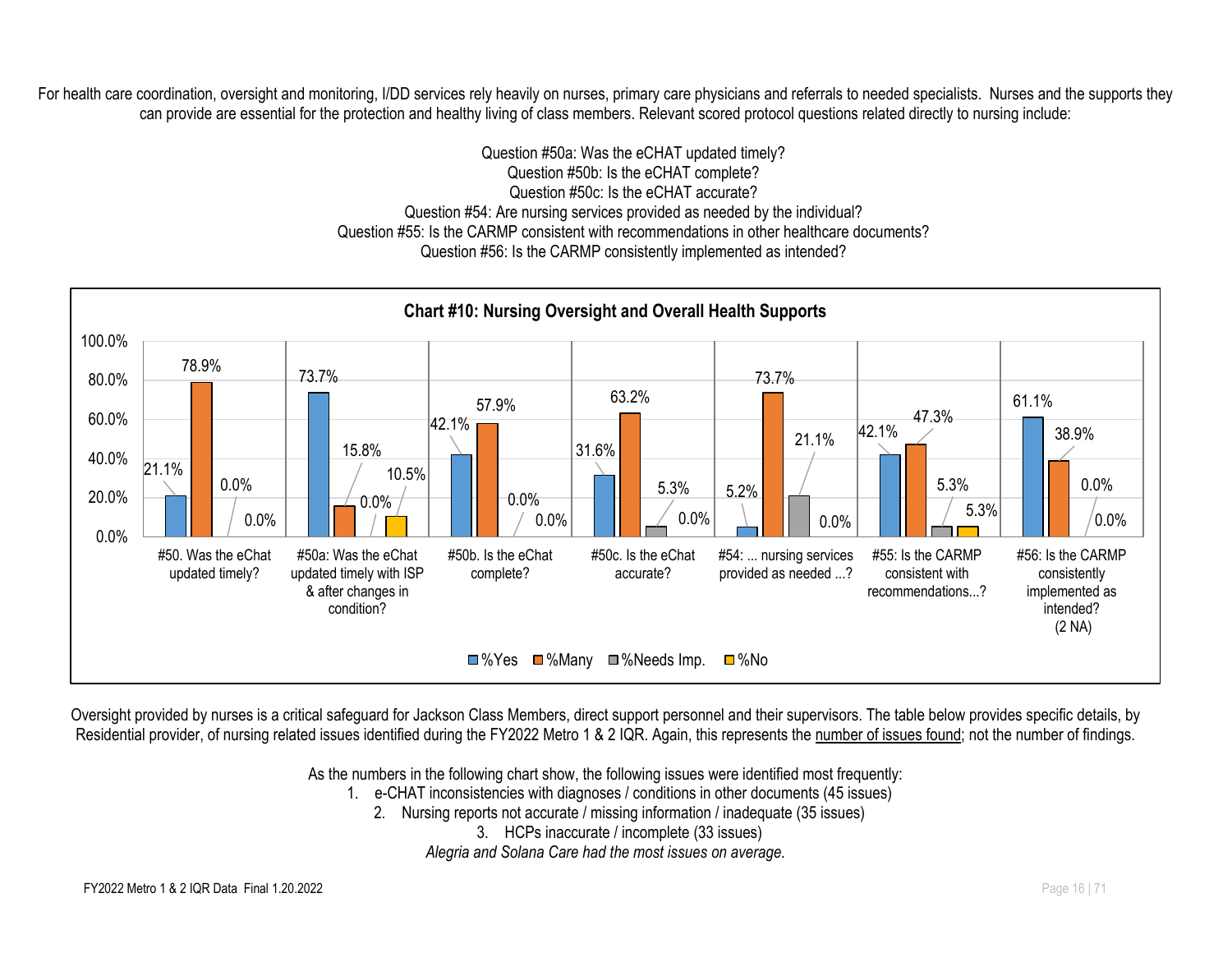| Chart #11: Type of Nursing Related Issues Identified by Residential Provider |                        |                |                            |                                         |                            |                                       |                    |                       |              |                           |                                            |                |
|------------------------------------------------------------------------------|------------------------|----------------|----------------------------|-----------------------------------------|----------------------------|---------------------------------------|--------------------|-----------------------|--------------|---------------------------|--------------------------------------------|----------------|
| <b>PROVIDER (# IN SAMPLE)</b>                                                | <b>Adelante</b><br>(5) | Alegria<br>(1) | At Home<br>Advocacy<br>(1) | <b>Bright</b><br><b>Horizons</b><br>(3) | <b>Dungarvin</b><br>(1)    | <b>Expression</b><br>s of Life<br>(1) | <b>LLCP</b><br>(3) | <b>Maxcare</b><br>(1) | Onyx<br>(1)  | Solana<br><b>Care (1)</b> | <b>The New</b><br><b>Beginning</b><br>s(1) | <b>TOTAL</b>   |
| <b>ISSUE</b>                                                                 |                        |                |                            |                                         |                            |                                       |                    |                       |              |                           |                                            |                |
|                                                                              |                        |                |                            |                                         | <b>Nursing Assessments</b> |                                       |                    |                       |              |                           |                                            |                |
| ARST contains conflicting<br>information/not timely/not accurate             | $\pmb{0}$              | $\pmb{0}$      | 0                          | $\pmb{0}$                               | $\pmb{0}$                  | $\overline{1}$                        | $\overline{1}$     | 0                     | $\pmb{0}$    | $\overline{2}$            | $\mathbf{1}$                               | 5              |
| Aspiration: documents conflict on<br>risk level                              | $\mathsf{O}$           | 4              | $\pmb{0}$                  | 0                                       | $\pmb{0}$                  | $\mathbf 0$                           | $\mathbf 0$        | 0                     | $\mathbf 0$  | $\mathsf{0}$              | $\mathbf{1}$                               | 5              |
| CARMP inaccurate/ incomplete/not<br>current / inconsistent                   | $\overline{2}$         | $\overline{2}$ | $\overline{1}$             | 6                                       | $\mathbf{0}$               | $\mathbf 0$                           | $\overline{7}$     | 0                     | 5            | $\overline{2}$            | $\mathbf 0$                                | 25             |
| CARMP not timely                                                             | $\mathbf{1}$           | $\mathbf 0$    | $\mathbf 0$                | $\mathbf{0}$                            | $\mathbf{0}$               | $\mathbf{0}$                          | $\mathbf 0$        | $\mathbf{0}$          | $\mathbf 0$  | $\mathbf{0}$              | $\mathbf 0$                                | $\mathbf{1}$   |
| CARMP not implemented properly                                               | $\mathbf{1}$           | $\mathbf 0$    | $\pmb{0}$                  | $\mathbf{1}$                            | $\mathbf{0}$               | $\mathbf{0}$                          | $\overline{2}$     | $\mathbf 0$           | $\pmb{0}$    | $\mathbf{0}$              | $\mathbf 0$                                | 4              |
| CARMP conflicts with other<br>documents                                      | $\mathbf{1}$           | $\mathbf{1}$   | $\pmb{0}$                  | $\overline{1}$                          | $\pmb{0}$                  | $\mathbf 0$                           | $\mathbf 0$        | $\pmb{0}$             | $\mathbf 0$  | 0                         | $\mathbf 0$                                | $\mathbf{3}$   |
| e-CHAT incorrect/inconsistent /not<br>updated timely                         | $\overline{2}$         | $\overline{1}$ | $\pmb{0}$                  | 0                                       | $\pmb{0}$                  | $\mathbf{3}$                          | $\pmb{0}$          | $\mathbf{1}$          | 4            | 3                         | $\pmb{0}$                                  | 14             |
| e-CHAT inconsistencies with<br>diagnoses/conditions in other<br>documents    | 4                      | $\pmb{0}$      | $\pmb{0}$                  | 28                                      | $\pmb{0}$                  | $\overline{1}$                        | 6                  | 0                     | $\mathbf{1}$ | $\mathbf 0$               | $5\phantom{.0}$                            | 45             |
| HCPs inaccurate/incomplete                                                   | $\mathfrak{Z}$         | 12             | $\mathbf 0$                | $\overline{1}$                          | $\mathbf 0$                | $\overline{4}$                        | 8                  | $\mathbf 0$           | $\mathbf 0$  | $\mathfrak{Z}$            | $\overline{2}$                             | 33             |
| HCPs need review/updating/more<br>detail                                     | $\mathbf{1}$           | $\pmb{0}$      | $\pmb{0}$                  | $\pmb{0}$                               | $\pmb{0}$                  | $\mathbf 0$                           | $\pmb{0}$          | 0                     | $\pmb{0}$    | $\mathbf 0$               | $\pmb{0}$                                  | $\mathbf{1}$   |
| HCPs not found                                                               | $\mathbf 0$            | $\pmb{0}$      | $\pmb{0}$                  | 0                                       | $\pmb{0}$                  | $\mathbf 0$                           | $\mathbf 0$        | $\mathbf 0$           | $\mathbf 0$  | $\mathsf{0}$              | $\pmb{0}$                                  | $\mathbf 0$    |
| HCP for Aspiration and CARMP                                                 | $\pmb{0}$              | $\pmb{0}$      | $\pmb{0}$                  | $\pmb{0}$                               | $\pmb{0}$                  | $\pmb{0}$                             | $\pmb{0}$          | $\pmb{0}$             | $\pmb{0}$    | $\pmb{0}$                 | $\pmb{0}$                                  | $\pmb{0}$      |
| MAAT: incorrect/inconsistent<br>information                                  | $\mathbf{1}$           | 0              | $\pmb{0}$                  | $\pmb{0}$                               | $\pmb{0}$                  | $\pmb{0}$                             | $\overline{2}$     | $\pmb{0}$             | $\pmb{0}$    | $\pmb{0}$                 | 0                                          | $\mathbf{3}$   |
| MAAT not timely                                                              | $\pmb{0}$              | 0              | $\pmb{0}$                  | $\pmb{0}$                               | $\Omega$                   | $\overline{1}$                        | $\pmb{0}$          | $\pmb{0}$             | $\pmb{0}$    | $\overline{2}$            | $\mathbf 0$                                | 3 <sup>1</sup> |
| MERPs inaccurate/incomplete                                                  | $\overline{4}$         | $\pmb{0}$      | $\pmb{0}$                  | $\mathbf{3}$                            | $\pmb{0}$                  | $5\phantom{.0}$                       | $\mathbf{1}$       | $\pmb{0}$             | $\pmb{0}$    | $\overline{5}$            | $5\,$                                      | 23             |
| MERPs need review, updating,<br>more detail                                  | $\pmb{0}$              | 0              | 0                          | 0                                       | $\mathbf{0}$               | $\overline{1}$                        | $\overline{1}$     | 0                     | $\mathbf 0$  | $\mathbf{0}$              | $\mathbf{0}$                               | $\mathbf{2}$   |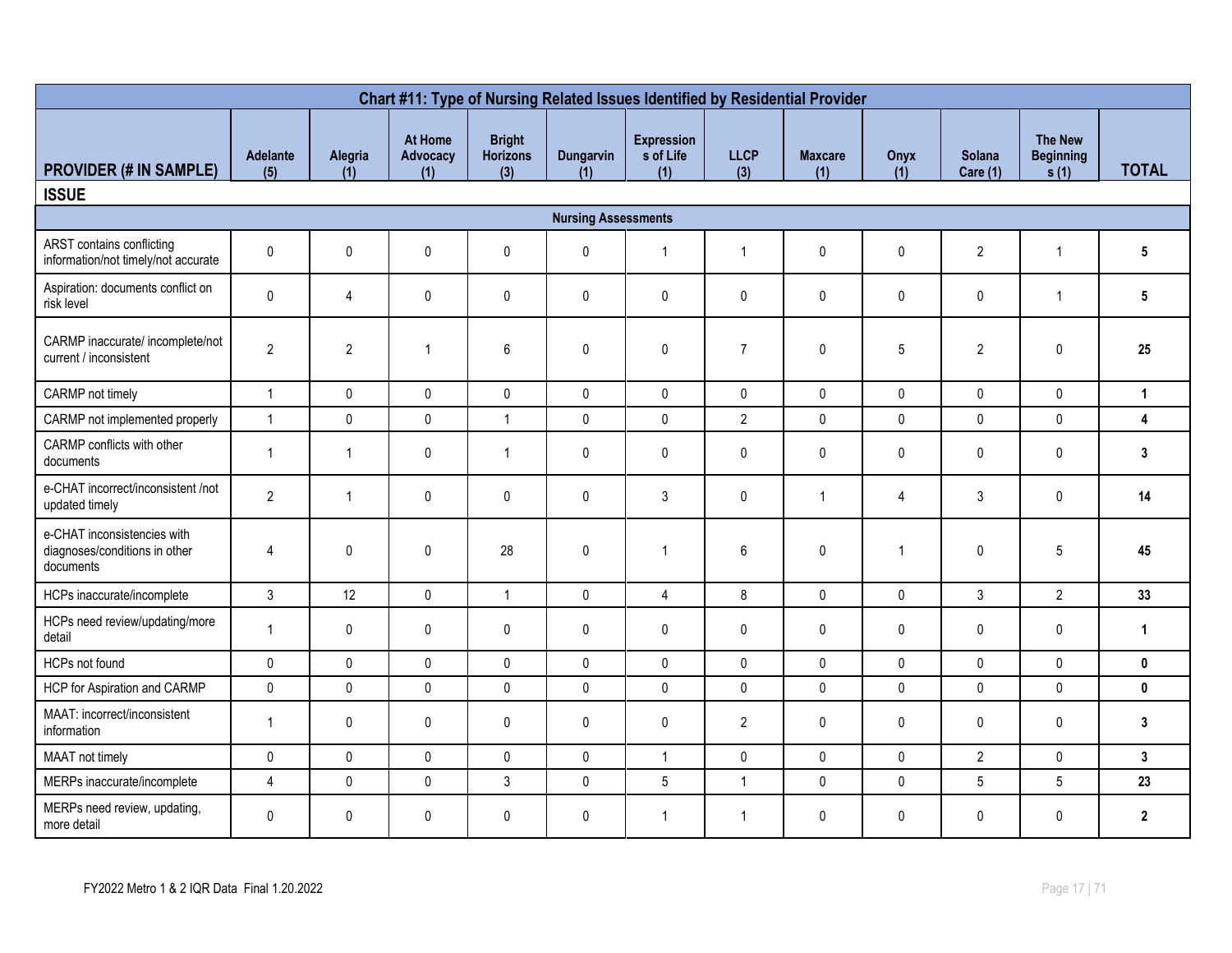| Chart #11: Type of Nursing Related Issues Identified by Residential Provider            |                        |                |                            |                                         |                              |                                       |                    |                       |              |                    |                                            |              |
|-----------------------------------------------------------------------------------------|------------------------|----------------|----------------------------|-----------------------------------------|------------------------------|---------------------------------------|--------------------|-----------------------|--------------|--------------------|--------------------------------------------|--------------|
| <b>PROVIDER (# IN SAMPLE)</b>                                                           | <b>Adelante</b><br>(5) | Alegria<br>(1) | At Home<br>Advocacy<br>(1) | <b>Bright</b><br><b>Horizons</b><br>(3) | Dungarvin<br>(1)             | <b>Expression</b><br>s of Life<br>(1) | <b>LLCP</b><br>(3) | <b>Maxcare</b><br>(1) | Onyx<br>(1)  | Solana<br>Care (1) | <b>The New</b><br><b>Beginning</b><br>s(1) | <b>TOTAL</b> |
| Inconsistency between HCP/<br>CARMP/MERP/e-<br>CHAT/MARS/Plans                          | $\mathbf{1}$           | 0              | $\pmb{0}$                  | $\overline{\mathbf{4}}$                 | 5                            | $\mathbf 0$                           | 0                  | 0                     | 3            | 0                  | $\pmb{0}$                                  | 13           |
|                                                                                         |                        |                |                            |                                         | <b>Nursing Documentation</b> |                                       |                    |                       |              |                    |                                            |              |
| Nursing reports not timely<br>completed                                                 | $\overline{2}$         | 0              | $\pmb{0}$                  | 3                                       | $\mathbf{0}$                 | 3                                     | $\overline{2}$     | 0                     | 0            | 12                 | $\mathbf 1$                                | 23           |
| Nursing reports not provided for<br>review                                              | $\mathbf 0$            | 4              | $\mathbf 0$                | 1                                       | $\mathbf{0}$                 | $\mathbf 0$                           |                    | 0                     | $\mathbf{0}$ | $\mathbf 0$        | 0                                          | 6            |
| Nursing reports not<br>accurate/missing<br>information/inadequate                       | 8                      | 8              | $\mathbf 0$                | 0                                       | 3                            | 4                                     | 0                  | 0                     | 4            | 6                  | $\overline{c}$                             | 35           |
| No evidence of nursing face-to-<br>face visits as required                              | $\overline{1}$         | $\mathbf 0$    |                            | $\overline{2}$                          | $\overline{2}$               | $\mathbf{0}$                          | $\mathbf{0}$       | 0                     | 0            | $\mathbf{0}$       | $\mathbf 0$                                | 6            |
| Nurse not attending ISP meeting                                                         | $\mathbf{0}$           | $\mathbf{0}$   | $\mathbf{0}$               | $\mathbf{0}$                            | $\Omega$                     | $\mathbf{0}$                          | $\mathbf{0}$       | 0                     | $\mathbf{0}$ | $\overline{1}$     | $\mathbf{0}$                               | $\mathbf 1$  |
| Nurse not familiar with health-<br>related needs/recommendations                        | $\overline{1}$         | 0              | $\pmb{0}$                  | 3                                       | $\mathbf{0}$                 | $\mathbf{0}$                          | 0                  | 0                     | 0            | 0                  | $\mathbf 0$                                | 4            |
| Staff needs more training on<br>health-related needs                                    | $\overline{1}$         | $\mathbf 0$    | $\mathbf 0$                | 0                                       | $\mathbf{0}$                 | $\mathbf{0}$                          | $\mathbf{0}$       | 0                     | 0            | $\mathbf 0$        | $\mathbf 0$                                |              |
| Nurse not monitoring as required,<br>e.g., tracking, plans, meds,<br>appointments, etc. | $\pmb{0}$              | $\mathbf{0}$   | $\pmb{0}$                  | $\overline{1}$                          | $\mathbf{0}$                 | $\mathbf{0}$                          | $\mathbf{0}$       | 0                     | 0            | $\mathbf{0}$       | $\mathbf{0}$                               |              |
| <b>Totals</b>                                                                           | 34                     | 32             | $\overline{2}$             | 54                                      | 10                           | 23                                    | 31                 | $\mathbf{1}$          | 17           | 36                 | 17                                         | 257          |
| Average                                                                                 | 6.8                    | 32             | $\overline{2}$             | 18                                      | 10                           | 23                                    | 10.3               | $\overline{1}$        | 17           | 36                 | 17                                         | 13.5         |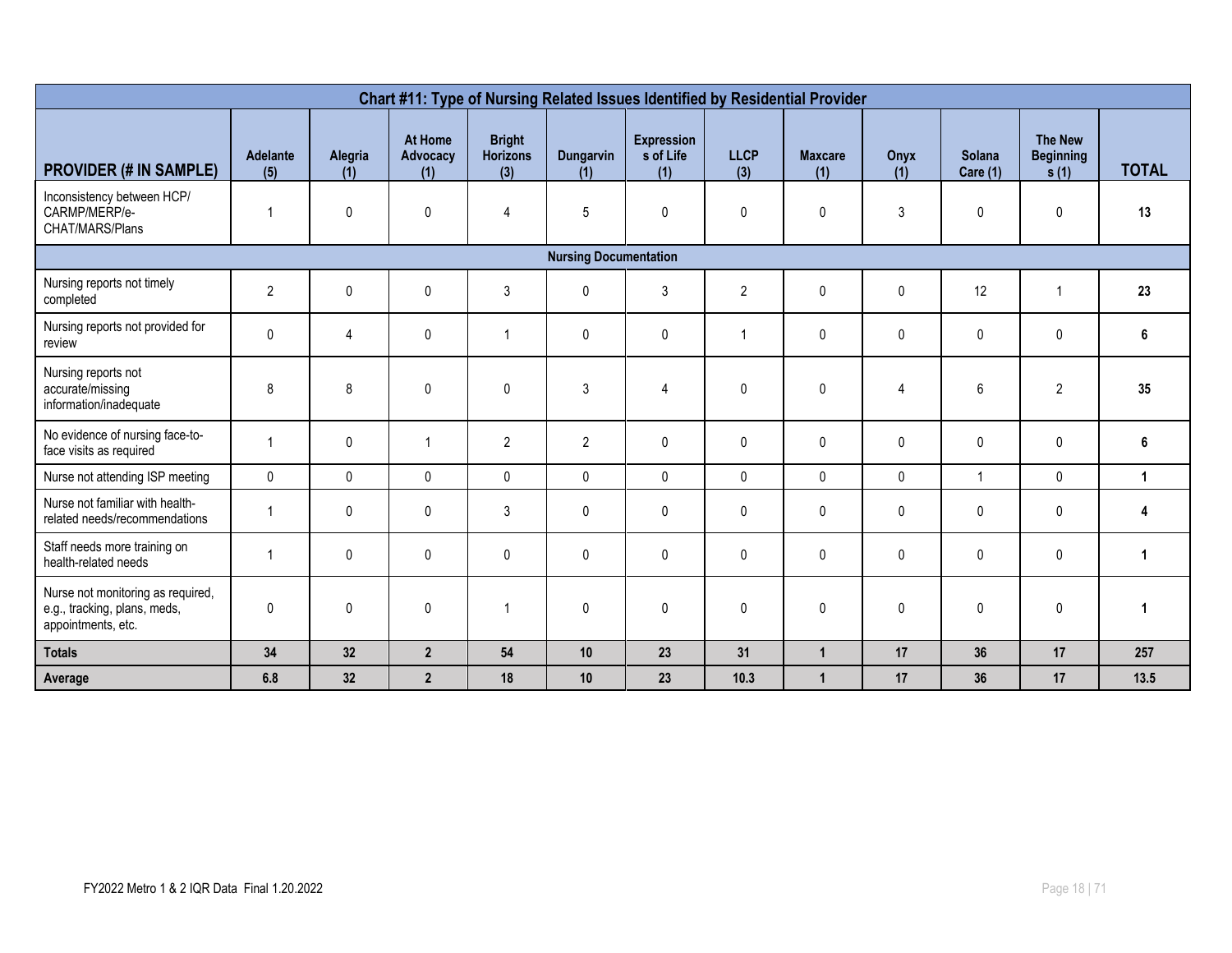In addition to the issues and questions noted above, the individual's nurse is responsible, with the assistance of the rest of the Team, to assure that the documents presented and created for planning, such as the ISP, are accurate and thorough and contain the needed plans and information required. The protocol questions related to ensuring this is done include:

> Question #80: If needed, does the ISP contain a specific MERP? Question #81: Does the ISP contain information regarding primary health (medical) care? Question #81a: Does the ISP face sheet contain contact information listed in the ISP? Question #81b: Is the Health Care Coordinator's name and contact information listed in the ISP?

Overall, 78.9% of the ISP's in the sample did contain correct contact information on the face sheet, 68.4% of the ISP's in the sample contained information regarding primary health care and 78.9% had the individuals Health Care Coordinator's name and contact information listed in the ISP.

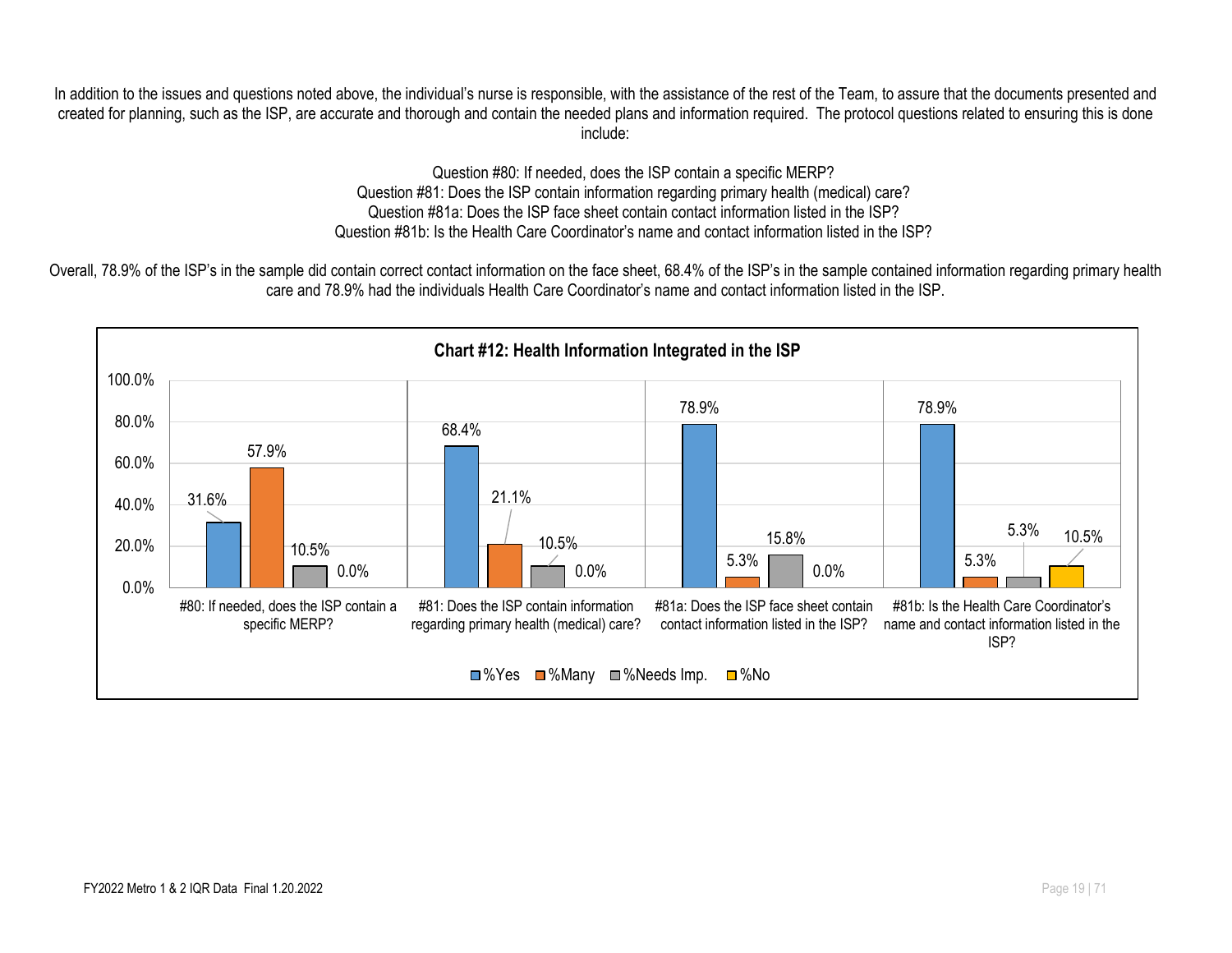While the scored protocol questions cannot encompass each and every issue, it does allow for a general score that measures the adequacy of response to the individual's overall health needs. That question is: #57: Are the person's health supports/needs being adequately addressed?

As noted in the chart below, for the 19 people scored in Metro Round 1 & 2 Reviews, overall, one individuals had their health supports/needs adequately addressed (5.3% Yes). There were 18 people who had many of their needs addressed (94.7%).



As noted earlier, beyond the scored protocol questions, the Findings Letters issued for each class member in a review provides person-specific detail about the issues which impact the answer to protocol question #57. This includes the adequacy and incorporation of needed tracking, ancillary support services, and other areas to ensure the health and safety of the individual being reviewed. Again, it is important to note that the indications are number of issues found; not the number of findings in the Findings letters. For example, if one individual had a finding that noted four different inconsistencies in that person's seizure tracking, that would be counted as a "4", for the number of issues, not just a "1" for the individual to whom the findings apply.

*Bright Horizons and Dungarvin had the most issues on average.*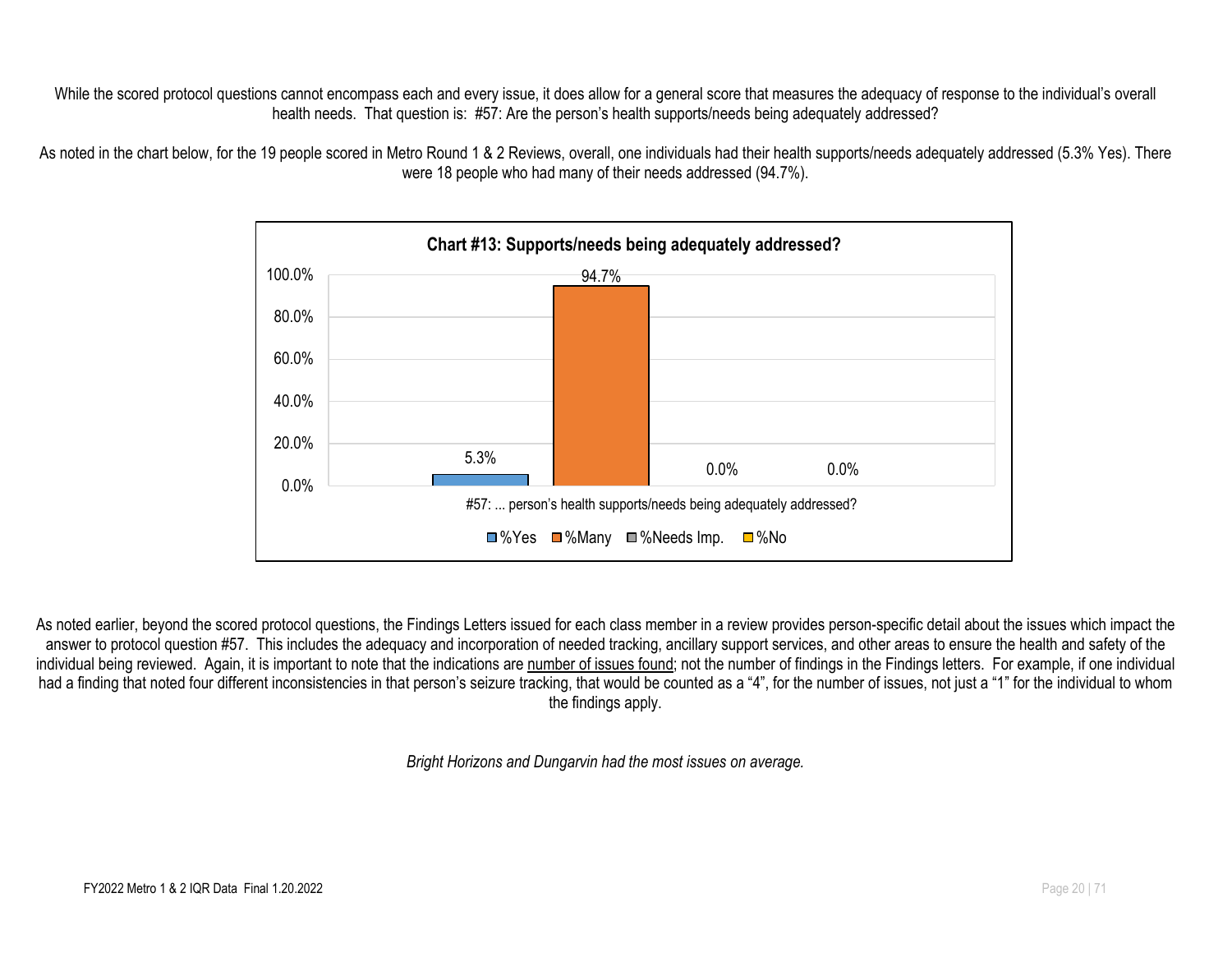| Chart #14: Issues Found Which Affect the Adequacy of Health Care Provision, by Residential Provider |                        |                |                            |                                         |                             |                                      |                    |                       |              |                              |                                            |                 |
|-----------------------------------------------------------------------------------------------------|------------------------|----------------|----------------------------|-----------------------------------------|-----------------------------|--------------------------------------|--------------------|-----------------------|--------------|------------------------------|--------------------------------------------|-----------------|
| <b>PROVIDER (# IN SAMPLE)</b>                                                                       | <b>Adelante</b><br>(5) | Alegria<br>(1) | At Home<br>Advocacy<br>(1) | <b>Bright</b><br><b>Horizons</b><br>(3) | <b>Dungarvin</b><br>(1)     | <b>Expressions</b><br>of Life<br>(1) | <b>LLCP</b><br>(3) | <b>Maxcare</b><br>(1) | Onyx<br>(1)  | <b>Solana</b><br>Care<br>(1) | <b>The New</b><br><b>Beginnings</b><br>(1) | <b>TOTAL</b>    |
| <b>ISSUE</b>                                                                                        |                        |                |                            |                                         |                             |                                      |                    |                       |              |                              |                                            |                 |
|                                                                                                     |                        |                |                            |                                         | <b>Healthcare Tracking</b>  |                                      |                    |                       |              |                              |                                            |                 |
| <b>Blood Pressure Tracking issues</b>                                                               | 0                      | $\pmb{0}$      | $\pmb{0}$                  | $\pmb{0}$                               | $\pmb{0}$                   | $\pmb{0}$                            | $\overline{1}$     | $\pmb{0}$             | 0            | 0                            | $\mathbf{1}$                               | 2               |
| <b>Blood Glucose Tracking issues</b>                                                                | 0                      | $\pmb{0}$      | $\pmb{0}$                  | $\pmb{0}$                               | $\pmb{0}$                   | 0                                    | $\pmb{0}$          | $\pmb{0}$             | $\mathsf{0}$ | 0                            | $\mathbf{1}$                               | $\mathbf{1}$    |
| Fluid Input/Urine Output/Bowel<br>Movement Tracking issues                                          | 0                      | 0              | $\pmb{0}$                  | $\mathbf{1}$                            | $\overline{2}$              | $\pmb{0}$                            | 3                  | $\mathbf{1}$          | $\mathbf{1}$ | $\mathbf{1}$                 | $\mathbf 0$                                | 9               |
| Repositioning Tracking issues                                                                       | 0                      | $\mathbf 0$    | $\pmb{0}$                  | $\mathbf 0$                             | $\pmb{0}$                   | $\mathbf 0$                          | $\mathbf 0$        | $\mathbf 0$           | $\mathbf 0$  | 0                            | $\pmb{0}$                                  | $\mathbf 0$     |
| Seizure Tracking issues                                                                             | 0                      | $\pmb{0}$      | $\pmb{0}$                  | $\pmb{0}$                               | $\pmb{0}$                   | $\pmb{0}$                            | $\mathbf{1}$       | $\pmb{0}$             | $\pmb{0}$    | 0                            | $\overline{2}$                             | 3               |
| Skin & Wound Tracking issues                                                                        | 0                      | $\mathbf 0$    | 0                          | $\pmb{0}$                               | $\mathbf 0$                 | 0                                    | $\pmb{0}$          | $\pmb{0}$             | $\mathbf{0}$ | 0                            | $\pmb{0}$                                  | $\mathbf 0$     |
| Tracking requested, not provided for<br>review                                                      | 0                      | 0              | $\pmb{0}$                  | $\pmb{0}$                               | $\pmb{0}$                   | 0                                    | 0                  | 0                     | 0            | 0                            | 0                                          | $\mathbf 0$     |
| Weight Tracking issues                                                                              | 0                      | $\pmb{0}$      | $\mathbf{1}$               | $\overline{4}$                          | $\mathsf{0}$                | $\mathbf{1}$                         | $\overline{1}$     | $\pmb{0}$             | $\mathsf{0}$ | 0                            | $\mathsf 0$                                | $\overline{7}$  |
|                                                                                                     |                        |                |                            |                                         | <b>Nutrition</b>            |                                      |                    |                       |              |                              |                                            |                 |
| Nutrition: Inadequate/inconsistent                                                                  | 0                      | $\mathbf{1}$   | $\pmb{0}$                  | $5\overline{)}$                         | $\mathbf 0$                 | $\mathbf{1}$                         | $\pmb{0}$          | $\mathsf{0}$          | 0            | 0                            | $\pmb{0}$                                  | $\overline{7}$  |
| Nutrition: Not timely                                                                               | 0                      | $\mathbf{0}$   | $\mathbf{0}$               | $\overline{2}$                          | $\mathbf{0}$                | $\mathbf{0}$                         | $\mathbf{0}$       | $\mathbf{0}$          | $\mathbf{0}$ | 0                            | $\mathbf 0$                                | $\mathbf{2}$    |
|                                                                                                     |                        |                |                            |                                         | <b>Physical Therapy</b>     |                                      |                    |                       |              |                              |                                            |                 |
| PT Report/Eval not available/timely<br>for planning/use                                             | 0                      | 0              | $\overline{2}$             | $\mathbf{1}$                            | $\mathbf{1}$                | $\pmb{0}$                            | $\mathbf 0$        |                       | 0            | 0                            | 0                                          | $5\phantom{.0}$ |
| PT Report/Eval not adequate                                                                         | $\overline{2}$         | $\mathbf 0$    | $\pmb{0}$                  | $\overline{2}$                          | $\overline{2}$              | 0                                    | $\mathbf 0$        | $\mathbf{1}$          | $\mathbf 0$  | 0                            | $\mathbf{1}$                               | 8               |
| PT WDSI not updated                                                                                 | 0                      | $\pmb{0}$      | $\pmb{0}$                  | $\pmb{0}$                               | $\overline{2}$              | $\mathbf 0$                          | $\pmb{0}$          | $\mathsf{0}$          | $\mathbf 0$  | 0                            | $\pmb{0}$                                  | $\mathbf{2}$    |
| PT Report/Eval/WDSI not provided<br>for review/WDSI Inadequate                                      | 3                      | $\pmb{0}$      | $\mathbf{0}$               | $\pmb{0}$                               | $\mathbf{1}$                | $\mathbf{0}$                         | $\mathbf{0}$       | $\mathbf{0}$          | $\mathbf{0}$ | 0                            | $\mathbf{1}$                               | 5               |
|                                                                                                     |                        |                |                            |                                         | <b>Occupational Therapy</b> |                                      |                    |                       |              |                              |                                            |                 |
| OT Report/Eval not available/timely<br>for planning/use                                             | 0                      | 0              | $\pmb{0}$                  | $\pmb{0}$                               | $\pmb{0}$                   | $\pmb{0}$                            | $\pmb{0}$          | 0                     | 0            | 0                            | $\pmb{0}$                                  | $\pmb{0}$       |
| OT Report/Eval not adequate /<br>incomplete                                                         | $\overline{7}$         | $\overline{4}$ | $\pmb{0}$                  | $\overline{2}$                          | $\overline{2}$              | $\pmb{0}$                            | $\overline{2}$     | 0                     | 0            | $\overline{2}$               | $\pmb{0}$                                  | 19              |
| OT WDSI not timely / not specific                                                                   | 0                      | $\mathbf{0}$   | $\pmb{0}$                  | $\mathfrak{Z}$                          | $\mathbf{1}$                | 0                                    | $\mathbf{0}$       | $\pmb{0}$             | $\pmb{0}$    | 0                            | $\pmb{0}$                                  | 4               |
| OT Report/Eval/WDSI not provided<br>for review                                                      | 1                      | 0              | $\mathbf 0$                | 0                                       | $\overline{2}$              | 0                                    | $\mathbf{0}$       | $\mathbf 0$           | 0            | 1                            | $\mathbf 0$                                | 4               |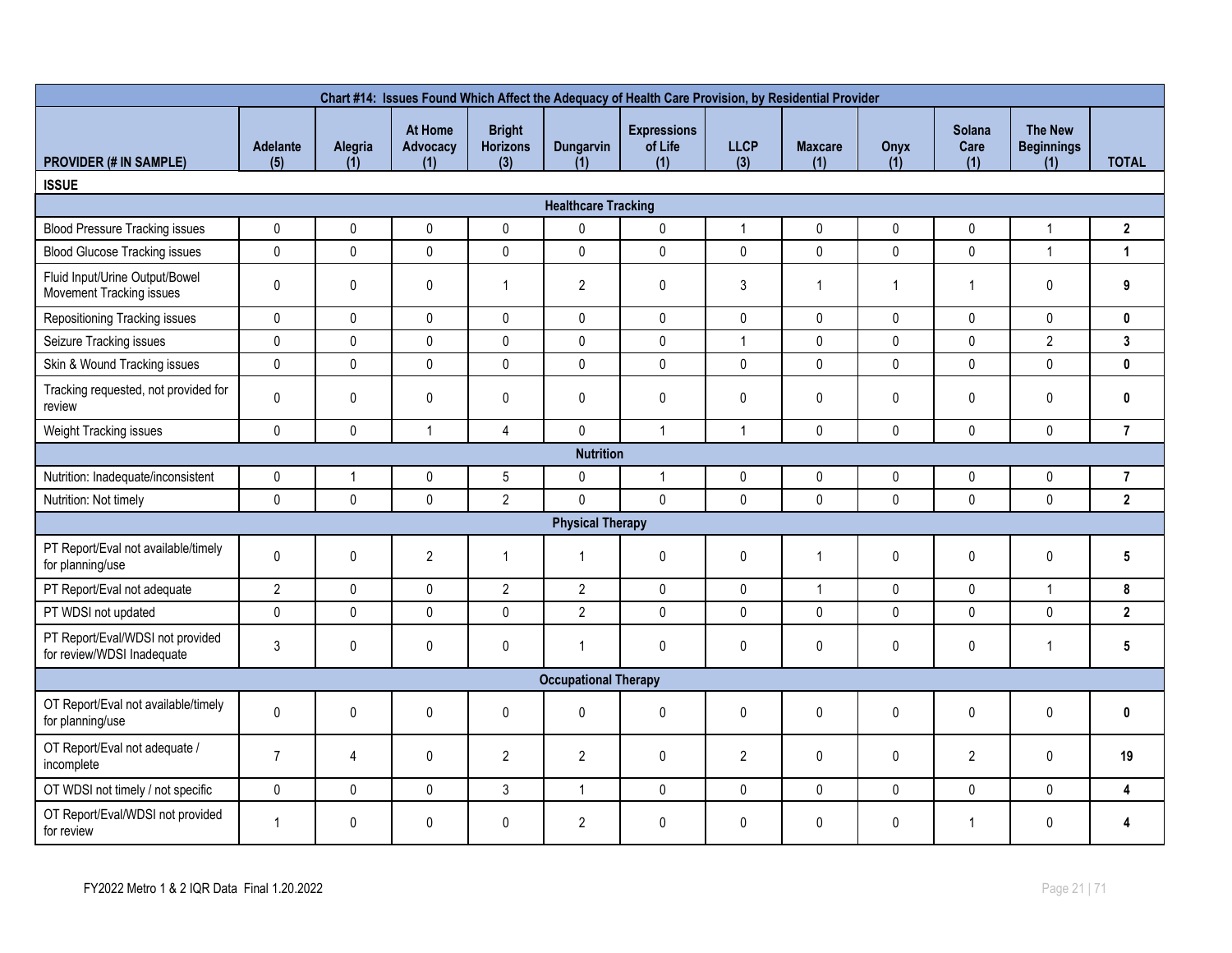| Chart #14: Issues Found Which Affect the Adequacy of Health Care Provision, by Residential Provider |                        |                |                                   |                                         |                                      |                                      |                    |                       |                         |                       |                                            |                |  |
|-----------------------------------------------------------------------------------------------------|------------------------|----------------|-----------------------------------|-----------------------------------------|--------------------------------------|--------------------------------------|--------------------|-----------------------|-------------------------|-----------------------|--------------------------------------------|----------------|--|
| <b>PROVIDER (# IN SAMPLE)</b>                                                                       | <b>Adelante</b><br>(5) | Alegria<br>(1) | At Home<br><b>Advocacv</b><br>(1) | <b>Bright</b><br><b>Horizons</b><br>(3) | <b>Dungarvin</b><br>(1)              | <b>Expressions</b><br>of Life<br>(1) | <b>LLCP</b><br>(3) | <b>Maxcare</b><br>(1) | Onyx<br>(1)             | Solana<br>Care<br>(1) | <b>The New</b><br><b>Beginnings</b><br>(1) | <b>TOTAL</b>   |  |
|                                                                                                     |                        |                |                                   |                                         | <b>Speech Language Pathology</b>     |                                      |                    |                       |                         |                       |                                            |                |  |
| SLP Report/Eval not available/timely<br>for planning/use                                            | 0                      | $\overline{2}$ | 0                                 | $\overline{2}$                          | $\mathbf 0$                          | 6                                    | 0                  | $\mathbf{0}$          | $\mathbf 0$             | 0                     |                                            | 11             |  |
| SLP Report/Eval not adequate                                                                        | 5                      | $\overline{2}$ | $\pmb{0}$                         | $\overline{4}$                          | $\overline{1}$                       | 0                                    | $\mathbf 0$        | $\Omega$              | $\mathbf{0}$            | $\overline{2}$        | 0                                          | 14             |  |
| SLP Report/Eval inaccurate                                                                          | $\overline{2}$         | $\overline{2}$ | $\pmb{0}$                         | $\overline{2}$                          | 0                                    | $\mathbf{0}$                         | $\Omega$           |                       | $\mathbf{0}$            | 0                     | $\mathbf{0}$                               | $\overline{7}$ |  |
| SLP Report/Eval not provided for<br>review                                                          | 0                      | 0              | 0                                 | $\mathbf{2}$                            | 0                                    |                                      | 0                  | $\mathbf{0}$          | 0                       | 0                     | 0                                          | 3              |  |
| SLP WDSI not specific/timely                                                                        | 3                      | 0              | $\pmb{0}$                         | $\overline{2}$                          | $\mathbf 0$                          | 0                                    | $\mathbf{0}$       |                       | $\mathbf 0$             | 0                     | $\mathbf{0}$                               | 6              |  |
|                                                                                                     |                        |                |                                   |                                         | <b>Behavior Support Consultation</b> |                                      |                    |                       |                         |                       |                                            |                |  |
| <b>BSC Report/Eval not</b><br>available/timely for planning/use                                     | 0                      |                | 0                                 | 0                                       | $\pmb{0}$                            | 0                                    | 3                  | $\mathbf{0}$          | $\pmb{0}$               | 0                     | 0                                          | 4              |  |
| Behavior Report/Eval not adequate                                                                   | $\mathbf{0}$           | 1              | 0                                 | $\Omega$                                | $\mathbf 0$                          | 0                                    | $\mathbf{0}$       | $\mathbf{0}$          | 0                       | 0                     |                                            | $\overline{2}$ |  |
| <b>Behavior Report</b><br>inaccurate/inadequate                                                     | 0                      | $\overline{2}$ | $\mathbf{0}$                      | $\mathbf{0}$                            | 5                                    | 0                                    |                    | $\mathbf{0}$          | 3                       | 0                     | 0                                          | 11             |  |
| BSC services needed and not<br>received                                                             | $\Omega$               | 0              | 0                                 | $\mathbf{0}$                            | $\mathbf 0$                          | 0                                    | $\mathbf{0}$       | $\Omega$              | $\mathbf{0}$            |                       | 0                                          |                |  |
| DSP not trained on BCIP                                                                             | $\mathbf{0}$           |                | 0                                 | $\Omega$                                | $\mathbf 0$                          | 0                                    | $\mathbf{0}$       | $\mathbf 0$           | $\mathbf 0$             | 0                     | $\mathbf{0}$                               |                |  |
| BSC Report/Eval not provided for<br>review                                                          | 0                      | 0              | 0                                 | $\mathbf{0}$                            | 0                                    | 0                                    | 0                  | $\mathbf{0}$          | 0                       | 0                     | 0                                          | 0              |  |
| <b>Totals</b>                                                                                       | 23                     | 16             | 3                                 | 32                                      | 19                                   | 9                                    | 12                 | 5 <sup>5</sup>        | $\overline{\mathbf{4}}$ | $\overline{7}$        | 8                                          | 138            |  |
| Average                                                                                             | 4.6                    | 16             | $\mathbf{3}$                      | 10.6                                    | 19                                   | 9                                    | 4                  | 5 <sup>5</sup>        | 4                       | $\overline{7}$        | 8                                          | 7.2            |  |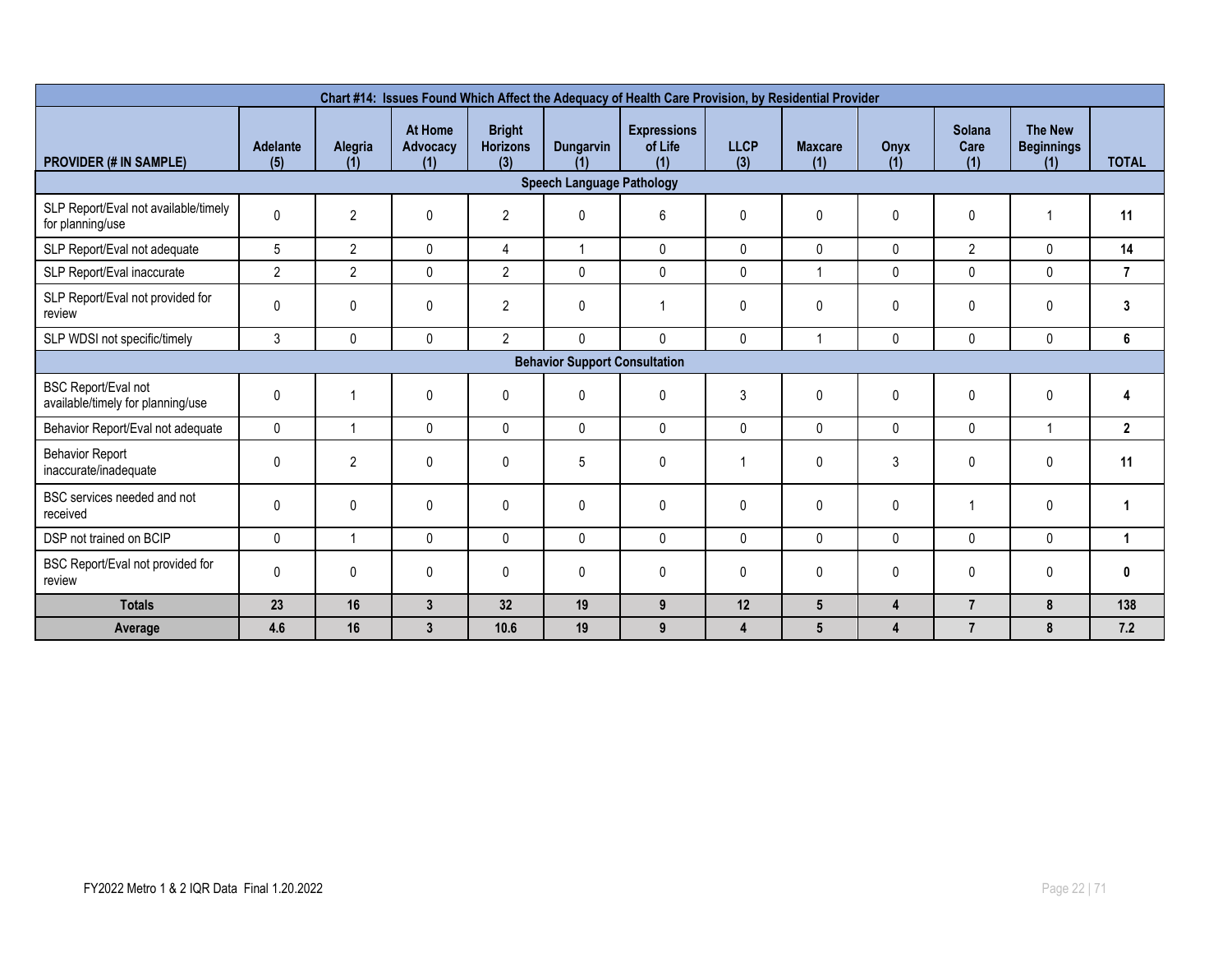#### **F. Adequacy of Planning, Adequacy of Services, Individual Service Plan**

The ISP provides details regarding the individuals' visions and outcomes and are developed by an Interdisciplinary Team that includes the Individual and those who know and provide supports to that person. This includes the Class Member, Case Manager, Guardian, the Direct Support Staff, Therapists, Nurse, any additional person invited by the class member and persons who are needed to ensure the implementation of the Plan. The FY2022 IQR protocol specifically asks questions regarding many of the aspects of the planning process, including detail of who participates in plan creation. The chart below lists answers to related questions in the FY2022 Metro1 & 2 reviews.

Question #63: Was the ISP developed by an appropriately constituted IDT?

Question #64: For any team members not physically present at the IDT meeting, is there evidence of their participation in the development of the ISP?

Question #32: Did the [day/employment] direct service staff have input into the person's ISP?

Question #40: Did the [residential] staff have input into the person's ISP?

Question #92: Was the person provided the assistance and support needed to participate meaningfully in the planning process?

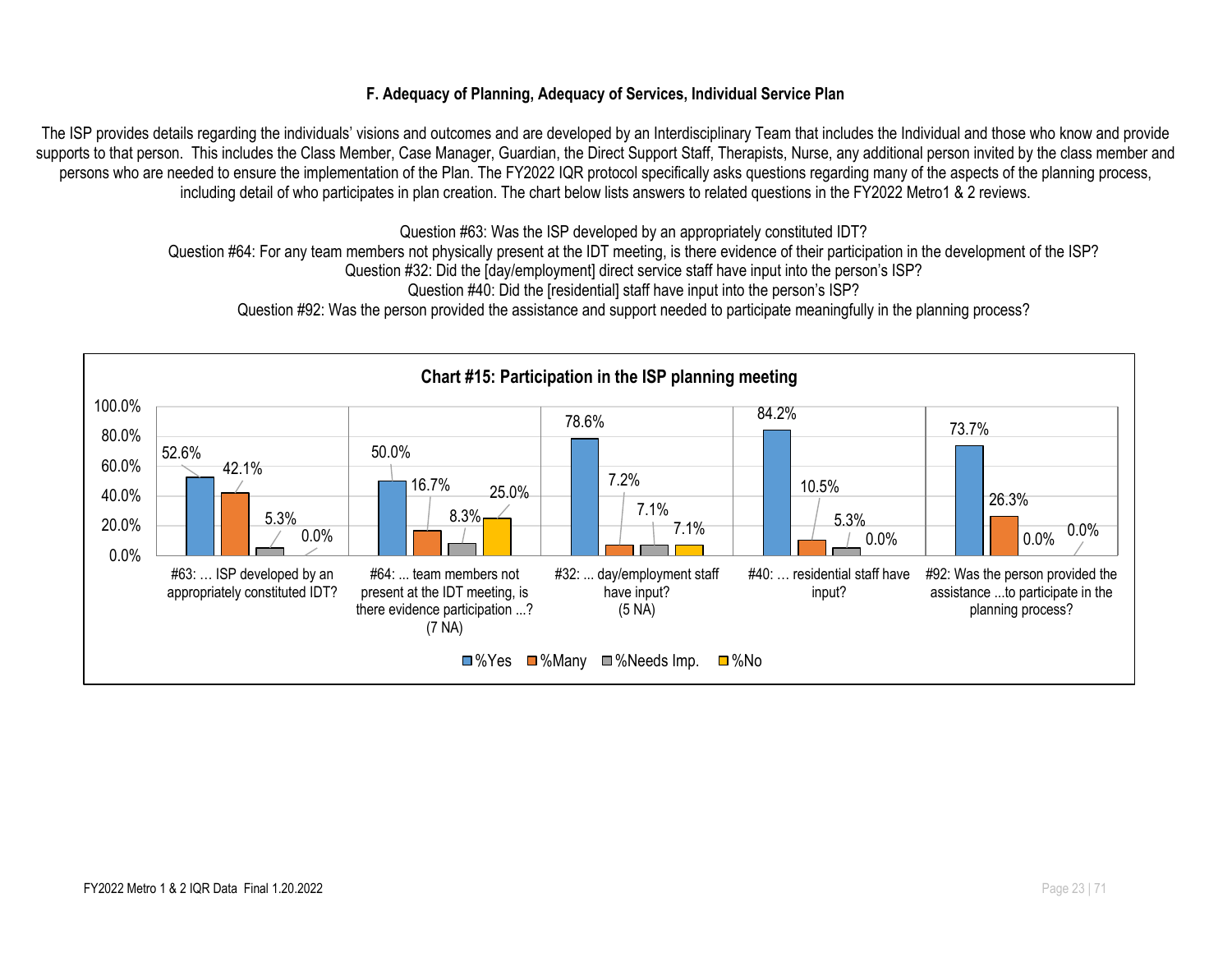#### **Chart #16: ISP Development Participation, by Residential Provider**

|                     |                                                                                                                    | <b>Question</b>                                                                                                                                      |                                                                              |                                                                                                                               |
|---------------------|--------------------------------------------------------------------------------------------------------------------|------------------------------------------------------------------------------------------------------------------------------------------------------|------------------------------------------------------------------------------|-------------------------------------------------------------------------------------------------------------------------------|
|                     |                                                                                                                    |                                                                                                                                                      |                                                                              |                                                                                                                               |
|                     |                                                                                                                    |                                                                                                                                                      |                                                                              | #92                                                                                                                           |
|                     |                                                                                                                    |                                                                                                                                                      |                                                                              | 60% Yes (3)                                                                                                                   |
|                     |                                                                                                                    |                                                                                                                                                      |                                                                              | 40% Many (2)                                                                                                                  |
|                     |                                                                                                                    |                                                                                                                                                      |                                                                              |                                                                                                                               |
|                     |                                                                                                                    |                                                                                                                                                      |                                                                              |                                                                                                                               |
| 0% Yes              | 0% Yes                                                                                                             | 0% Yes                                                                                                                                               | 100% Yes (1)                                                                 | 100% Yes (1)                                                                                                                  |
| 100% Many (1)       | 100% No (1)                                                                                                        | 100% No (1)                                                                                                                                          |                                                                              |                                                                                                                               |
| 100% Yes (1)        | (1 NA)                                                                                                             | (1 NA)                                                                                                                                               | 100% Yes (1)                                                                 | 100% Yes (1)                                                                                                                  |
|                     |                                                                                                                    |                                                                                                                                                      |                                                                              |                                                                                                                               |
|                     |                                                                                                                    |                                                                                                                                                      |                                                                              | 66.7% Yes (2)<br>33.3% Many (1)                                                                                               |
|                     |                                                                                                                    |                                                                                                                                                      |                                                                              | 100% Yes (1)                                                                                                                  |
|                     |                                                                                                                    |                                                                                                                                                      |                                                                              |                                                                                                                               |
| 100% Yes (1)        | 100% Yes (1)                                                                                                       | (1 NA)                                                                                                                                               | 100% Yes (1)                                                                 | 0% Yes                                                                                                                        |
|                     |                                                                                                                    |                                                                                                                                                      |                                                                              | 100% Many (1)                                                                                                                 |
| 33.3% Yes (1)       | 50% Yes (1)                                                                                                        | 100% Yes (3)                                                                                                                                         | 66.7% Yes (2)                                                                | 66.7% Yes (2)                                                                                                                 |
|                     |                                                                                                                    |                                                                                                                                                      |                                                                              | 33.3% Many (1)                                                                                                                |
| 100% Yes (1)        | 100% Yes (1)                                                                                                       | 100% Yes (1)                                                                                                                                         | 100% Yes (1)                                                                 | 100% Yes (1)                                                                                                                  |
|                     |                                                                                                                    |                                                                                                                                                      |                                                                              |                                                                                                                               |
| 100% Yes (1)        | (1 NA)                                                                                                             | 100% Yes (1)                                                                                                                                         | 100% Yes (1)                                                                 | 100% Yes (1)                                                                                                                  |
| 0% Yes              | 0% Yes                                                                                                             | 0% Yes                                                                                                                                               |                                                                              | 100% Yes (1)                                                                                                                  |
| 100% Needs Impv (1) | 100% No (1)                                                                                                        | 100% Needs Impv (1)                                                                                                                                  |                                                                              |                                                                                                                               |
| 100% Yes (1)        | (1 NA)                                                                                                             | (1 NA)                                                                                                                                               | 100% Yes (1)                                                                 | 100% Yes (1)                                                                                                                  |
|                     |                                                                                                                    |                                                                                                                                                      |                                                                              |                                                                                                                               |
|                     | #63<br>40% Yes (2)<br>60% Many (3)<br>66.7% Yes (2)<br>33.3% Many (1)<br>0% Yes<br>100% Many (1)<br>66.7% Many (2) | #64<br>25% Yes (1)<br>25% Many (1)<br>25% Needs Impv (1)<br>25% No (1)<br>(1 NA)<br>100% Yes (1)<br>(2 NA)<br>100% Yes (1)<br>50% Many (1)<br>(1 NA) | #32<br>80% Yes (4)<br>20% Many (1)<br>100% Yes (1)<br>(2 NA)<br>100% Yes (1) | #40<br>80% Yes (4)<br>20% Needs Impv (1)<br>66.7% Yes (2)<br>33.3% Many (1)<br>100% Yes (1)<br>33.3% Many (1)<br>100% Yes (1) |

The number in the parenthesis next to the agencies name represents the number of individuals that agency had in this review.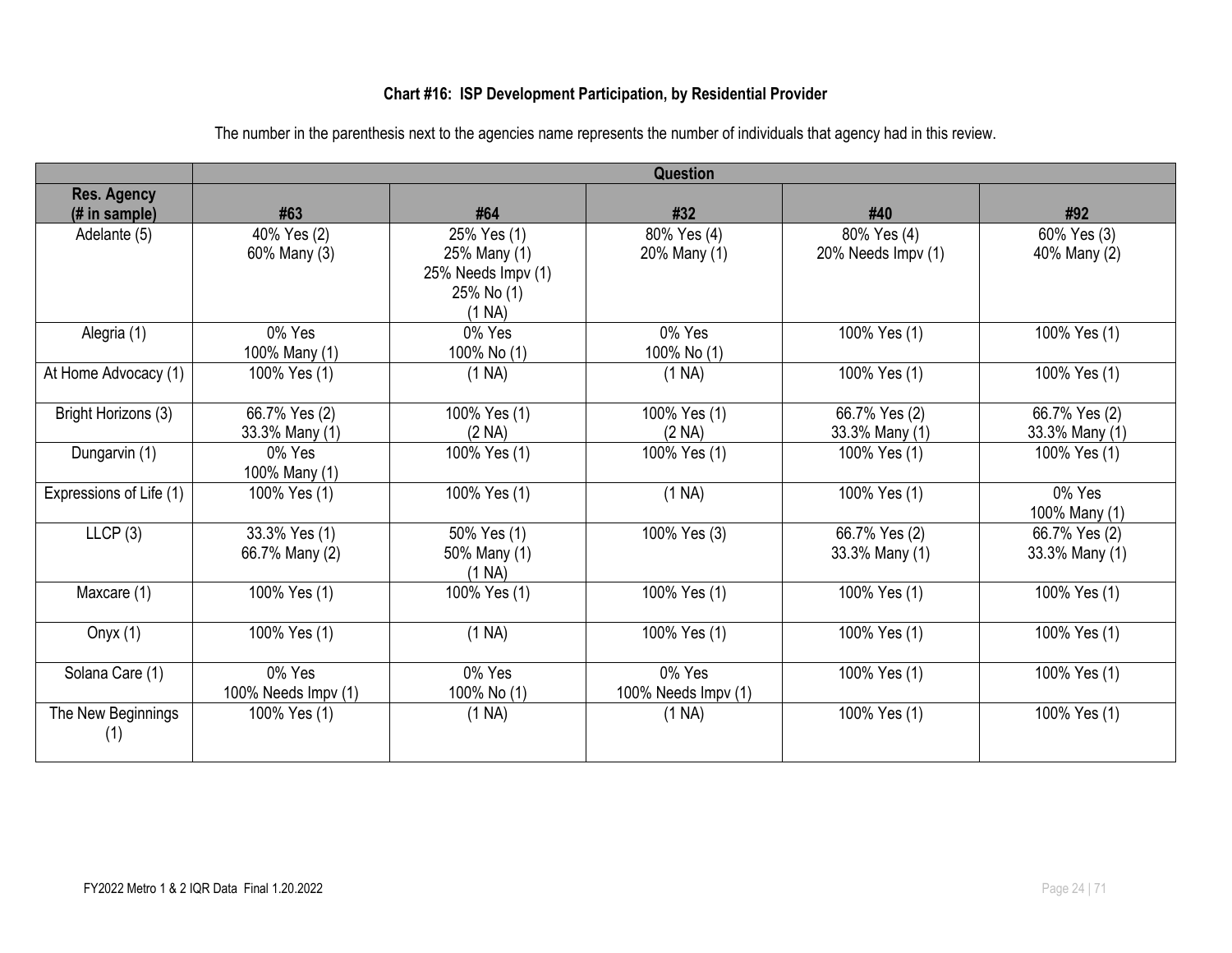#### **Question CM Agency (# in sample) #63 #64 #32 #40 #92** A New Vision (2) 0% Yes 100% Many (2) 0% Yes 50% Many (1) 50% No (1) 100% Yes (2) 100% Yes (2) 0% Yes 100% Many (2) A Step Above (3) 66.7% Yes (2) 33.3% Many (1) 50% Yes (1) 50% Many (1) (1 NA) 100% Yes (2) (1 NA) 66.7% Yes (2) 33.3% Many (1) 66.7% Yes (2) 33.3% Many (1) Amigo (1)  $\qquad \qquad$  0% Yes 100% Many (1) 100% Yes (1) 0% Yes 100% Many (1) 100% Yes (1) 100% Yes (1) Carino (1) | 100% Yes (1) | 100% Yes (1) | (1 NA) | 100% Yes (1) | 0% Yes 100% Many (1) NMQCM (3) | 100% Yes (3) | (3 NA) | (3 NA) | 100% Yes (3) | 100% Yes (3) PCCS (1) 0% Yes 100% Many (1) 100% Yes (1) 100% Yes (1) 100% Yes (1) 100% Yes (1) 100% Yes (1) Peak (2) 0% Yes 50% Many (1) 50% Needs Impv (1) 0% Yes 50% Needs Impv (1) 50% No (1) 50% Yes (1) 50% Needs Impv (1) 50% Yes (1) 50% Needs Impv (1) 100% Yes (2) Unidas (6)  $\vert$  66.7% Yes (4) 33.3% Many (2) 66.7% Yes (2) 33.3% No (1) (3 NA) 83.3% Yes (5) 16.7% No (1) 83.3% Yes (5) 16.7% Many (1) 83.3% Yes (5) 16.7% Many (1)

#### **Chart #17: ISP Development Participation, by Case Management Agency**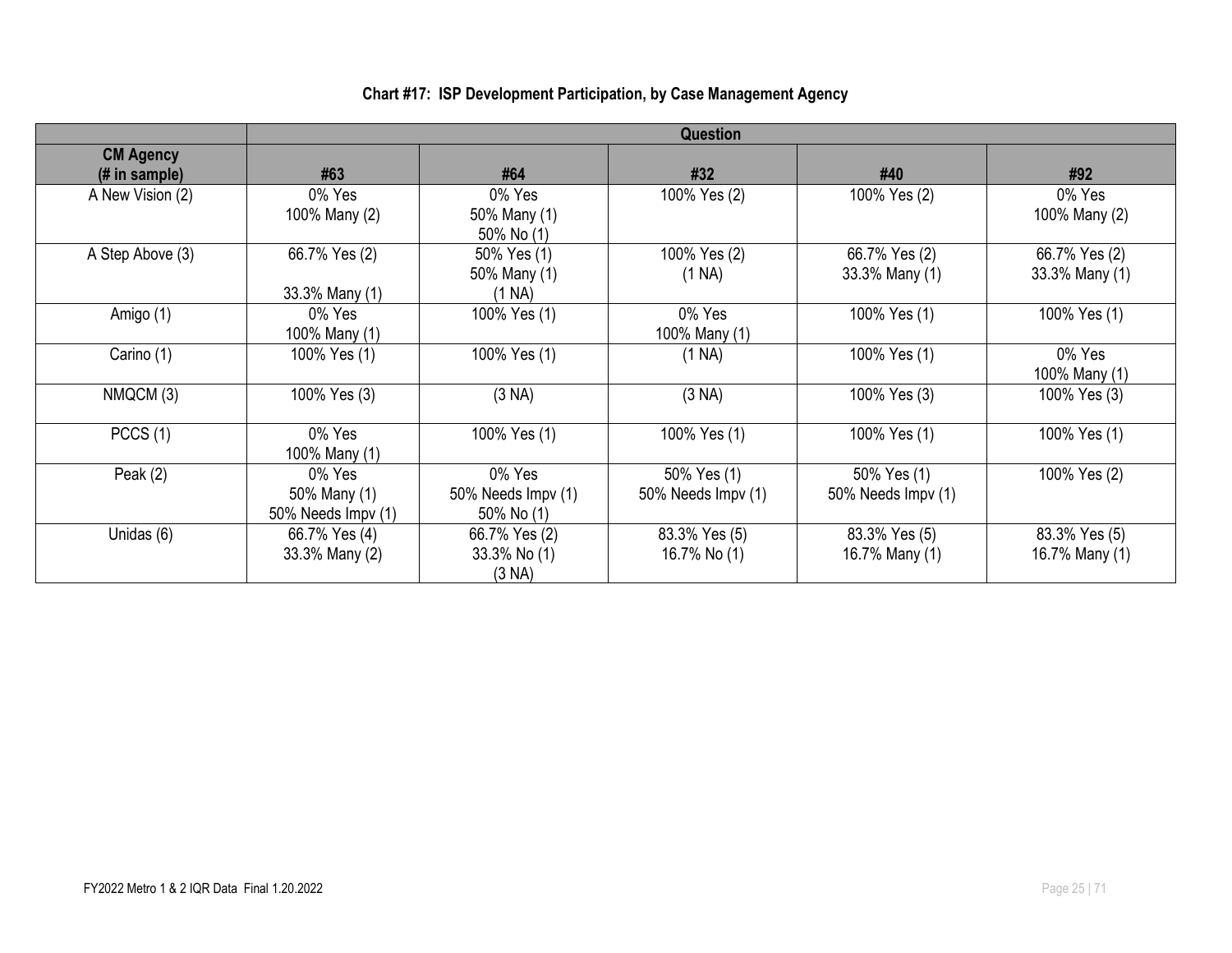The individual's ISP must contain the Long-Term Vision, which summarizes what the individual wants to accomplish in the near future (3 to 5 years) in each life area. Then outcomes are to be developed by the Team to create a path to accomplish their vision. The FY2022 IQR protocol specifically asks the content of identified visions as well as the content and clarity of related outcomes. The chart below details the findings related to the following identified questions related to class members ISP in the FY2022 Metro 1 & 2 Reviews.

> Question #66: Overall, does the long-term vision show expectations for growth and skill building? Question #160: Does the person have an ISP that contains a complete Vision Section that is based on a long term view? Question #67: Overall, does the ISP give adequate guidance to achieving the person's long-term vision? Question #75: Overall, are the ISP outcomes related to achieving the person's long-term vision? Question #76: Overall, do the ISP outcomes, action plans and T&SS address the person's major needs? Question #74: Overall, do the outcomes in the ISP include criteria by which the team can determine when the outcomes have been achieved?

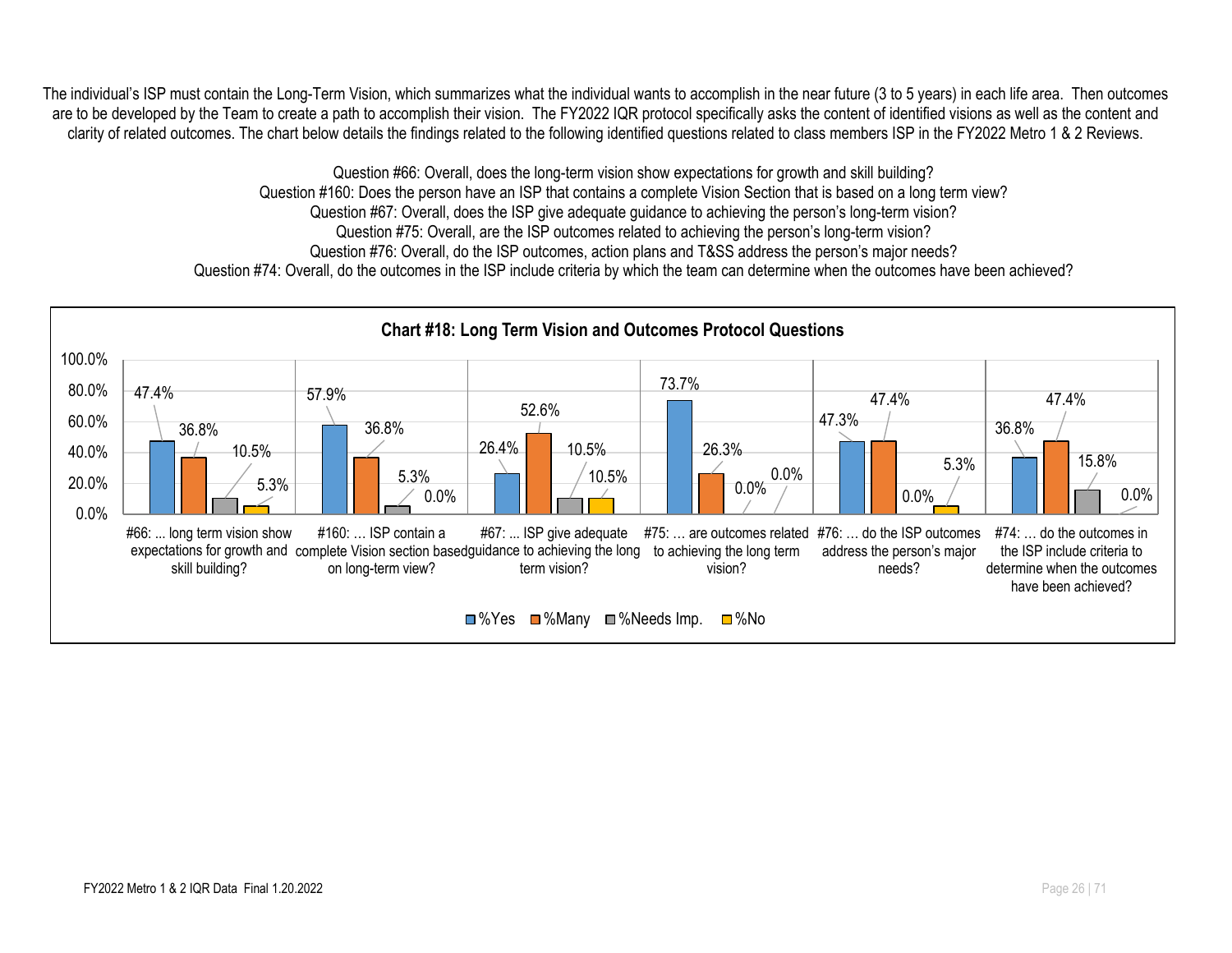|                                     |                                                 |                                                   |                                                         | Question                    |                                           |                                                  |
|-------------------------------------|-------------------------------------------------|---------------------------------------------------|---------------------------------------------------------|-----------------------------|-------------------------------------------|--------------------------------------------------|
| <b>Res Agency</b><br>$#$ in sample) | #66                                             | #160                                              | #67                                                     | #75                         | #76                                       | #74                                              |
| Adelante (5)                        | 40% Yes (2)<br>40% Needs Impv (2)<br>20% No (1) | 40% Yes (2)<br>40% Many (2)<br>20% Needs Impv (1) | 20% Yes (1)<br>60% Many (3)<br>20% No (1)               | 60% Yes (3)<br>40% Many (2) | 20% Yes (1)<br>60% Many (3)<br>20% No (1) | 60% Yes (3)<br>40% Many (2)                      |
| Alegria (1)                         | 0% Yes<br>100% Many (1)                         | 0% Yes<br>100% Many (1)                           | 0% Yes<br>100% Many (1)                                 | 0% Yes<br>100% Many (1)     | 0% Yes<br>100% Many (1)                   | 0% Yes<br>100% Many (1)                          |
| At Home Advocacy<br>(1)             | 100% Yes (1)                                    | 100% Yes (1)                                      | 0% Yes<br>100% No (1)                                   | 0% Yes<br>100% Many (1)     | 100% Yes (1)                              | 100% Yes (1)                                     |
| Bright Horizons (3)                 | 33.3% Yes (1)<br>66.7% Many (2)                 | 66.7% Yes (2)<br>33.3% Many (1)                   | 33.3% Yes (1)<br>33.4% Many (1)<br>33.3% Needs Impv (1) | 0% Yes<br>100% Many (3)     | 66.7% Yes (2)<br>33.3% Many (1)           | 0% Yes<br>100% Many (3)                          |
| Dungarvin (1)                       | 100% Yes (1)                                    | 100% Yes (1)                                      | 0% Yes<br>100% Many (1)                                 | 100% Yes (1)                | 100% Yes (1)                              | 0% Yes<br>100% Needs Impv (1)                    |
| Expressions of Life<br>(1)          | 100% Yes (1)                                    | 100% Yes (1)                                      | 0% Yes<br>100% Many (1)                                 | 0% Yes<br>100% Many (1)     | 100% Yes (1)                              | 100% Yes (1)                                     |
| LLCP(3)                             | 66.7% Yes (2)<br>33.3% Many (1)                 | 66.7% Yes (2)<br>33.3% Many (1)                   | 66.7% Yes (2)<br>33.3% Needs Impv (1)                   | 100% Yes (3)                | 66.7% Yes (2)<br>33.3% Many (1)           | 0% Yes<br>66.7% Many (2)<br>33.3% Needs Impv (1) |
| Maxcare (1)                         | 0% Yes<br>100% Many (1)                         | 0% Yes<br>100% Many (1)                           | 0% Yes<br>100% Many (1)                                 | 100% Yes (1)                | 0% Yes<br>100% Many (1)                   | 0% Yes<br>100% Needs Impv (1)                    |
| Onyx $(1)$                          | 100% Yes (1)                                    | 100% Yes (1)                                      | 100% Yes (1)                                            | 100% Yes (1)                | 100% Yes (1)                              | $0\%$ Yes<br>100% Many (1)                       |
| Solana Care (1)                     | 0% Yes<br>100% Many (1)                         | 0% Yes<br>100% Many (1)                           | 0% Yes<br>100% Many (1)                                 | 100% Yes (1)                | 0% Yes<br>100% Many (1)                   | 100% Yes (1)                                     |
| The New Beginnings<br>(1)           | 0% Yes<br>100% Many (1)                         | 100% Yes (1)                                      | $0\%$ Yes<br>100% Many (1)                              | 100% Yes (1)                | $0\%$ Yes<br>100% Many (1)                | 100% Yes (1)                                     |

## **Chart #19: Vision and Outcome Scores, by Residential Agency**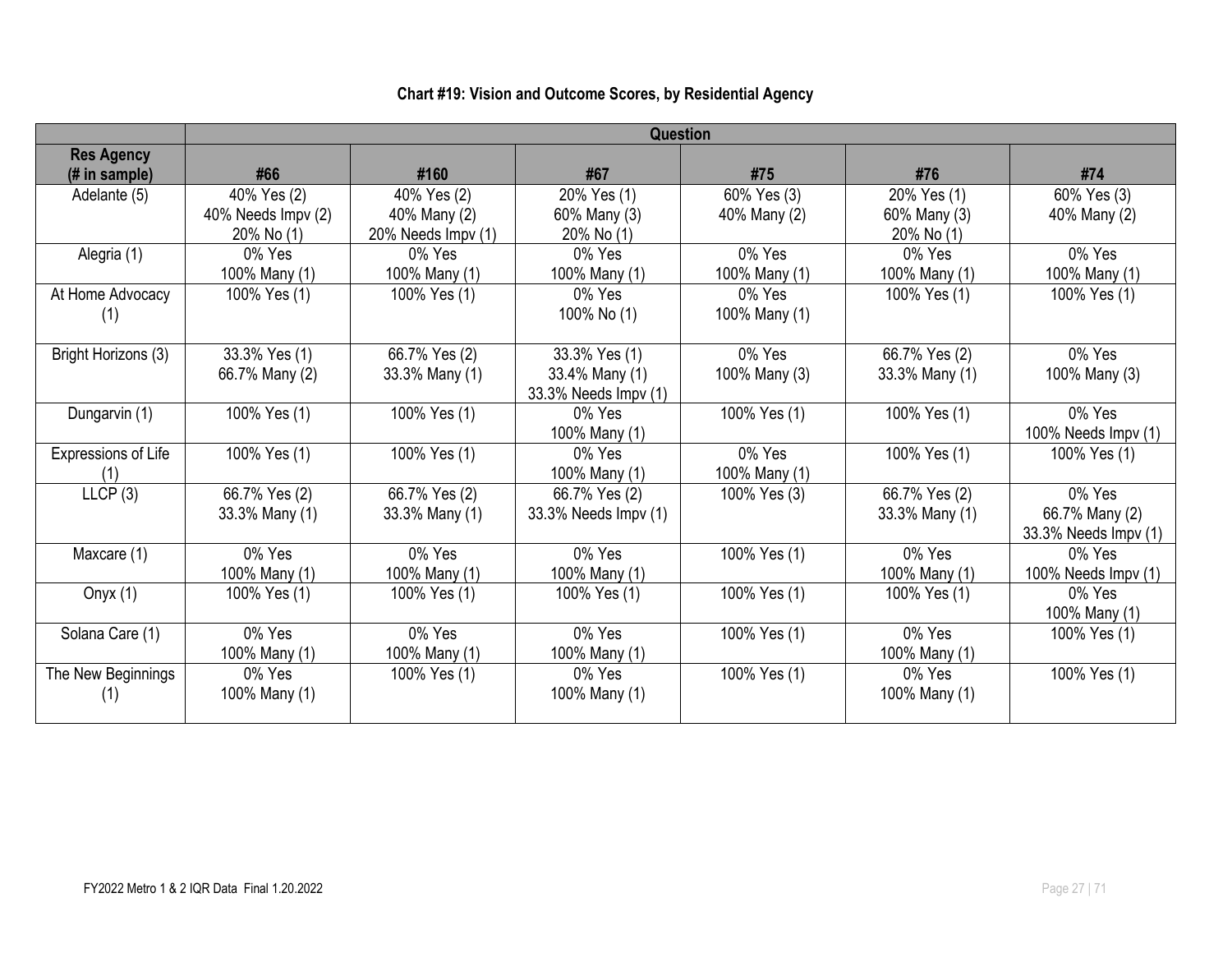|                                   |                      |                      | Question             |                |                |                      |
|-----------------------------------|----------------------|----------------------|----------------------|----------------|----------------|----------------------|
|                                   |                      |                      |                      |                |                |                      |
| <b>CM Agency</b><br>(# in sample) | #66                  | #160                 | #67                  | #75            | #76            | #74                  |
|                                   |                      |                      |                      |                |                |                      |
| A New Vision (2)                  | 50% Yes (1)          | 100% Yes (2)         | 50% Yes (1)          | 100% Yes (2)   | 100% Yes (2)   | 50% Yes (1)          |
|                                   | 50% No (1)           |                      | 50% Many (1)         |                |                | 50% Many (1)         |
| A Step Above (3)                  | 100% Yes (3)         | 100% Yes (3)         | 100% Yes (3)         | 100% Yes (3)   | 66.7% Yes (2)  | 33.3% Yes (1)        |
|                                   |                      |                      |                      |                | 33.3% Many (1) | 66.7% Many (2)       |
| Amigo (1)                         | 0% Yes               | 0% Yes               | 0% Yes               | 100% Yes (1)   | 0% Yes         | 0% Yes               |
|                                   | 100% Needs Impv (1)  | 100% Many (1)        | 100% Many (1)        |                | 100% Many (1)  | 100% Many (1)        |
| Carino (1)                        | 100% Yes (1)         | 100% Yes (1)         | 0% Yes               | 0% Yes         | 100% Yes (1)   | 100% Yes (1)         |
|                                   |                      |                      | 100% Many (1)        | 100% Many (1)  |                |                      |
| NMQCM (3)                         | 33.3% Yes (1)        | 66.7% Yes (2)        | 0% Yes               | 66.6% Yes (2)  | 33.4% Yes (1)  | 66.7% Yes (2)        |
|                                   | 66.7% Many (2)       | 33.3% Many (1)       | 33.4% Many (1)       | 33.4% Many (1) | 66.6% Many (2) | 33.3% Many (1)       |
|                                   |                      |                      | 33.3% Needs Impv (1) |                |                |                      |
|                                   |                      |                      | 33.3% No (1)         |                |                |                      |
| PCCS(1)                           | 100% Yes (1)         | 100% Yes (1)         | 0% Yes               | 100% Yes (1)   | 100% Yes (1)   | 0% Yes               |
|                                   |                      |                      | 100% Many (1)        |                |                | 100% Needs Impv (1)  |
| Peak $(2)$                        | 50% Yes (1)          | 0% Yes               | 0% Yes               | 50% Yes (1)    | 0% Yes         | 50% Yes (1)          |
|                                   | 50% Many (1)         | 100% Many (2)        | 100% Many (2)        | 50% Many (1)   | 100% Many (2)  | 50% Many (1)         |
| Unidas (6)                        | 16.7% Yes (1)        | 33.3% Yes (2)        | 16.7% Yes (1)        | 66.7% Yes (4)  | 33.3% Yes (2)  | 16.7% Yes (1)        |
|                                   | 66.7% Many (4)       | 50% Many (3)         | 50% Many (3)         | 33.3% Many (2) | 50% Many (3)   | 50% Many (3)         |
|                                   | 16.6% Needs Impv (1) | 16.7% Needs Impv (1) | 16.7% Needs Impv (1) |                | 16.7% No (1)   | 33.3% Needs Impv (2) |
|                                   |                      |                      | 16.6% No (1)         |                |                |                      |

## **Chart #20: Vision and Outcome Scores by Case Management Agency**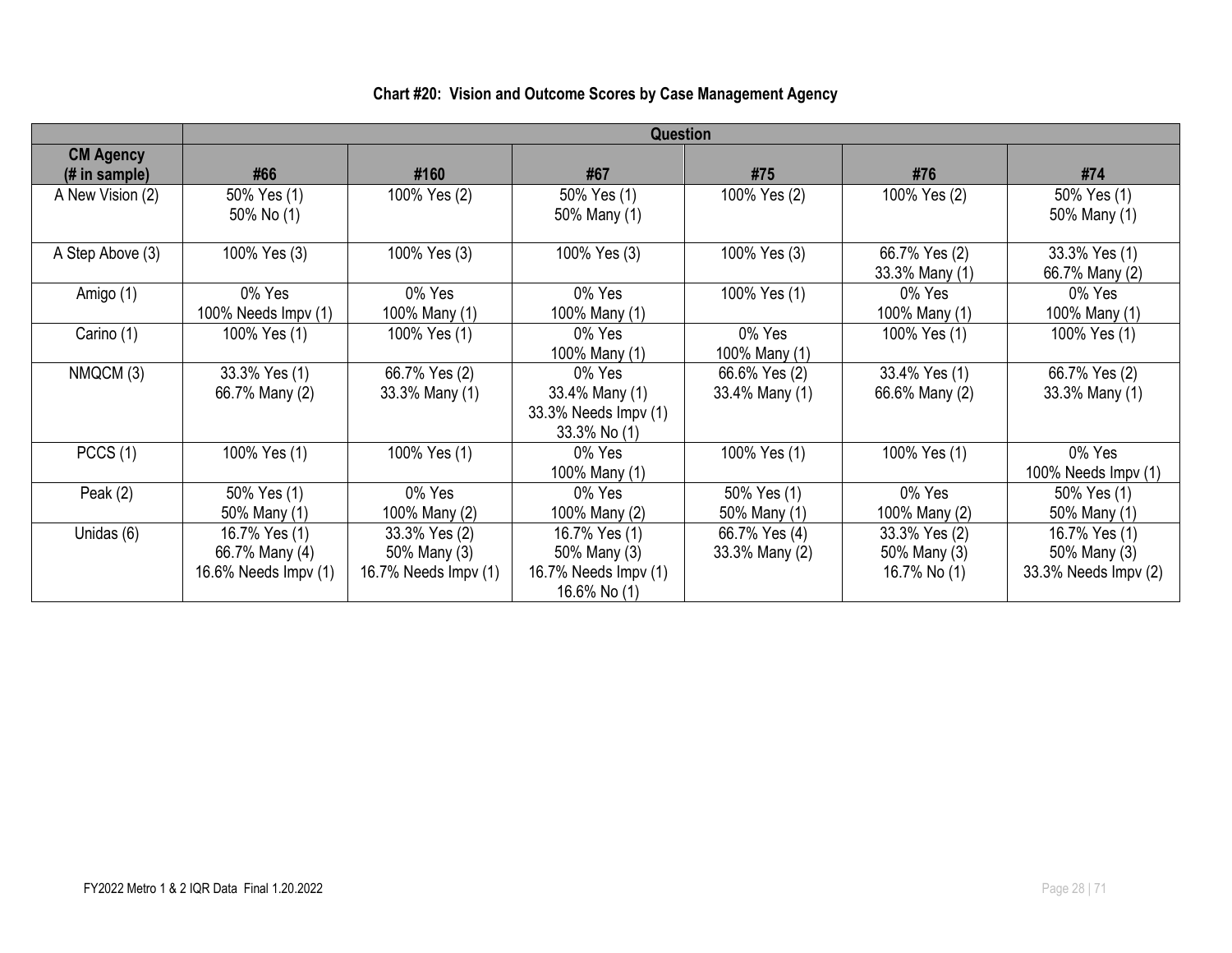The individual's ISP also contains Action Steps, which should be written in measurable terms, and in a way which leads to the achievement of the related outcome. The data gathered during the implementation of the Action Steps should also be written in measurable terms, so team members can review them and determine if measurable progress toward the outcome is being made. The chart below details the findings related to specific questions which asks about the action steps and data collection intended to verify progress and opportunity for class members.

> Question #68: Is measurable data kept which verifies the consistent implementation of each of the action steps? Question #69: Does the data kept identify what the person does so a determination can be made regarding the progress/lack of progress? Question #70: Is each action step in the ISP implemented at a frequency that enables the person to learn new skills? Question #71: If the person is not successful in achieving action steps, has the team tried to determine why, and change their approach as needed? Question #72: If the person achieves action steps, does the team move to the next in a progress of steps or develops a new one? Question #73: Has the person made measurable progress on action steps during the past year?

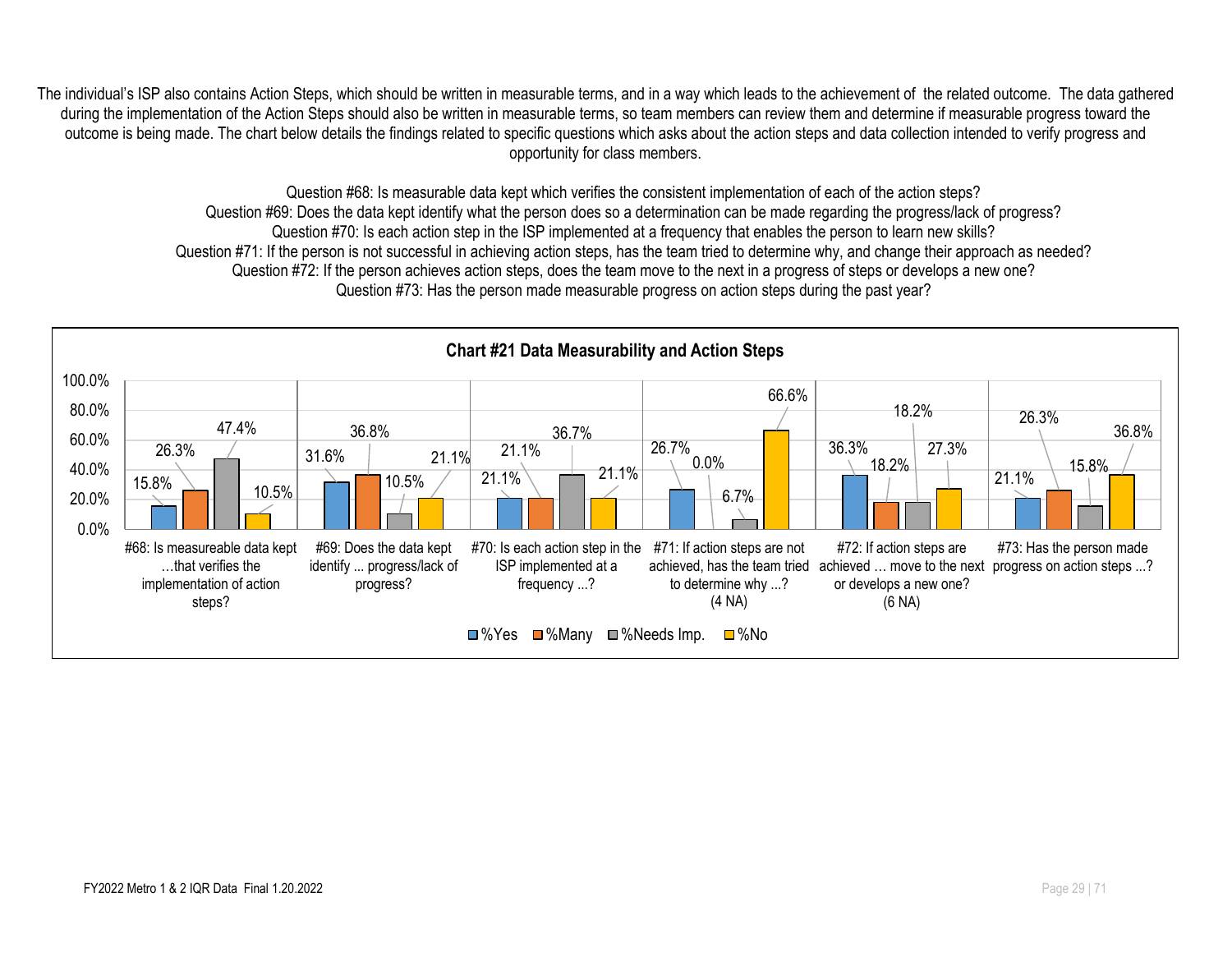The charts below identify scores related to the data tracking of the ISP outcomes and action steps (See specific questions above):

|                         |                      |                      | Question             |                     |                     |                             |
|-------------------------|----------------------|----------------------|----------------------|---------------------|---------------------|-----------------------------|
| <b>Res Agency</b>       |                      |                      |                      |                     |                     |                             |
| $#$ in sample)          | #68                  | #69                  | #70                  | #71                 | #72                 | #73                         |
| Adelante (5)            | 20% Yes (1)          | 40% Yes (2)          | 0% Yes               | 50% Yes (2)         | 0% Yes              | 40% Yes (2)                 |
|                         | 20% Many (1)         | 60% Many (3)         | 20% Many (1)         | 50% No (2)          | 100% Needs Impv (1) | 40% Needs Impv (2)          |
|                         | 40% Needs Impv (2)   |                      | 40% Needs Impv (2)   | (1 NA)              | (4 NA)              | 20% No (1)                  |
|                         | 20% No (1)           |                      | 40% No (2)           |                     |                     |                             |
| Alegria (1)             | $0\%$ Yes            | 0% Yes               | 0% Yes               | 0% Yes              | 100% Yes (1)        | 0% Yes                      |
|                         | 100% Many (1)        | 100% Many (1)        | 100% Many (1)        | 100% No (1)         |                     | 100% Many (1)               |
| At Home Advocacy (1)    | 0% Yes               | 0% Yes               | 0% Yes               | 0% Yes              | (1 NA)              | $0\%$ Yes                   |
|                         | 100% Needs Impv (1)  | 100% No (1)          | 100% Needs Impv (1)  | 100% No (1)         |                     | 100% No (1)                 |
| Bright Horizons (3)     | 33.3% Yes (1)        | 66.7% Yes (2)        | 66.7% Yes (2)        | 0% Yes              | 33.4% Yes (1)       | 33.3% Yes (1)               |
|                         | 33.3% Needs Impv (1) | 33.3% Needs Impv (1) | 33.3% Needs Impv (1) | 100% No (2)         | 33.3% Many (1)      | 66.7% No (2)                |
|                         | 33.4% No (1)         |                      |                      | (1 NA)              | 33.3% No (1)        |                             |
| Dungarvin (1)           | 0% Yes               | 0% Yes               | 0% Yes               | 0% Yes              | 100% Yes (1)        | 0% Yes                      |
|                         | 100% Many (1)        | 100% Many (1)        | 100% Many (1)        | 100% Needs Impv (1) |                     | 100% Many (1)               |
| Expressions of Life (1) | $0\%$ Yes            | 0% Yes               | $0\%$ Yes            | 0% Yes              | (1 NA)              | $0\%$ Yes                   |
|                         | 100% Needs Impv (1)  | 100% No (1)          | 100% Needs Impv (1)  | 100% No (1)         |                     | 100% No (1)                 |
| LLCP(3)                 | 33.3% Yes (1)        | 33.3% Yes (1)        | 33.4% Yes (1)        | 50% Yes (1)         | 0% Yes              | 33.3% Yes (1)               |
|                         | 66.7% Needs Impv (2) | 33.3% Many (1)       | 33.3% Needs Impv (1) | 50% No (1)          | 33.3% Many (1)      | 33.4% Many (1)              |
|                         |                      | 33.4% Needs Impv (1) | 33.3% No (1)         | (1 NA)              | 66.7% No (2)        | 33.3% No (1)                |
| Maxcare (1)             | 0% Yes               | 100% Yes (1)         | 0% Yes               | 100% Yes (1)        | (1 NA)              | 0% Yes                      |
|                         | 100% Many (1)        |                      | 100% No (1)          |                     |                     | 100% Many (1)               |
| Onyx $(1)$              | 0% Yes               | 0% Yes               | 100% Yes (1)         | (1 NA)              | 0% Yes              | 0% Yes                      |
|                         | 100% Needs Impv (1)  | 100% No (1)          |                      |                     | 100% Needs Impv (1) | 100% Needs $\text{Impv}(1)$ |
| Solana Care (1)         | 0% Yes               | 0% Yes               | 0% Yes               | 0% Yes              | (1 NA)              | 0% Yes                      |
|                         | 100% Needs Impv (1)  | 100% No (1)          | 100% Needs Impv (1)  | 100% No (1)         |                     | 100% No (1)                 |
| The New Beginnings      | 0% Yes               | 0% Yes               | 0% Yes               | 0% Yes              | 100% Yes (1)        | 0% Yes                      |
| (1)                     | 100% Many (1)        | 100% Many (1)        | 100% Many (1)        | 100% No (1)         |                     | 100% Many (1)               |
|                         |                      |                      |                      |                     |                     |                             |

### **Chart #22: Data and Related ISP Action Step Scores by Residential Agency**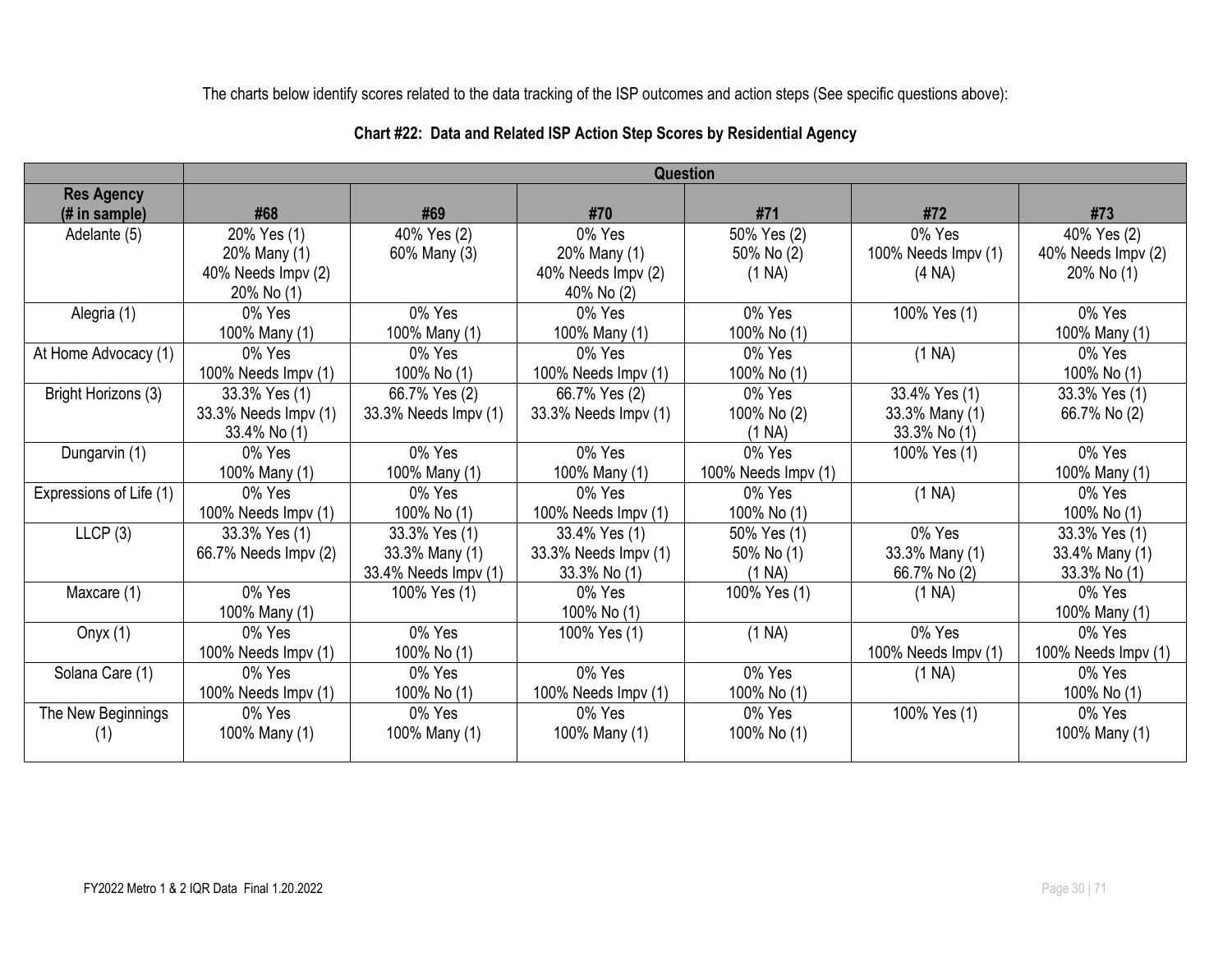## **Chart #23: Data and Related Action Step Scores by Case Management Agency**

|                                    | <b>Question</b>                                         |                                                                  |                                                                         |                                         |                                                                                |                                                    |  |
|------------------------------------|---------------------------------------------------------|------------------------------------------------------------------|-------------------------------------------------------------------------|-----------------------------------------|--------------------------------------------------------------------------------|----------------------------------------------------|--|
| <b>CM Agency</b><br>$#$ in sample) | #68                                                     | #69                                                              | #70                                                                     | #71                                     | #72                                                                            | #73                                                |  |
| A New Vision (2)                   | 50% Yes (1)<br>50% Many (1)                             | 50% Yes (1)<br>50% Many (1)                                      | 0% Yes<br>100% No (2)                                                   | 100% Yes (2)                            | 0% Yes<br>100% No (1)<br>(1 NA)                                                | 100% Yes (2)                                       |  |
| A Step Above (3)                   | 0% Yes<br>66.7% Needs Impv (2)<br>$33.3\%$ No (1)       | 66.7% Yes (2)<br>33.3% No (1)                                    | 66.7% Yes (2)<br>33.3% No (1)                                           | 0% Yes<br>100% No (2)<br>(1 NA)         | 0% Yes<br>50% Many (1)<br>50% Needs Impv (1)<br>(1 NA)                         | 0% Yes<br>66.7% Needs Imprv (2)<br>$33.3\%$ No (1) |  |
| Amigo (1)                          | 0% Yes<br>100% No (1)                                   | 0% Yes<br>100% Many (1)                                          | 0% Yes<br>100% Needs Impv (1)                                           | 0% Yes<br>100% No (1)                   | (1 NA)                                                                         | 0% Yes<br>100% No (1)                              |  |
| Carino (1)                         | 0% Yes<br>100% Needs Impv (1)                           | 0% Yes<br>100% No (1)                                            | 0% Yes<br>100% Needs Impv (1)                                           | 0% Yes<br>100% No (1)                   | (1 NA)                                                                         | 0% Yes<br>100% No (1)                              |  |
| NMQCM (3)                          | 0% Yes<br>33.3% Many (1)<br>66.7% Needs Impv (2)        | 0% Yes<br>33.3% Many (1)<br>33.4% Needs Impv (1)<br>33.3% No (1) | 0% Yes<br>33.3% Many (1)<br>66.7% Needs Impv (2)                        | 0% Yes<br>100% No (3)                   | 50% Yes (1)<br>$50\%$ No $(1)$<br>(1 NA)                                       | 0% Yes<br>33.4% Many (1)<br>66.6% No (2)           |  |
| PCCS(1)                            | 0% Yes<br>100% Many (1)                                 | 0% Yes<br>100% Many (1)                                          | 0% Yes<br>100% Many (1)                                                 | 0% Yes<br>100% Needs Impv (1)           | 100% Yes (1)                                                                   | 0% Yes<br>100% Many (1)                            |  |
| Peak $(2)$                         | 0% Yes<br>100% Needs Impv (2)                           | 50% Yes (1)<br>50% No $(1)$                                      | 0% Yes<br>100% Needs Impv (2)                                           | 50% Yes (1)<br>50% No (1)               | (2 NA)                                                                         | 0% Yes<br>50% Needs Impv (1)<br>50% No (1)         |  |
| Unidas (6)                         | 33.4% Yes (2)<br>33.3% Many (2)<br>33.3% Needs Impv (2) | 33.3% Yes (2)<br>50% Many (3)<br>16.7% Needs Impv (1)            | 33.3% Yes (2)<br>33.3% Many (2)<br>16.7% Needs Impv (1)<br>16.7% No (1) | 33.3% Yes (1)<br>66.7% No (2)<br>(3 NA) | 40% Yes (2)<br>20% Many (1)<br>20% Needs Impv (1)<br>$20\%$ No $(1)$<br>(1 NA) | 33.3% Yes (2)<br>50% Many (3)<br>16.7% No (1)      |  |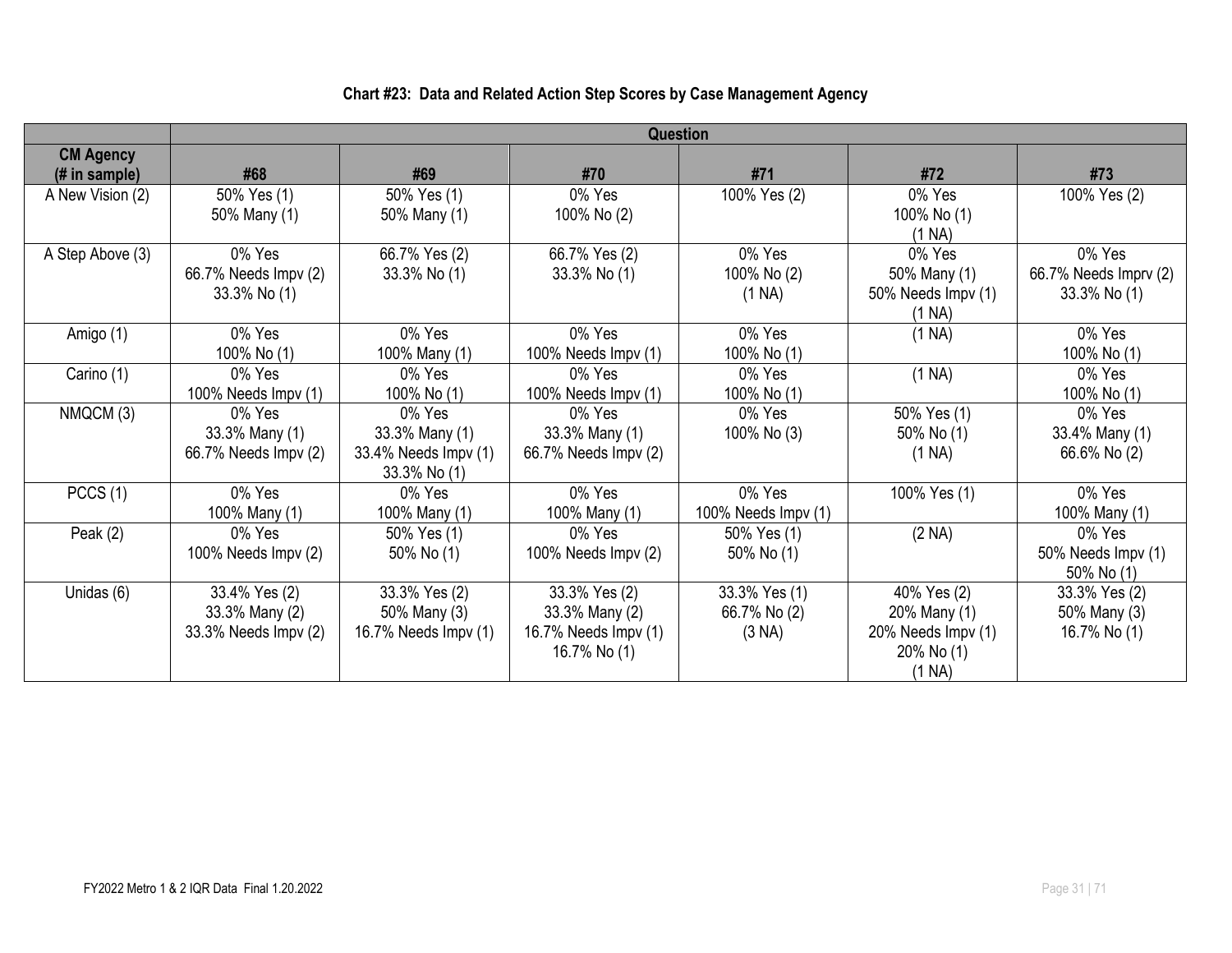Another component of the ISP is Teaching and Support Strategies (T&SS). While not always required, the T&SS is additional guidance developed by the residential and/or day provider responsible for implementing the outcome. WDSIs are developed by therapists as a complement to the T&SS. The following protocol questions in the FY2022 IQR relate to the T&SS and implementation of the ISP.

> Question #77: Are the T&SS sufficient to ensure consistent implementation of the services planned? Question #78: Are the recommendations and/or objectives/strategies of ancillary provider integrated into the ISP? Question #89: Were the direct service staff able to describe their responsibilities in providing daily care/supports to the person? Question #88: Was the direct service staff trained on the implementation of this person's ISP? Question #86/87a: Is the ISP being implemented?

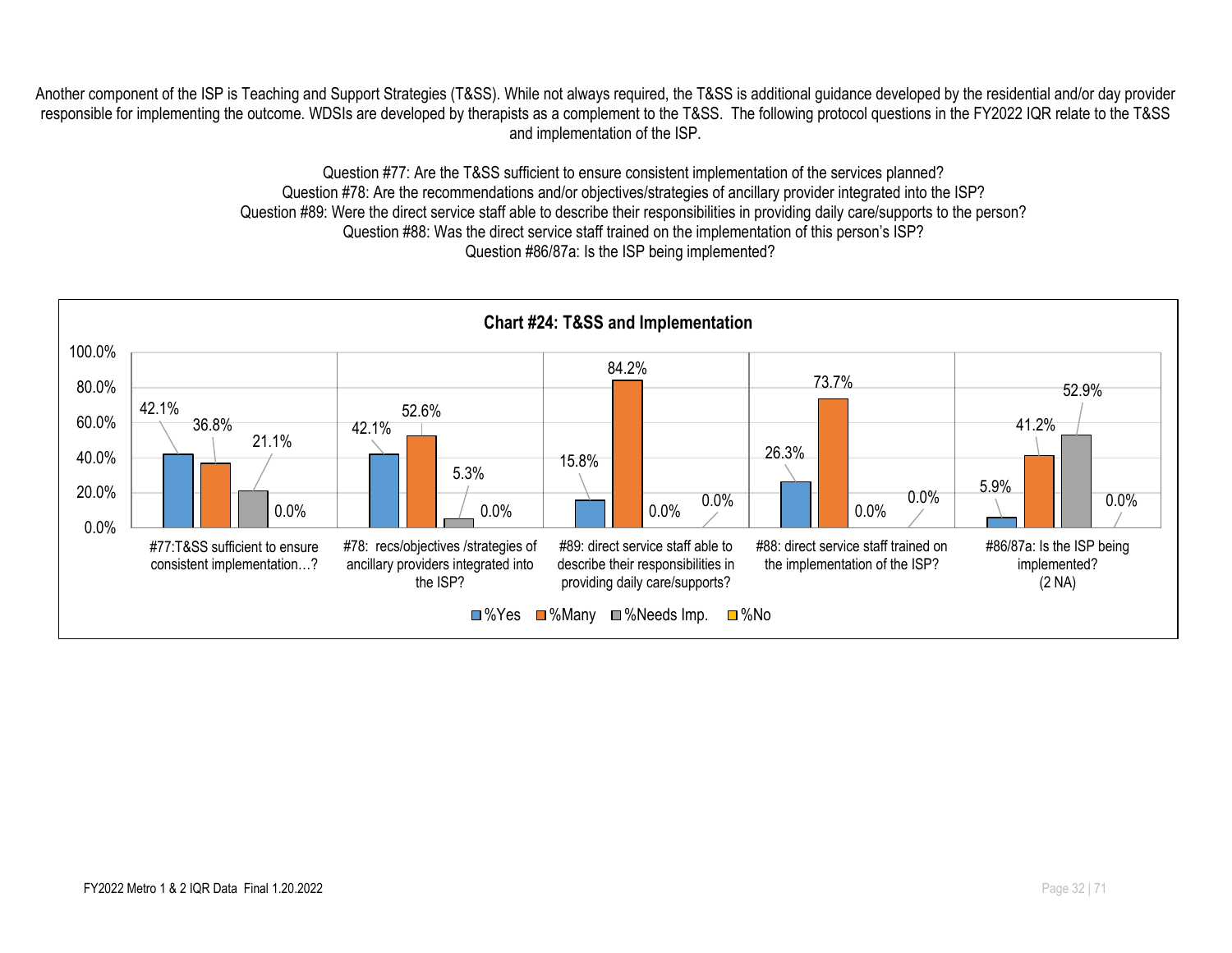### **Chart #25: T&SS and ISP Implementation Scores by Residential Agency**

|                         | Question             |                     |                |                |                      |  |  |
|-------------------------|----------------------|---------------------|----------------|----------------|----------------------|--|--|
| <b>Res. Agency</b>      |                      |                     |                |                |                      |  |  |
| (# in sample)           | #77                  | #78                 | #89            | #88            | #87a                 |  |  |
| Adelante (5)            | 40% Yes (2)          | 40% Yes (2)         | 0% Yes         | 20% Yes (1)    | 0% Yes               |  |  |
|                         | 40% Many (2)         | 60% Many (3)        | 100% Many (5)  | 80% Many (4)   | 25% Many (1)         |  |  |
|                         | 20% Needs Impv (1)   |                     |                |                | 75% Needs Impv (3)   |  |  |
|                         |                      |                     |                |                | (1 NA)               |  |  |
| Alegria (1)             | 100% Yes (1)         | 0% Yes              | 0% Yes         | 0% Yes         | 0% Yes               |  |  |
|                         |                      | 100% Many (1)       | 100% Many (1)  | 100% Many (1)  | 100% Many (1)        |  |  |
|                         |                      |                     |                |                |                      |  |  |
| At Home Advocacy (1)    | 0% Yes               | 100% Yes (1)        | 100% Yes (1)   | 100% Yes (1)   | 0% Yes               |  |  |
|                         | 100% Needs Impv (1)  |                     |                |                | 100% Many (1)        |  |  |
| Bright Horizons (3)     | 33.3% Yes (1)        | 0% Yes              | 0% Yes         | 33.3% Yes (1)  | 0% Yes               |  |  |
|                         | 33.4% Many (1)       | 100% Many (3)       | 100% Many (3)  | 66.7% Many (2) | 100% Needs Impv (2)  |  |  |
|                         | 33.3% Needs Impv (1) |                     |                |                | (1 NA)               |  |  |
| Dungarvin (1)           | $0\%$ Yes            | 0% Yes              | 0% Yes         | 0% Yes         | 0% Yes               |  |  |
|                         | 100% Needs Impv (1)  | 100% Needs Impv (1) | 100% Many (1)  | 100% Many (1)  | 100% Many (1)        |  |  |
| Expressions of Life (1) | 100% Yes (1)         | 100% Yes (1)        | 0% Yes         | $0\%$ Yes      | $0\%$ Yes            |  |  |
|                         |                      |                     | 100% Many (1)  | 100% Many (1)  | 100% Needs Impv (1)  |  |  |
| LLCP(3)                 | 66.7% Yes (2)        | 66.7% Yes (2)       | 33.3% Yes (1)  | 33.3% Yes (1)  | 0% Yes               |  |  |
|                         | 33.3% Many (1)       | 33.3% Many (1)      | 66.7% Many (2) | 66.7% Many (2) | 66.7% Many (2)       |  |  |
|                         |                      |                     |                |                | 33.3% Needs Impv (1) |  |  |
| Maxcare (1)             | 0% Yes               | 100% Yes (1)        | 0% Yes         | 0% Yes         | 100% Yes (1)         |  |  |
|                         | 100% Many (1)        |                     | 100% Many (1)  | 100% Many (1)  |                      |  |  |
| Onyx $(1)$              | 100% Yes (1)         | 0% Yes              | 100% Yes (1)   | 100% Yes (1)   | 0% Yes               |  |  |
|                         |                      | 100% Many (1)       |                |                | 100% Many (1)        |  |  |
| Solana Care (1)         | 0% Yes               | 0% Yes              | 0% Yes         | 0% Yes         | 0% Yes               |  |  |
|                         | 100% Many (1)        | 100% Many (1)       | 100% Many (1)  | 100% Many (1)  | 100% Needs $Impv(1)$ |  |  |
| The New Beginnings      | 0% Yes               | 100% Yes (1)        | 0% Yes         | 0% Yes         | $0\%$ Yes            |  |  |
| (1)                     | 100% Many (1)        |                     | 100% Many (1)  | 100% Many (1)  | 100% Needs Impv (1)  |  |  |
|                         |                      |                     |                |                |                      |  |  |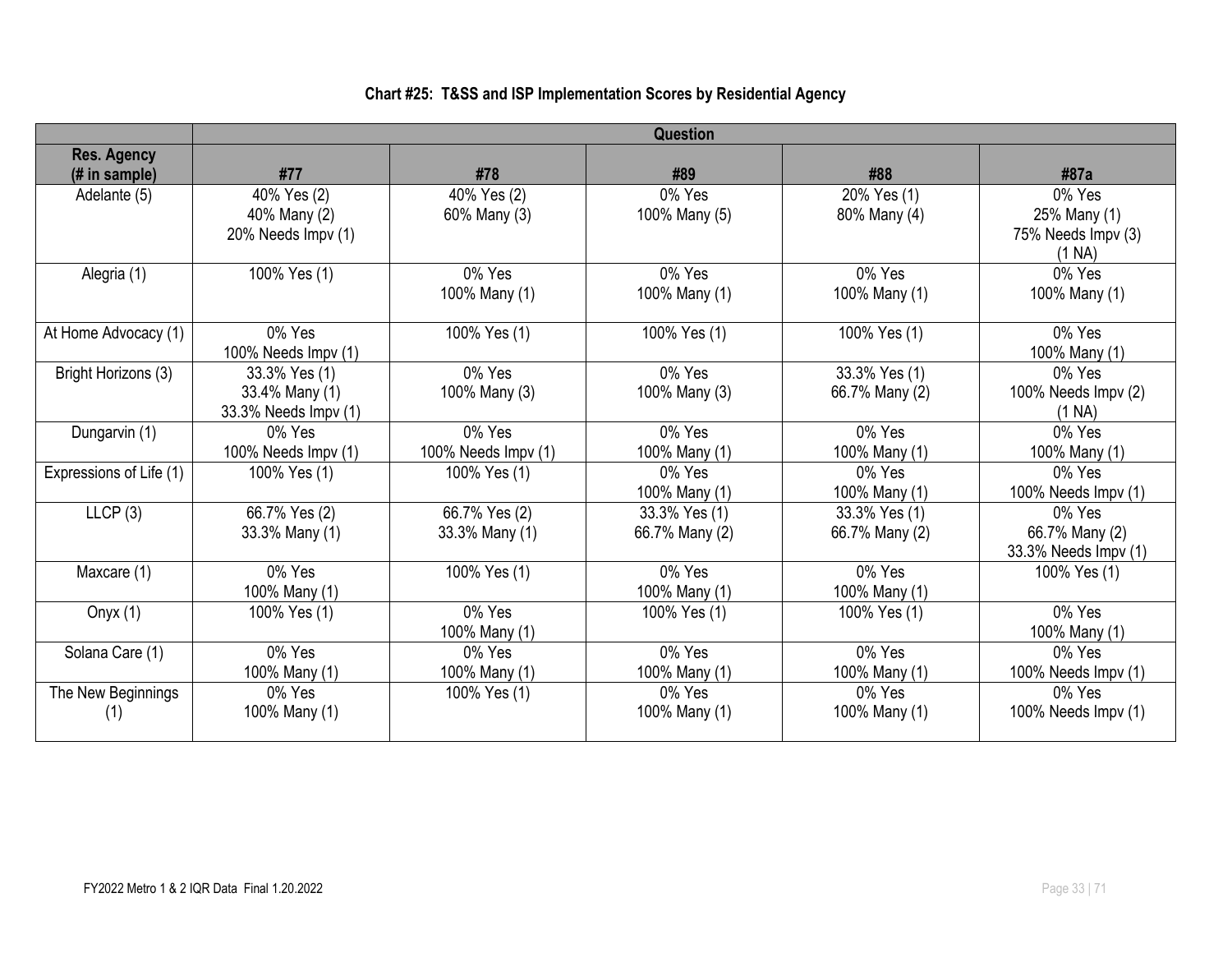### **Chart #26: T&SS and ISP Implementation Scores by Case Management Agency**

|                                    | <b>Question</b>                                       |                                 |                                 |                                 |                                                             |  |  |
|------------------------------------|-------------------------------------------------------|---------------------------------|---------------------------------|---------------------------------|-------------------------------------------------------------|--|--|
| <b>CM Agency</b><br>$#$ in sample) | #77                                                   | #78                             | #89                             | #88                             | #87a                                                        |  |  |
| A New Vision (2)                   | 100% Yes (2)                                          | 100% Yes (2)                    | 50% Yes (1)<br>50% Many (1)     | 100% Yes (2)                    | 0% Yes<br>100% Many (1)<br>(1 NA)                           |  |  |
| A Step Above (3)                   | 66.7% Yes (2)<br>33.3% Needs Impv (1)                 | 0% Yes<br>100% Many (3)         | 33.3% Yes (1)<br>66.7% Many (2) | 33.3% Yes (1)<br>66.7% Many (2) | 0% Yes<br>33.3% Many (1)<br>66.7% Needs Imprv (2)           |  |  |
| Amigo (1)                          | 0% Yes<br>100% Many (1)                               | 0% Yes<br>100% Many (1)         | 0% Yes<br>100% Many (1)         | 0% Yes<br>100% Many (1)         | 0% Yes<br>100% Needs Impv (1)                               |  |  |
| Carino (1)                         | 100% Yes (1)                                          | 100% Yes (1)                    | 0% Yes<br>100% Many (1)         | 0% Yes<br>100% Many (1)         | 0% Yes<br>100% Needs Impv (1)                               |  |  |
| NMQCM (3)                          | 0% Yes<br>66.7% Many (2)<br>33.3% Needs Impv (1)      | 66.6% Yes (2)<br>33.4% Many (1) | 33.3% Yes (1)<br>66.7% Many (2) | 33.3% Yes (1)<br>66.7% Many (2) | 0% Yes<br>33.3% Many (1)<br>66.7% Needs Impv (2)            |  |  |
| PCCS(1)                            | 0% Yes<br>100% Needs $\text{Impv}(1)$                 | 0% Yes<br>100% Needs $Impv(1)$  | 0% Yes<br>100% Many (1)         | 0% Yes<br>100% Many (1)         | 0% Yes<br>100% Many (1)                                     |  |  |
| Peak $(2)$                         | 0% Yes<br>100% Many (2)                               | 50% Yes (1)<br>50% Many (1)     | 0% Yes<br>100% Many (2)         | 0% Yes<br>100% Many (2)         | 0% Yes<br>100% Needs Impv (2)                               |  |  |
| Unidas (6)                         | 50% Yes (3)<br>33.3% Many (2)<br>16.7% Needs Impv (1) | 33.3% Yes (2)<br>66.7% Many (4) | 0% Yes<br>100% Many (6)         | 16.7% Yes (1)<br>83.3% Many (5) | 20% Yes (1)<br>60% Many (3)<br>20% Needs Impv (1)<br>(1 NA) |  |  |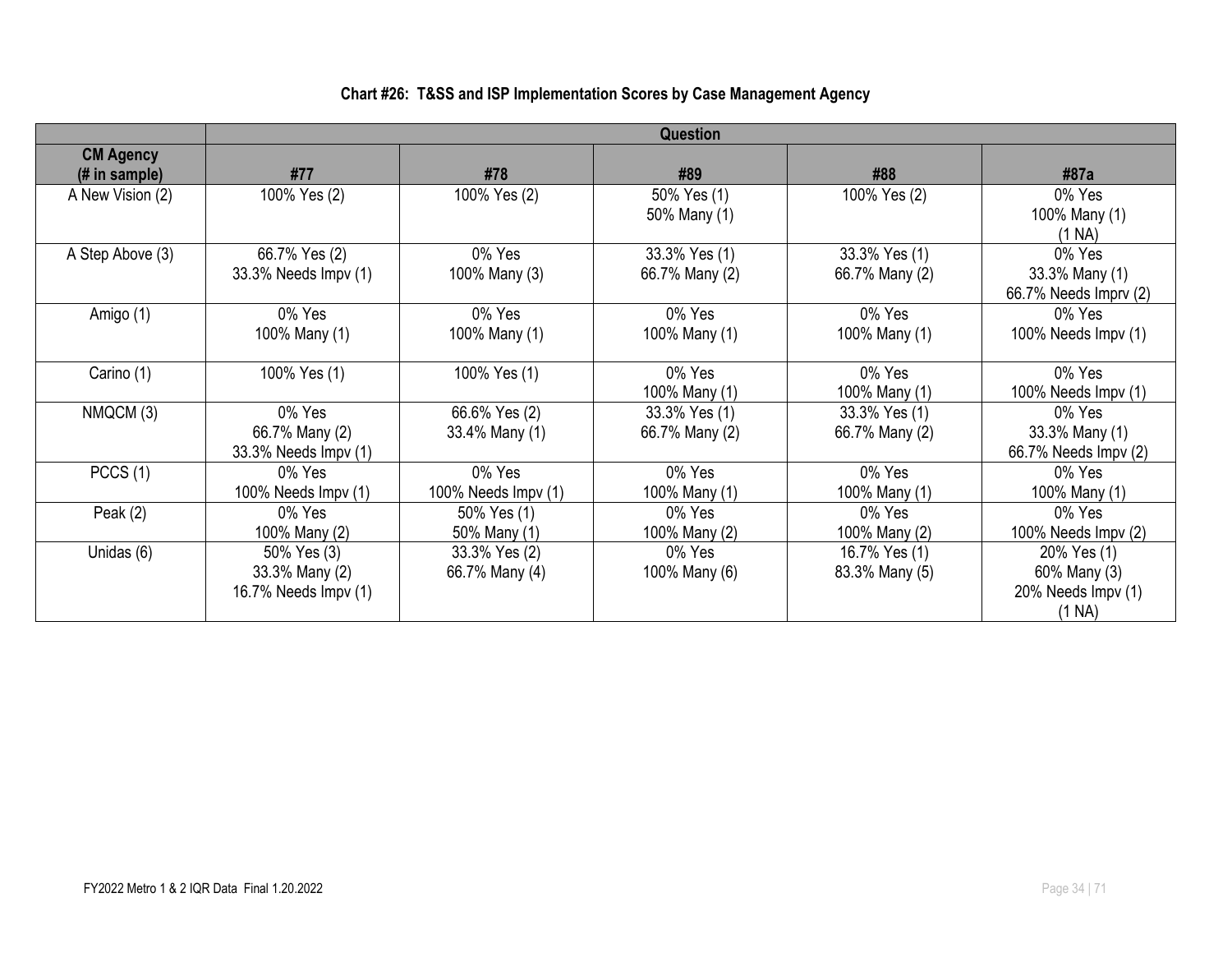An overview of the adequacy of ISP content as well as implementation and effectiveness of the ISP is evaluated by the IQR. There are multiple areas in the FY2022 IQR protocol that ask these questions, and the level of intensity of services that individuals in the review receive.

Question #65: Does my ISP contain current and accurate information?

Question #124: Overall, has the IDT process been adequate for assessing, planning, implementing and monitoring of services for this person?

Question #85: Overall, is the ISP adequate to meet the person's needs?

Question #161: Does the person receive services and supports recommended in the ISP?

Question #87b: Are current services adequate to meet the person's needs?

Question #164: Is the total program of the level of intensity adequate to meet this person's needs?

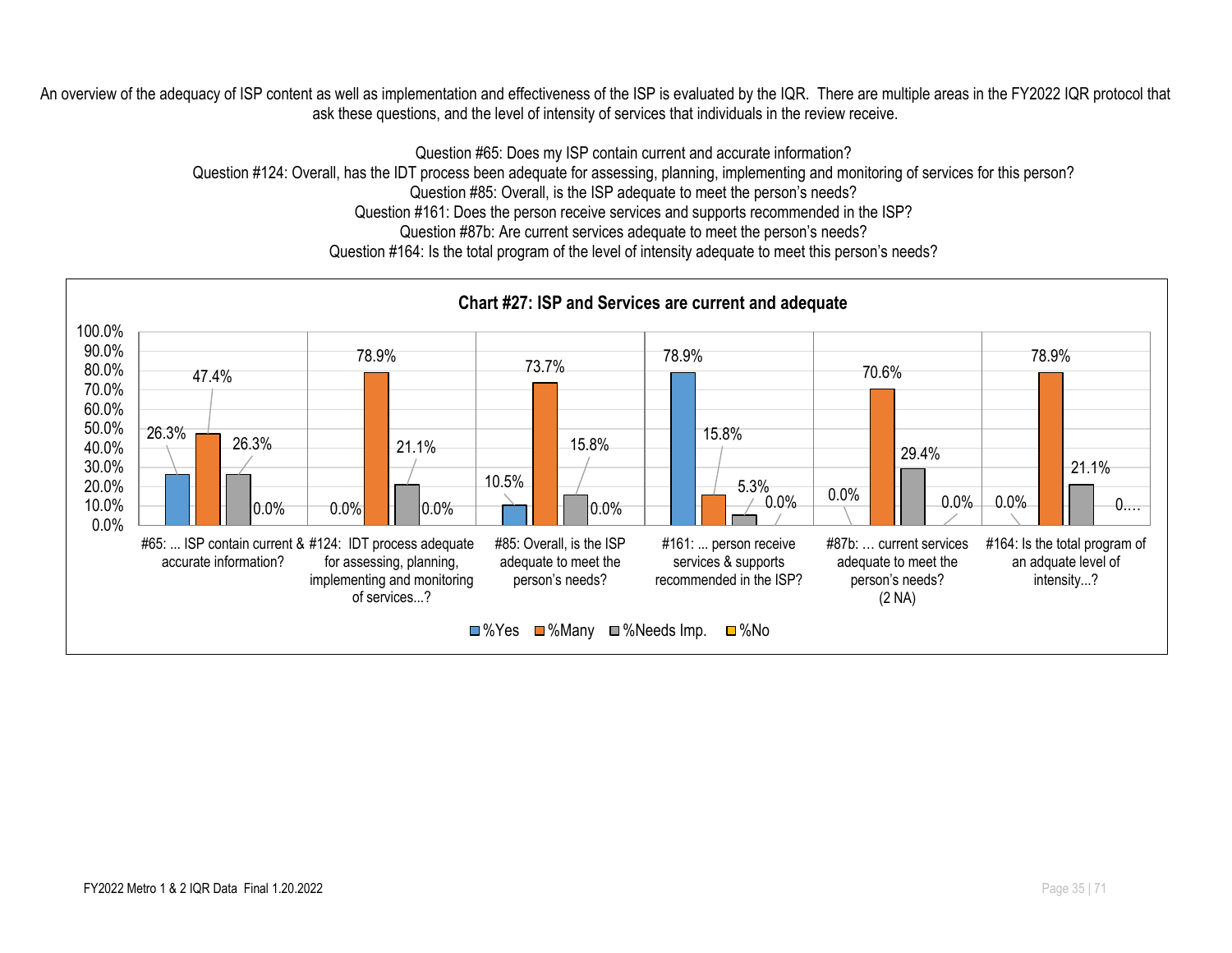|                               | <b>Question</b>                                   |                                                  |                                 |                               |                                                        |                                                  |  |
|-------------------------------|---------------------------------------------------|--------------------------------------------------|---------------------------------|-------------------------------|--------------------------------------------------------|--------------------------------------------------|--|
| <b>Res. Agency</b>            |                                                   |                                                  |                                 |                               |                                                        |                                                  |  |
| (# in sample)                 | #65                                               | #124                                             | #85                             | #161                          | #87b                                                   | #164                                             |  |
| Adelante (5)                  | 20% Yes (1)<br>40% Many (2)<br>40% Needs Impv (2) | 0% Yes<br>80% Many (4)<br>20% Needs Impv (1)     | 20% Yes (1)<br>80% Many (4)     | 100% Yes (5)                  | 0% Yes<br>50% Many (2)<br>50% Needs Impv (2)<br>(1 NA) | 0% Yes<br>100% Many (5)                          |  |
| Alegria (1)                   | 0% Yes<br>100% Many (1)                           | 0% Yes<br>100% Many (1)                          | 0% Yes<br>100% Many (1)         | 0% Yes<br>100% Many (1)       | 0% Yes<br>100% Needs Impv (1)                          | 0% Yes<br>100% Needs Impv (1)                    |  |
| At Home<br>Advocacy (1)       | 100% Yes (1)                                      | 0% Yes<br>100% Many (1)                          | 0% Yes<br>100% Needs Impv (1)   | 100% Yes (1)                  | 0% Yes<br>100% Many (1)                                | 0% Yes<br>100% Many (1)                          |  |
| <b>Bright Horizons</b><br>(3) | 33.3% Yes (1)<br>66.7% Many (2)                   | 0% Yes<br>66.7% Many (2)<br>33.3% Needs Impv (1) | 33.3% Yes (1)<br>66.7% Many (2) | 100% Yes (3)                  | 0% Yes<br>50% Many (1)<br>50% Needs Impv (1)<br>(1 NA) | 0% Yes<br>66.7% Many (2)<br>33.3% Needs Impv (1) |  |
| Dungarvin (1)                 | 0% Yes<br>100% Many (1)                           | 0% Yes<br>100% Many (1)                          | 0% Yes<br>100% Many (1)         | 100% Yes (1)                  | 0% Yes<br>100% Many (1)                                | 0% Yes<br>100% Many (1)                          |  |
| Expressions of                | 0% Yes                                            | 0% Yes                                           | 0% Yes                          | 0% Yes                        | 0% Yes                                                 | 0% Yes                                           |  |
| Life $(1)$                    | 100% Needs Impv (1)                               | 100% Needs Impv (1)                              | 100% Needs Impv (1)             | 100% Many (1)                 | 100% Many (1)                                          | 100% Many (1)                                    |  |
| LLCP(3)                       | 66.7% Yes (2)<br>33.3% Many (1)                   | 0% Yes<br>100% Many (3)                          | 0% Yes<br>100% Many (3)         | 100% Yes (3)                  | 0% Yes<br>100% Many (3)                                | 0% Yes<br>66.7% Many (2)<br>33.3% Needs Impv (1) |  |
| Maxcare (1)                   | 0% Yes<br>100% Needs Impv (1)                     | 0% Yes<br>100% Many (1)                          | 0% Yes<br>100% Many (1)         | 100% Yes (1)                  | 0% Yes<br>100% Many (1)                                | 0% Yes<br>100% Many (1)                          |  |
| Onyx $(1)$                    | 0% Yes<br>100% Many (1)                           | 0% Yes<br>100% Many (1)                          | 0% Yes<br>100% Many (1)         | 0% Yes<br>100% Needs Impv (1) | 0% Yes<br>100% Many (1)                                | 0% Yes<br>100% Many (1)                          |  |
| Solana Care (1)               | 0% Yes<br>100% Needs Impv (1)                     | 0% Yes<br>100% Needs Impv (1)                    | 0% Yes<br>100% Needs Impv (1)   | 0% Yes<br>100% Many (1)       | 0% Yes<br>100% Needs Impv (1)                          | 0% Yes<br>100% Needs Impv (1)                    |  |
| The New<br>Beginnings (1)     | 0% Yes<br>100% Many (1)                           | 0% Yes<br>100% Many (1)                          | 0% Yes<br>100% Many (1)         | 100% Yes (1)                  | 0% Yes<br>100% Many (1)                                | 0% Yes<br>100% Many (1)                          |  |

## **Chart #28: ISP Content and Adequacy Scores, by Residential Agency**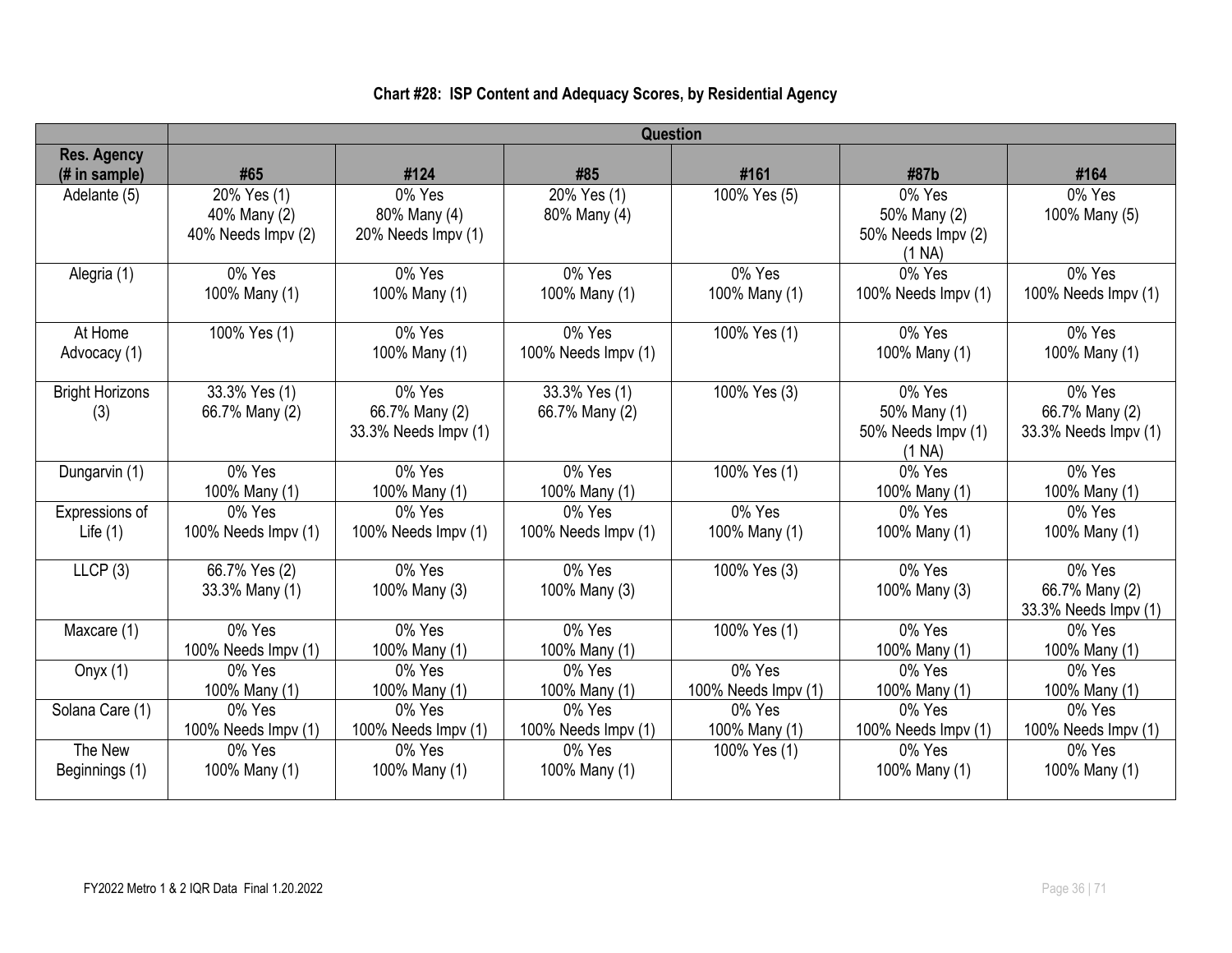## **Chart #29: ISP Content and Adequacy Scores, by Case Management Agency**

|                                    |                                                       | Question                                         |                                                  |                                       |                                                        |                                                  |  |  |
|------------------------------------|-------------------------------------------------------|--------------------------------------------------|--------------------------------------------------|---------------------------------------|--------------------------------------------------------|--------------------------------------------------|--|--|
| <b>CM Agency</b><br>$#$ in sample) | #65                                                   | #124                                             | #85                                              | #161                                  | #87b                                                   | #164                                             |  |  |
| A New Vision (2)                   | 100% Yes (2)                                          | 0% Yes<br>100% Many (2)                          | 50% Yes (1)<br>50% Many (1)                      | 100% Yes (2)                          | 0% Yes<br>100% Many (1)<br>(1 N <sub>A</sub> )         | 0% Yes<br>100% Many (2)                          |  |  |
| A Step Above (3)                   | 0% Yes<br>100% Many (3)                               | 0% Yes<br>66.7% Many (2)<br>33.3% Needs Impv (1) | 0% Yes<br>100% Many (3)                          | 66.7% Yes (2)<br>33.3% Needs Impv (1) | 0% Yes<br>33.3% Many (1)<br>66.7% Needs Impv (2)       | 0% Yes<br>100% Many (3)                          |  |  |
| Amigo (1)                          | 0% Yes<br>100% Many (1)                               | $0\%$ Yes<br>100% Needs Impv (1)                 | 0% Yes<br>100% Many (1)                          | 100% Yes (1)                          | 0% Yes<br>100% Needs Impv (1)                          | 0% Yes<br>100% Many (1)                          |  |  |
| Carino (1)                         | 0% Yes<br>100% Needs Impv (1)                         | 0% Yes<br>100% Needs Impv (1)                    | 0% Yes<br>100% Needs Impv (1)                    | 0% Yes<br>100% Many (1)               | 0% Yes<br>100% Many (1)                                | 0% Yes<br>100% Many (1)                          |  |  |
| NMQCM (3)                          | 66.7% Yes (2)<br>33.3% Many (1)                       | 0% Yes<br>100% Many (3)                          | 0% Yes<br>66.7% Many (2)<br>33.3% Needs Impv (1) | 100% Yes (3)                          | 0% Yes<br>100% Many (3)                                | 0% Yes<br>66.7% Many (2)<br>33.4% Needs Impv (1) |  |  |
| PCCS(1)                            | 0% Yes<br>100% Many (1)                               | 0% Yes<br>100% Many (1)                          | 0% Yes<br>100% Many (1)                          | 100% Yes (1)                          | 0% Yes<br>100% Many (1)                                | 0% Yes<br>100% Many (1)                          |  |  |
| Peak $(2)$                         | 0% Yes<br>100% Needs Impv (2)                         | 0% Yes<br>50% Many (1)<br>50% Needs Impv (1)     | 0% Yes<br>50% Many (1)<br>50% Needs Impv (1)     | 50% Yes (1)<br>50% Many (1)           | 0% Yes<br>50% Many (1)<br>50% Needs Impv (1)           | 0% Yes<br>50% Many (1)<br>50% Needs Impv (1)     |  |  |
| Unidas (6)                         | 16.7% Yes (1)<br>50% Many (3)<br>33.3% Needs Impv (2) | 0% Yes<br>100% Many (6)                          | 16.7% Yes (1)<br>83.3% Many (5)                  | 83.3% Yes (5)<br>16.7% Many (1)       | 0% Yes<br>80% Many (4)<br>20% Needs Impv (1)<br>(1 NA) | 0% Yes<br>66.7% Many (4)<br>33.3% Needs Impv (2) |  |  |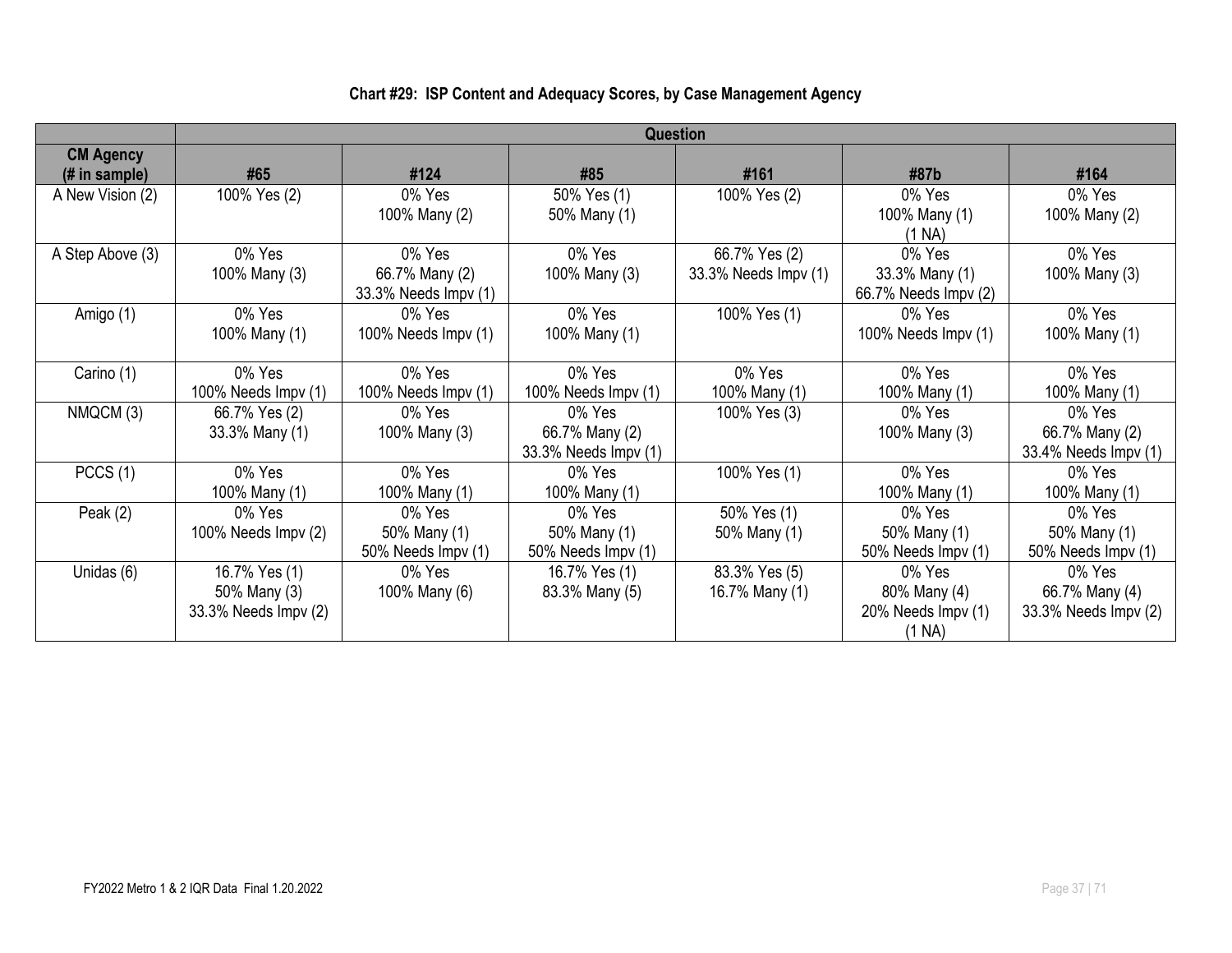#### **G. Case Management**

Case Management services are intended to be person-centered and enable the individual to pursue their desired life outcomes while gaining greater independence and access to needed services and supports. While the number of findings in the FY2022 Metro 1 & 2 Reviews in the Case Management area are the third highest of the findings categories, the region scored better on, "does the case manager know the person" and "is the case manager available to the person" as pictured below. The charts below detail the related findings.

> Question #24: Does the case manager "know" the person? Question #25: Does the case manager understand his/her role/job? Question #26: Is the case manager available to the person?% Question #27: Was the case manager able to describe the person's health related needs?

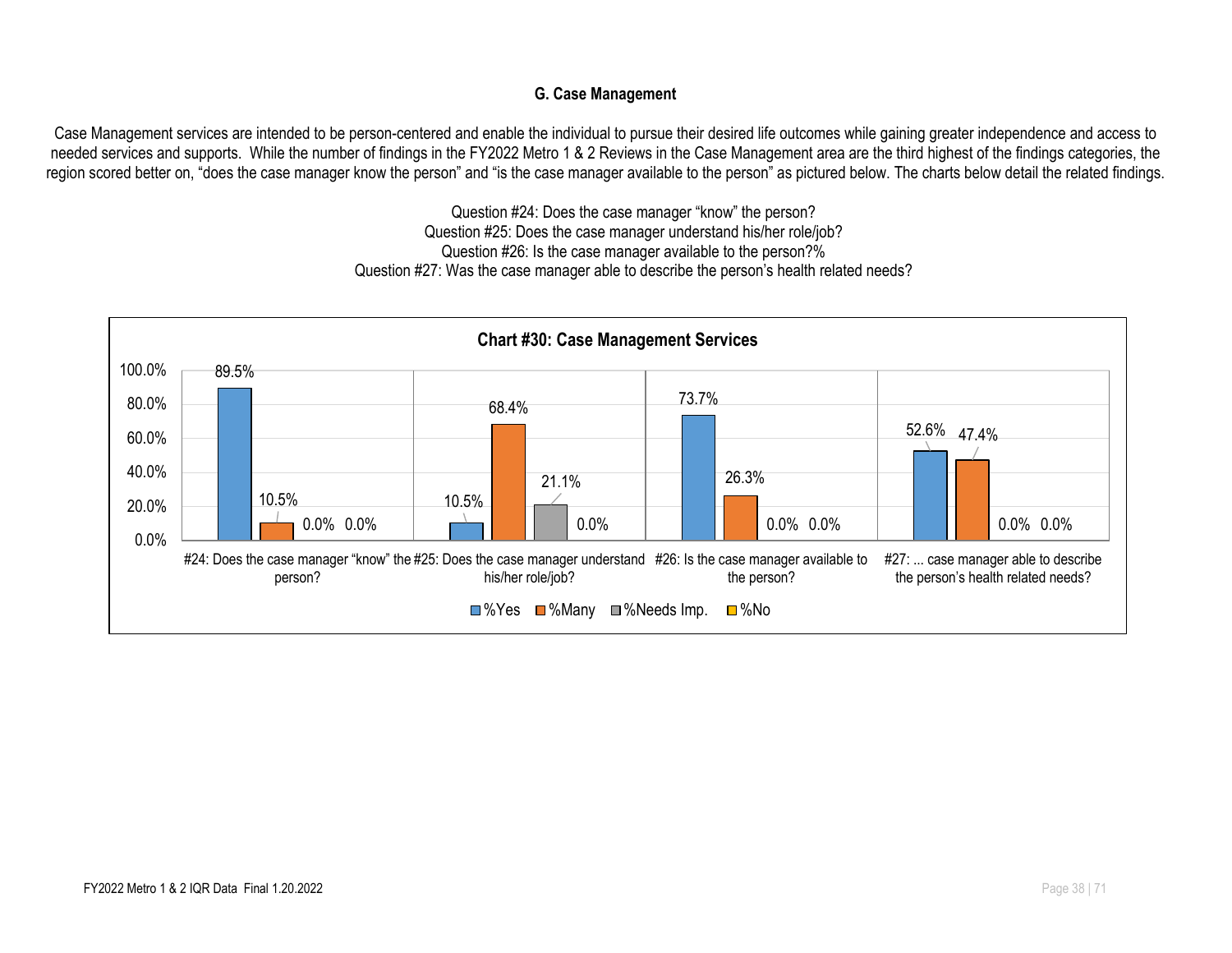## **Chart #31: Case Management Scores, by Case Management Agency**

|                                    | <b>Question</b>             |                                                  |                                           |                                 |  |  |  |
|------------------------------------|-----------------------------|--------------------------------------------------|-------------------------------------------|---------------------------------|--|--|--|
| <b>CM Agency</b><br>$#$ in sample) | #24                         | #25                                              | #26                                       | #27                             |  |  |  |
| A New Vision (2)                   | 100% Yes (2)                | 50% Yes (1)<br>50% Many (1)                      | 100% Yes (2)                              | 100% Yes (2)                    |  |  |  |
| A Step Above (3)                   | 100% Yes (3)                | 0% Yes<br>66.7% Many (2)<br>33.3% Needs Impv (1) | 100% Yes (3)                              | 33.3% Yes (1)<br>66.7% Many (2) |  |  |  |
| Amigo (1)                          | 100% Yes (1)                | 0% Yes<br>100% Many (1)                          | 100% Yes (1)                              | 0% Yes<br>100% Many (1)         |  |  |  |
| Carino (1)                         | 100% Yes (1)                | 0% Yes<br>100% Needs $Impv(1)$                   | 100% Yes (1)                              | 0% Yes<br>100% Many (1)         |  |  |  |
| NMQCM (3)                          | 100% Yes (3)                | 33.3% Yes (1)<br>66.7% Many (2)                  | 33.3% Yes (1)<br>66.7% Many (2)           | 100% Yes (3)                    |  |  |  |
| PCCS(1)                            | 0% Yes<br>100% Many (1)     | 0% Yes<br>100% Many (1)                          | 0% Yes<br>100% Many (1)                   | 0% Yes<br>100% Many (1)         |  |  |  |
| Peak $(2)$                         | 50% Yes (1)<br>50% Many (1) | 0% Yes<br>50% Many (1)<br>50% Needs Impv (1)     | 50% Yes (1)<br>50% Many (1)               | 50% Yes (1)<br>50% Many (1)     |  |  |  |
| Unidas (6)                         | 100% Yes (6)                | 0% Yes<br>83.3% Many (5)<br>16.7% Needs Impv (1) | 0% Yes<br>83.3% Yes (5)<br>16.7% Many (1) | 50% Yes (3)<br>50% Many (3)     |  |  |  |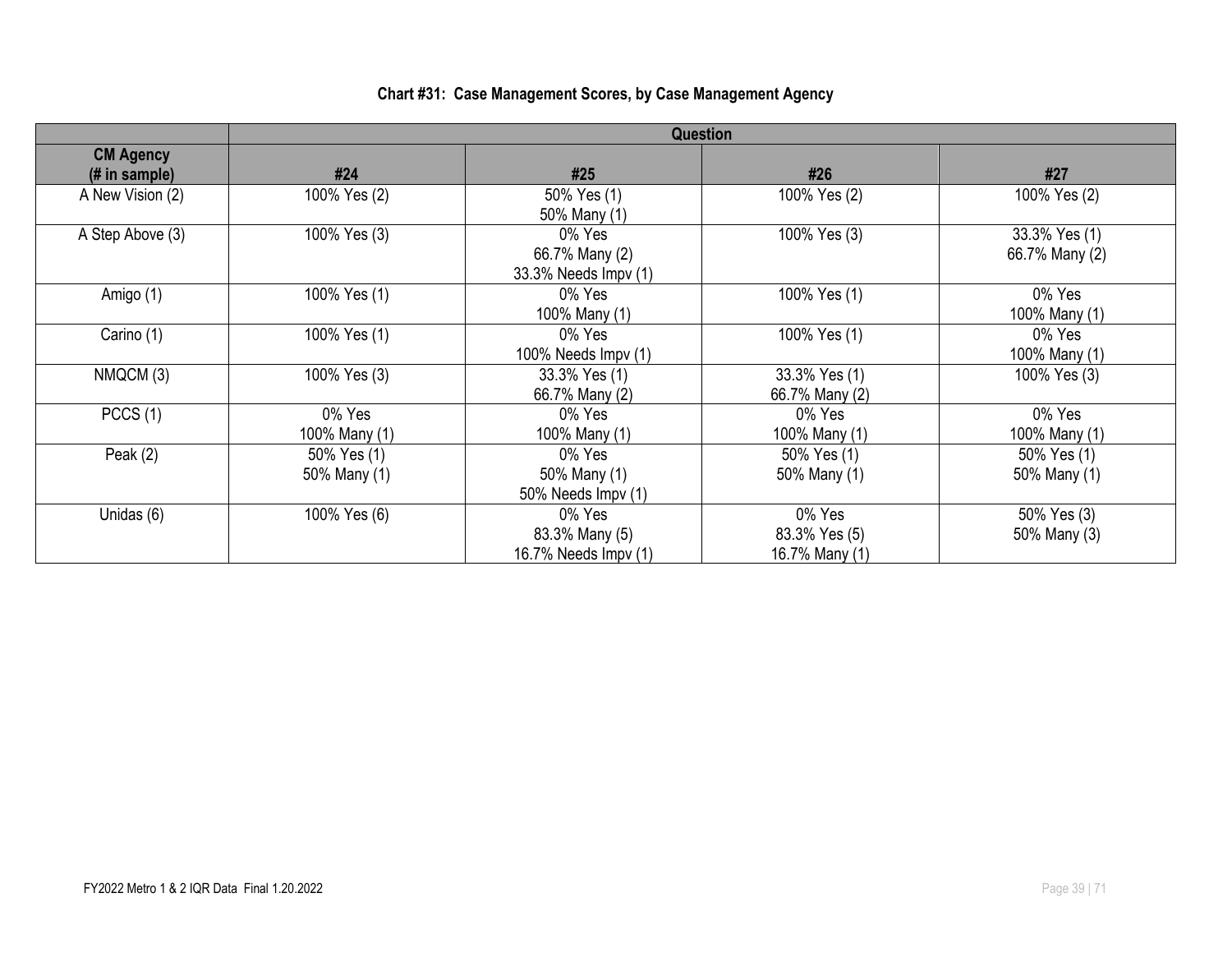Question #28: Does the case manager have an appropriate expectation of growth for this person?

Question #29: Does the case management record contain documentation that the case manager is monitoring and tracking the delivery of services as outlined in the ISP? Question #30: Does the case manager provide case management services at the level needed by this person?

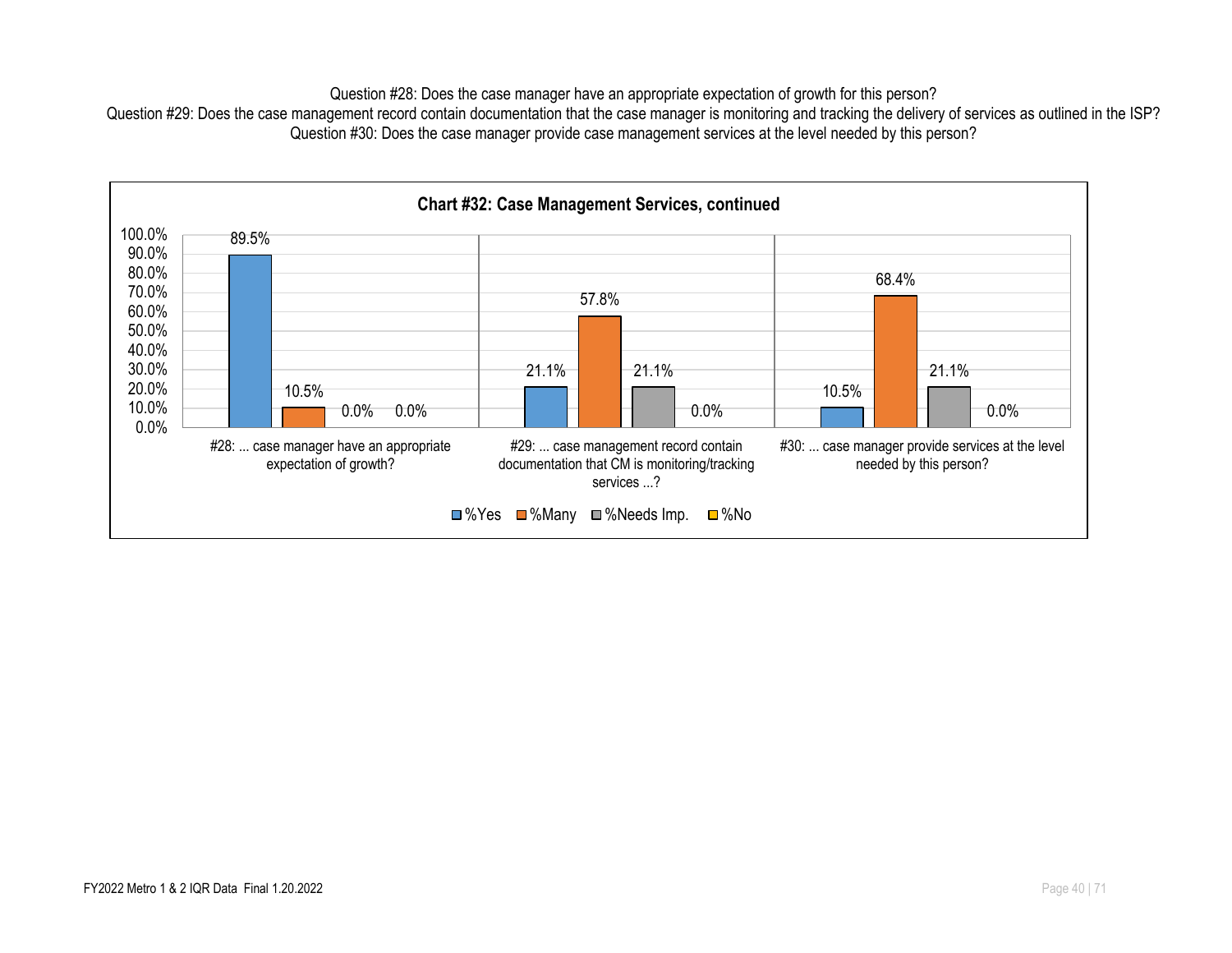| Chart #33: Case Management Scores, by Case Management Agency |  |  |
|--------------------------------------------------------------|--|--|
|                                                              |  |  |

|                                                     | Question                        |                                                  |                                                         |  |  |  |
|-----------------------------------------------------|---------------------------------|--------------------------------------------------|---------------------------------------------------------|--|--|--|
| <b>CM Agency</b><br>$(H \in \mathbb{R})$ in sample) | #28                             | #29                                              | #30                                                     |  |  |  |
| A New Vision (2)                                    | 100% Yes (2)                    | 100% Yes (2)                                     | 50% Yes (1)<br>50% Many (1)                             |  |  |  |
| A Step Above (3)                                    | 100% Yes (3)                    | 0% Yes<br>66.7% Many (2)<br>33.3% Needs Impv (1) | 0% Yes<br>66.7% Many (2)<br>33.3% Needs Impv (1)        |  |  |  |
| Amigo (1)                                           | 100% Yes (1)                    | 0% Yes<br>100% Many (1)                          | 0% Yes<br>100% Many (1)                                 |  |  |  |
| Carino (1)                                          | 100% Yes (1)                    | 0% Yes<br>100% Needs Impv (1)                    | 0% Yes<br>100% Needs Impv (1)                           |  |  |  |
| NMQCM (3)                                           | 100% Yes (3)                    | 66.7% Yes (2)<br>33.3% Many (1)                  | 0% Yes<br>100% Many (2)<br>(1 NA)                       |  |  |  |
| PCCS(1)                                             | 100% Yes (1)                    | 0% Yes<br>100% Many (1)                          | 0% Yes<br>100% Many (1)                                 |  |  |  |
| Peak $(2)$                                          | 100% Yes (2)                    | 0% Yes<br>50% Many (1)<br>50% Needs Impv (1)     | 0% Yes<br>50% Many (1)<br>50% Needs Impv (1)            |  |  |  |
| Unidas (6)                                          | 66.7% Yes (4)<br>33.3% Many (2) | 0% Yes<br>83.3% Many (5)<br>16.7% Needs Impv (1) | 16.6% Yes (1)<br>66.7% Many (4)<br>16.7% Needs Impv (1) |  |  |  |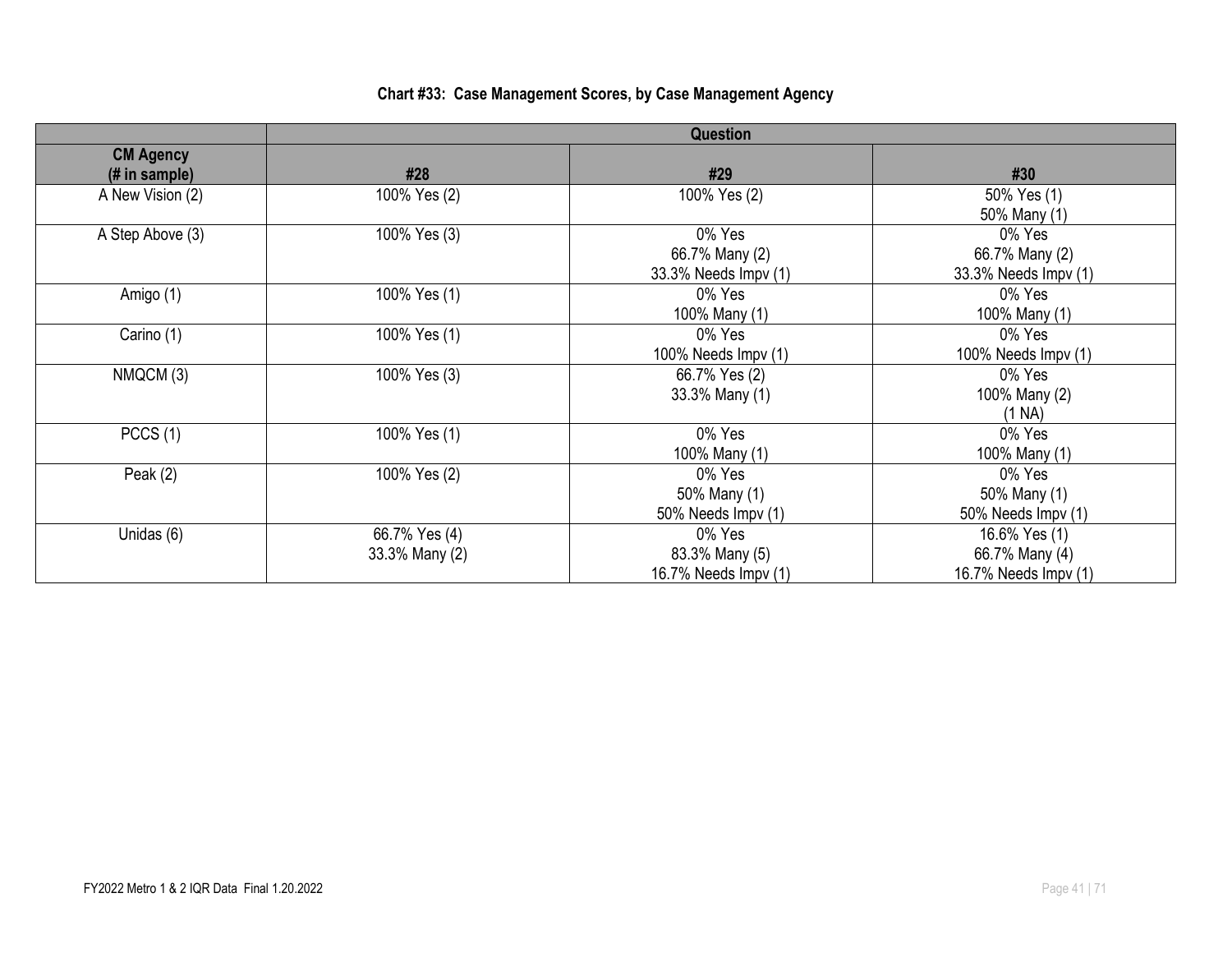#### **H. Supported Employment**

The DDSD adopted an Employment First Policy in 2016 to establish procedures for supporting working age adults to have access to valued employment opportunities as the preferred service in New Mexico. Access to competitive integrated employment enables the person to engage in community life, control personal resources, increase self-sufficiency and receive services in the community. When engaging in person-centered planning, team members must first look to community and natural supports to assist people to attain their employment goals and Desired Outcomes. As such, supported employment activities are a planning priority for all working age adults. Employment should be the first consideration. If someone does not choose employment, the decision should be based on informed choice.

Making an informed choice about employment is an individualized process. All people have unique histories and backgrounds, which means that some people may have limited experiences and will require more information to make an informed decision about employment while others may have a rich and varied employment history and can make an informed choice based on that history.

#### **A. Components of Informed Choice: Assessment**

The expectation is that the Team will work together to determine and provide opportunities for activities that support making an informed choice about employment and clearly document the person's decision-making process in the ISP.

Per the 2018 DD Wavier Standards, The Person-Centered Assessment (PCA) is the process teams are expected to use. Provider Agencies must adhere to the following requirements related to a PCA and Career Development Plan:

- a. A person-centered assessment should contain, at a minimum: information about the person's background and status;
	- b. the person's strengths and interests;
- c. Conditions for success to integrate into the community, including conditions for job success (for those who are working or wish to work); and

d. Support needs for the individual.

Considering vocational interests, abilities and skills is optional for those who are not working and have not expressed a wish to work. If you are working or wish to work then conditions for job success can and should be explored. As we consider the aging status of the class members and note many IQR questions scored as not applicable (NA) there may be further analysis needed regarding employment services for class members.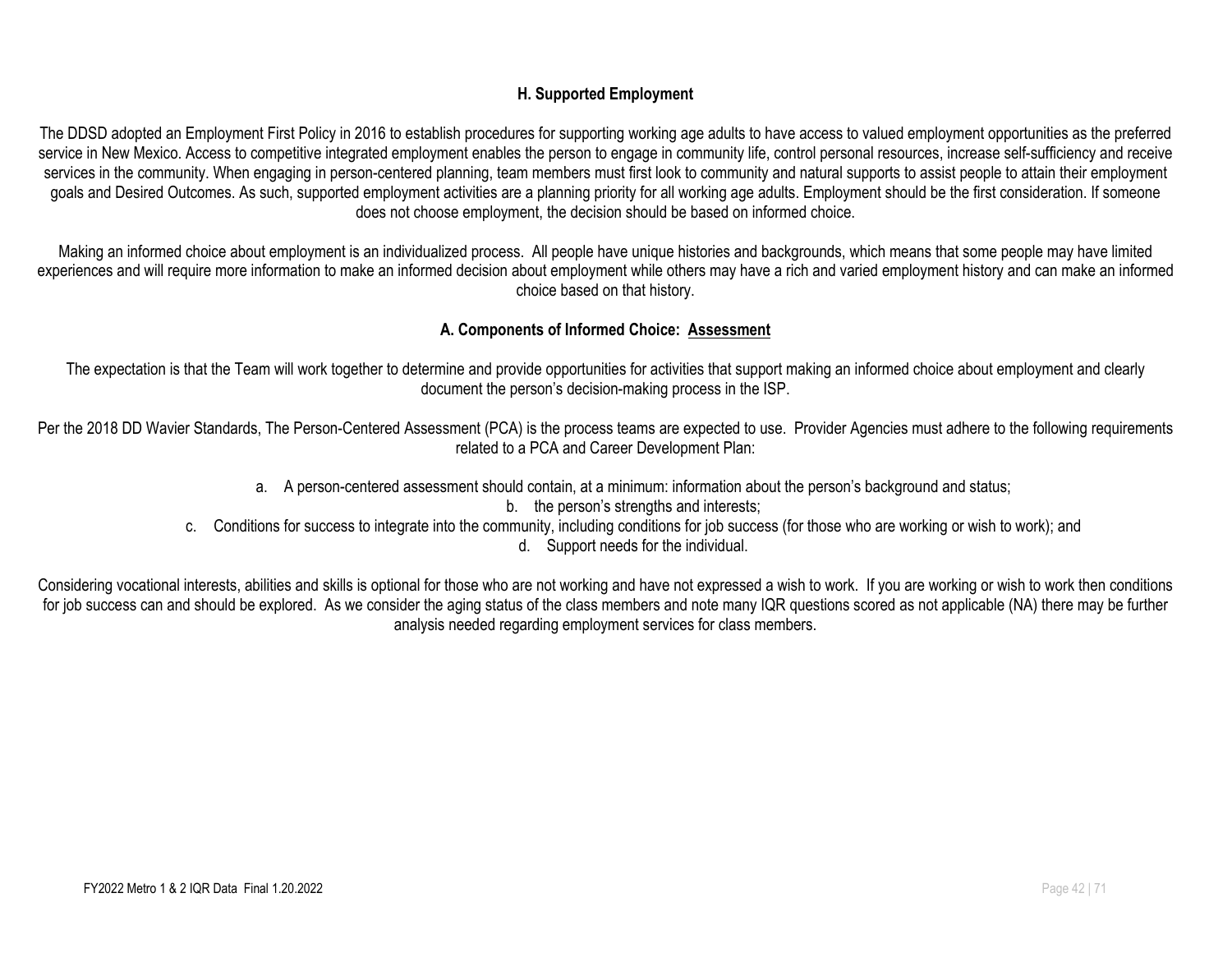The IQR asks the following questions regarding the support class members receive in assessing and determining their interests in work:

Question #125. Does (Name) have a current Person Centered Assessment? Question #126. Did this assessment address vocational interests, abilities and needs? Question #127. Did the individual participate personally in the Person Centered Assessment? Question #128. Did the Guardian participate in the Person Centered Assessment? Question #129. Is the individual engaged in the Informed Choice Project? *This Project has been discontinued and the question is no longer asked.*

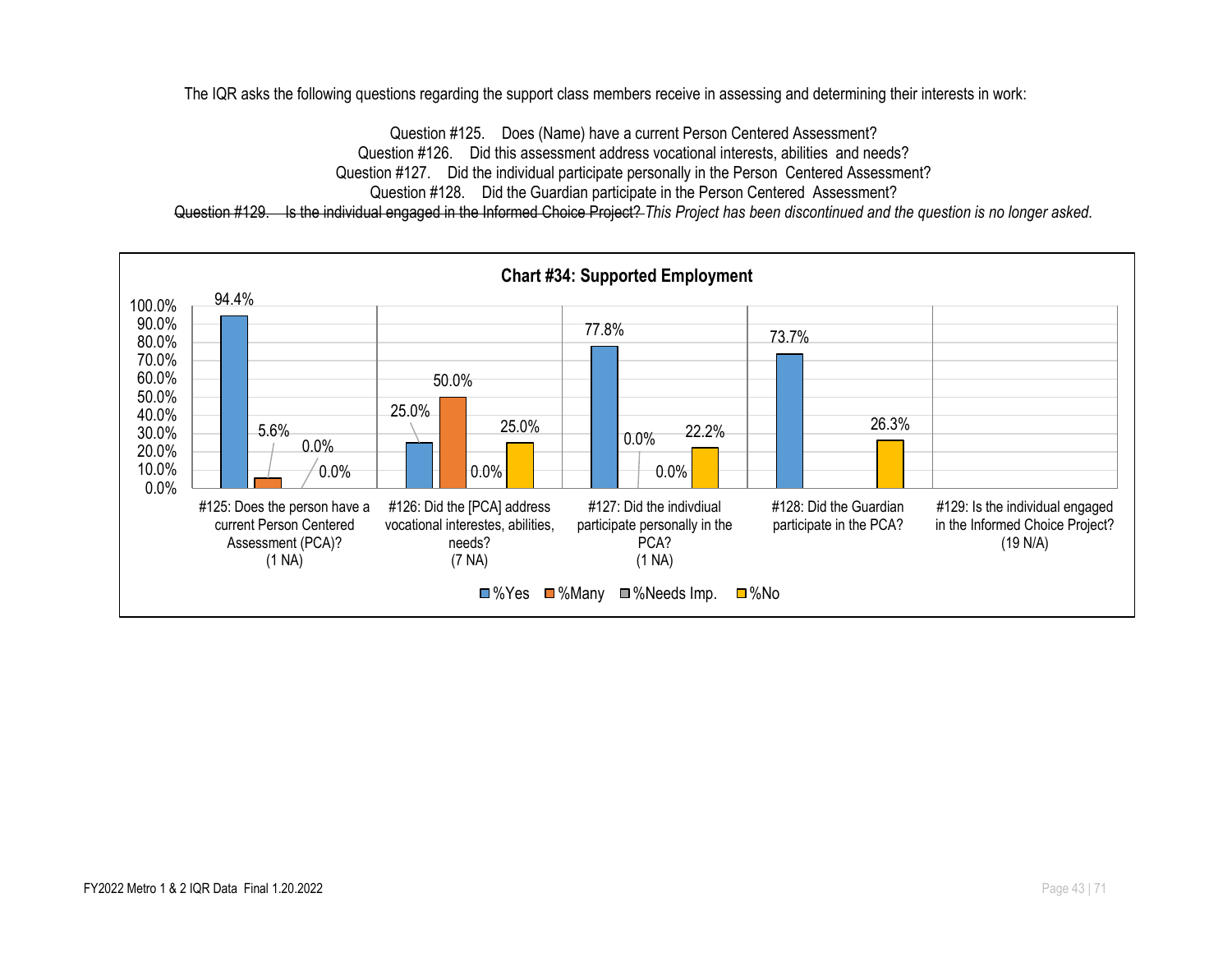# **Chart #35: Supported Employment Scores by Provider Agency**

|                                     | <b>Question</b>         |                                                    |                           |                               |      |  |
|-------------------------------------|-------------------------|----------------------------------------------------|---------------------------|-------------------------------|------|--|
| <b>Res. Agency</b><br>(# in sample) | #125                    | #126                                               | #127                      | #128                          | #129 |  |
| Adelante (5)                        | 100% Yes (5)            | 25% Yes (1)<br>75% Many (3)<br>(1 NA)              | 80% Yes (4)<br>20% No (1) | 100% Yes (5)                  |      |  |
| Alegria (1)                         | 100% Yes (1)            | 0% Yes<br>100% No (1)                              | 0% Yes<br>100% No (1)     | 0% Yes<br>100% No (1)         |      |  |
| At Home Advocacy<br>(1)             | (1 NA)                  | (1 NA)                                             | (1 NA)                    | 100% Yes (1)                  |      |  |
| Bright Horizons (3)                 | 100% Yes (3)            | $\frac{1}{50\%}$ Yes (1)<br>50% Many (1)<br>(1 NA) | 100% Yes (3)              | 66.7% Yes (2)<br>33.3% No (1) |      |  |
| Dungarvin (1)                       | 100% Yes (1)            | (1 NA)                                             | 100% Yes (1)              | 100% Yes (1)                  |      |  |
| Expressions of Life<br>(1)          | 100% Yes (1)            | (1 NA)                                             | 100% Yes (1)              | 0% Yes<br>100% No (1)         |      |  |
| LLCP(3)                             | 100% Yes (3)            | 33.4% Yes (1)<br>33.3% Many (1)<br>33.3% No (1)    | 100% Yes (3)              | 66.7% Yes (2)<br>33.3% No (1) |      |  |
| Maxcare (1)                         | 100% Yes (1)            | (1 NA)                                             | 100% Yes (1)              | 0% Yes<br>100% No (1)         |      |  |
| Onyx $(1)$                          | 0% Yes<br>100% Many (1) | 0% Yes<br>100% Many (1)                            | 0% Yes<br>100% No (1)     | 100% Yes (1)                  |      |  |
| Solana Care (1)                     | 100% Yes (1)            | 0% Yes<br>100% No (1)                              | 0% Yes<br>100% No (1)     | 100% Yes (1)                  |      |  |
| The New Beginnings<br>(1)           | 100% Yes (1)            | (1 NA)                                             | 100% Yes (1)              | 100% Yes (1)                  |      |  |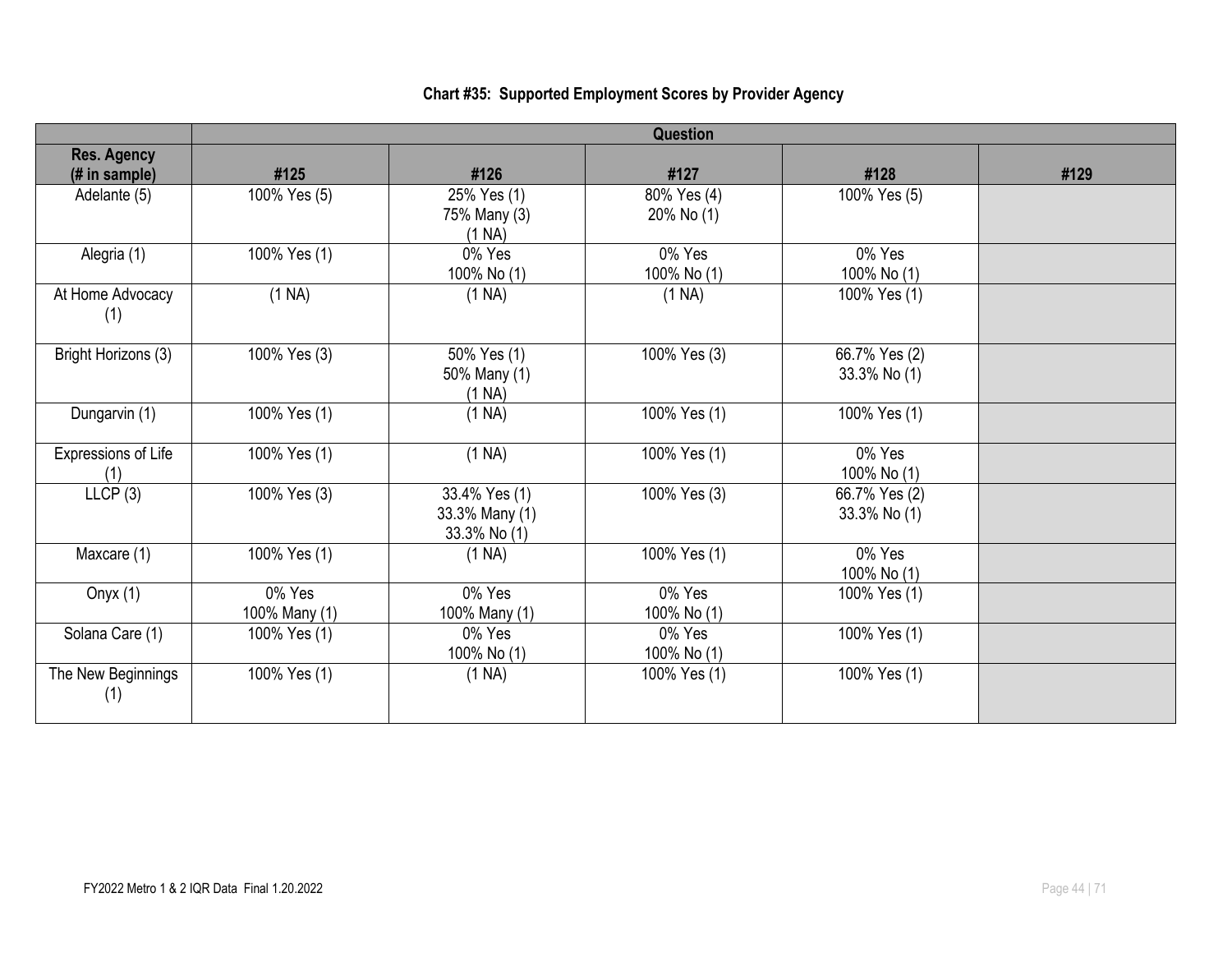#### **Question CM Agency (# in sample) #125 #126 #127 #128 #129** A New Vision (2) 100% Yes (2) 0% Yes 50% Many (1) 50% No (1) 100% Yes (2) 70% Yes (1) 50% No (1) A Step Above  $(3)$  66.7% Yes  $(2)$ 33.3% Many (1) 66.7% Yes (2) 33.3% Many (1) 66.7% Yes (2) 33.3% No (1) 66.7% Yes (2) 33.3% No (1) Amigo (1) 100% Yes (1) (1 NA) 0% Yes 100% No (1) 100% Yes (1) Carino (1)  $\vert$  100% Yes (1)  $\vert$  (1 NA)  $\vert$  100% Yes (1)  $\vert$  0% Yes 100% No (1) NMQCM (3) 100% Yes (2) (1 NA) 0% Yes 100% Many (2) (1 NA) 100% Yes (2) (1 NA) 100% Yes (3) PCCS (1) | 100% Yes (1) | (1 NA) | 100% Yes (1) | 100% Yes (1) Peak (2) 100% Yes (2) 0% Yes 50% Many (1) 50% No (1) 50% Yes (1) 50% No (1) 100% Yes (2) Unidas (6)  $\vert$  100% Yes (6)  $\vert$  25% Yes (1) 50% Many (2) 25% No (1) (2 NA) 83.3% Yes (5) 16.7% No (1) 66.7% Yes (4) 33.3% No (2)

#### **Chart #36: Supported Employment Scores by Case Management Agency**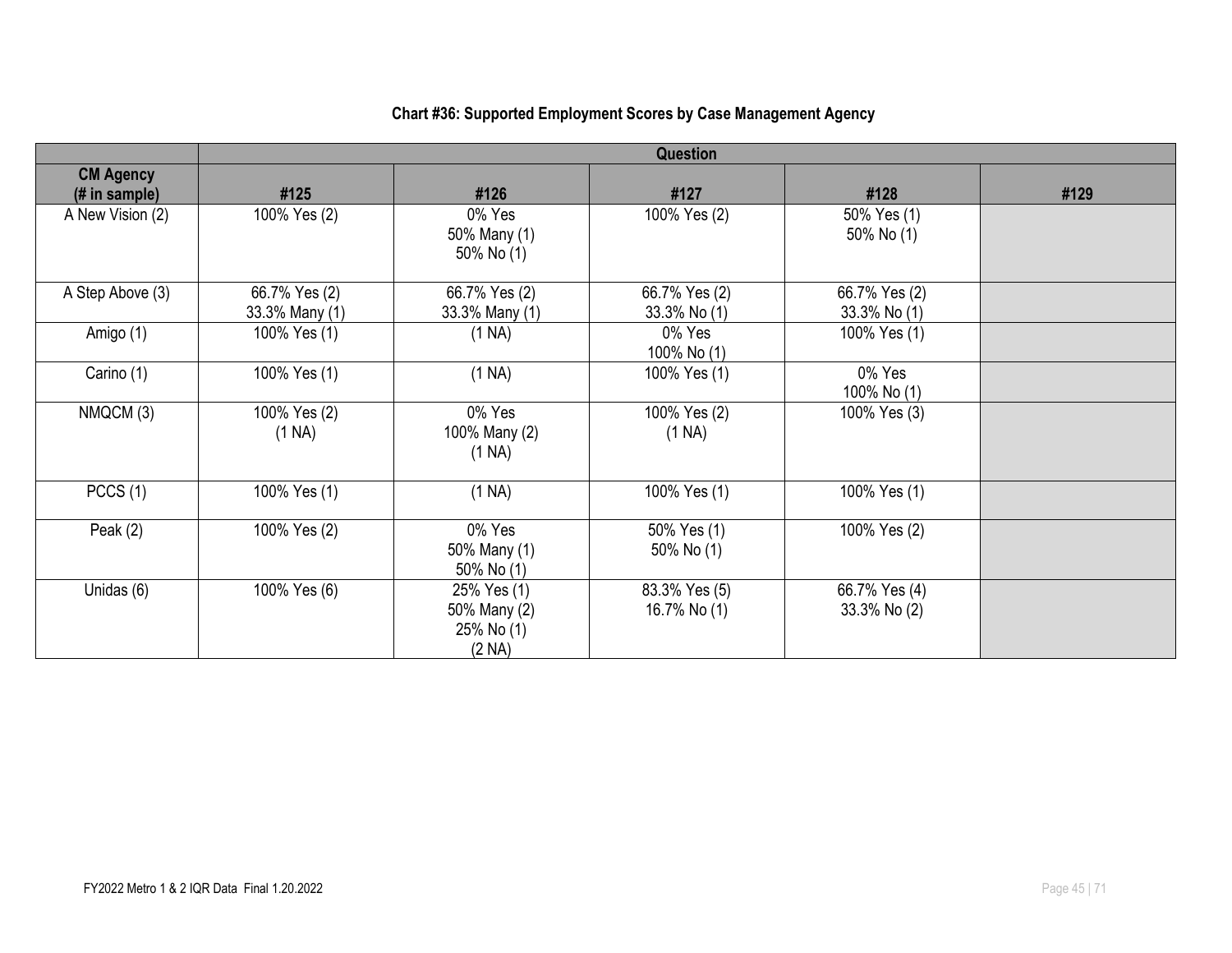#### **Components of Informed Choice: Information and Experience:**

Question #130. Has the individual been offered the opportunity to participate in work or job exploration including volunteer work and/or trial work opportunities? Question #131. If #130 is Yes, are these new experiences clearly documented in the ISP Work, Education and/or Volunteer History section? Question #132. If #130 is No, is the individual trying new discovery experiences in the community to determine interests, abilities, skills and needs? Question #133. Has the Guardian had the opportunity to gain information on how the individual responded during job exploration activities such as volunteering and/or trial work experiences?

> Question #134. Has the individual received information regarding the range of employment options available to him/her? Question #135. Has the Guardian received information regarding the range of employment options available for the individual?

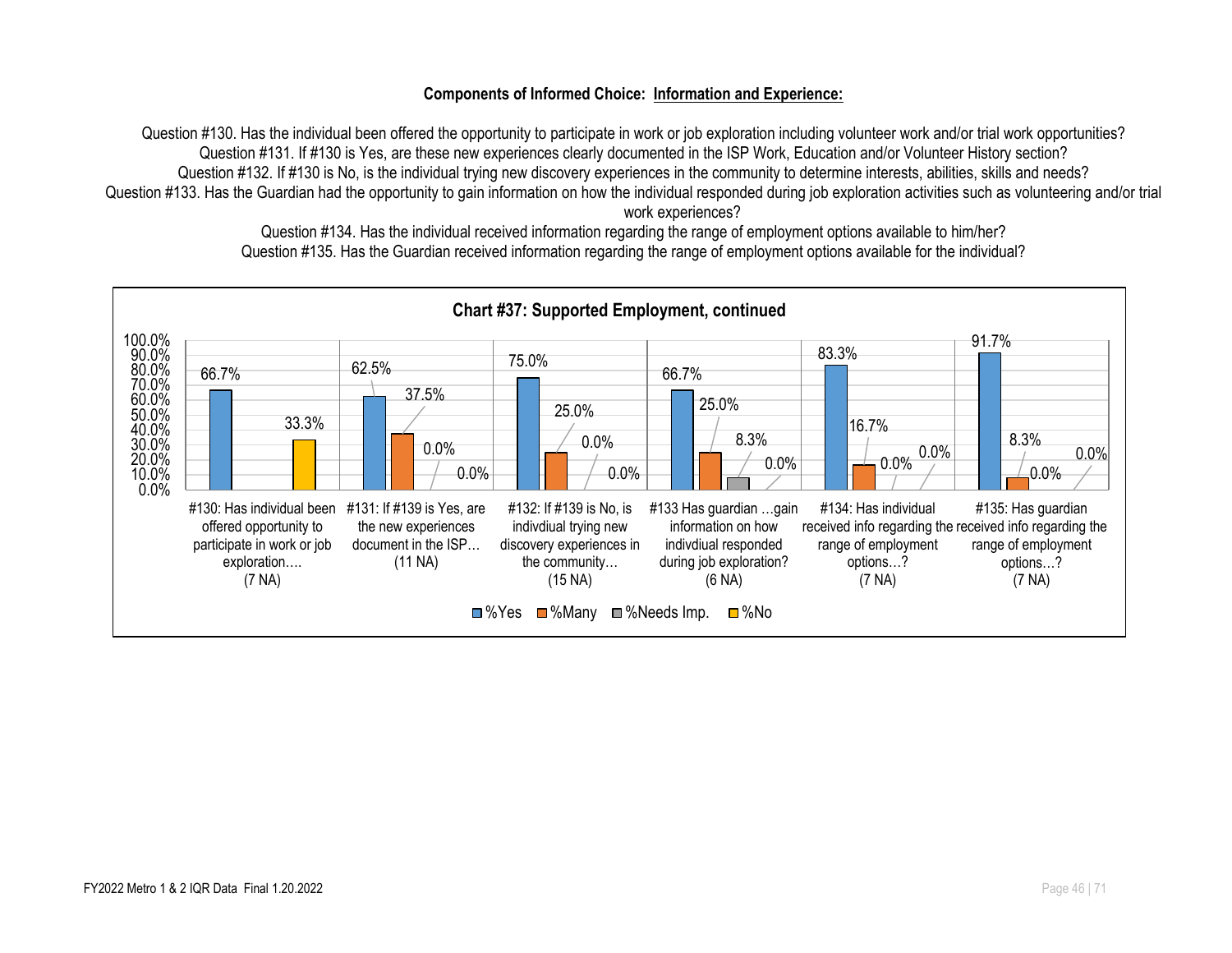|                                      | <b>Question</b>                     |                                       |                                   |                                                   |                             |                                   |  |
|--------------------------------------|-------------------------------------|---------------------------------------|-----------------------------------|---------------------------------------------------|-----------------------------|-----------------------------------|--|
| <b>Res. Agency</b><br>$#$ in sample) | #130                                | #131                                  | #132                              | #133                                              | #134                        | #135                              |  |
| Adelante (5)                         | 80% Yes (4)<br>20% No (1)           | 100% Yes (4)<br>(1 NA)                | 0% Yes<br>100% Many (1)<br>(4 NA) | 40% Yes (2)<br>40% Many (2)<br>20% Needs Impv (1) | 80% Yes (4)<br>20% Many (1) | 80% Yes (4)<br>20% Needs Impv (1) |  |
| Alegria (1)                          | 0% Yes<br>100% No (1)               | (1 NA)                                | (1 NA)                            | 100% Yes (1)                                      | 0% Yes<br>100% Many (1)     | 100% Yes (1)                      |  |
| At Home Advocacy (1)                 | (1 NA)                              | (1 NA)                                | (1 NA)                            | (1 NA)                                            | (1 NA)                      | (1 NA)                            |  |
| Bright Horizons (3)                  | 100% Yes (2)                        | 50% Yes (1)<br>50% Many (1)<br>(1 NA) | 100% Yes (1)                      | 50% Yes (1)<br>50% Many (1)<br>(1 NA)             | 100% Yes (2)<br>(1 NA)      | 100% Yes (2)<br>(1 NA)            |  |
| Dungarvin (1)                        | (1 NA)                              | (1 NA)                                | (1 NA)                            | (1 NA)                                            | (1 NA)                      | (1 NA)                            |  |
| Expressions of Life (1)              | (1 NA)                              | (1 NA)                                | (1 NA)                            | (1 NA)                                            | (1 NA)                      | (1 NA)                            |  |
| LLCP(3)                              | 50% Yes (1)<br>50% No (1)<br>(1 NA) | 0% Yes<br>100% Many (1)<br>(2 NA)     | 100% Yes (1)<br>(2 NA)            | 100% Yes (2)<br>(1 NA)                            | 100% Yes (2)<br>(1 NA)      | 100% Yes (2)<br>(1 NA)            |  |
| Maxcare (1)                          | (1 NA)                              | (1 NA)                                | (1 NA)                            | (1 NA)                                            | (1 NA)                      | (1 NA)                            |  |
| Onyx $(1)$                           | 0% Yes<br>100% No (1)               | (1 NA)                                | 100% Yes (1)                      | 100% Yes (1)                                      | 100% Yes (1)                | 100% Yes (1)                      |  |
| Solana Care (1)                      | 100% Yes (1)                        | 0% Yes<br>100% Many (1)               | (1 NA)                            | 100% Yes (1)                                      | 100% Yes (1)                | 100% Yes (1)                      |  |
| The New Beginnings<br>(1)            | (1 NA)                              | (1 NA)                                | (1 NA)                            | (1 NA)                                            | (1 NA)                      | (1 NA)                            |  |

# **Chart #38: Supported Employment Scores by Provider Agency**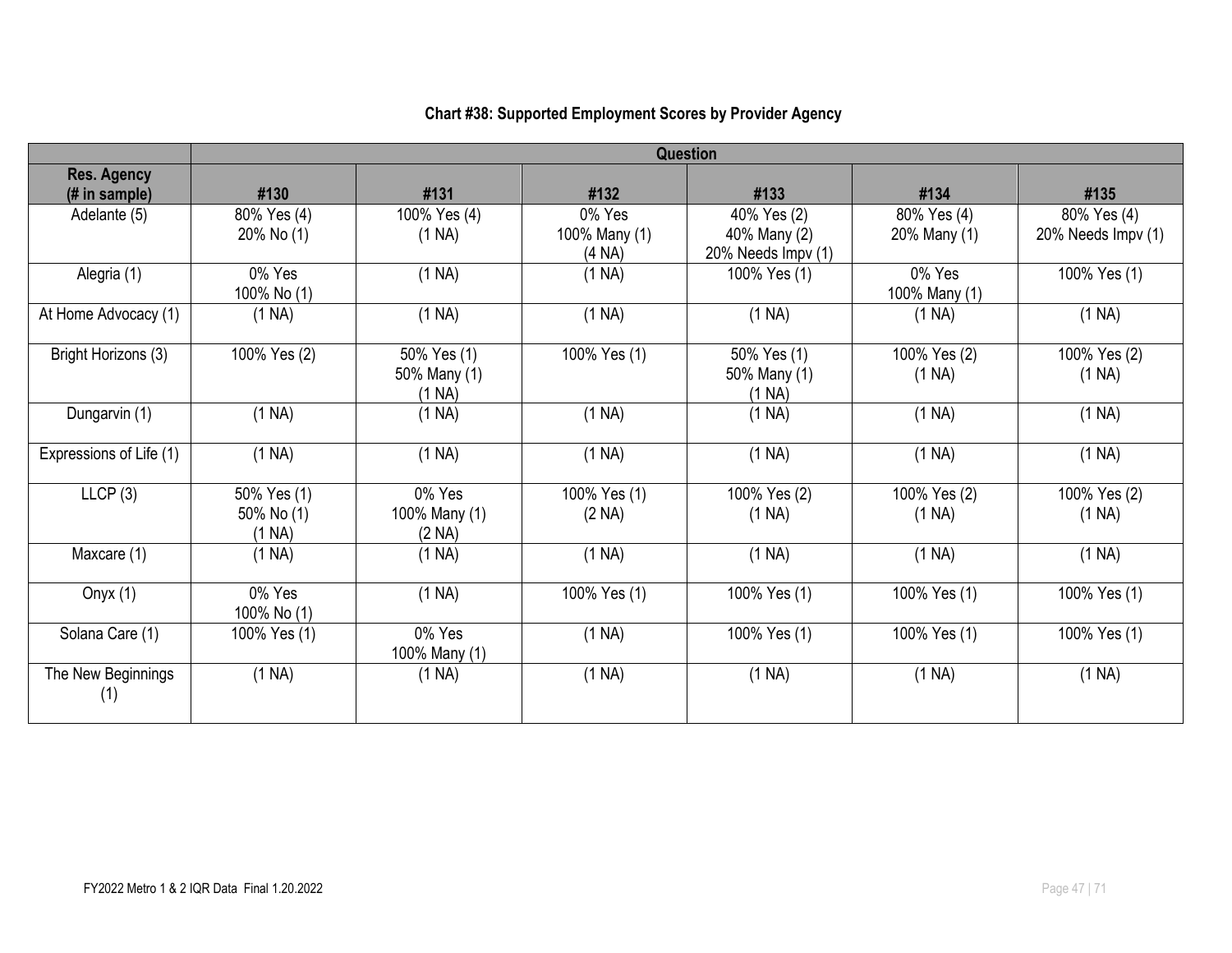|                                    | <b>Question</b>                     |                                   |                                       |                                             |                                       |                                             |  |
|------------------------------------|-------------------------------------|-----------------------------------|---------------------------------------|---------------------------------------------|---------------------------------------|---------------------------------------------|--|
| <b>CM Agency</b><br>$#$ in sample) | #130                                | #131                              | #132                                  | #133                                        | #134                                  | #135                                        |  |
| A New Vision (2)                   | 100% Yes (1)<br>(1 NA)              | 100% Yes (1)<br>(1 NA)            | (2 NA)                                | 0% Yes<br>100% Many (1)<br>(1 NA)           | 100% Yes (1)<br>(1 NA)                | 100% Yes (1)<br>(1 NA)                      |  |
| A Step Above (3)                   | 66.7% Yes (2)<br>33.3% No (1)       | 100% Yes (2)<br>(1 NA)            | 100% Yes (2)<br>(1 NA)                | 33.3% Yes (1)<br>66.7% Many (2)             | 100% Yes (3)                          | 100% Yes (3)                                |  |
| Amigo (1)                          | 100% Yes (1)                        | 100% Yes (1)                      | (1 NA)                                | 100% Yes (1)                                | 100% Yes (1)                          | 100% Yes (1)                                |  |
| Carino (1)                         | (1 NA)                              | (1 NA)                            | (1 NA)                                | (1 NA)                                      | (1 NA)                                | (1 NA)                                      |  |
| NMQCM (3)                          | 100% Yes (1)<br>(2 NA)              | 0% Yes<br>100% Many (1)<br>(2 NA) | (3 NA)                                | 100% Yes (1)<br>(2 NA)                      | 100% Yes (1)<br>(2 NA)                | 100% Yes (1)<br>(2 NA)                      |  |
| PCCS(1)                            | (1 NA)                              | (1 NA)                            | (1 NA)                                | (1 NA)                                      | (1 NA)                                | (1 NA)                                      |  |
| Peak $(2)$                         | 100% Yes (2)                        | 50% Yes (1)<br>50% Many (1)       | (2 NA)                                | 100% Yes (2)                                | 100% Yes (2)                          | 100% Yes (2)                                |  |
| Unidas (6)                         | 25% Yes (1)<br>75% No (3)<br>(2 NA) | 0% Yes<br>100% Many (1)<br>(5 NA) | 50% Yes (1)<br>50% Many (1)<br>(4 NA) | 75% Yes (3)<br>25% Needs Impv (1)<br>(2 NA) | 50% Yes (2)<br>50% Many (2)<br>(2 NA) | 75% Yes (3)<br>25% Needs Impv (1)<br>(2 NA) |  |

## **Chart #39: Supported Employment Scores by Case Management Agency**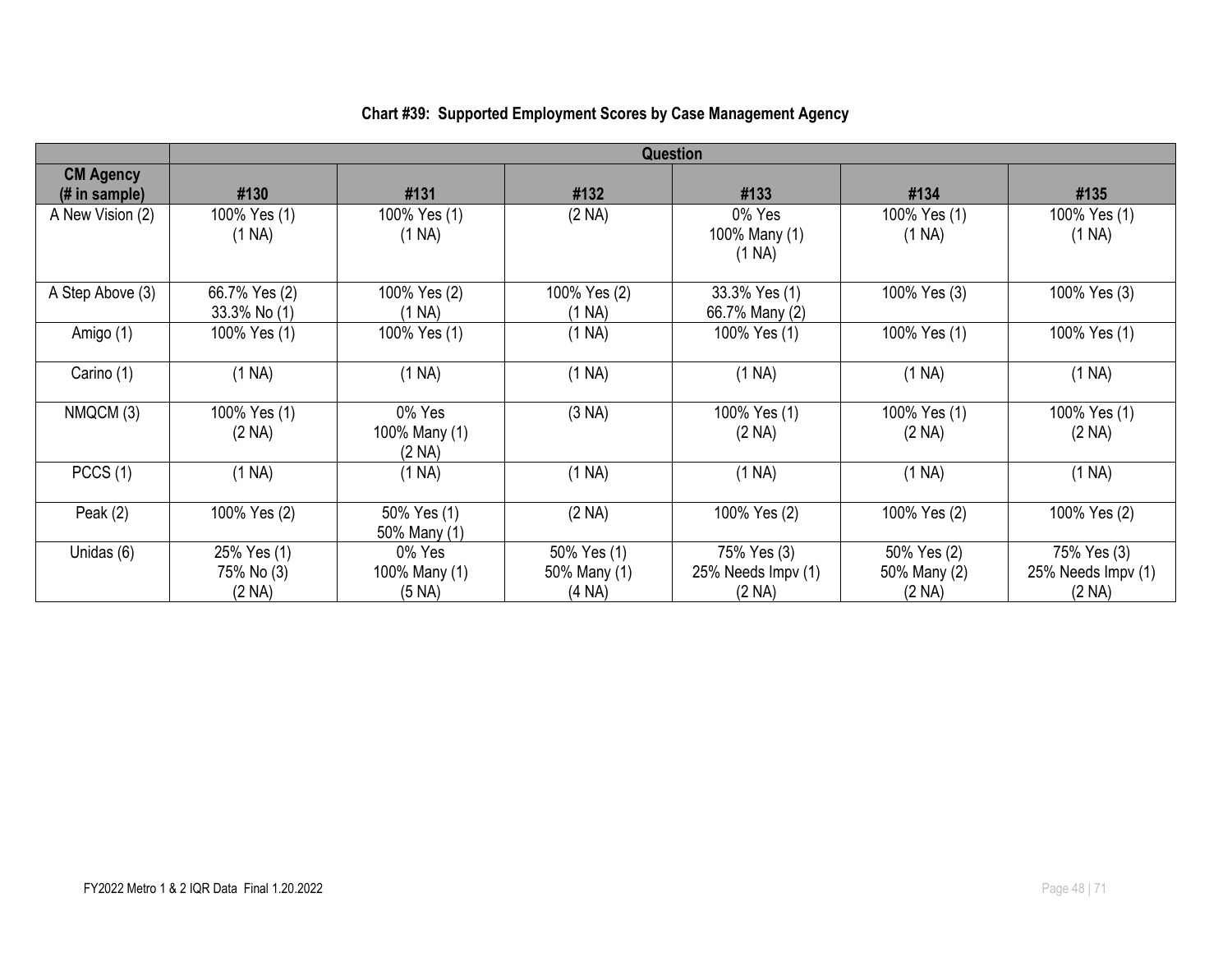#### **Components of Informed Choice**: **Identification of Employment Barriers/Issues.**

Question #136. If there are barriers to employment, has the Team, including the individual, addressed how to overcome those barriers to employment and integrating clinical info, AT, & therapies as necessary...?

Question #137. If there are barriers to employment, has the Team addressed with the Guardian how to overcome those barriers to employment and integrating clinical info, AT, & therapies as necessary...?

Question #138. Has the individual participated in work or volunteer activities during the past year?

Question #139. Has the individual identified what type of work or volunteer activities he/she would like to do?

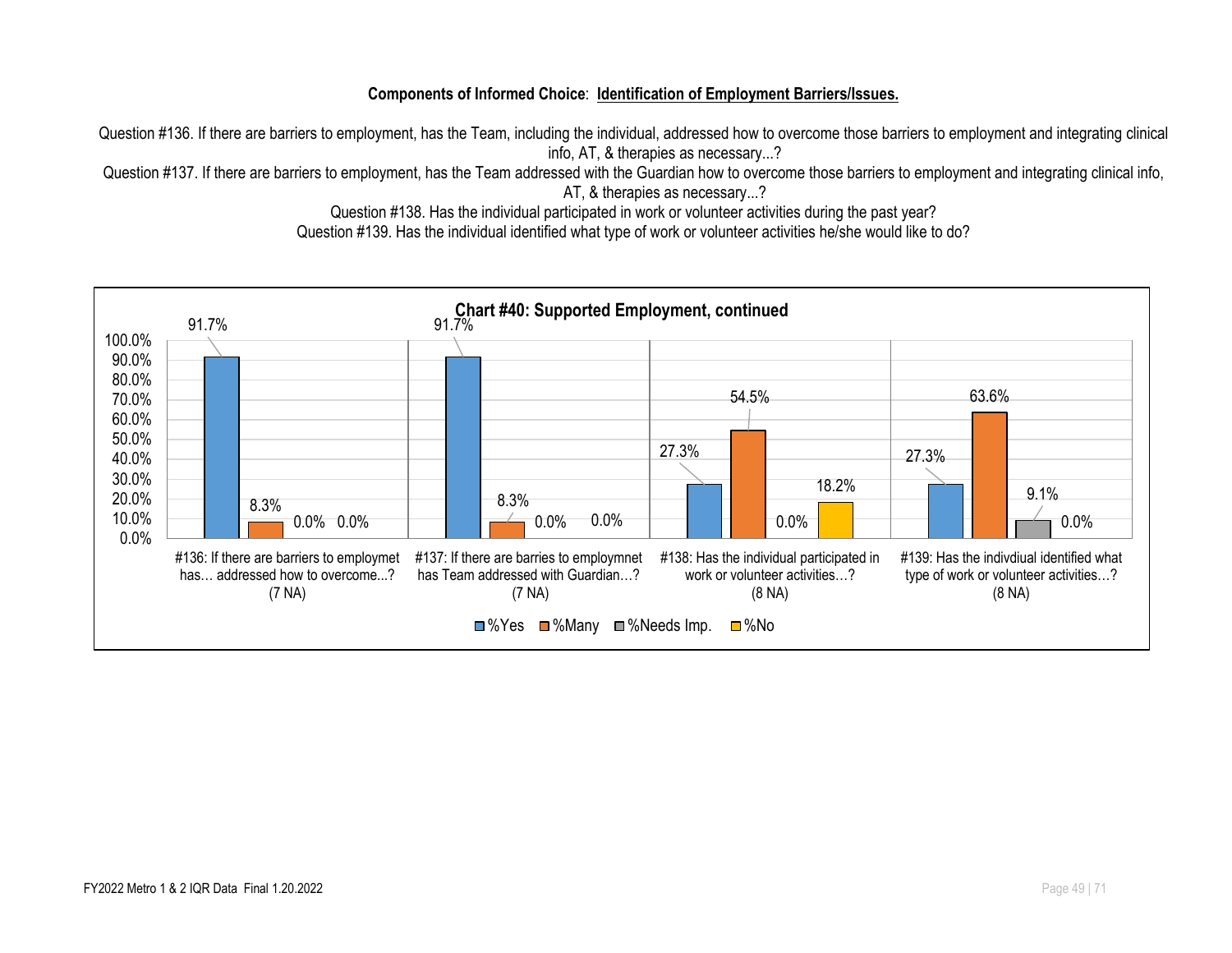### **Chart #41: Supported Employment Scores by Provider Agency**

|                         | <b>Question</b> |              |                      |                              |  |  |
|-------------------------|-----------------|--------------|----------------------|------------------------------|--|--|
| <b>Res. Agency</b>      |                 |              |                      |                              |  |  |
| (# in sample)           | #136            | #137         | #138                 | #139                         |  |  |
| Adelante (5)            | 80% Yes (4)     | 80% Yes (4)  | 50% Yes (2)          | 25% Yes (1)                  |  |  |
|                         | 20% Many (1)    | 20% Many (1) | 25% Many (1)         | 50% Many (2)                 |  |  |
|                         |                 |              | 25% No (1)<br>(1 NA) | 25% Needs Impv (1)<br>(1 NA) |  |  |
| Alegria (1)             | 100% Yes (1)    | 100% Yes (1) | 0% Yes               | 0% Yes                       |  |  |
|                         |                 |              | 100% Many (1)        | 100% Many (1)                |  |  |
| At Home Advocacy (1)    | (1 NA)          | (1 NA)       | (1 NA)               | (1 NA)                       |  |  |
| Bright Horizons (3)     | 100% Yes (2)    | 100% Yes (2) | 50% Yes (1)          | 50% Yes (1)                  |  |  |
|                         | (1 NA)          | (1 NA)       | 50% Many (1)         | 50% Many (1)                 |  |  |
|                         |                 |              | (1 NA)               | (1 NA)                       |  |  |
| Dungarvin (1)           | (1 NA)          | (1 NA)       | (1 NA)               | (1 NA)                       |  |  |
| Expressions of Life (1) | (1 NA)          | (1 NA)       | (1 NA)               | (1 NA)                       |  |  |
| LLCP(3)                 | 100% Yes (2)    | 100% Yes (2) | 0% Yes               | 50% Yes (1)                  |  |  |
|                         | (1 NA)          | (1 NA)       | 50% Many (1)         | 50% Many (1)                 |  |  |
|                         |                 |              | 50% No (1)           | (1 NA)                       |  |  |
|                         |                 |              | (1 NA)               |                              |  |  |
| Maxcare (1)             | (1 NA)          | (1 NA)       | (1 NA)               | (1 NA)                       |  |  |
| Onyx $(1)$              | 100% Yes (1)    | 100% Yes (1) | 0% Yes               | 0% Yes                       |  |  |
|                         |                 |              | 100% Many (1)        | 100% Many (1)                |  |  |
| Solana Care (1)         | 100% Yes (1)    | 100% Yes (1) | 0% Yes               | 0% Yes                       |  |  |
|                         |                 |              | 100% Many (1)        | 100% Many (1)                |  |  |
| The New Beginnings (1)  | (1 NA)          | (1 NA)       | (1 NA)               | (1 NA)                       |  |  |
|                         |                 |              |                      |                              |  |  |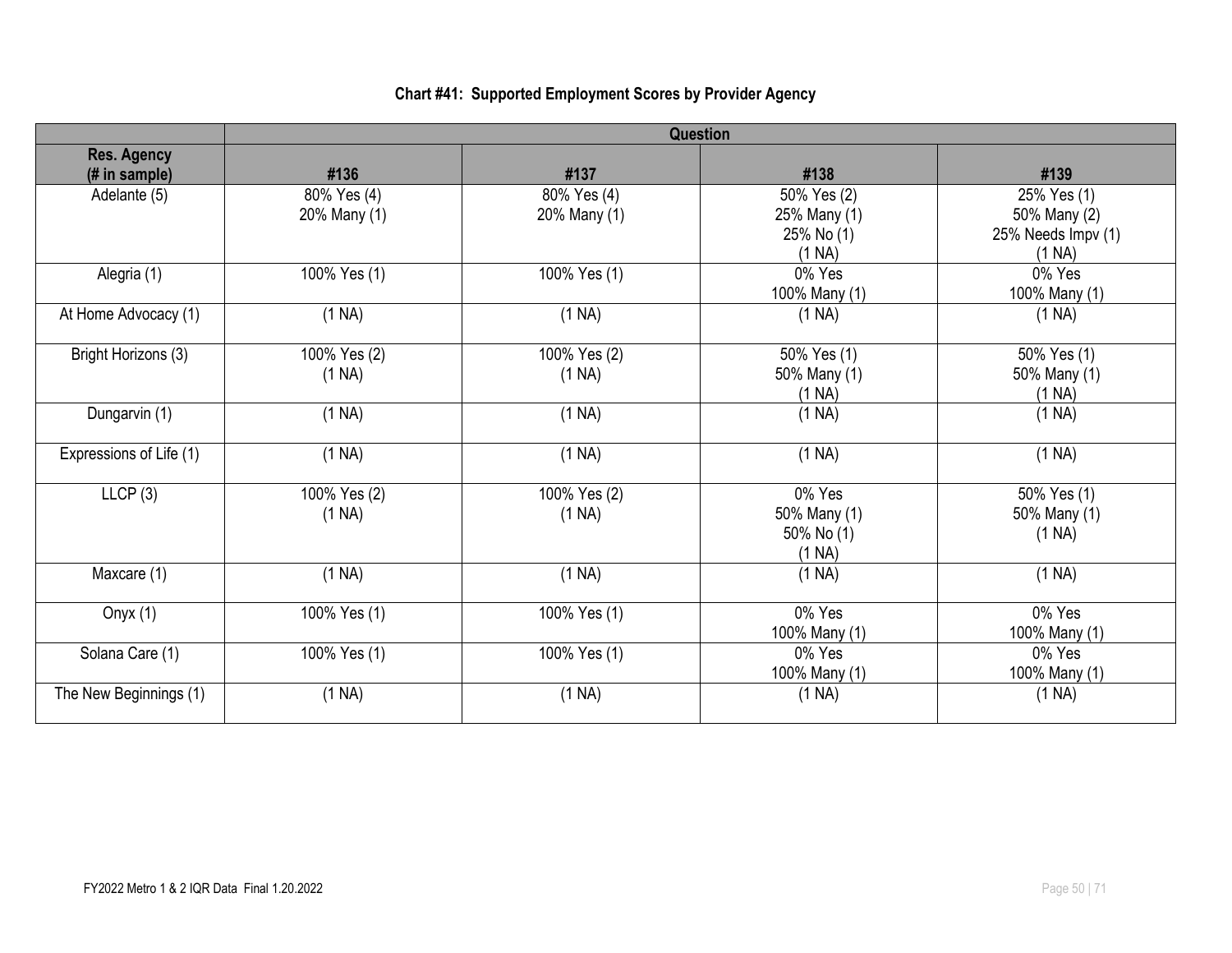#### **Question CM Agency (# in sample) #136 #137 #138 #139** A New Vision (2) 100% Yes (1) (1 NA) 100% Yes (1) (1 NA) 100% Yes (1) (1 NA) 100% Yes (1) (1 NA) A Step Above (3) 100% Yes (3) 100% Yes (3) 100% Yes (3) 33.3% Yes (1) 33.4% Many (1) 33.3% No (1) 33.3% Yes (1) 66.7% Many (2) Amigo (1) | 100% Yes (1) | 100% Yes (1) | (1 NA) (1 NA) Carino (1) (1 NA) (1 NA) (1 NA) NMQCM (3) 100% Yes (1) (2 NA) 100% Yes (1) (2 NA) 0% Yes 100% Many (1) (2 NA) 0% Yes 100% Many (1) (2 NA) PCCS (1) (1 NA) (1 NA) (1 NA) Peak (2) 100% Yes (2) 100% Yes (2) 100% Yes (2) 50% Yes (1) 50% Many (1) 0% Yes 50% Many (1) 50% Needs Impv (1) Unidas (6) 75% Yes (3) 25% Many (1) (2 NA) 75% Yes (3) 25% Many (1) (2 NA) 0% Yes 75% Many (3) 25% No (1) (2 NA) 25% Yes (1) 75% Many (3) (2 NA)

#### **Chart #42: Supported Employment Scores by Case Management Agency**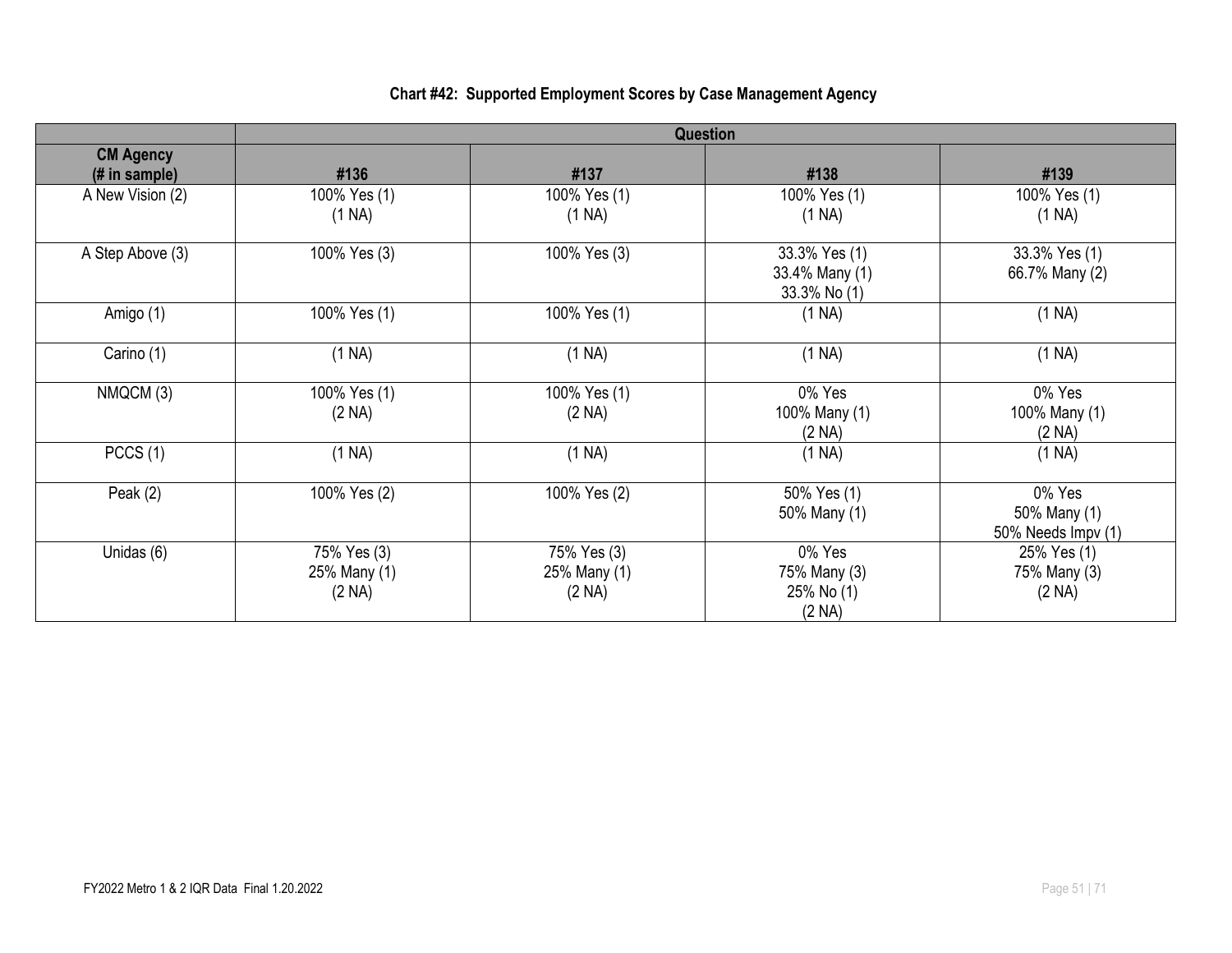#### **JCMs Involved in Supported Employment**

Question #140. Does the Guardian support him/her working? Question #142. Is the individual engaged in Supported Employment? Question #144. Does the person have a Career Development Plan?

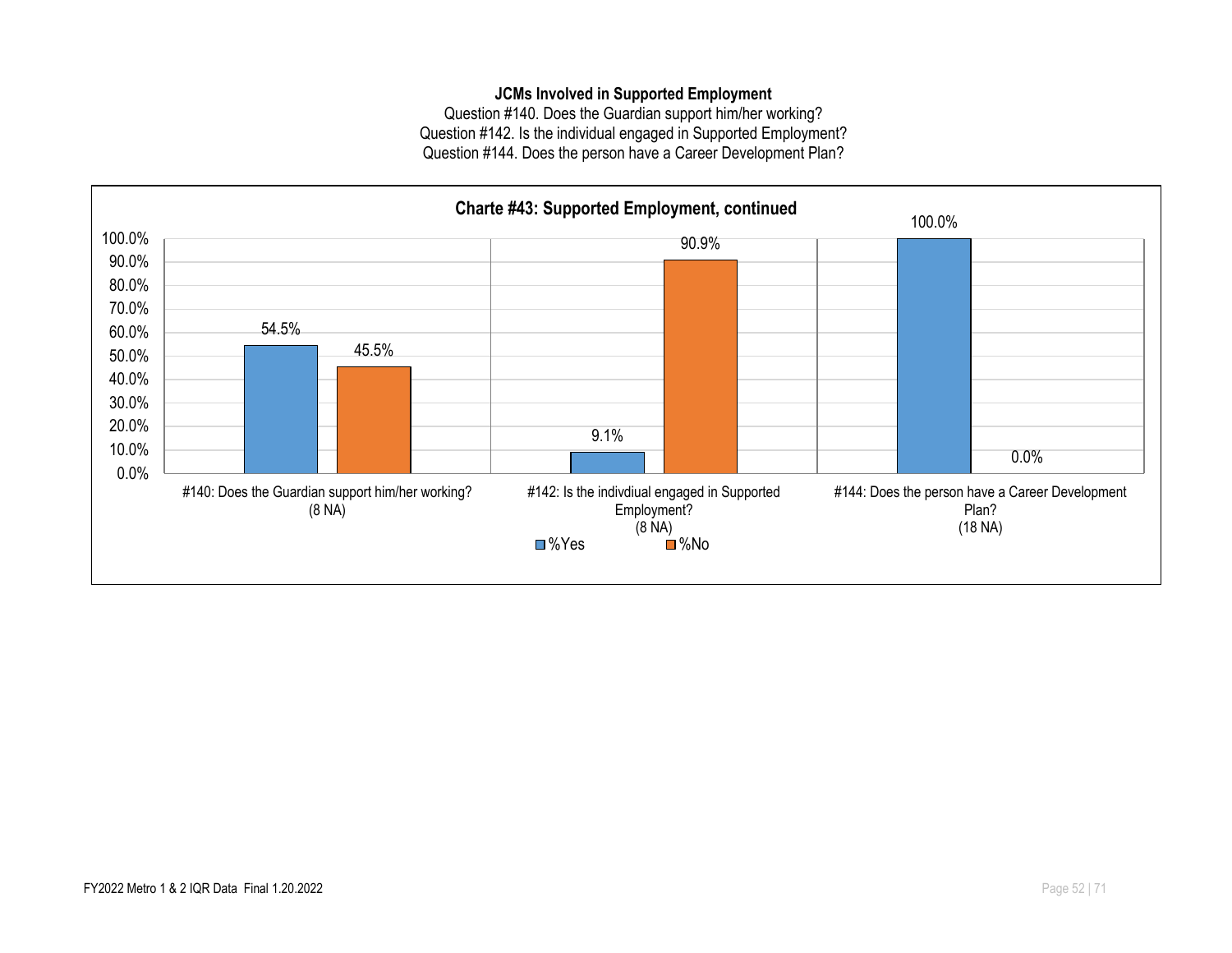# **Chart #44: Supported Employment Scores by Provider Agency**

|                                     |                                     | <b>Question</b>                     |                        |
|-------------------------------------|-------------------------------------|-------------------------------------|------------------------|
| <b>Res. Agency</b><br>(# in sample) | #140                                | #142                                | #144                   |
| Adelante (5)                        | 50% Yes (2)<br>50% No (2)<br>(1 NA) | 100% No (4)<br>(1 NA)               | (5 NA)                 |
| Alegria (1)                         | 100% Yes (1)                        | 0% Yes<br>100% No (1)               | (1 NA)                 |
| At Home Advocacy (1)                | (1 NA)                              | (1 NA)                              | (1 NA)                 |
| Bright Horizons (3)                 | 50% Yes (1)<br>50% No (1)<br>(1 NA) | 50% Yes (1)<br>50% No (1)<br>(1 NA) | 100% Yes (1)<br>(2 NA) |
| Dungarvin (1)                       | (1 NA)                              | (1 NA)                              | (1 NA)                 |
| Expressions of Life (1)             | (1 NA)                              | (1 NA)                              | (1 NA)                 |
| LICP(3)                             | 0% Yes<br>100% No (2)<br>(1 NA)     | 0% Yes<br>100% No (2)<br>(1 NA)     | (3 NA)                 |
| Maxcare (1)                         | (1 NA)                              | (1 NA)                              | (1 NA)                 |
| Onyx $(1)$                          | 100% Yes (1)                        | 0% Yes<br>100% No (1)               | (1 NA)                 |
| Solana Care (1)                     | 100% Yes (1)                        | 0% Yes<br>100% No (1)               | (1 NA)                 |
| The New Beginnings (1)              | (1 NA)                              | (1 NA)                              | (1 NA)                 |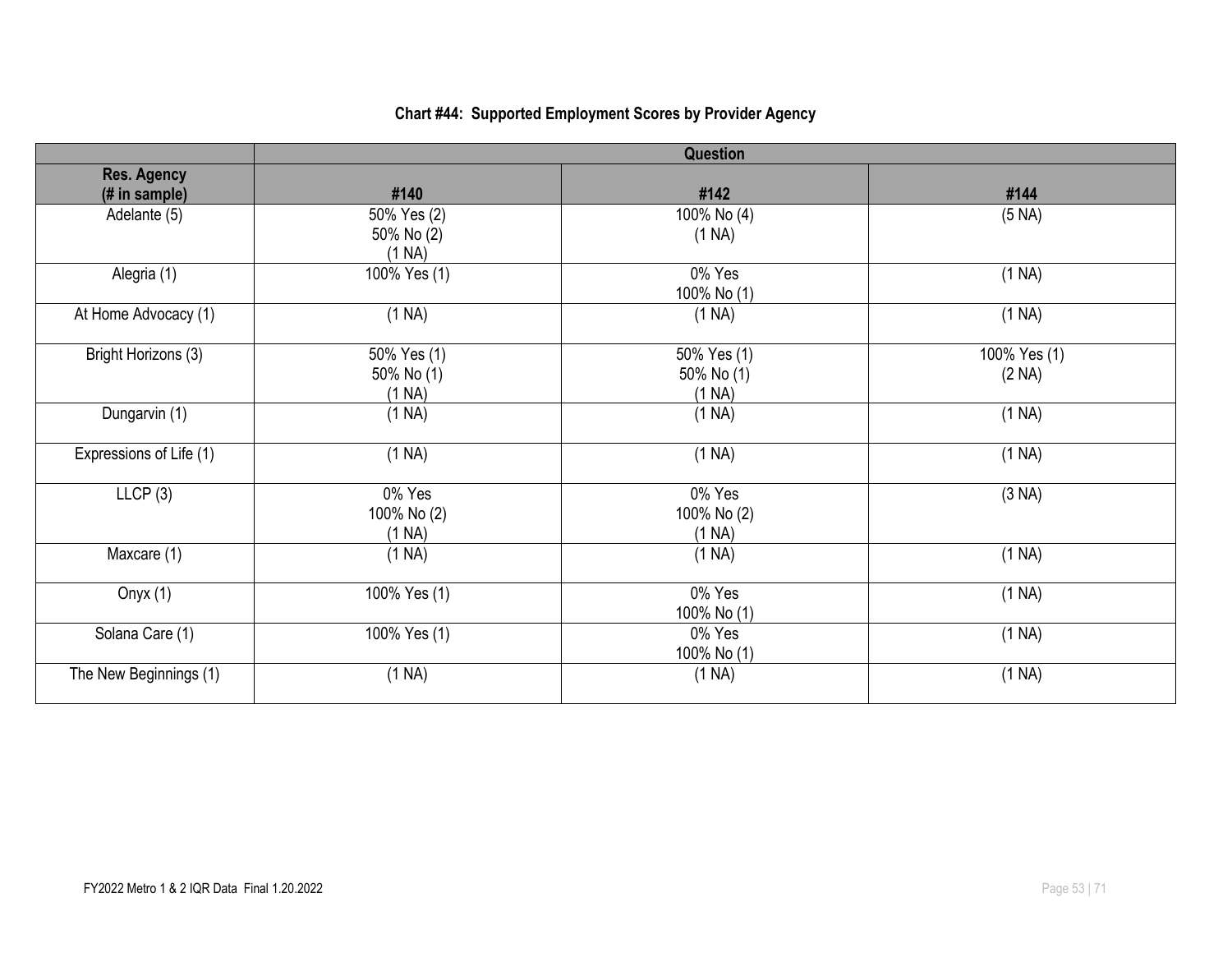## **Chart #45: Supported Employment Scores by Case Management Agency**

|                                   | Question                            |                                 |                           |
|-----------------------------------|-------------------------------------|---------------------------------|---------------------------|
| <b>CM Agency</b><br>(# in sample) | #140                                | #142                            | #144                      |
| A New Vision (2)                  | 0% Yes<br>100% No (1)<br>(1 NA)     | 100% No (1)<br>(1 NA)           | (2 NA)                    |
| A Step Above (3)                  | 66.7% Yes (2)<br>33.3% No (1)       | 33.3% Yes (1)<br>66.7% No (2)   | $100\%$ Yes (1)<br>(2 NA) |
| Amigo (1)                         | (1 NA)                              | (1 NA)                          | (1 NA)                    |
| Carino (1)                        | (1 NA)                              | (1 NA)                          | (1 NA)                    |
| NMQCM (3)                         | 0% Yes<br>100% No (1)<br>(2 NA)     | 0% Yes<br>100% No (1)<br>(2 NA) | (3 NA)                    |
| PCCS(1)                           | (1 NA)                              | (1 NA)                          | (1 NA)                    |
| Peak $(2)$                        | 100% Yes (2)                        | 0% Yes<br>100% No (2)           | (2 NA)                    |
| Unidas (6)                        | 50% Yes (2)<br>50% No (2)<br>(2 NA) | 0% Yes<br>100% No (4)<br>(2 NA) | (6 NA)                    |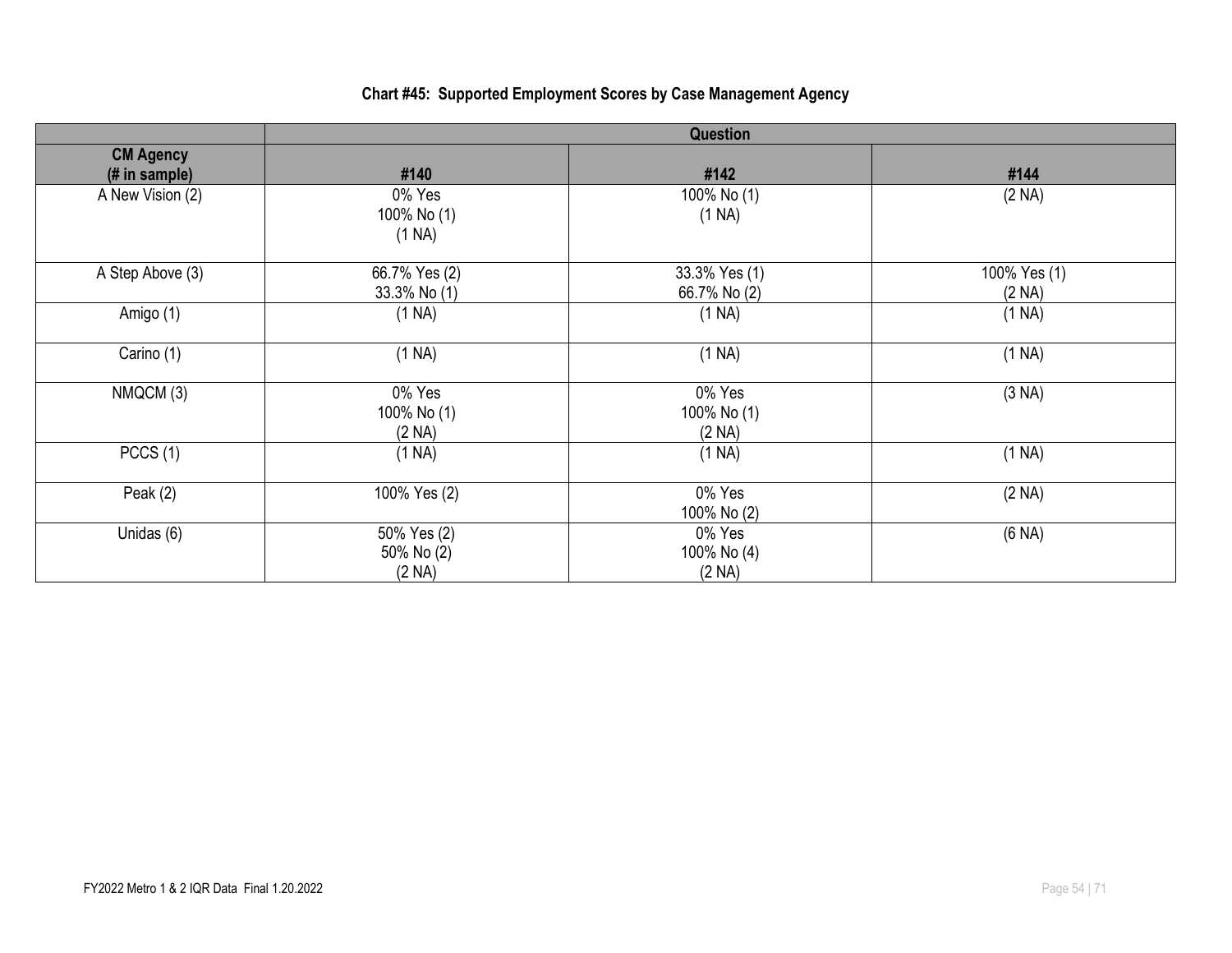#### **I. IQR Scored Protocol Questions**

Below are all of the questions in the protocol and the scores of the Metro Region Round 1 & 2 Reviews. The questions highlighted are included in the data tables above.

| Question                                                                                                                                                                                    | <b>FY2022 Metro 1 &amp; 2</b><br>(sample=19)              |  |  |
|---------------------------------------------------------------------------------------------------------------------------------------------------------------------------------------------|-----------------------------------------------------------|--|--|
| <b>CASE MANAGEMENT</b>                                                                                                                                                                      |                                                           |  |  |
| 24. Does the case manager "know" the person?<br>CPRQ26; '17IQR#8c, '18IQR24                                                                                                                 | 89.5% Yes (17)<br>10.5% Many (2)                          |  |  |
| 25. Does the case manager understand his/her role/job?<br>CPRQ27 '17IQR#16, '18IQR25                                                                                                        | 10.5% Yes (2)<br>68.4% Many (13)<br>21.1% Needs Impv (4)  |  |  |
| 26. Is the case manager available to the person? CPRQ29; '17IQR#16a, '18IQR27                                                                                                               | 73.7% Yes (14)<br>26.3% Many (5)                          |  |  |
| 27. Was the case manager able to describe the person's health related needs? CPRQ30, '18IQR28                                                                                               | 52.6% Yes (10)<br>47.4% Many (9)                          |  |  |
| 28. Does the case manager have an appropriate expectation of growth for this person? CPRQ31, '18IQR29                                                                                       | 89.5% Yes (17)<br>10.5% Many (2)                          |  |  |
| 29. Does the case management record contain documentation that the case manager is monitoring and tracking the delivery of services as<br>outlined in the ISP? CPRQ32; '17IQR#16b, '18IQR30 | 21.1% Yes (4)<br>57.8% Many (11)<br>21.1% Needs Impv (4)  |  |  |
| 30. Does the case manager provide case management services at the level needed by this person? CPRQ33; '17IQR#16c, '18IQR31                                                                 | 10.5% Yes (2)<br>68.4% Many (13)<br>21.1% Needs Impv (4)  |  |  |
|                                                                                                                                                                                             |                                                           |  |  |
| 31. Does the direct services staff "know" the person?<br>CPRQ35; '17IQR#8a, '18IQR33                                                                                                        | 78.6% Yes (11)<br>21.4% Many (3)<br>(5 NA)                |  |  |
| 32. Does the direct service staff have input into the person's ISP? CPRQ36, '18IQR34                                                                                                        | 78.6% Yes (11)<br>$7.2\%$ Many (1)<br>7.1% Needs Impv (1) |  |  |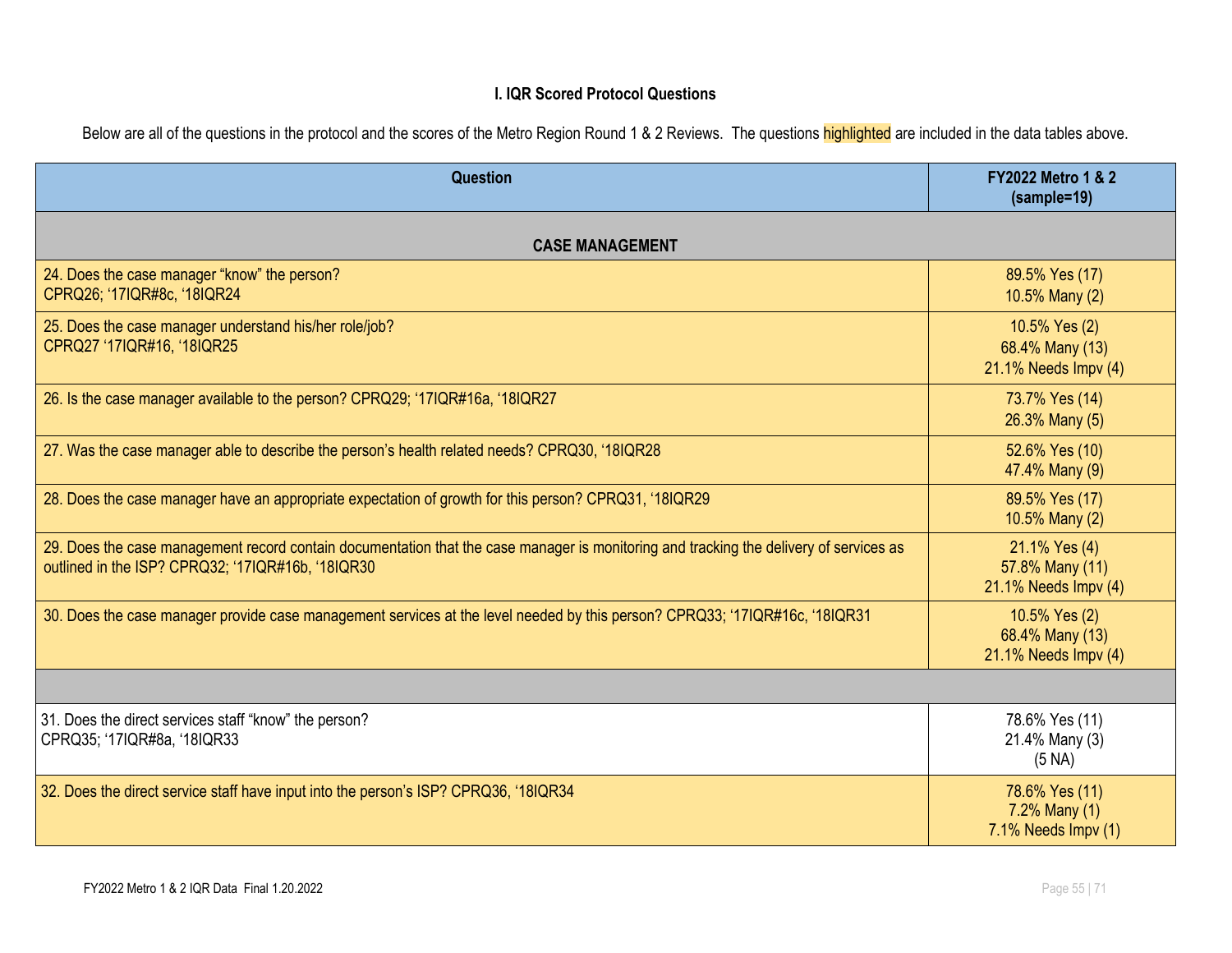| Question                                                                                                                                                                  | <b>FY2022 Metro 1 &amp; 2</b><br>(sample=19)                       |
|---------------------------------------------------------------------------------------------------------------------------------------------------------------------------|--------------------------------------------------------------------|
|                                                                                                                                                                           | $7.1\%$ No (1)<br>(5 NA)                                           |
| 33. Did the direct service staff receive training on implementing this person's ISP? CPRQ37, '18IQR35                                                                     | 57.1% Yes (8)<br>35.7% Many (5)<br>7.2% Needs Impv (1)<br>(5 NA)   |
| 34. Was the direct service staff able to describe this person's health-related needs? CPRQ38, '18IQR36                                                                    | 14.3% Yes (2)<br>71.4% Many (10)<br>14.3% Needs Impv (2)<br>(5 NA) |
| 35. Was the direct service staff able to describe his/her responsibilities in providing daily care/supports to the person? CPRQ39, '18IQR37                               | 28.6% Yes (4)<br>71.4% Many (10)<br>(5 NA)                         |
| 35a. Was the direct service staff able to provide specific information regarding the person's daily activities? CPRQ39a, '18IQR37a                                        | 64.3% Yes (9)<br>35.7% Many (5)<br>(5 NA)                          |
| 35b. Can the direct service staff describe his/her responsibilities in implementing this person's ISP, including outcomes, action plans, and<br>WDSIs? CPRQ39b, '18IQR37b | 42.8% Yes (6)<br>42.9% Many (6)<br>14.3% Needs Impv (2)<br>(5 NA)  |
| 36. Did the direct service staff have training on the provider's complaint process and how to report abuse, neglect and exploitation? CPRQ41,<br>'18IQR39                 | 78.6% Yes (11)<br>7.1% Needs Impv (1)<br>14.3% No (2)<br>(5 NA)    |
| 37. Does the direct service staff have an appropriate expectation of growth for this person? CPRQ42, '18IQR40                                                             | 78.6% Yes (11)<br>21.4% Many (3)<br>(5 NA)                         |
| 38. Does the person's day/work environment generally clean, free of safety hazards and conducive to the work/activity intended? CPRQ43,<br>'18IQR41                       | 100% Yes (1)<br>$(18$ CND)                                         |
|                                                                                                                                                                           |                                                                    |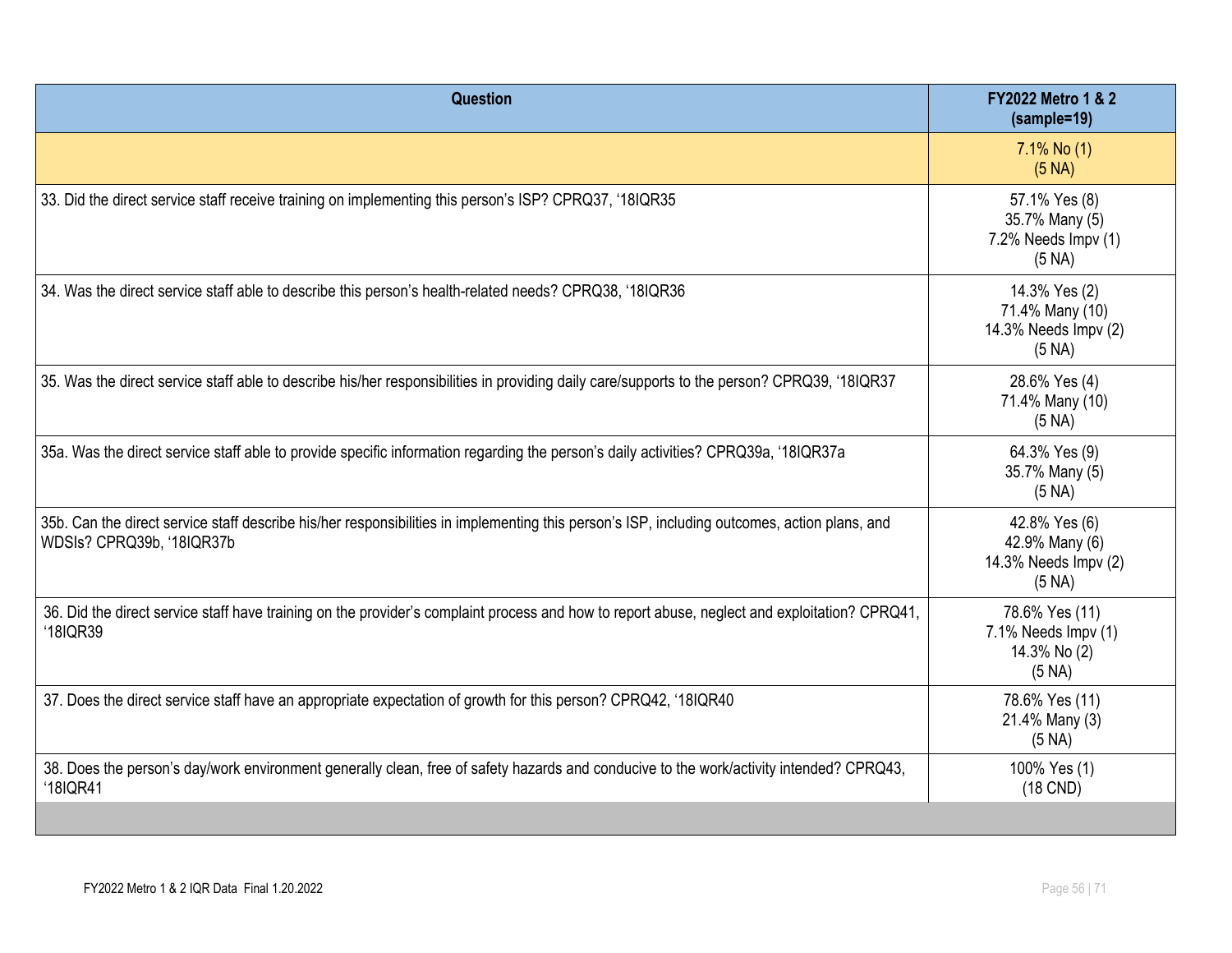| Question                                                                                                                                                                  | FY2022 Metro 1 & 2<br>(sample=19)                        |
|---------------------------------------------------------------------------------------------------------------------------------------------------------------------------|----------------------------------------------------------|
| 39. Does the residential direct services staff "know" the person? CPRQ44; '17IQR#8b, '18IQR42                                                                             | 84.2% Yes (16)<br>15.8% Many (3)                         |
| 40. Does the direct service staff have input into the person's ISP? CPRQ45, '18IQR43                                                                                      | 84.2% Yes (16)<br>10.5% Many (2)<br>5.3% Needs Impv (1)  |
| 41. Did the direct service staff receive training on implementing this person's ISP? CPRQ46, '18IQR44                                                                     | 42.1% Yes (8)<br>57.9% Many (11)                         |
| 42. Is the residence safe for individuals (void of hazards)? CPRQ45, '18IQR45                                                                                             | 84.2% Yes (16)<br>15.8% Many (3)                         |
| 43. Was the residential direct service staff able to describe this person's health-related needs? CPRQ48, '18IQR46                                                        | 21.1% Yes (4)<br>68.4% Many (13)<br>10.5% Needs Impv (2) |
| 44. Was the direct service staff able to describe his/her responsibilities in providing daily care/supports to the person? CPRQ49, '18IQR47                               | 36.8% Yes (7)<br>63.2% Many (12)                         |
| 44a. Was the direct service staff able to provide specific information regarding the person's daily activities? CPRQ49a, '18IQR47a                                        | 84.2% Yes (16)<br>15.8% Many (3)                         |
| 44b. Can the direct service staff describe his/her responsibilities in implementing this person's ISP, including outcomes, action plans, and<br>WDSIs? CPRQ49b, '18IQR47b | 36.8% Yes (7)<br>57.9% Many (11)<br>5.3% Needs Impv (1)  |
| 45. Did the direct service staff have training on the provider's complaint process and how to report abuse, neglect and exploitation? CPRQ51,<br>'18IQR49                 | 94.7% Yes (18)<br>$5.3\%$ No $(1)$                       |
| 46. Does the residential direct service staff have an appropriate expectation of growth for this person? CPRQ52, '18IQR50                                                 | 89.5% Yes (17)<br>5.3% Many (1)<br>5.2% No (1)           |
| 47. Does the person's residential environment offer a minimal level of quality of life? CPRQ53, '18IQR51                                                                  | 73.7% Yes (14)<br>26.3% Many (5)                         |
|                                                                                                                                                                           |                                                          |
| 48. Overall, were the team members interviewed able to describe the person's health-related needs? CPRQ54; '17IQR#21b, '18IQR52                                           | 10.5% Yes (2)<br>84.2% Many (16)<br>5.3% Needs Impv (1)  |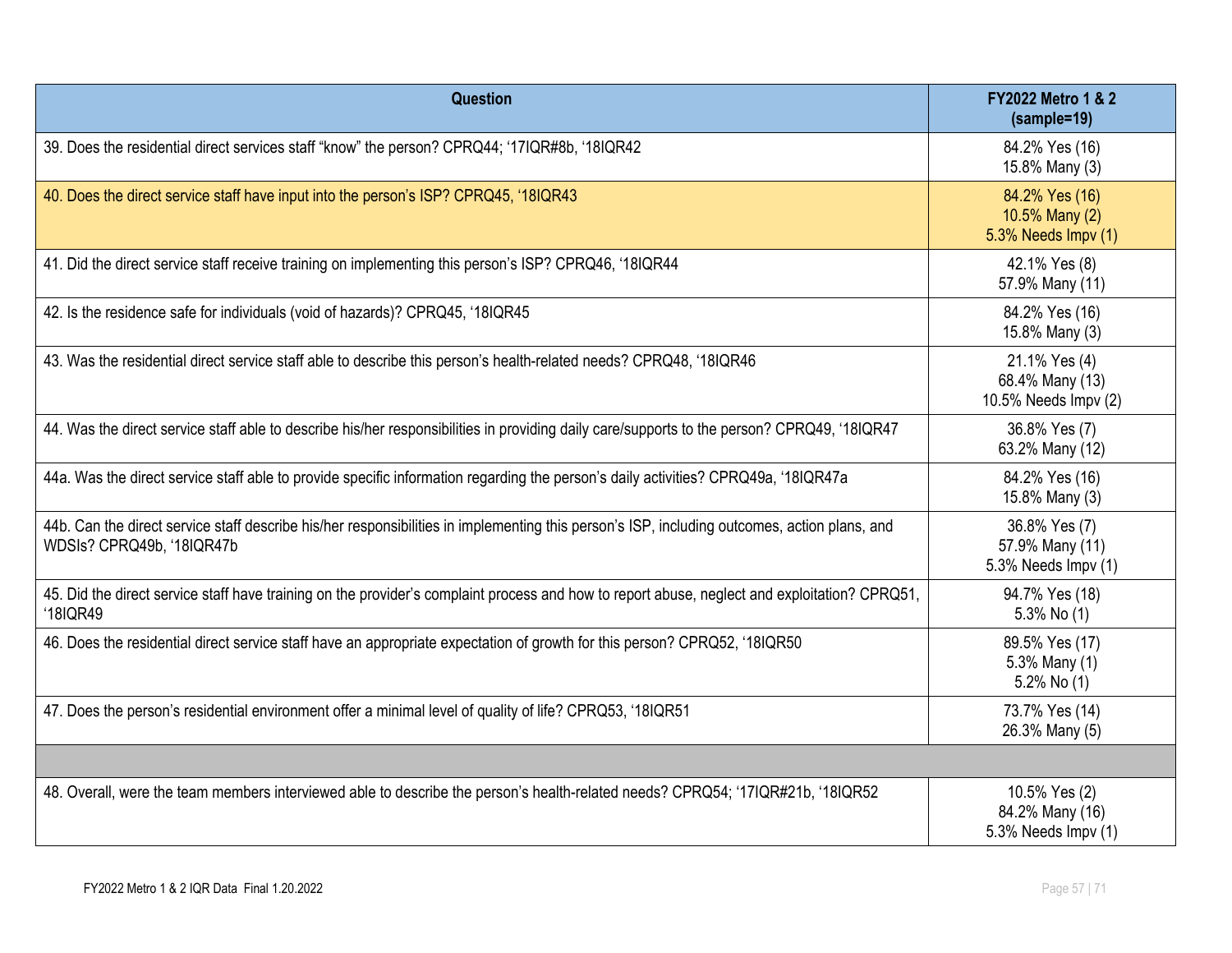| Question                                                                                                                                                                                                                                                | <b>FY2022 Metro 1 &amp; 2</b><br>(sample=19)                                |
|---------------------------------------------------------------------------------------------------------------------------------------------------------------------------------------------------------------------------------------------------------|-----------------------------------------------------------------------------|
| 49. Is there evidence that the IDT discussed the person's health related issues? CPRQ55; '17IQR#21, '18IQR53                                                                                                                                            | 21.1% Yes (4)<br>78.9% Many (15)                                            |
| 50. Was the eCHAT updated timely? '17IQR#18g, '18IQR54                                                                                                                                                                                                  | 21.1% Yes (4)<br>78.9% Many (15)                                            |
| 50a. Is the eCHAT updated timely with the ISP and after changes in condition?                                                                                                                                                                           | 73.7% Yes (14)<br>15.8% Many (3)<br>10.5% No (2)                            |
| 50b. Is the eCHAT complete?                                                                                                                                                                                                                             | 42.1% Yes (8)<br>57.9% Many (11)                                            |
| 50c. Is the eCHAT accurate?                                                                                                                                                                                                                             | 31.6% Yes (6)<br>63.2% Many (12)<br>5.3% Needs Impv (1)                     |
| 51. Are all of the individual's needed medical treatments, including routine, scheduled and chronic needs, timely received? 17IQR#19,<br><b>'18IQR55</b>                                                                                                | 42.1% Yes (8)<br>47.4% Many (9)<br>10.5% Needs Impv (2)                     |
| 52. Has the individual received all age and gender appropriate health screening/immunizations in accordance with national best practice<br>and/or as recommended (Does the individual receive routine/scheduled medical treatment? 17IQR#19a, '18IQR56) | 5.3% Yes (1)<br>78.9% Many (15)<br>10.5% Needs Impv (2)<br>$5.3\%$ No $(1)$ |
| 53. Does the individual receive medication as prescribed? 17IQR#19e, '18IQR57                                                                                                                                                                           | 5.3% Yes (1)<br>63.2% Many (12)<br>31.5% Needs Impv (6)                     |
| 54. Are nursing services provided as needed by the individual? 17IQR#20, '18IQR59                                                                                                                                                                       | 5.2% Yes (1)<br>73.7% Many (14)<br>21.1% Needs Impv (4)                     |
| 55. Is the CARMP consistent with recommendation in other healthcare documents? (Is the CARMP is accurate? '17IQR#21f, '18IQR60)                                                                                                                         | 42.1% Yes (8)<br>47.3% Many (9)<br>5.3% Needs Impv (1)<br>$5.3\%$ No (1)    |
| 56. Is the CARMP consistently implemented as intended?, '18IQR61                                                                                                                                                                                        | 61.1% Yes (11)<br>38.9% Many (7)<br>(2 NA)                                  |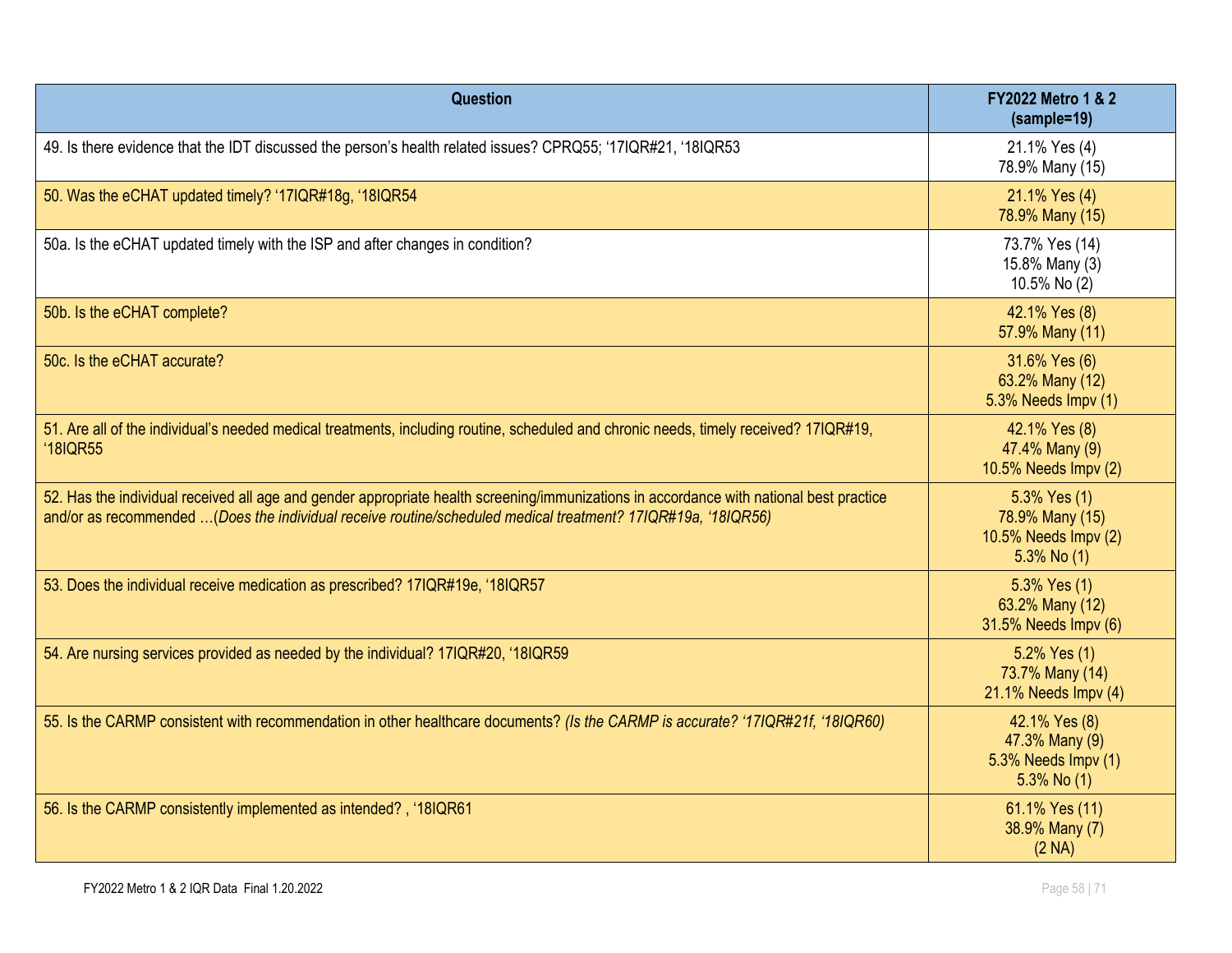| <b>Question</b>                                                                                       | <b>FY2022 Metro 1 &amp; 2</b><br>(sample=19)                           |
|-------------------------------------------------------------------------------------------------------|------------------------------------------------------------------------|
| 57. Are the person's health supports/needs being adequately addressed? CPRQ56; '17IQR#19, '18IQR62    | 5.3% Yes (1)<br>94.7% Many (18)                                        |
| 57a. Are assessment recommendations followed up on in a timely way?                                   | 15.8% Yes (3)<br>63.1% Many (12)<br>21.1% Needs Impv (4)               |
| 57b. Were needed equipment/communication devices delivered timely?                                    | 36.4% Yes (4)<br>45.5% Many (5)<br>18.1% Needs Impv (2)<br>(8 NA)      |
| 57c. Were medical specialist appointments attended timely?                                            | 36.8% Yes (7)<br>47.4% Many (9)<br>10.5% Needs Impv (2)<br>5.3% No (1) |
| 57d. Were changes in personal condition, if any, responded to timely?                                 | 89.5% Yes (17)<br>10.5% Many (2)                                       |
| 57e. Were Health Care Plans available, accurate and consistently implemented?                         | 21.1% Yes (4)<br>63.2% Many (12)<br>15.7% Needs Impv (3)               |
|                                                                                                       |                                                                        |
| 58. Did the team arrange for and obtain the needed, relevant assessments? CPRQ58; '17IQR#18, '18IQR65 | 15.8% Yes (3)<br>84.2% Many (16)                                       |
| 59. Are the assessments adequate for planning? CPRQ59; '17IQR#4f, '18IQR66                            | 0% Yes<br>100% Many (19)                                               |
| 59a. Were assessments provided timely?                                                                | 15.8% Yes (3)<br>78.9% Many (15)<br>5.3% Needs Impv (1)                |
| 59b. Did assessments contain accurate information?                                                    | 36.8% Yes (7)<br>47.4% Many (9)<br>15.8% Needs Impv (3)                |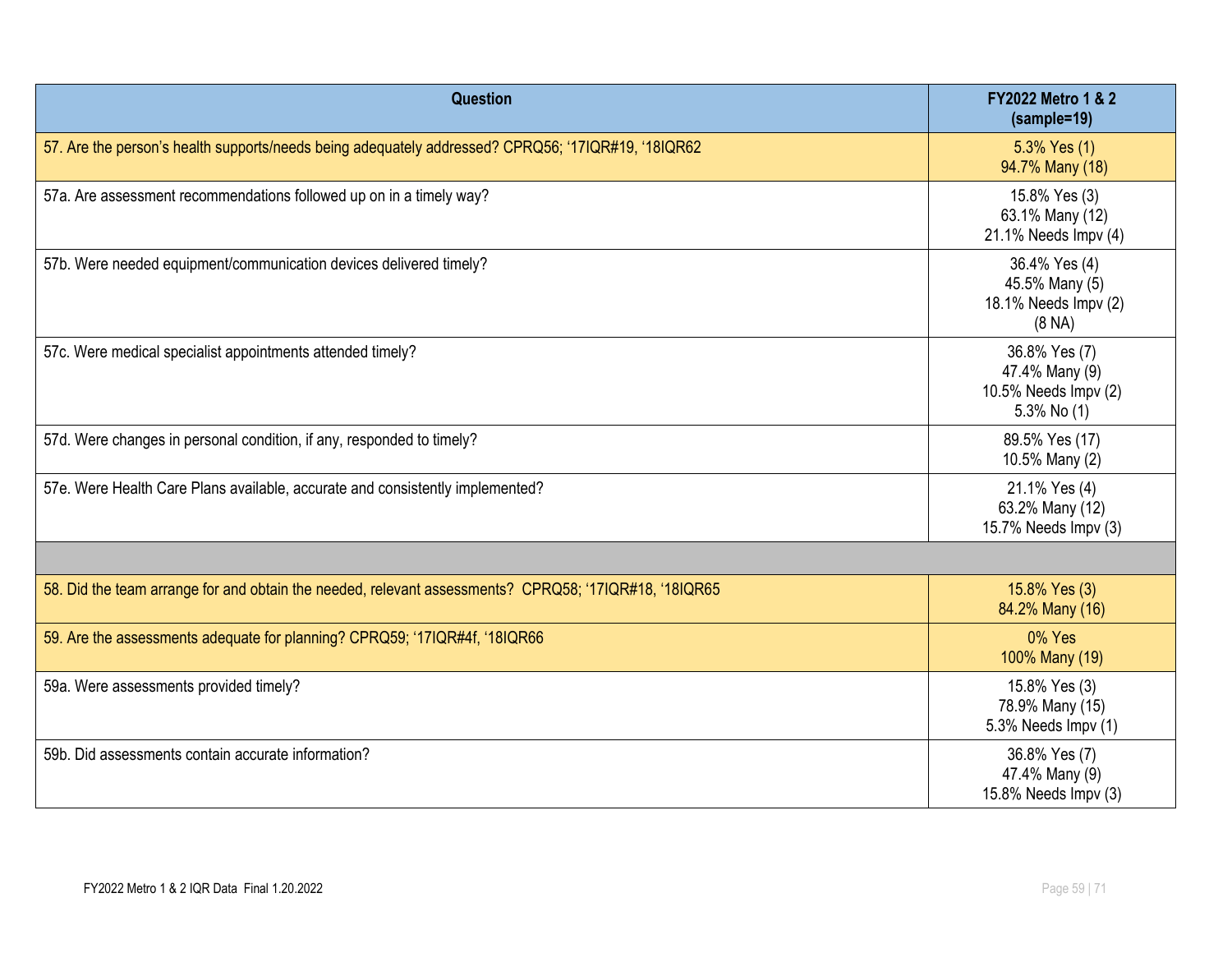| <b>Question</b>                                                                                                                                                                                                                               | <b>FY2022 Metro 1 &amp; 2</b><br>(sample=19)                                 |
|-----------------------------------------------------------------------------------------------------------------------------------------------------------------------------------------------------------------------------------------------|------------------------------------------------------------------------------|
| 59c. Did assessments contain information accurate to guide planning?                                                                                                                                                                          | 10.5% Yes (2)<br>84.2% Many (16)<br>5.3% Needs Impv (1)                      |
| 59d. Did assessments contain recommendations?                                                                                                                                                                                                 | 84.2% Yes (16)<br>15.8% Many (3)                                             |
| 60. Were the recommendations from assessments used in planning? CPRQ60; '17IQR#5, '18IQR67                                                                                                                                                    | 52.6% Yes (10)<br>47.4% Many (9)                                             |
| 61. For medical, clinical or health related rec's, has a DCF been completed if the individual and/or their guardian/health care decision maker<br>have decided not to follow all or part of an order, rec, or suggestion? '17IQR#5c, '18IQR68 | 58.3% Yes (7)<br>25% Many (3)<br>16.7% No (2)<br>(7 NA)                      |
|                                                                                                                                                                                                                                               |                                                                              |
| 62. Is there a document called an Individual Service Plan (ISP) that was developed within the past year? CPRQ61; '17IQR#9, '18IQR69                                                                                                           | 100% Yes (19)                                                                |
| 63. Was the ISP developed by an appropriately constituted IDT? CPRQ62; '17IQR#3, '18IQR70                                                                                                                                                     | 52.6% Yes (10)<br>42.1% Many (8)<br>5.3% Needs Impv (1)                      |
| 64. For any team members not physically present at the IDT meeting, is there evidence of their participation in the development of the ISP?<br>CPRQ63; '17IQR#3d, '18IQR71                                                                    | 50% Yes (6)<br>16.7% Many (2)<br>8.3% Needs Impv (1)<br>25% No (3)<br>(7 NA) |
| 65. Does my ISP contain current and accurate information? '17IQR#6, '18IQR72                                                                                                                                                                  | 26.3% Yes (5)<br>47.4% Many (9)<br>26.3% Needs Impv (5)                      |
| 66. Does the long term vision show expectations for growth and skill building? CPRQ64; '17IQR#7b, '18IQR73                                                                                                                                    | 47.4% Yes (9)<br>36.8% Many (7)<br>10.5% Needs Impv (2)<br>$5.3\%$ No $(1)$  |
| 67. Does the ISP give adequate guidance to achieving the person's long-term vision? CPRQ65; '17IQR#7c, '18IQR74                                                                                                                               | 26.4% Yes (5)<br>52.6% Many (10)                                             |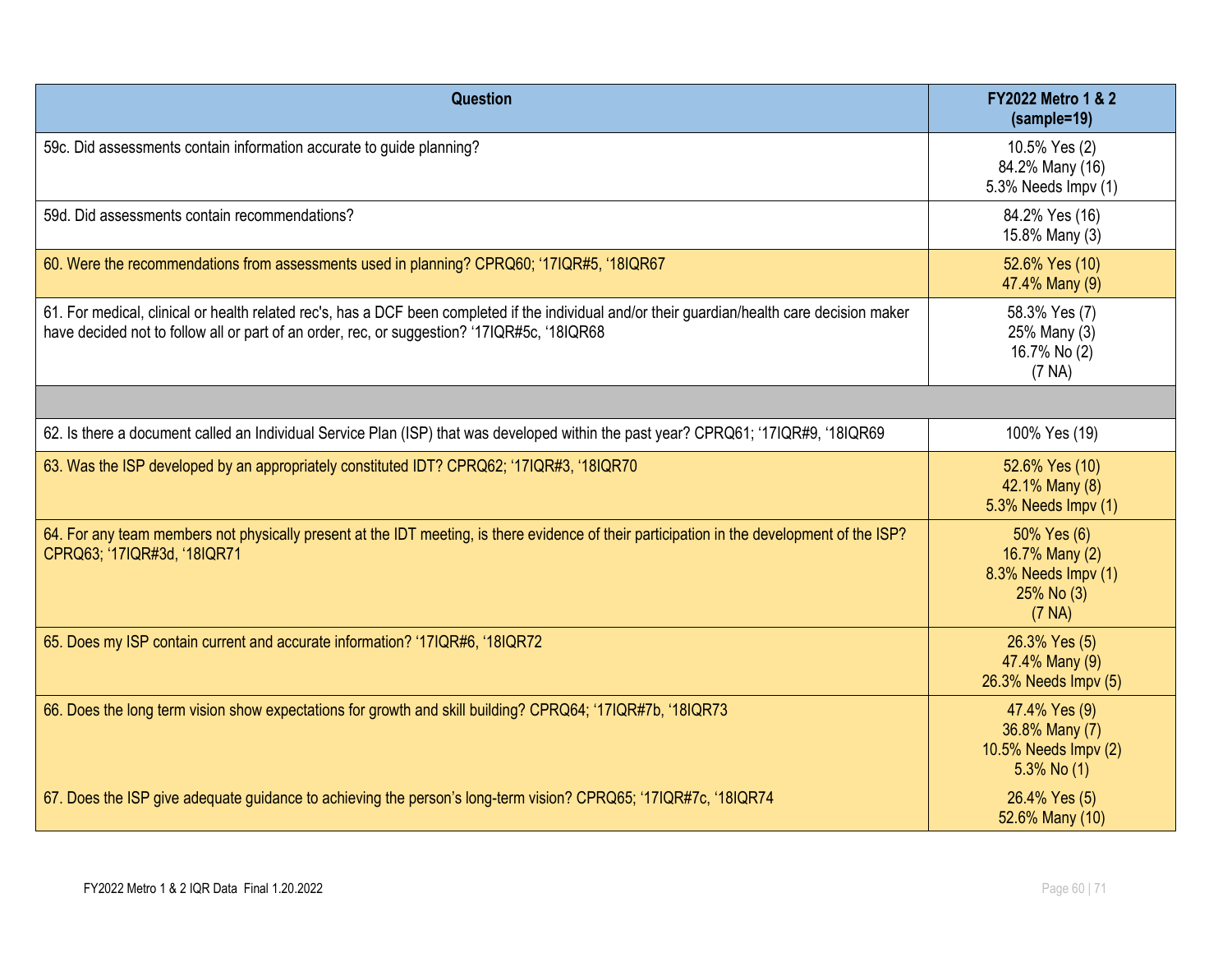| <b>Question</b>                                                                                                                                              | <b>FY2022 Metro 1 &amp; 2</b><br>(sample=19)                                      |
|--------------------------------------------------------------------------------------------------------------------------------------------------------------|-----------------------------------------------------------------------------------|
|                                                                                                                                                              | 10.5% Needs Impv (2)<br>10.5% No (2)                                              |
| 68. Is measurable data kept which verifies the consistent implementation of each of the action steps? '17IQR#12a, '18IQR75                                   | 15.8% Yes (3)<br>26.3% Many (5)<br>47.4% Needs Impv (9)<br>10.5% No (2)           |
| 69. Does the data kept identify what the person does so a determination regarding progress/lack of progress can be made? '17IQR#12b,<br><b>'18IQR76</b>      | 31.6% Yes (6)<br>36.8% Many (7)<br>10.5% Needs Impv (2)<br>21.1% No (4)           |
| 70. Is each action step in the ISP implemented at a frequency that enables the person to learn new skills? '17IQR#12c, '18IQR77                              | 21.1% Yes (4)<br>21.1% Many (4)<br>36.7% Needs Impv (7)<br>21.1% No (4)           |
| 71. If the person is not successful in achieving actions steps, has the team tried to determine why, and change their approach if needed?<br><b>'18IQR78</b> | 26.7% Yes (4)<br>6.7% Needs Impv (1)<br>66.6% No (10)<br>(4 NA)                   |
| 72. If the person achieves action steps, does the team move to the next in the progression of steps or develops a new one? '17IQR#12c,<br><b>'18IQR79</b>    | 36.3% Yes (4)<br>18.2% Many (2)<br>18.2% Needs Impv (2)<br>27.3% No (3)<br>(6 NA) |
| 73. Has the person made measurable progress on actions steps during this past year?'17IQR#13b, '18IQR80                                                      | 21.1% Yes (4)<br>26.3% Many (5)<br>15.8% Needs Impv (3)<br>36.8% No (7)           |
| 74. Do the outcomes in the ISP include criteria by which the team can determine when the outcome(s) have been achieved? CPRQ67;<br>'17IQR#7e, '18IQR81       | 36.8% Yes (7)<br>47.4% Many (9)<br>15.8% Needs Impv (3)                           |
| 75. Are the ISP outcomes related to achieving the person's long-term vision? CPRQ68; '17IQR#7d, '18IQR82                                                     | 73.7% Yes (14)<br>26.3% Many (5)                                                  |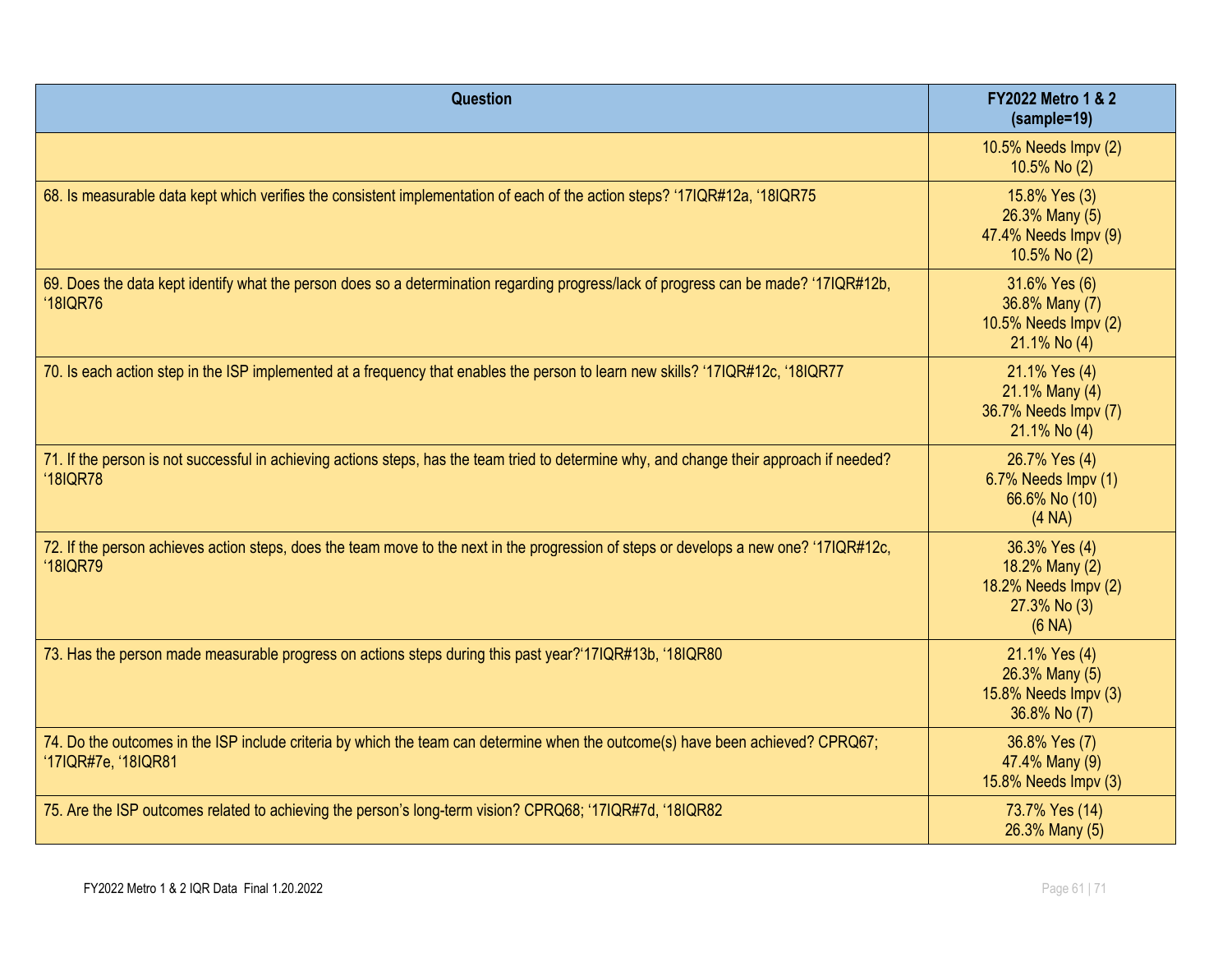| <b>Question</b>                                                                                                                                                                                                                                                                                         | <b>FY2022 Metro 1 &amp; 2</b><br>$(sample=19)$                          |
|---------------------------------------------------------------------------------------------------------------------------------------------------------------------------------------------------------------------------------------------------------------------------------------------------------|-------------------------------------------------------------------------|
| 76. Do the ISP outcomes and related action plans and teaching strategies address the person's major needs as identified in the Personal<br>Challenges and Obstacles That Need to be Addressed In Order to Achieve the Desired Outcomes section of the ISP/Action plans?"<br>CPRQ69; '17IQR#7g, '18IQR83 | 47.3% Yes (9)<br>47.4% Many (9)<br>$5.3\%$ No (1)                       |
| 77. Are the Teaching and Support Strategies sufficient to ensure consistent implementation of the services planned? CPRQ71; '17IQR#7i,<br><b>'18IQR84</b>                                                                                                                                               | 42.1% Yes (8)<br>36.8% Many (7)<br>21.1% Needs Impv (4)                 |
| 78. Are the recommendations and/or objectives/strategies of ancillary providers integrated into the ISP? CPRQ72; '17IQR#7m, '18IQR85                                                                                                                                                                    | 42.1% Yes (8)<br>52.6% Many (10)<br>5.3% Needs Impv (1)                 |
| 79. Has the person made measurable progress in therapy this year? '17IQR#13a, '18IQR86                                                                                                                                                                                                                  | 10.5% Yes (2)<br>57.9% Many (11)<br>26.3% Needs Impv (5)<br>5.3% No (1) |
| 80. If needed, does the ISP contain a specific Medical Emergency Response Plan (MERP)? CPRQ73b '17IQR#20c, '18IQR87                                                                                                                                                                                     | 31.6% Yes (6)<br>57.9% Many (11)<br>10.5% Needs Impv (2)                |
| 81. Does the ISP contain information regarding primary health (medical) care? CPRQ74, '18IQR88                                                                                                                                                                                                          | 68.4% Yes (13)<br>21.1% Many (4)<br>10.5% Needs Impv (2)                |
| 81a. Does the ISP face sheet contain contact information for the PCP? CPRQ74a, '18IQR88a                                                                                                                                                                                                                | 78.9% Yes (15)<br>5.3% Many (1)<br>15.8% Needs Impv (3)                 |
| 81b. Is the Healthcare coordinator's name and contact information listed in the ISP? CPRQ74b, '18IQR88b                                                                                                                                                                                                 | 78.9% Yes (15)<br>5.3% Many (1)<br>5.3% Needs Impv (1)<br>10.5% No (2)  |
| 82. Does the ISP reflect how the person will obtain prescribed medications? CPRQ76, '18IQR89                                                                                                                                                                                                            | 63.2% Yes (12)<br>26.3% Many (5)<br>5.3% Needs Impv (1)<br>5.3% No (1)  |
| 83. Based on the evidence, is adequate transportation available for the person? (Does the ISP reflect how the person will get to work/day<br>activities, shopping, and social activities? CPRQ75, '18IQR90)                                                                                             | 94.7% Yes (18)<br>5.3% Needs Impv (1)                                   |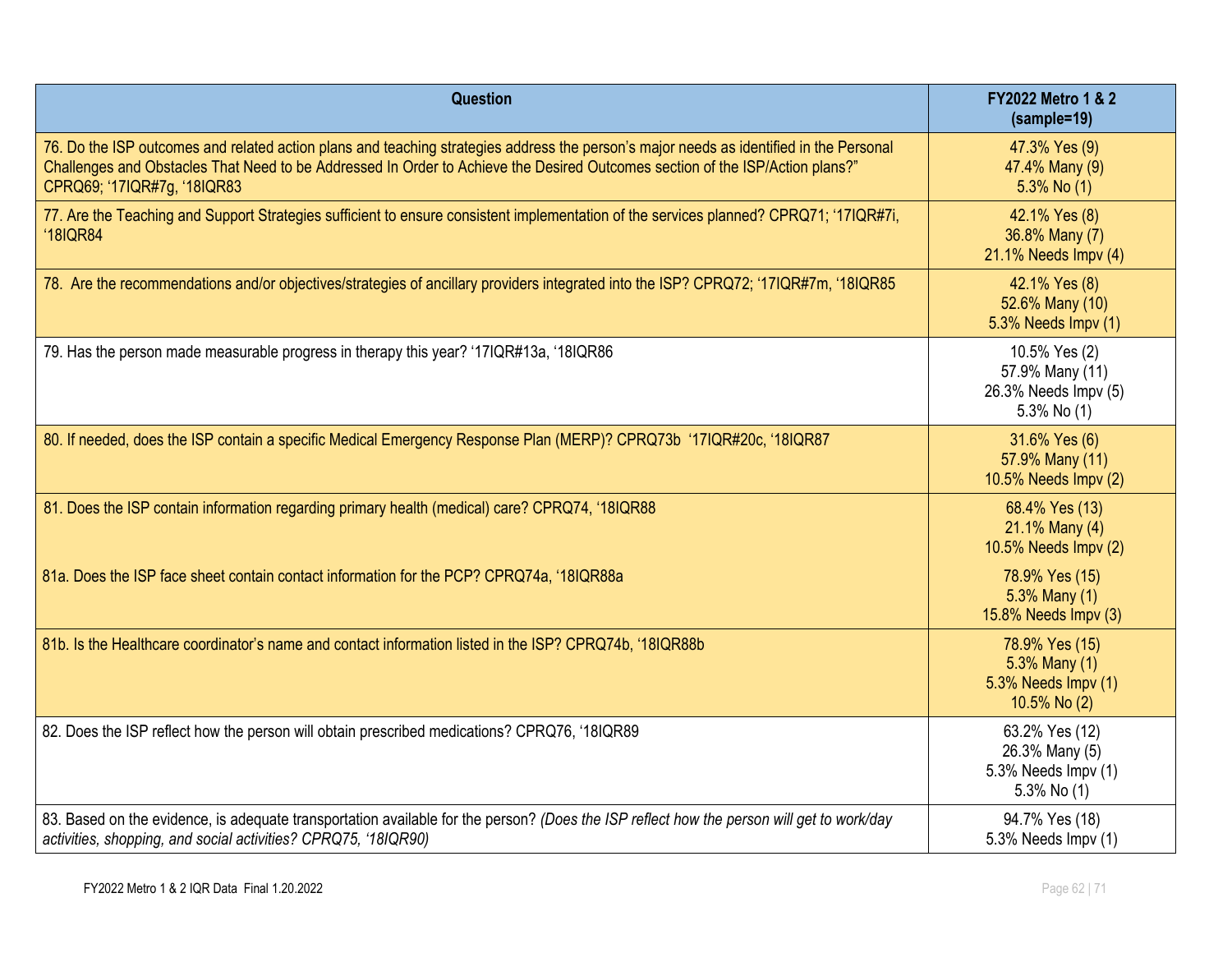| Question                                                                                                                                           | <b>FY2022 Metro 1 &amp; 2</b><br>(sample=19)                      |
|----------------------------------------------------------------------------------------------------------------------------------------------------|-------------------------------------------------------------------|
| 84. Does the ISP contain a list of adaptive equipment needed and who will provide it? CPRQ77; '17IQR#25a, '18IQR91                                 | 38.9% Yes (7)<br>38.9% Many (7)<br>22.2% Needs Impv (4)<br>(1 NA) |
| 85. Overall, is the ISP adequate to meet the person's needs? CPRQ78; '17IQR#7, '18IQR92                                                            | 10.5% Yes (2)<br>73.7% Many (14)<br>15.8% Needs Impv (3)          |
| 86. Is the ISP being implemented? (If 85 is "3")<br>CPRQ79 '17IQR#12, '18IQR93                                                                     | 50% Yes (1)<br>50% Many (1)<br>(17 <sub>NA</sub> )                |
| 87a. Is the ISP being implemented? (If 85 is "0", "1", or "2") CPRQ80a '17IQR#12, '18IQR94a                                                        | 5.9% Yes (1)<br>41.2% Many (7)<br>52.9% Needs Impv (9)<br>(2 NA)  |
| 87b. Are current services adequate to meet the person's needs? CPRQ80b '17IQR#11, '18IQR94b                                                        | 0% Yes<br>70.6% Many (12)<br>29.4% Needs Impv (5)<br>(2 NA)       |
| 88. Was the direct service staff trained on the implementation of this person's ISP? CPRQ81, '18IQR95                                              | 26.3% Yes (5)<br>73.7% Many (14)                                  |
| 89. Were the direct service staff able to describe their responsibilities in providing daily care/supports to the person? CPRQ82, '18IQR96         | 15.8% Yes (3)<br>84.2% Many (16)                                  |
|                                                                                                                                                    |                                                                   |
| 90. Based on all of the evidence, has the person achieved progress in the past year? CPRQ84; '17IQR#13, '18IQR98                                   | 5.3% Yes (1)<br>52.6% Many (10)<br>42.1% Needs Impv (8)           |
| 91. Overall, does the IDT have an appropriate expectation of growth for this person? CPRQ85; '17IQR#8d, '18IQR99                                   | 63.2% Yes (12)<br>36.8% Many (7)                                  |
| 92. Was the person provided the assistance and support needed to participate meaningfully in the planning process? CPRQ86; '17IQR#1b,<br>'18IQR100 | 73.7% Yes (14)<br>26.3% Many (5)                                  |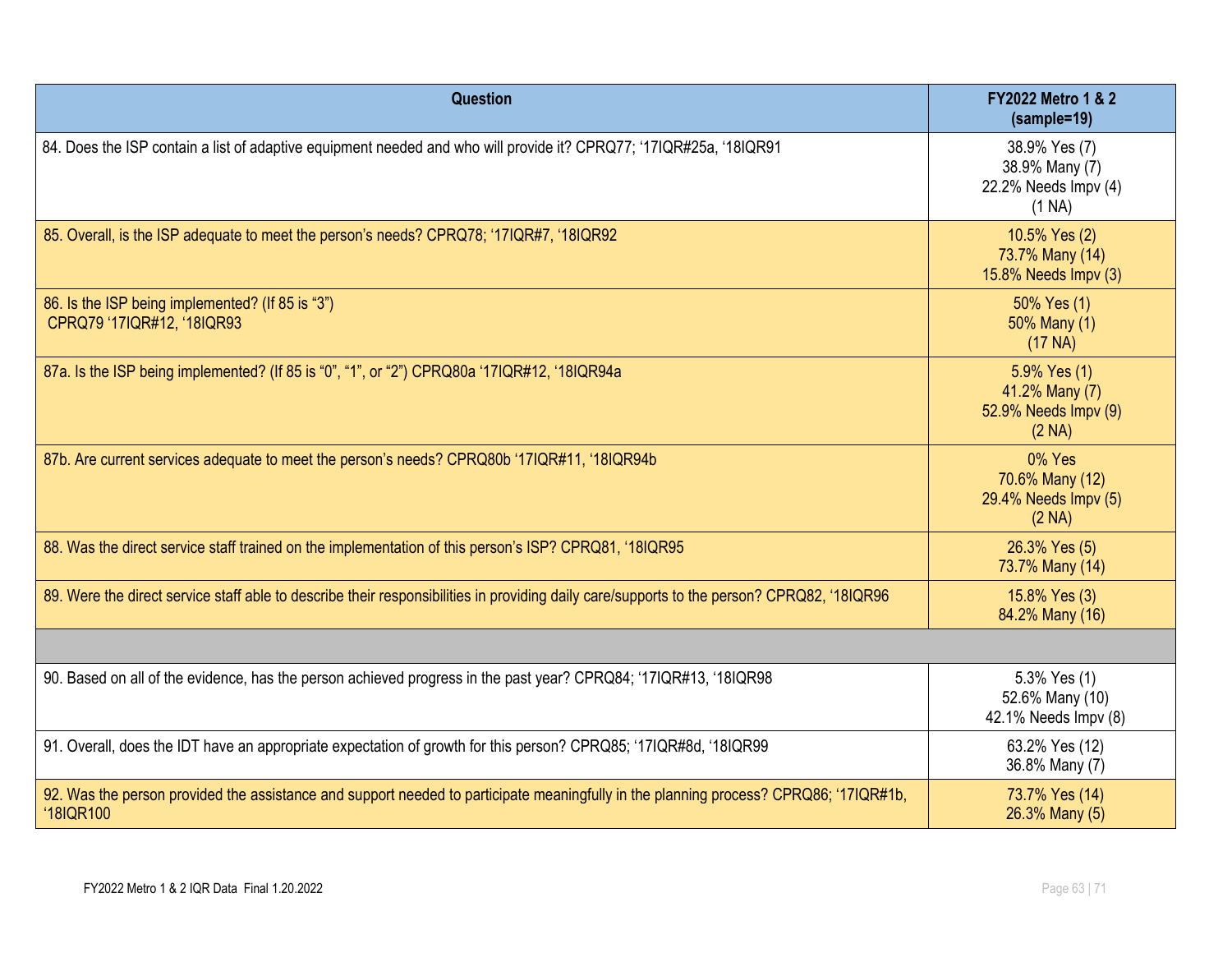| Question                                                                                                                                                                                        | FY2022 Metro 1 & 2<br>(sample=19)                                                |
|-------------------------------------------------------------------------------------------------------------------------------------------------------------------------------------------------|----------------------------------------------------------------------------------|
| 93. Is the person offered a range of opportunities for participation in each life area? CPRQ87, '18IQR101                                                                                       | 78.9% Yes (15)<br>15.8% Many (3)<br>5.3% Needs Impv (1)                          |
| 94. Does the person have the opportunity to make informed choices? CPRQ88; '17IQR#30, '18IQR102                                                                                                 | 75% Yes (12)<br>25% Many (4)<br>$(3$ CND)                                        |
| 94a. About where and with whom to live? CPRQ89; '17IQR#23c, '18IQR102a                                                                                                                          | 81.2% Yes (13)<br>18.8% Many (3)<br>$(3$ CND)                                    |
| 94b. About where and with whom to work/spend his/her day? CPRQ90; '17IQR#23d, '18IQR102b                                                                                                        | 93.8% Yes (15)<br>6.2% Many (1)<br>$(3$ CND)                                     |
| 94c. About where and with whom to socialize/spend leisure time? CPRQ91, '18IQR102c                                                                                                              | 87.5% Yes (14)<br>12.5% Many (2)<br>$(3$ CND)                                    |
| 95. Does the evidence support that providers do not prevent the person from pursuing relationships? CPRQ92; '17IQR#31f, '18IQR103 (and<br>are respecting the rights of this person)             | 100% Yes (19)                                                                    |
| 96. Overall, were all team members interviewed trained or knowledgeable on how to report abuse, neglect and exploitation? CPR 93*;<br>17IQR#35a, '18IQR105                                      | 36.8% Yes (7)<br>63.2% Many (12)                                                 |
| 97. Does this person and/or guardian have access to the complaint processes/procedures? CPRQ94, '18IQR106                                                                                       | 84.2% Yes (16)<br>15.8% Many (3)                                                 |
| 98. Does the individual have restrictions that should be reviewed by a Human Rights Committee? '17IQR#34h, '18IQR107                                                                            | 94.7% Yes (18)<br>5.3% No (1)                                                    |
| 99. If there are restrictions that should be reviewed by HRC, have the restrictions been reviewed (quarterly) and approved (annually) by the<br>HRC? If no, describe why. '17IQR#34i, '18IQR108 | 41.2% Yes (7)<br>29.4% Many (5)<br>5.9% Needs Impv (1)<br>23.5% No (4)<br>(2 NA) |
| 100. If there are restrictions that should be reviewed by HRC, is a plan to enable the individual to regain his/her rights and reduce or<br>eliminate these restrictions? '17IQR#34j, '18IQR109 | 33.3% Yes (5)<br>26.7% Many (4)<br>6.7% Needs Impv (1)                           |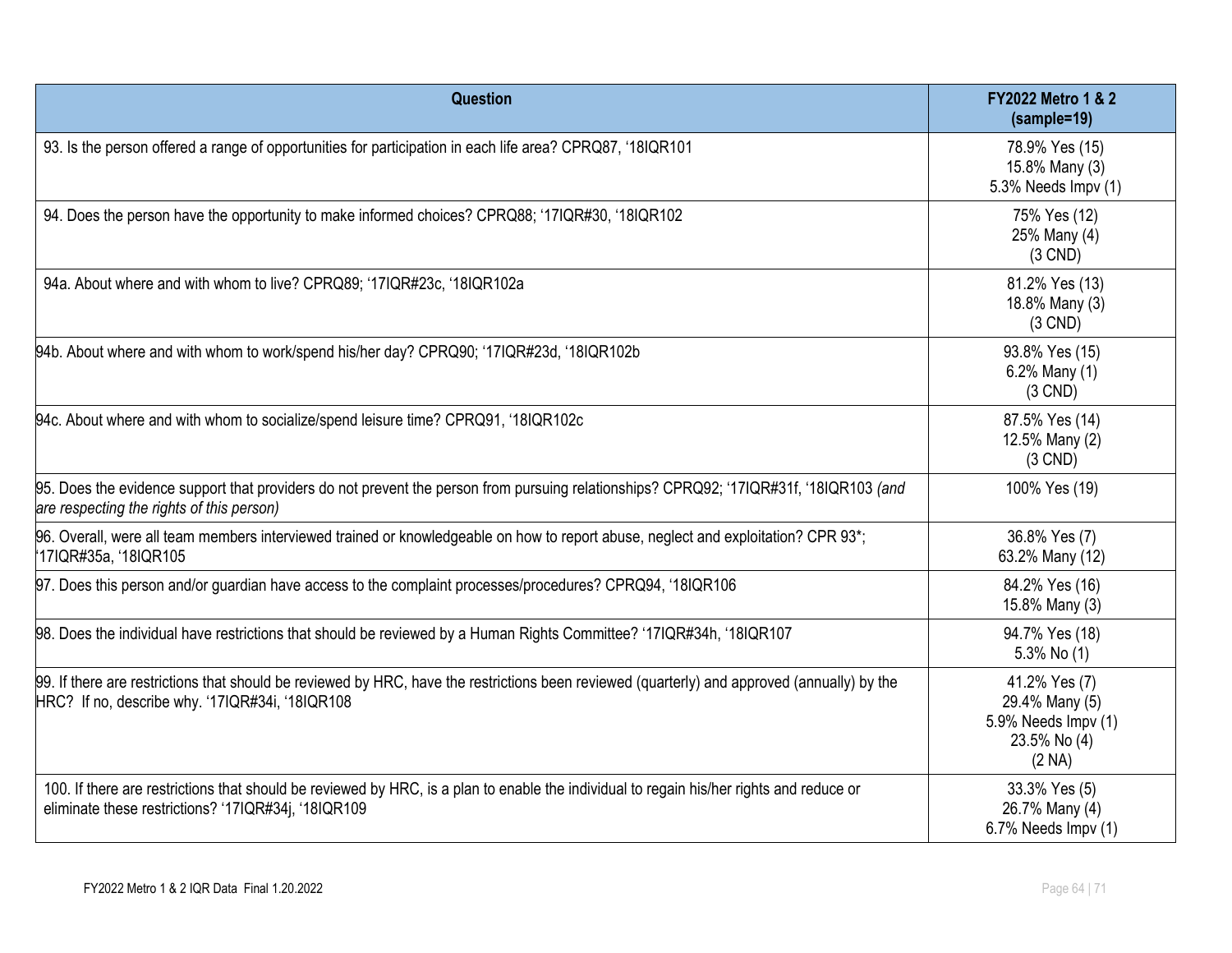| Question                                                                                                                                                | <b>FY2022 Metro 1 &amp; 2</b><br>(sample=19)                 |
|---------------------------------------------------------------------------------------------------------------------------------------------------------|--------------------------------------------------------------|
|                                                                                                                                                         | 33.3% No (5)<br>(4 NA)                                       |
| 101. Is the person protected from abuse, neglect and exploitation? '17IQR#35, '18IQR110                                                                 | 63.2% Yes (12)<br>31.5% Many (6)<br>5.3% Needs Impv (1)      |
| 102. Have all incidents of suspected abuse, neglect and exploitation been reported and investigated? '17IQR#35b, '18IQR111                              | 91.7% Yes (11)<br>8.3% Many (1)<br>(7 NA)                    |
| 103. Is the individual safe? '17IQR#24, '18IQR112                                                                                                       | 63.2% Yes (12)<br>31.6% Many (6)<br>5.2% Needs Impv (1)      |
| 104. What is the level of participation of the legal guardian in this person's life and service planning? CPRQ 97; '17IQR#15a, '18IQR113                | 21.1% Active (4)<br>57.8% Moderate (11)<br>21.1% Limited (4) |
| 105. If the person is retired, does he/she have opportunities to engage in activities of interest during the day? CPRQ 100; '17IQR#29b,<br>'18IQR114    | 100% Yes (10)<br>$(9 \text{NA})$                             |
| 106. Does the person have daily choices/appropriate autonomy over his/her life? CPRQ101 '17IQR#30, '18IQR115                                            | 94.7% Yes (18)<br>5.3% Many (1)                              |
| 107. Have the person's cultural preferences been accommodated? CPRQ102; '17IQR#31e, '18IQR116                                                           | 100% Yes (19)                                                |
| 108. Is the person treated with dignity and respect? CPRQ103; '17IQR#34c, '18IQR117                                                                     | 26.3% Yes (5)<br>57.9% Many (11)<br>15.8% Needs Impv (3)     |
| 109. Does the person have food and drink available according to their specific nutritional needs and recommendations? CPRQ108;<br>17IQR#23e, '18IQR118' | 100% Yes (19)                                                |
| 110. Does the person have sufficient personal money? CPRQ110 '17IQR#34f, '18IQR119                                                                      | 94.7% Yes (18)<br>5.3% Many (1)                              |
| 111. Does the person get along with their day program/employment provider staff? CPRQ111, '18IQR120                                                     | 93.8% Yes (15)<br>6.2% No $(1)$<br>(3 NA)                    |
| 112. Does the person get along with their residential provider staff? CPRQ112, '18IQR121                                                                | 100% Yes (19)                                                |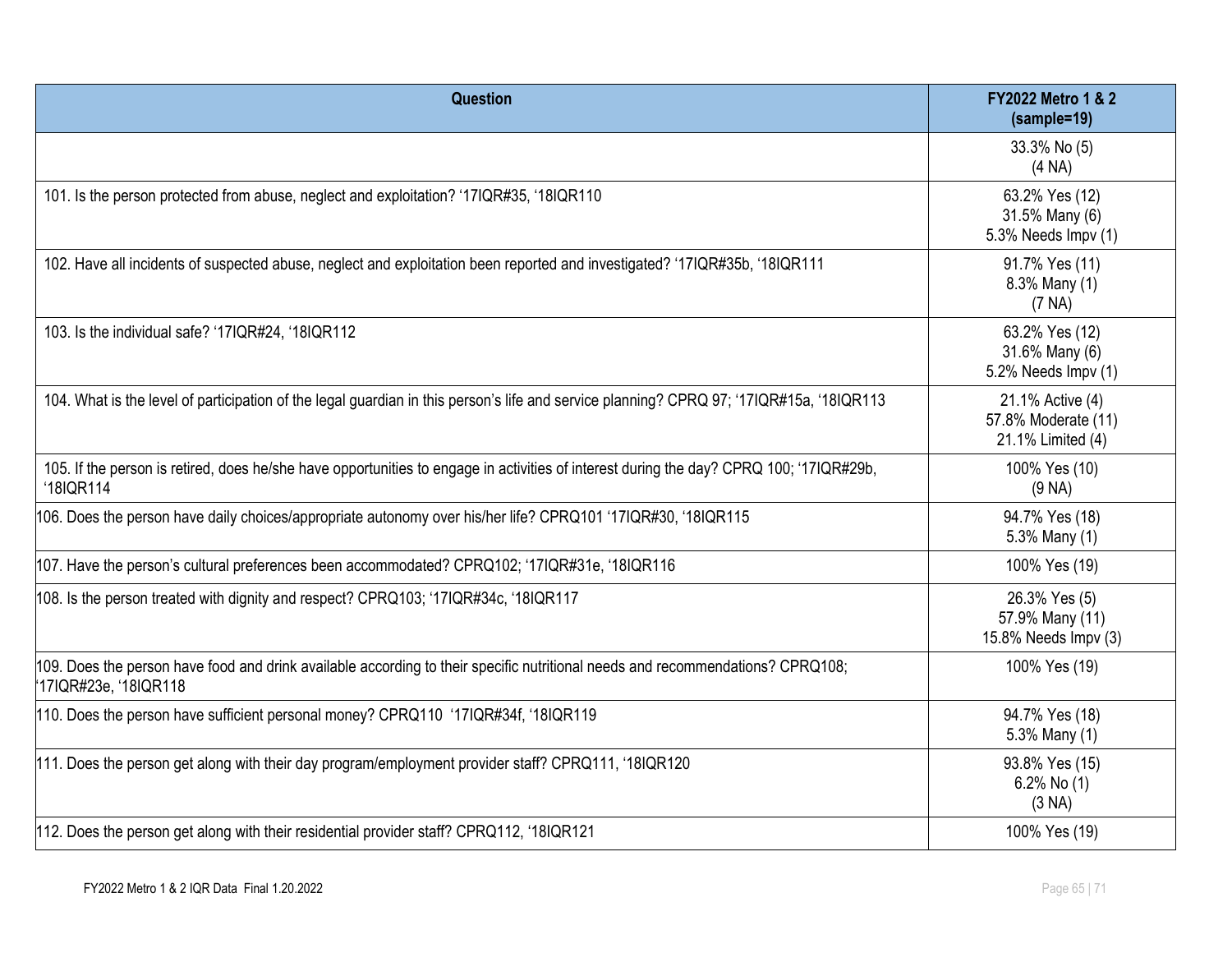| Question                                                                                                                                                                                                          | <b>FY2022 Metro 1 &amp; 2</b><br>(sample=19)                           |
|-------------------------------------------------------------------------------------------------------------------------------------------------------------------------------------------------------------------|------------------------------------------------------------------------|
|                                                                                                                                                                                                                   |                                                                        |
| 113. Are the individual members of the IDT following up on their responsibilities? CPRQ 114; '17IQR#10, '18IQR122                                                                                                 | 0% Yes<br>63.2% Many (12)<br>36.8% Needs Impv (7)                      |
| 114. If there is evidence of situations in which the team failed to reach a consensus on the person's service and support needs, has the team<br>made efforts to build consensus? CPRQ 115; '17IQR#17c, '18IQR123 | 0% Yes<br>33.3% Many (1)<br>66.7% Needs Impv (2)<br>(16 NA)            |
| 115. Do records or facts exist to indicate that the team convened meetings as needed due to changed circumstances and/or needs? CPRQ<br>116; '17IQR#17d, '18IQR124                                                | 36.8% Yes (7)<br>47.4% Many (9)<br>5.3% Needs Impv (1)<br>10.5% No (2) |
| 116. Is there adequate communication among team members between meetings to ensure the person's program can be/is being<br>implemented? CPRQ117, '18IQR125                                                        | 31.6% Yes (6)<br>47.3% Many (9)<br>21.1% Needs Impv (4)                |
| 117. Do you recommend Dispute Resolution for this IDT? CPRQ118, '18IQR126                                                                                                                                         | 5.3% Yes (1)<br>94.7% No (18)                                          |
| 118. Is there evidence or documentation of physical regression in the last year? CPRQ119 '17IQR#17d, '18IQR127                                                                                                    | 42.1% Yes (8)<br>57.9% No (11)                                         |
| 119. Is there evidence or documentation of behavioral or functional regression in the last year? CPRQ120; '17IQR14c, '18IQR128                                                                                    | 15.8% Yes (3)<br>84.2% No (16)                                         |
| 120. If #118 OR #119 is scored "Yes", is the IDT adequately addressing the regression? CPRQ121; '18IQR129                                                                                                         | 80% Yes (8)<br>20% No (2)<br>(9 NA)                                    |
| 121. Has the person changed residential/day services in the last year? CPRQ122, '18IQR130                                                                                                                         | 26.3% Yes (5)<br>73.7% No (14)                                         |
| 122. If #121 is Yes, was the change Planned by the IDT? CPRQ122a, '18IQR131                                                                                                                                       | 100% Yes (5)<br>(14 NA)                                                |
| 123. If #121 is Yes, did the change meet the person's needs and/or preferences? CPRQ122b, '18IQR132                                                                                                               | 80% Yes (4)<br>20% No (1)<br>(14 NA)                                   |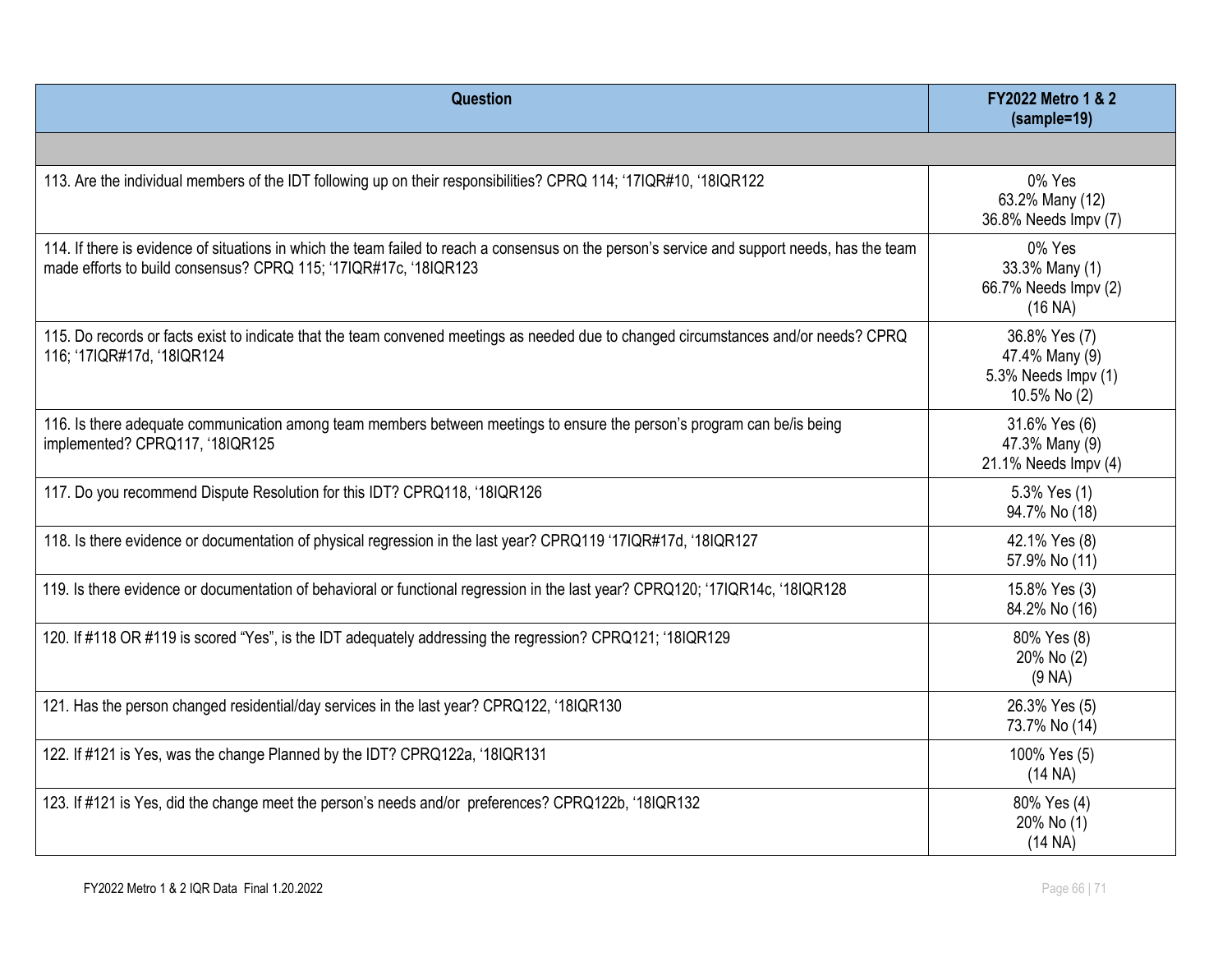| Question                                                                                                                                                                                         | <b>FY2022 Metro 1 &amp; 2</b><br>(sample=19)                   |
|--------------------------------------------------------------------------------------------------------------------------------------------------------------------------------------------------|----------------------------------------------------------------|
| 124. Overall, has the IDT process been adequate for assessing, planning, implementing and monitoring of services for this person? CPRQ123;<br>'17IQR#7n, '18IQR133                               | 0% Yes<br>78.9% Many (15)<br>21.1% Needs Impv (4)              |
|                                                                                                                                                                                                  |                                                                |
| 125. Does (Name) have a current Person-Centered Assessment? '18IQR134                                                                                                                            | 94.4% Yes (17)<br>5.6% Many (1)<br>(1 NA)                      |
| 126. Did this assessment address vocational interests, abilities and needs? CPRQ126; '17IQR#26a, '18IQR135                                                                                       | 25% Yes (3)<br>50% Many (6)<br>25% No (3)<br>(7 NA)            |
| 127. Did the individual participate personally in the Person Centered Assessment? '18IQR136                                                                                                      | 77.8% Yes (14)<br>22.2% No (4)<br>(1 NA)                       |
| 128. Did the Guardian participate in the Person Centered Assessment? '18IQR137                                                                                                                   | 73.7% Yes (14)<br>26.3% No (5)                                 |
| 129. Is the individual engaged in the Informed Choice Project? '18IQR138                                                                                                                         | (19 <sub>NA</sub> )                                            |
| 130. Has the individual been offered the opportunity to participate in work or job exploration including volunteer work and/or trial work<br>opportunities? '17IQR#26e, '18IQR139                | 66.7% Yes (8)<br>33.3% No (4)<br>(7 NA)                        |
| 131. If #130 is Yes, are these new experiences clearly documented in the ISP Work, Education and/or Volunteer History section? '18IQR140                                                         | 62.5% Yes (5)<br>37.5% Many (3)<br>$(11$ NA)                   |
| 132. If #131 is No, is the individual trying new discovery experiences in the community to determine interests, abilities, skills and needs?<br>18IQR141                                         | 75% Yes (3)<br>25% Many (1)<br>$(15 \text{ NA})$               |
| 133. Has the Guardian had the opportunity to gain information on how the individual responded during job exploration activities such as<br>volunteering and/or trial work experiences? '18IQR142 | 66.7% Yes (8)<br>25% Many (3)<br>8.3% Needs Impv (1)<br>(6 NA) |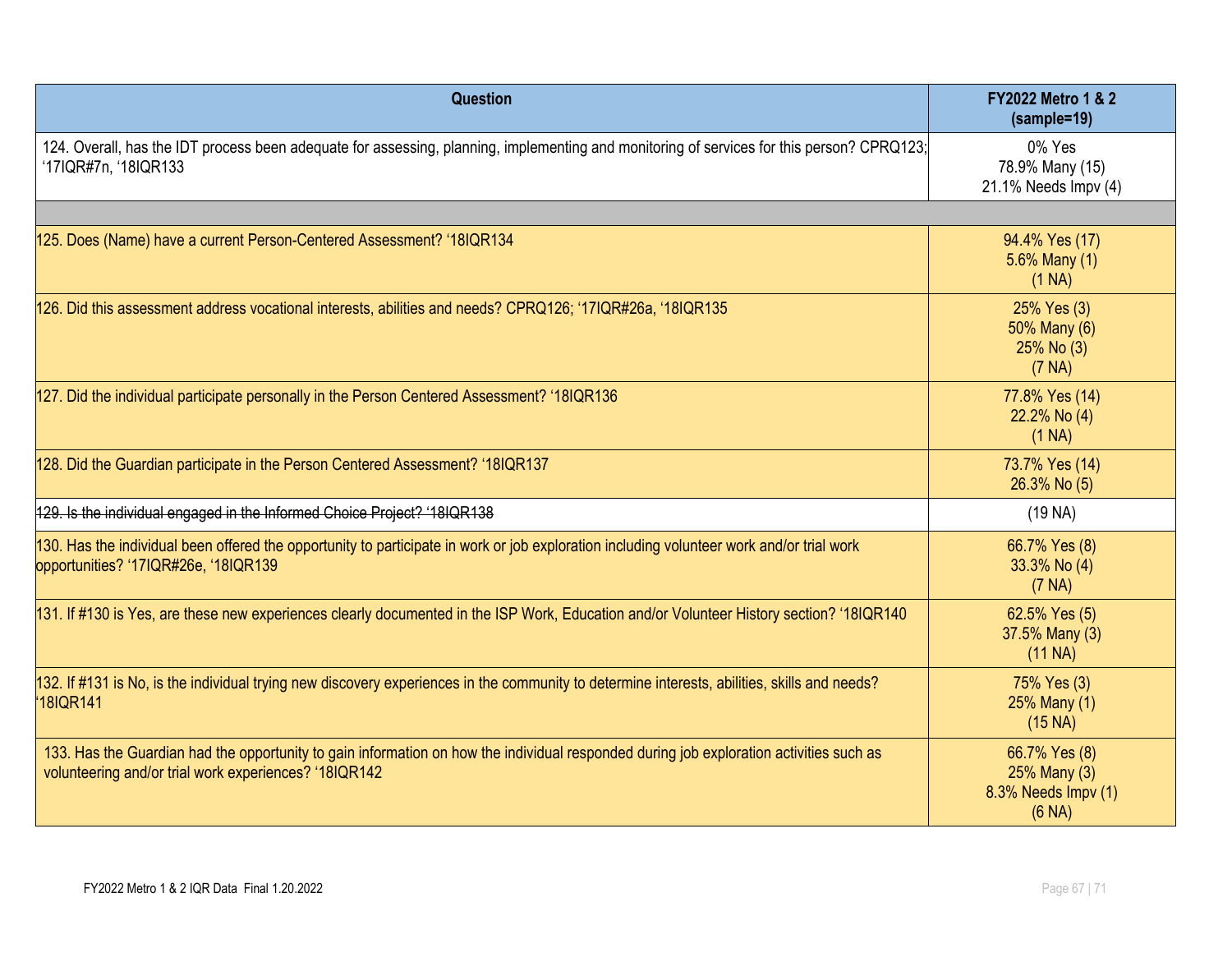| <b>Question</b>                                                                                                                                                                                                                 | <b>FY2022 Metro 1 &amp; 2</b><br>$(sample=19)$                             |
|---------------------------------------------------------------------------------------------------------------------------------------------------------------------------------------------------------------------------------|----------------------------------------------------------------------------|
| 134. Has the individual received information regarding the range of employment options available to him/her? '17IQR#26c, '18IQR143                                                                                              | 83.3% Yes (10)<br>16.7% Many (2)<br>(7 NA)                                 |
| 135. Has the Guardian received information regarding the range of employment options available for the individual? '18IQR144                                                                                                    | 91.7% Yes (11)<br>8.3% Needs Impv (1)<br>(7 NA)                            |
| 136. If there are barriers to employment, has the Team, including the individual, addressed how to overcome those barriers to employment<br>and integrating clinical info., AT, & therapies as necessary  '17IQR#27b, '18IQR145 | 91.7% Yes (11)<br>8.3% Many (1)<br>(7 NA)                                  |
| 137. If there are barriers to employment, has the Team addressed with the Guardian how to overcome those barriers to employment and<br>integrating clinical info, AT, & therapies as necessary? '18IQR146                       | 91.7% Yes (11)<br>8.3% Many (1)<br>(7 NA)                                  |
| 138. Has the individual participated in work or volunteer activities during the past year? '18IQR147                                                                                                                            | 27.3% Yes (3)<br>54.5% Many (6)<br>18.2% No (2)<br>$(8 \text{ NA})$        |
| 139. Has the individual identified what type of work or volunteer activities he/she would like to do? '18IQR148                                                                                                                 | 27.3% Yes (3)<br>63.6% Many (7)<br>9.1% Needs Impv (1)<br>$(8 \text{ NA})$ |
| 140. Does the Guardian support him/her working? '18IQR149                                                                                                                                                                       | 54.5% Yes (6)<br>45.5% No (5)<br>$(8 \text{ NA})$                          |
| 142. Is the individual engaged in Supported Employment? CPRQ129, '18IQR151                                                                                                                                                      | 9.1% Yes (1)<br>90.9% No (10)<br>$(8 \text{ NA})$                          |
| 144. Does the person have a Career Development Plan? CPRQ128 17IQR#26e, '18IQR153                                                                                                                                               | 100% Yes (1)<br>$(18 \text{ NA})$                                          |
|                                                                                                                                                                                                                                 |                                                                            |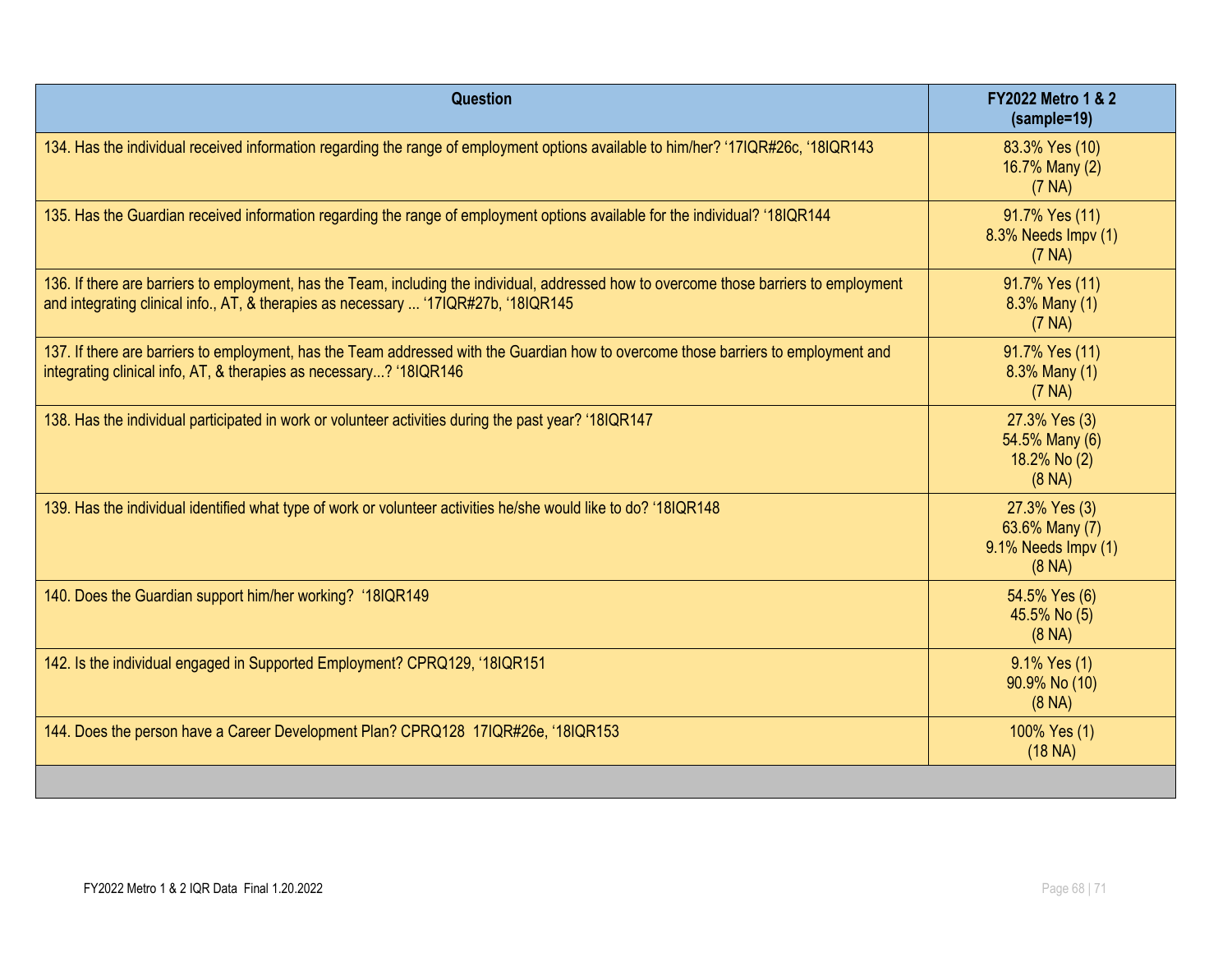| Question                                                                                                                                                            | <b>FY2022 Metro 1 &amp; 2</b><br>(sample=19)                    |
|---------------------------------------------------------------------------------------------------------------------------------------------------------------------|-----------------------------------------------------------------|
| 145. Is the person considered by the IDT to need behavior services now? CPRQ131; '17IQR#5d, '18IQR154                                                               | 50% Yes (9)<br>50% No (9)<br>(1 NA)                             |
| 146. Does the person need behavior services now? CPRQ132<br>'17IQR#11e, '18IQR155                                                                                   | 55.6% Yes (10)<br>44.4% No (8)<br>(1 NA)                        |
| 147. Have behavioral assessments been completed? CPRQ133, '18IQR156                                                                                                 | 80% Yes (8)<br>10% Needs Impv (1)<br>10% No (1)<br>(9 NA)       |
| 148. Does the person have a positive behavior support plan developed out of the behavior assessments that meets the person's needs?<br>CPRQ134 '17IQR#5g, '18IQR157 | 70% Yes (7)<br>20% Many (2)<br>10% No (1)<br>(9 <sub>NA</sub> ) |
| 149. Has the staff been trained on the Positive Behavior Support Plan? CPRQ135; '17IQR#10d, '18IQR158                                                               | 80% Yes (8)<br>10% Many (1)<br>10% No (1)<br>(9 NA)             |
| 150. If needed, does the person have a Behavior Crisis Intervention Plan that meets the person's needs? CPRQ 73a; '17IQR#5h, '18IQR159                              | 50% Yes (2)<br>50% Many (2)<br>(15 NA)                          |
| 151. Does the person receive behavioral services consistent with his/her needs? CPRQ 136 '17IQR#5i, '18IQR160                                                       | 60% Yes (6)<br>30% Many (3)<br>10% No (1)<br>(9 NA)             |
| 152. Are behavior support services integrated into the ISP? CPRQ 137; '17IQR#11d, '18IQR161                                                                         | 50% Yes (5)<br>40% Many (4)<br>10% No (1)<br>(9 NA)             |
|                                                                                                                                                                     |                                                                 |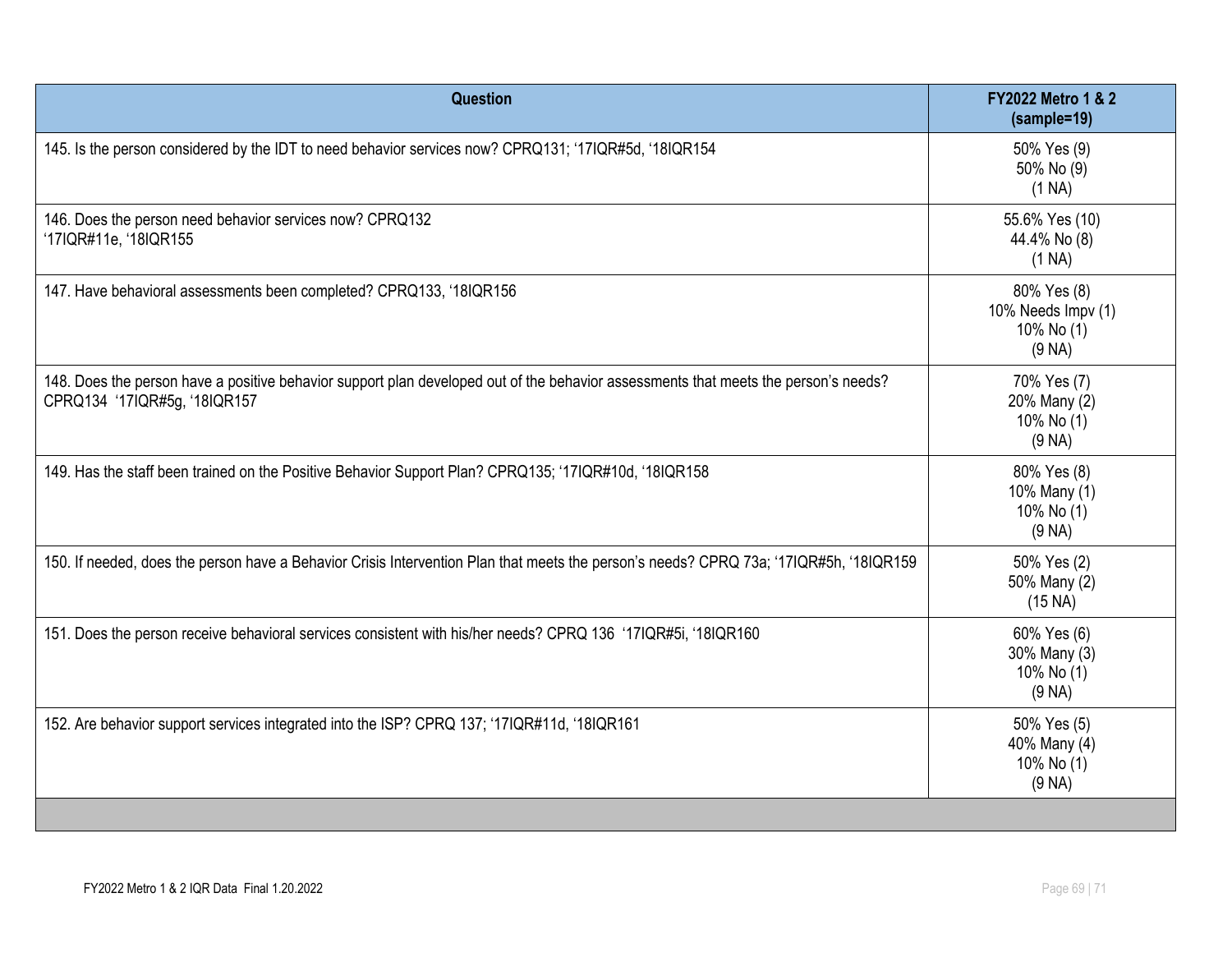| Question                                                                                                                                                                                                                             | <b>FY2022 Metro 1 &amp; 2</b><br>$(sample=19)$           |
|--------------------------------------------------------------------------------------------------------------------------------------------------------------------------------------------------------------------------------------|----------------------------------------------------------|
| 153. Has the person received all adaptive equipment needed? CPRQ138; '17IQR#25b, '18IQR162                                                                                                                                           | 58.8% Yes (10)<br>41.2% Many (7)<br>(2 NA)               |
| 154. Has the person received all assistive technology needed? CPRQ139; '17IQR#25c, '18IQR163                                                                                                                                         | 50% Yes (8)<br>50% Many (8)<br>(3 NA)                    |
| 155. Do direct care staff know how to appropriately help the person use his/her equipment? '17IQR#25f, '18IQR164                                                                                                                     | 88.9% Yes (16)<br>11.1% Many (2)<br>(1 NA)               |
| 156. Is the person's equipment and technology in good repair?'17IQR#25d, '18IQR165                                                                                                                                                   | 88.9% Yes (16)<br>11.1% Many (2)<br>(1 NA)               |
| 157. Is the person's equipment/technology available in all appropriate environments? '17IQR#25e, '18IQR166                                                                                                                           | 61.1% Yes (11)<br>38.9% Many (7)<br>(1 NA)               |
| 158. Has the person received all communication assessments and services? CPRQ140; '17IQR#10b, '18IQR167                                                                                                                              | 44.4% Yes (8)<br>50% Many (9)<br>5.6% No $(1)$<br>(1 NA) |
|                                                                                                                                                                                                                                      |                                                          |
| 159. Does the person have an ISP that addresses live, work/learn, fun/relationships and health/other that correlates with the person's desires<br>and capabilities, in accordance with DOH Regulations? CPRQ141 '17IQR#7o, '18IQR168 | 84.2% Yes (16)<br>10.5% Many (2)<br>5.3% Needs Impv (1)  |
| 160. Does the person have an ISP that contains a complete Vision Section that is based on a long-term view? CPRQ142 '17IQR#7a,<br>'18IQR169                                                                                          | 57.9% Yes (11)<br>36.8% Many (7)<br>5.3% Needs Impv (1)  |
| 161. Does the person receive services and supports recommended in the ISP? CPRQ143; '17IQR#11a, '18IQR170                                                                                                                            | 78.9% Yes (15)<br>15.8% Many (3)<br>5.3% Needs Impv (1)  |
| 162. Does the person have adequate access to and use of generic services and natural supports? CPRQ144; '17IQR#33f, '18IQR171                                                                                                        | 100% Yes (19)                                            |